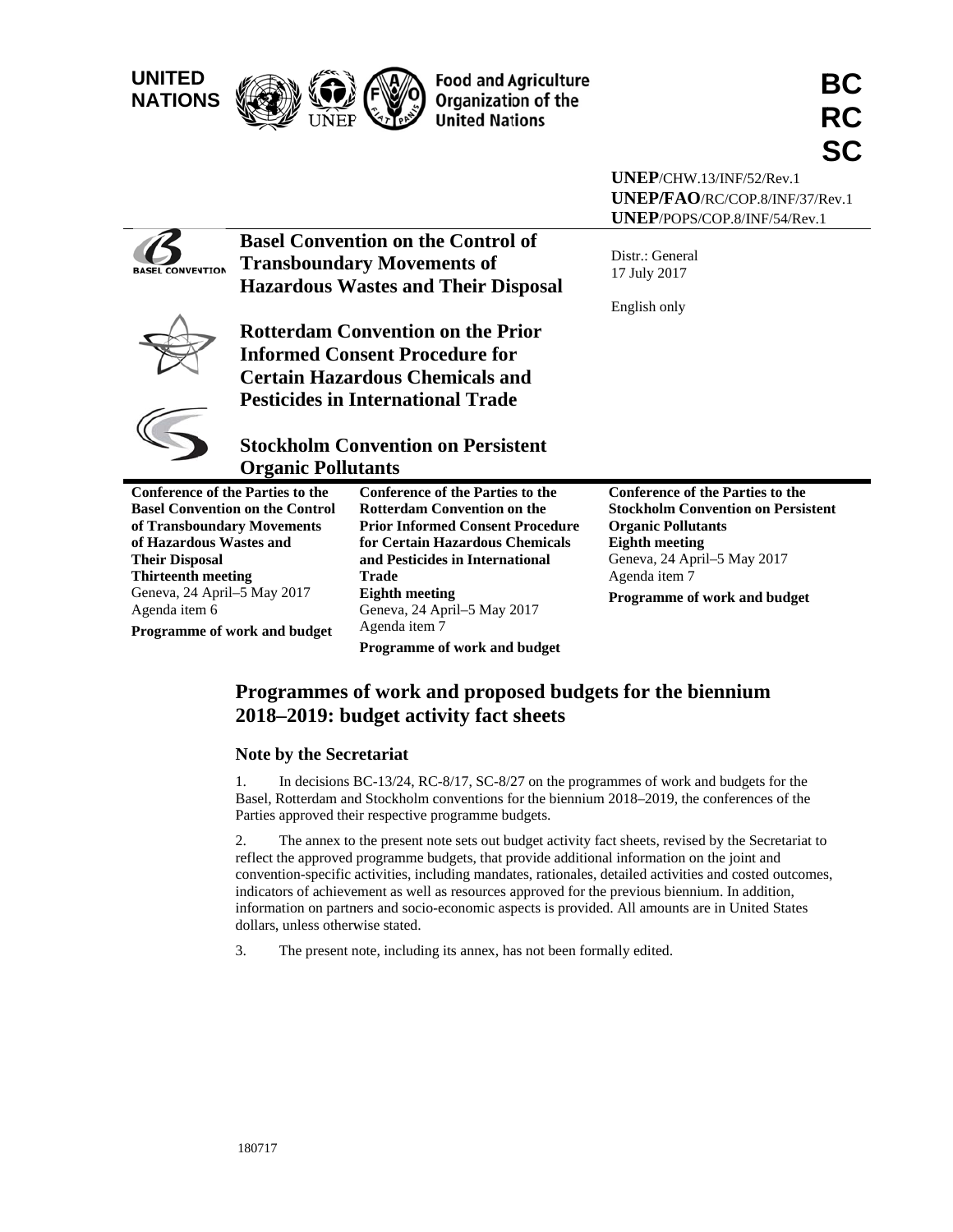# **Annex**

# **Compilation of budget activity fact sheets for the programmes of work for the biennium 20182019**

# **Table of contents**

| 2. |                                                                               |  |
|----|-------------------------------------------------------------------------------|--|
| 3. |                                                                               |  |
|    | 4. Knowledge and information management and outreach (activities 25–27) 62–67 |  |
|    |                                                                               |  |
|    |                                                                               |  |
|    |                                                                               |  |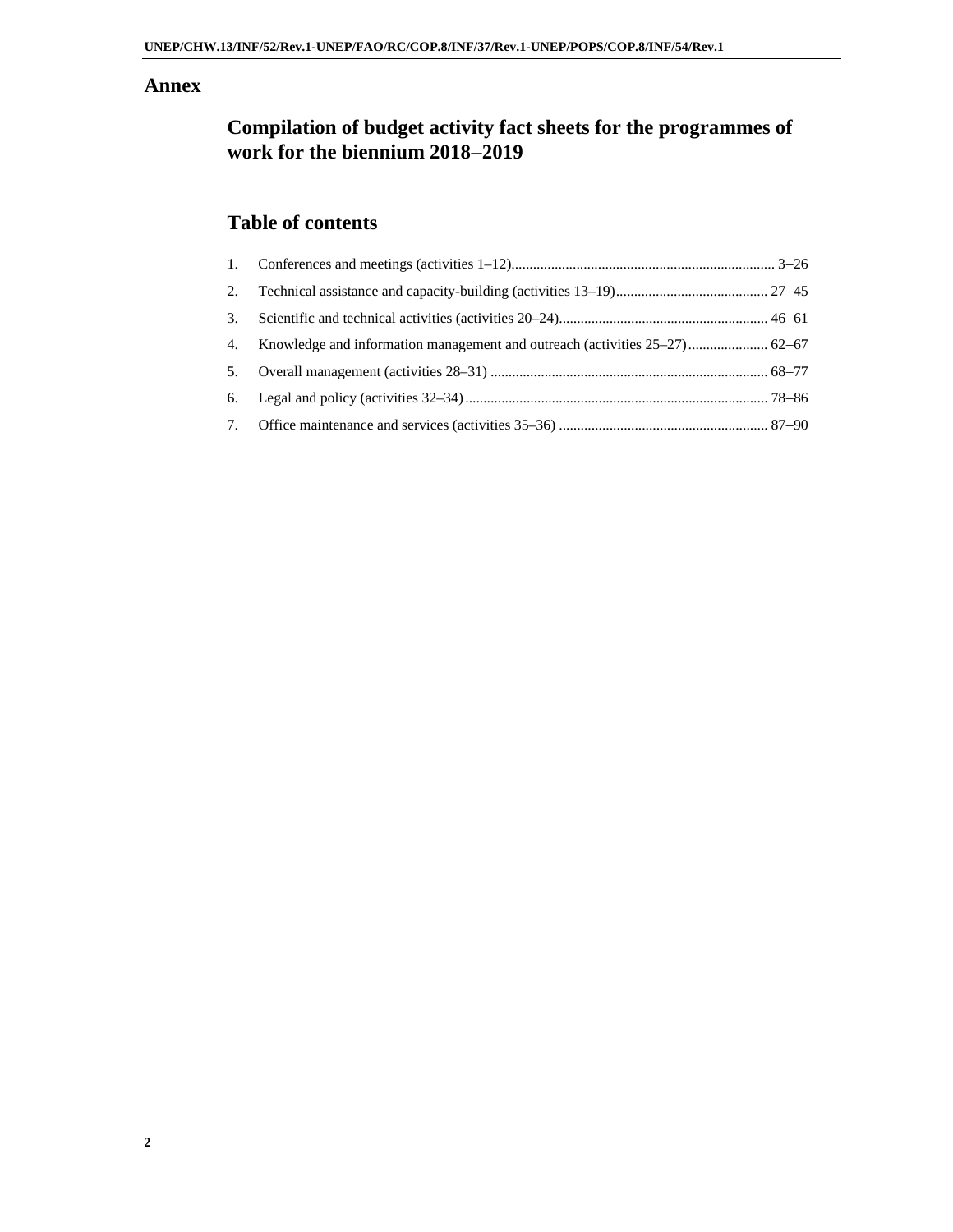# **1. Conferences and meetings**

| <b>Programme</b> heading | <b>Conferences and meetings</b>                                                                                                                                                                                                                                                                                                                                                                                                                                                                                                                                                                                                                                                                                                                                                               |                                                                                                                                                                                                                                          |  |  |  |  |  |
|--------------------------|-----------------------------------------------------------------------------------------------------------------------------------------------------------------------------------------------------------------------------------------------------------------------------------------------------------------------------------------------------------------------------------------------------------------------------------------------------------------------------------------------------------------------------------------------------------------------------------------------------------------------------------------------------------------------------------------------------------------------------------------------------------------------------------------------|------------------------------------------------------------------------------------------------------------------------------------------------------------------------------------------------------------------------------------------|--|--|--|--|--|
| PoW number               | <b>Activity 1</b>                                                                                                                                                                                                                                                                                                                                                                                                                                                                                                                                                                                                                                                                                                                                                                             |                                                                                                                                                                                                                                          |  |  |  |  |  |
| <b>Title of activity</b> | Fourteenth meeting of the Conference of the Parties to the Basel Convention                                                                                                                                                                                                                                                                                                                                                                                                                                                                                                                                                                                                                                                                                                                   |                                                                                                                                                                                                                                          |  |  |  |  |  |
| Convention(s)            | $\boxtimes$ Basel Convention                                                                                                                                                                                                                                                                                                                                                                                                                                                                                                                                                                                                                                                                                                                                                                  |                                                                                                                                                                                                                                          |  |  |  |  |  |
|                          | $\Box$ Rotterdam Convention                                                                                                                                                                                                                                                                                                                                                                                                                                                                                                                                                                                                                                                                                                                                                                   |                                                                                                                                                                                                                                          |  |  |  |  |  |
|                          | Stockholm Convention                                                                                                                                                                                                                                                                                                                                                                                                                                                                                                                                                                                                                                                                                                                                                                          |                                                                                                                                                                                                                                          |  |  |  |  |  |
| <b>Budget</b>            | $\boxtimes$ Voluntary budget<br>$\boxtimes$ Core budget                                                                                                                                                                                                                                                                                                                                                                                                                                                                                                                                                                                                                                                                                                                                       |                                                                                                                                                                                                                                          |  |  |  |  |  |
| Reference                | Not applicable (N/A)                                                                                                                                                                                                                                                                                                                                                                                                                                                                                                                                                                                                                                                                                                                                                                          |                                                                                                                                                                                                                                          |  |  |  |  |  |
| <b>Mandate</b>           | Convention Article: Article 15 of the Basel Convention                                                                                                                                                                                                                                                                                                                                                                                                                                                                                                                                                                                                                                                                                                                                        |                                                                                                                                                                                                                                          |  |  |  |  |  |
| Rationale                | The Conference of the Parties (COP) is the decision-making body of the Convention. The organization of its<br>meetings, at intervals decided upon by the Conference of the Parties, is a core activity of the Secretariat. The<br>meeting of the COP is proposed to be held back-to-back with the meetings of the Rotterdam and Stockholm<br>conventions COPs, over a period of 12 days, plus one day of preparatory meetings (up to 105 funded participants),<br>in Geneva, Switzerland. Regional preparatory meetings are held to enable Parties to prepare for back-to-back<br>meetings of the COPs, so as to provide them with information on the organization of work and issues on the<br>agendas of the COPs and to facilitate regional consultations in advance of the COPs meetings. |                                                                                                                                                                                                                                          |  |  |  |  |  |
|                          | The meeting of the Conference of the Parties and the regional preparatory meetings are supported by a number of<br>briefings, including webinars and permanent mission briefings. Participation in the meetings and briefings will<br>build national institutional memory, knowledge sharing and capacities related to chemicals and wastes<br>management. It also enables participants to network during parallel events and informal meetings and to explore<br>options for implementing the conventions.                                                                                                                                                                                                                                                                                   |                                                                                                                                                                                                                                          |  |  |  |  |  |
|                          | Support to travel of participants from developing-country Parties and Parties with economies in transition allows<br>for their full and effective participation in the meetings, resulting in an inclusive decision-making process,<br>improved legitimacy of the decisions adopted and increased commitment towards decisions taken.                                                                                                                                                                                                                                                                                                                                                                                                                                                         |                                                                                                                                                                                                                                          |  |  |  |  |  |
| <b>Activities and</b>    | (1) Organization of the 14 <sup>th</sup> meeting of the Conference of the Parties to the Basel Convention:                                                                                                                                                                                                                                                                                                                                                                                                                                                                                                                                                                                                                                                                                    |                                                                                                                                                                                                                                          |  |  |  |  |  |
| outcomes                 | Activities:<br>Prepare, edit, translate and publish meeting documents;<br>$\bullet$<br>Send invitation and confirmation letters, register participants and organize travel for funded participants;<br>Provide conference services at the meeting<br>٠<br>Provide interpretation at the meeting in the six UN languages<br>$\bullet$<br>Organize logistics at the meeting (meeting venue, UN security)<br>٠<br>Prepare meeting report<br>٠                                                                                                                                                                                                                                                                                                                                                    |                                                                                                                                                                                                                                          |  |  |  |  |  |
|                          | Outcomes:<br>Arrangements for the $14th$ meeting of the Conference of the Parties (COP-14) are made and quality services                                                                                                                                                                                                                                                                                                                                                                                                                                                                                                                                                                                                                                                                      |                                                                                                                                                                                                                                          |  |  |  |  |  |
|                          | provided. Parties from developing-countries and countries with economies in transition are supported to participate                                                                                                                                                                                                                                                                                                                                                                                                                                                                                                                                                                                                                                                                           |                                                                                                                                                                                                                                          |  |  |  |  |  |
|                          | in the meeting and thus to contribute to the decision-making process. Meeting documents are prepared.                                                                                                                                                                                                                                                                                                                                                                                                                                                                                                                                                                                                                                                                                         |                                                                                                                                                                                                                                          |  |  |  |  |  |
|                          | Indicators of achievement: Means of verification:                                                                                                                                                                                                                                                                                                                                                                                                                                                                                                                                                                                                                                                                                                                                             |                                                                                                                                                                                                                                          |  |  |  |  |  |
|                          | Percentage of working documents made available in<br>1.<br>languages within deadlines;<br>Meeting facilities and services provided to ensure<br>2.<br>smooth running of the meeting;<br>Participation of at least one representative per Party<br>3.<br>that is a developing country or country with economy<br>in transition in the COP (subject to availability of<br>funding);<br>Number of men/women within delegations and chairs<br>4.                                                                                                                                                                                                                                                                                                                                                  | 1.<br>Meeting webpage;<br>2.<br>COP-14 meeting report, ENB reports,<br>enquiries or comments from meeting<br>participants;<br>List of participants of the COP;<br>3.<br>4.<br>List of participants of the COP, COP-14<br>meeting report. |  |  |  |  |  |
|                          | of contact and other groups.                                                                                                                                                                                                                                                                                                                                                                                                                                                                                                                                                                                                                                                                                                                                                                  |                                                                                                                                                                                                                                          |  |  |  |  |  |
|                          | (2) Organization of regional preparatory meetings:                                                                                                                                                                                                                                                                                                                                                                                                                                                                                                                                                                                                                                                                                                                                            |                                                                                                                                                                                                                                          |  |  |  |  |  |
|                          | Activities:<br>Organize travel of funded participants for regional preparatory meetings<br>$\bullet$<br>Equip meeting venue and provide interpretation for regional preparatory meetings<br>$\bullet$<br>Staff travel to regional preparatory meetings<br>٠                                                                                                                                                                                                                                                                                                                                                                                                                                                                                                                                   |                                                                                                                                                                                                                                          |  |  |  |  |  |
|                          | Staff support for organizing regional preparatory meetings<br>٠                                                                                                                                                                                                                                                                                                                                                                                                                                                                                                                                                                                                                                                                                                                               |                                                                                                                                                                                                                                          |  |  |  |  |  |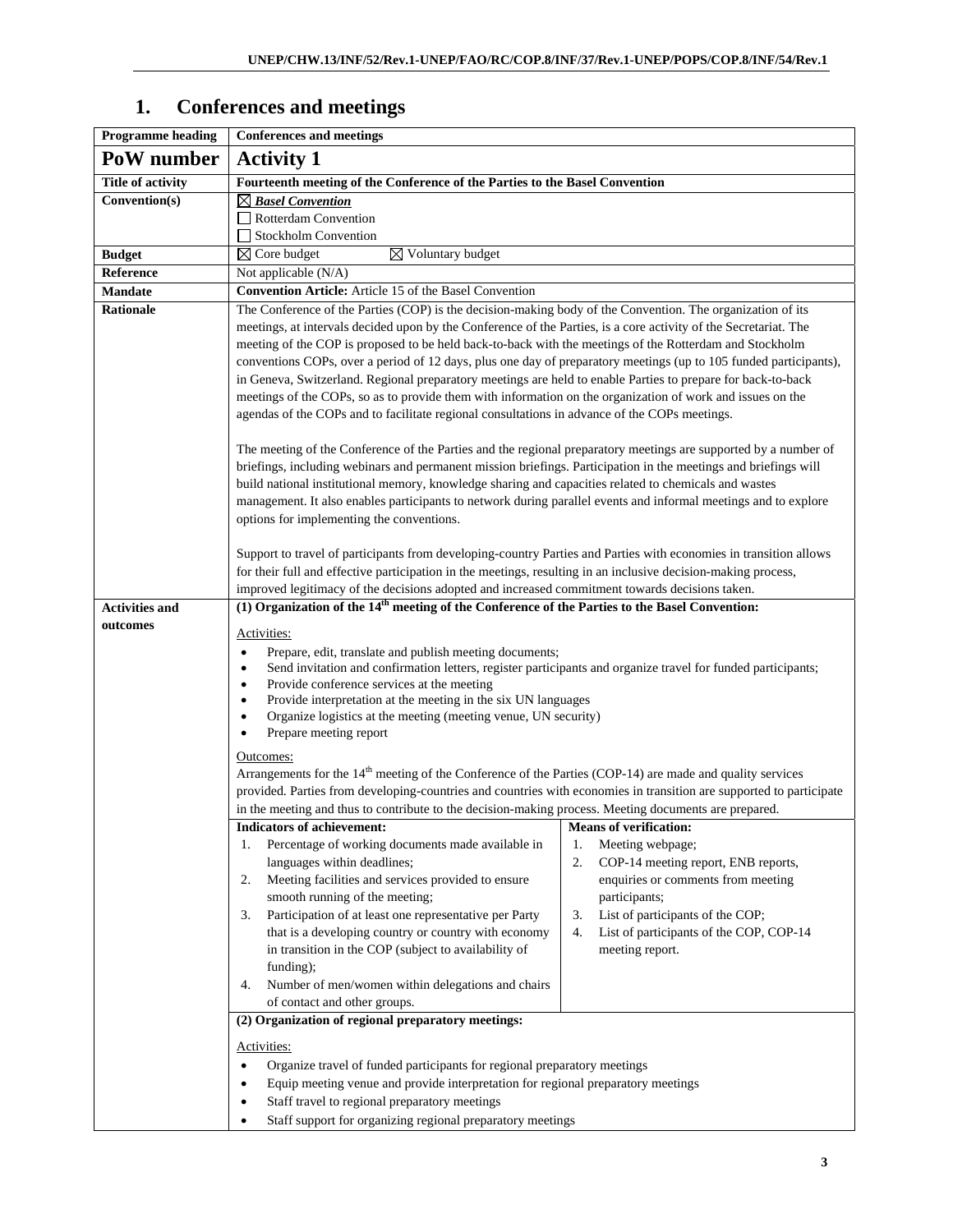| Outcomes:<br>Arrangements for regional preparatory meetings made and quality services provided. Parties and observers to the<br>conventions are supported to prepare for the 2019 meetings of the conferences of the Parties, to become familiar<br>with the agendas and organization of work of the meetings and to have the opportunity to discuss regional<br>challenges and positions. |                                                                                                                                                                                                                                                                                                                     |
|--------------------------------------------------------------------------------------------------------------------------------------------------------------------------------------------------------------------------------------------------------------------------------------------------------------------------------------------------------------------------------------------|---------------------------------------------------------------------------------------------------------------------------------------------------------------------------------------------------------------------------------------------------------------------------------------------------------------------|
| <b>Indicators of achievement:</b>                                                                                                                                                                                                                                                                                                                                                          | <b>Indicators of achievement:</b>                                                                                                                                                                                                                                                                                   |
| Participation of at least one representative per Party<br>that is a developing country or country with economy<br>in transition in the regional preparatory meetings<br>(subject to availability of funding);<br>Four regional preparatory meetings held (subject to<br>6.<br>availability of funding).                                                                                    | Participation of at least one representative per<br>5.<br>Party that is a developing country or country<br>with economy in transition in the regional<br>preparatory meetings (subject to availability of<br>$funding)$ :<br>Four regional preparatory meetings held<br>6.<br>(subject to availability of funding). |

|                                      | <b>Assessed Contributions</b> |                   |                   | <b>Voluntary Contributions</b> |                   |                   |                      | <b>Total</b>      |                   |                      |                   |                          |                    |
|--------------------------------------|-------------------------------|-------------------|-------------------|--------------------------------|-------------------|-------------------|----------------------|-------------------|-------------------|----------------------|-------------------|--------------------------|--------------------|
|                                      |                               | 2018              |                   |                                | 2019              |                   |                      | 2018              |                   |                      | 2019              |                          | 2018-19            |
| <b>Activity/Output</b>               | <b>Basel</b><br>(BC)          | Rotterdam<br>(RO) | Stockholm<br>(SC) | <b>Basel</b><br>(BC)           | Rotterdam<br>(RO) | Stockholm<br>(SC) | <b>Basel</b><br>(BD) | Rotterdam<br>(RV) | Stockholm<br>(SV) | <b>Basel</b><br>(BD) | Rotterdam<br>(RV) | <b>Stockholm</b><br>(SV) | All<br>conventions |
| <b>COP-14</b>                        |                               |                   |                   |                                |                   |                   |                      |                   |                   |                      |                   |                          |                    |
| Conference services and<br>logistics |                               |                   |                   | 169 410                        |                   |                   |                      |                   |                   |                      |                   |                          | 169 410            |
| Interpretation                       |                               |                   |                   | 76 442                         |                   |                   |                      |                   |                   |                      |                   |                          | 76 442             |
| Meeting documents                    |                               |                   |                   | 213 867                        |                   |                   |                      |                   |                   |                      |                   |                          | 213 867            |
| Meeting report                       |                               |                   |                   | 97 856                         |                   |                   |                      |                   |                   |                      |                   |                          | 97856              |
| Participants travel                  |                               |                   |                   |                                |                   |                   |                      |                   |                   | 814 000              |                   |                          | 814 000            |
| <b>Component Total</b>               |                               |                   |                   | 557 575                        |                   |                   |                      |                   |                   | 814 000              |                   |                          | 1 371 575          |
| <b>Regional Preparatory Meetings</b> |                               |                   |                   |                                |                   |                   |                      |                   |                   |                      |                   |                          |                    |
| Meeting and travel costs             |                               |                   |                   |                                |                   |                   |                      |                   |                   | 200 871              |                   |                          | 200 871            |
| <b>Component Total</b>               |                               |                   |                   |                                |                   |                   |                      |                   |                   | 200 871              |                   |                          | 200 871            |
| <b>Grand Total</b>                   |                               |                   |                   | 557 575                        |                   |                   |                      |                   |                   | 1 014 871            |                   |                          | 1 572 446          |

| Overview of<br>resources | <b>Budget</b>          | <b>Assessed Contributions</b> | <b>Voluntry Contributions</b> | <b>Total Contributions</b> |
|--------------------------|------------------------|-------------------------------|-------------------------------|----------------------------|
|                          | $2016 - 2017$ approved | 557 575                       | 978 163                       | 1 535 738                  |
|                          | 2018-2019 approved     | 557 575                       | 1 0 14 8 7 1                  | 1 572 446                  |

| Partner(s)     | United Nations Office in Nairobi (UNON) Conference Services, Basel and Stockholm conventions regional centres                                                                                                                                                                                                                                                                                                                                                                                                                                                                                                                                                                                                                                                                                            |
|----------------|----------------------------------------------------------------------------------------------------------------------------------------------------------------------------------------------------------------------------------------------------------------------------------------------------------------------------------------------------------------------------------------------------------------------------------------------------------------------------------------------------------------------------------------------------------------------------------------------------------------------------------------------------------------------------------------------------------------------------------------------------------------------------------------------------------|
| Socio-economic | <b>Sustainable Development Goals:</b>                                                                                                                                                                                                                                                                                                                                                                                                                                                                                                                                                                                                                                                                                                                                                                    |
| aspects        | By ensuring informed participation of developing-country Parties and Parties with economies in transition in the<br>meetings of the conferences of the Parties in 2019, this activity contributes to the 2030 sustainable development<br>agenda which reaffirmed the continued need for the participation of all countries, in particular developing<br>countries, in global decision-making. It also improves the legitimacy of the decisions adopted by the Conference of<br>the Parties and encourages the implementation of the Convention at all levels.                                                                                                                                                                                                                                            |
|                | Gender mainstreaming:<br>In line with the BRS Gender Action Plan, in the nomination process of participants to the meetings, the Secretariat<br>will encourage a balanced gender representation within delegations. In allocating funding, the Secretariat will take<br>into account the procedure for the allocation of funding from the Technical Cooperation Trust Fund (BD) for<br>facilitating the participation of Parties in meetings of the Conference of the Parties and Open ended Working<br>Group (BC-10/28), paying special attention to gender balance. The Secretariat will also advise the participants of<br>any potential gender impacts of proposals developed for consideration by the COPs and take gender balance into<br>account in proposing chairs of contact and other groups. |
|                | <b>Integrated Approach:</b><br>The meetings will contribute to catalysing cooperation and coordination among Parties and relevant stakeholders at<br>the regional level, including civil society and private sector, as relevant, thus promoting the integration of<br>chemicals and wastes into national budgets, sectors and development plans, and enhancing private-public<br>relationships and partnerships. As such, this activity contributes to the integrated approach to financing options for<br>chemicals and wastes.                                                                                                                                                                                                                                                                        |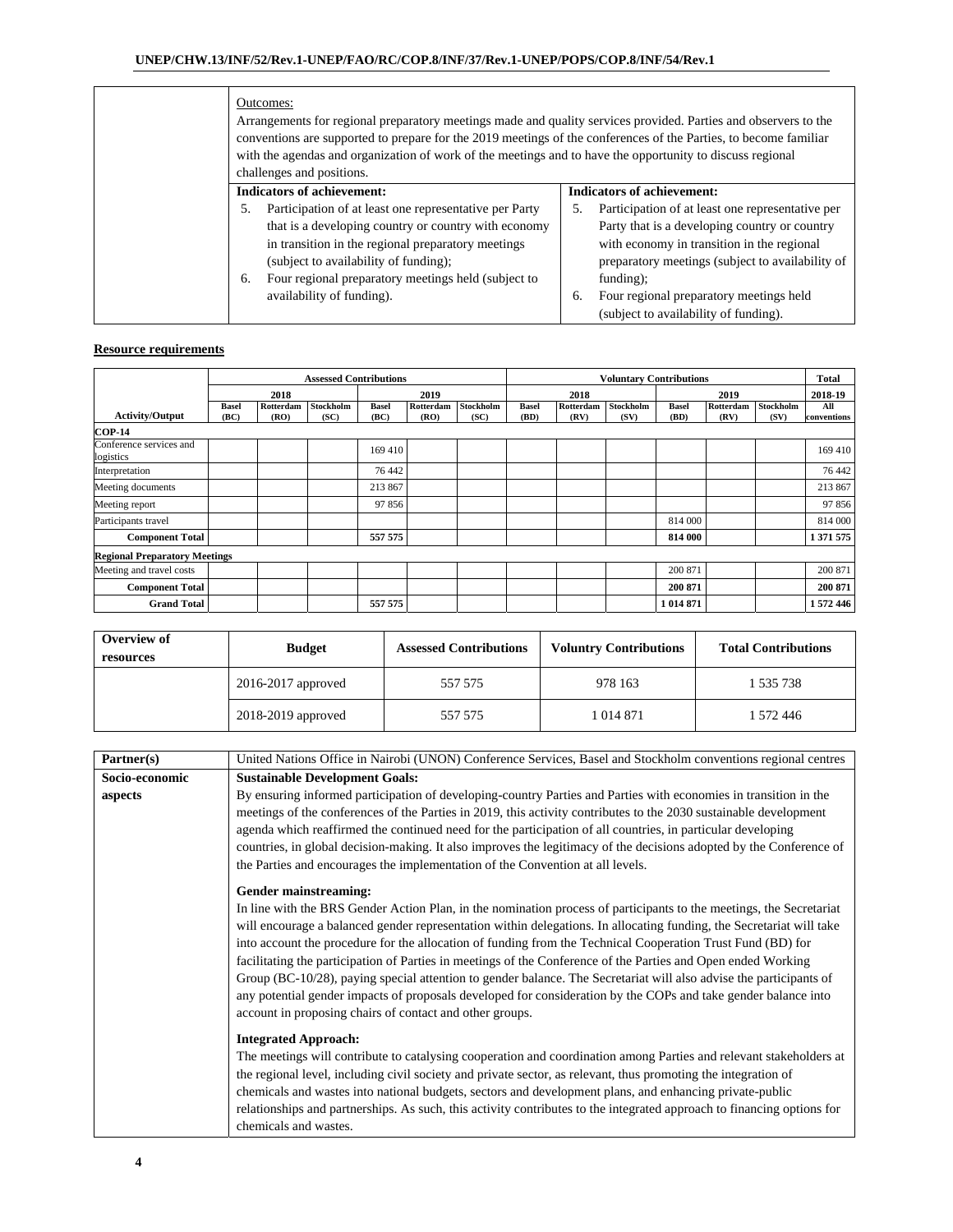| <b>Programme heading</b> | <b>Conferences and meetings</b>                                                                                                                                                                                                                                                                                                                                                                                                                                                                                                                                                                                                                                                                                                                                                                                                                                                                                                                                                                                                                                                                                                                                                                                                                                                                          |                                                                                                                                                                                                                                        |
|--------------------------|----------------------------------------------------------------------------------------------------------------------------------------------------------------------------------------------------------------------------------------------------------------------------------------------------------------------------------------------------------------------------------------------------------------------------------------------------------------------------------------------------------------------------------------------------------------------------------------------------------------------------------------------------------------------------------------------------------------------------------------------------------------------------------------------------------------------------------------------------------------------------------------------------------------------------------------------------------------------------------------------------------------------------------------------------------------------------------------------------------------------------------------------------------------------------------------------------------------------------------------------------------------------------------------------------------|----------------------------------------------------------------------------------------------------------------------------------------------------------------------------------------------------------------------------------------|
| PoW number               | <b>Activity 2</b>                                                                                                                                                                                                                                                                                                                                                                                                                                                                                                                                                                                                                                                                                                                                                                                                                                                                                                                                                                                                                                                                                                                                                                                                                                                                                        |                                                                                                                                                                                                                                        |
| <b>Title of activity</b> | Ninth meeting of the Conference of the Parties to the Rotterdam Convention                                                                                                                                                                                                                                                                                                                                                                                                                                                                                                                                                                                                                                                                                                                                                                                                                                                                                                                                                                                                                                                                                                                                                                                                                               |                                                                                                                                                                                                                                        |
| Convention(s)            | <b>Basel Convention</b>                                                                                                                                                                                                                                                                                                                                                                                                                                                                                                                                                                                                                                                                                                                                                                                                                                                                                                                                                                                                                                                                                                                                                                                                                                                                                  |                                                                                                                                                                                                                                        |
|                          | $\boxtimes$ Rotterdam Convention                                                                                                                                                                                                                                                                                                                                                                                                                                                                                                                                                                                                                                                                                                                                                                                                                                                                                                                                                                                                                                                                                                                                                                                                                                                                         |                                                                                                                                                                                                                                        |
|                          | Stockholm Convention                                                                                                                                                                                                                                                                                                                                                                                                                                                                                                                                                                                                                                                                                                                                                                                                                                                                                                                                                                                                                                                                                                                                                                                                                                                                                     |                                                                                                                                                                                                                                        |
| <b>Budget</b>            | $\boxtimes$ Voluntary budget<br>$\boxtimes$ Core budget                                                                                                                                                                                                                                                                                                                                                                                                                                                                                                                                                                                                                                                                                                                                                                                                                                                                                                                                                                                                                                                                                                                                                                                                                                                  |                                                                                                                                                                                                                                        |
| Reference                | N/A                                                                                                                                                                                                                                                                                                                                                                                                                                                                                                                                                                                                                                                                                                                                                                                                                                                                                                                                                                                                                                                                                                                                                                                                                                                                                                      |                                                                                                                                                                                                                                        |
| <b>Mandate</b>           | <b>Convention Article:</b> Article 18 of the Rotterdam Convention                                                                                                                                                                                                                                                                                                                                                                                                                                                                                                                                                                                                                                                                                                                                                                                                                                                                                                                                                                                                                                                                                                                                                                                                                                        |                                                                                                                                                                                                                                        |
| <b>Rationale</b>         | The Conference of the Parties (COP) is the decision-making body of the Convention. The organization of its<br>meetings, at intervals decided upon by the Conference of the Parties, is a core activity of the Secretariat. The<br>meeting of the COP is proposed to be held back-to-back with the meetings of the Basel and Stockholm conventions<br>COPs, over a period of 12 days, plus one day of preparatory meetings (up to 105 funded participants), in Geneva,<br>Switzerland. Regional preparatory meetings are held to enable Parties to prepare for back-to-back meetings of the<br>COPs, so as to provide them with information on the organization of work and issues on the agendas of the COPs<br>and to facilitate regional consultations in advance of the COPs meetings.<br>The meeting of the Conference of the Parties and the regional preparatory meetings are supported by a number of<br>briefings, including webinars and permanent mission briefings. Participation in the meetings and briefings will<br>build national institutional memory, knowledge sharing and capacities related to chemicals and wastes<br>management. It also enables participants to network during parallel events and informal meetings and to explore<br>options for implementing the conventions. |                                                                                                                                                                                                                                        |
|                          | Support to travel of participants from developing-country Parties and Parties with economies in transition allows<br>for their full and effective participation in the meetings, resulting in an inclusive decision-making process,<br>improved legitimacy of the decisions adopted and increased commitment towards decisions taken.                                                                                                                                                                                                                                                                                                                                                                                                                                                                                                                                                                                                                                                                                                                                                                                                                                                                                                                                                                    |                                                                                                                                                                                                                                        |
| <b>Activities and</b>    | (1) Organization of the 9 <sup>th</sup> meeting of the Conference of the Parties to the Rotterdam Convention:                                                                                                                                                                                                                                                                                                                                                                                                                                                                                                                                                                                                                                                                                                                                                                                                                                                                                                                                                                                                                                                                                                                                                                                            |                                                                                                                                                                                                                                        |
| outcomes                 |                                                                                                                                                                                                                                                                                                                                                                                                                                                                                                                                                                                                                                                                                                                                                                                                                                                                                                                                                                                                                                                                                                                                                                                                                                                                                                          |                                                                                                                                                                                                                                        |
|                          | Activities:<br>Prepare, edit, translate and publish meeting documents<br>٠<br>Send invitation and confirmation letters, register participants and organize travel for funded participants<br>Provide conference services at the meeting<br>$\bullet$<br>Provide interpretation at the meeting in the six UN languages<br>$\bullet$<br>Organize logistics at the meeting (meeting venue, UN security)<br>Prepare meeting report<br>Rome Secretariat staff to participate in 2019 COPs held in Geneva (costs reflected in activity 28 (S18) on<br>$\bullet$<br>executive direction and management)<br>Outcomes:<br>Arrangements for the 9 <sup>th</sup> meeting of the Conference of the Parties (COP-9) are made and quality services provided.<br>Parties from developing-countries and countries with economies in transition are supported to participate in the                                                                                                                                                                                                                                                                                                                                                                                                                                       |                                                                                                                                                                                                                                        |
|                          | meeting and thus to contribute to the decision-making process. Meeting documents are prepared.                                                                                                                                                                                                                                                                                                                                                                                                                                                                                                                                                                                                                                                                                                                                                                                                                                                                                                                                                                                                                                                                                                                                                                                                           |                                                                                                                                                                                                                                        |
|                          | <b>Indicators of achievement:</b>                                                                                                                                                                                                                                                                                                                                                                                                                                                                                                                                                                                                                                                                                                                                                                                                                                                                                                                                                                                                                                                                                                                                                                                                                                                                        | <b>Means of verification:</b>                                                                                                                                                                                                          |
|                          | Percentage of working documents made available in<br>1.<br>languages within deadlines;<br>Meeting facilities and services provided to ensure smooth<br>2.<br>running of the meeting;<br>Participation of at least one representative per Party that is<br>3.<br>a developing country or country with economy in transition<br>in the COP (subject to availability of funding);<br>Number of men/women within delegations and chairs of<br>4.<br>contact and other groups.<br>(2) Organization of regional preparatory meetings:<br>Activities:                                                                                                                                                                                                                                                                                                                                                                                                                                                                                                                                                                                                                                                                                                                                                           | Meeting webpage;<br>1.<br>COP-9 meeting report, ENB reports,<br>2.<br>enquiries or comments from meeting<br>participants;<br>List of participants of the COP;<br>3.<br>List of participants of the COP, COP-9<br>4.<br>meeting report. |
|                          | Organize travel of funded participants for regional preparatory meetings<br>Equip meeting venue and provide interpretation for regional preparatory meetings<br>Staff travel to regional preparatory meetings<br>$\bullet$<br>Staff support for organizing regional preparatory meetings<br>$\bullet$                                                                                                                                                                                                                                                                                                                                                                                                                                                                                                                                                                                                                                                                                                                                                                                                                                                                                                                                                                                                    |                                                                                                                                                                                                                                        |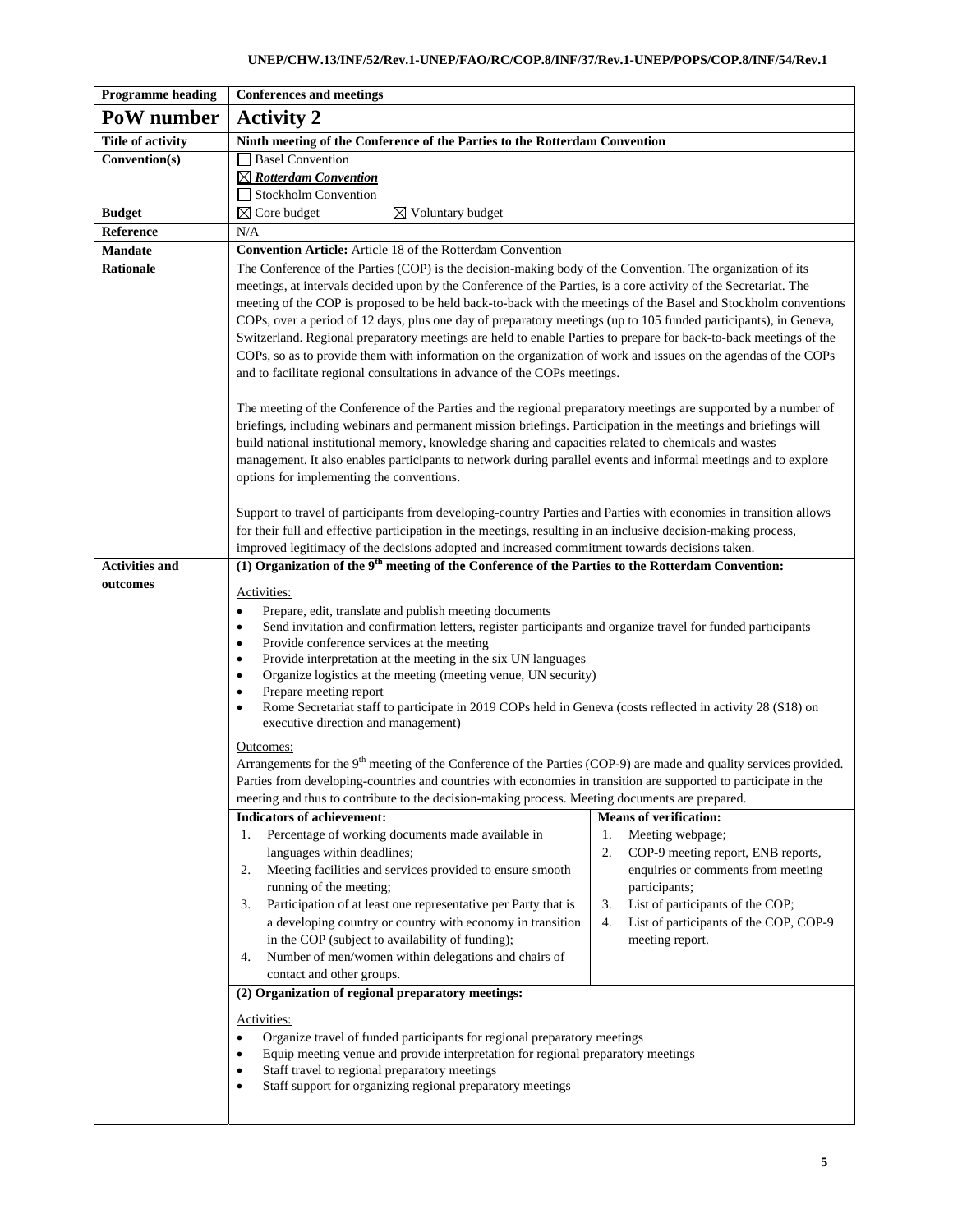| Outcomes:<br>Arrangements for regional preparatory meetings made and quality services provided. Parties and observers to the<br>conventions are supported to prepare for the 2019 meetings of the conferences of the Parties, to become familiar<br>with the agendas and organization of work of the meetings and to have the opportunity to discuss regional<br>challenges and positions. |                                                                                                                                                                                                                                    |
|--------------------------------------------------------------------------------------------------------------------------------------------------------------------------------------------------------------------------------------------------------------------------------------------------------------------------------------------------------------------------------------------|------------------------------------------------------------------------------------------------------------------------------------------------------------------------------------------------------------------------------------|
| <b>Indicators of achievement:</b><br>Participation of at least one representative per Party that is<br>5.<br>a developing country or country with economy in transition<br>in the regional preparatory meetings (subject to availability<br>of funding);<br>Four regional preparatory meetings held (subject to<br>6.                                                                      | <b>Indicators of achievement:</b><br>Participation of at least one<br>.5.<br>representative per Party that is a<br>developing country or country with<br>economy in transition in the regional<br>preparatory meetings (subject to |
| availability of funding).                                                                                                                                                                                                                                                                                                                                                                  | availability of funding);<br>Four regional preparatory meetings held<br>6.<br>(subject to availability of funding).                                                                                                                |

|                                      | <b>Assessed Contributions</b> |                   |                          |                      |                   | <b>Voluntary Contributions</b> |                      |                   |                   |                      | <b>Total</b>      |                          |                    |
|--------------------------------------|-------------------------------|-------------------|--------------------------|----------------------|-------------------|--------------------------------|----------------------|-------------------|-------------------|----------------------|-------------------|--------------------------|--------------------|
|                                      |                               | 2018              |                          |                      | 2019              |                                |                      | 2018              |                   |                      | 2019              |                          | 2018-19            |
| <b>Activity/Output</b>               | <b>Basel</b><br>(BC)          | Rotterdam<br>(RO) | <b>Stockholm</b><br>(SC) | <b>Basel</b><br>(BC) | Rotterdam<br>(RO) | Stockholm<br>(SC)              | <b>Basel</b><br>(BD) | Rotterdam<br>(RV) | Stockholm<br>(SV) | <b>Basel</b><br>(BD) | Rotterdam<br>(RV) | <b>Stockholm</b><br>(SV) | All<br>conventions |
| COP-9                                |                               |                   |                          |                      |                   |                                |                      |                   |                   |                      |                   |                          |                    |
| Conference services and<br>logistics |                               |                   |                          |                      | 169 410           |                                |                      |                   |                   |                      |                   |                          | 169 410            |
| Interpretation                       |                               |                   |                          |                      | 76 442            |                                |                      |                   |                   |                      |                   |                          | 76 442             |
| Meeting documents                    |                               |                   |                          |                      | 213 867           |                                |                      |                   |                   |                      |                   |                          | 213 867            |
| Meeting report                       |                               |                   |                          |                      | 97 856            |                                |                      |                   |                   |                      |                   |                          | 97 856             |
| Participants travel                  |                               |                   |                          |                      |                   |                                |                      |                   |                   |                      | 814 000           |                          | 814 000            |
| <b>Component Total</b>               |                               |                   |                          |                      | 557 575           |                                |                      |                   |                   |                      | 814 000           |                          | 1 371 575          |
| <b>Regional Preparatory Meetings</b> |                               |                   |                          |                      |                   |                                |                      |                   |                   |                      |                   |                          |                    |
| Meeting and travel costs             |                               |                   |                          |                      |                   |                                |                      |                   |                   |                      | 200 871           |                          | 200 871            |
| <b>Component Total</b>               |                               |                   |                          |                      |                   |                                |                      |                   |                   |                      | 200 871           |                          | 200 871            |
| <b>Grand Total</b>                   |                               |                   |                          |                      | 557 575           |                                |                      |                   |                   |                      | 1 014 871         |                          | 1 572 446          |

| Overview of<br>resources | <b>Budget</b>          | <b>Assessed Contributions</b> | <b>Voluntary</b><br><b>Contributions</b> | <b>Total Contributions</b> |  |
|--------------------------|------------------------|-------------------------------|------------------------------------------|----------------------------|--|
|                          | $2016 - 2017$ approved | 557 575                       | 978 163                                  | 1 535 738                  |  |
|                          | 2018-2019 approved     | 557 575                       | 1 014 871                                | 1 572 446                  |  |

| Partner(s)     | United Nations Office in Nairobi (UNON) Conference Services, Basel and Stockholm conventions regional centres                                                                                                                                                                                                                                                                                                                                                                                                                                                                                                                                                                                                                        |
|----------------|--------------------------------------------------------------------------------------------------------------------------------------------------------------------------------------------------------------------------------------------------------------------------------------------------------------------------------------------------------------------------------------------------------------------------------------------------------------------------------------------------------------------------------------------------------------------------------------------------------------------------------------------------------------------------------------------------------------------------------------|
| Socio-economic | <b>Sustainable Development Goals:</b>                                                                                                                                                                                                                                                                                                                                                                                                                                                                                                                                                                                                                                                                                                |
| aspects        | By ensuring informed participation of developing-country Parties and Parties with economies in transition in the<br>meetings of the conferences of the Parties in 2019, this activity contributes to the 2030 sustainable development<br>agenda which reaffirmed the continued need for the participation of all countries, in particular developing<br>countries, in global decision-making. It also improves the legitimacy of the decisions adopted by the Conference of<br>the Parties and encourages the implementation of the Convention at all levels.                                                                                                                                                                        |
|                | <b>Gender mainstreaming:</b>                                                                                                                                                                                                                                                                                                                                                                                                                                                                                                                                                                                                                                                                                                         |
|                | In line with the BRS Gender Action Plan, in the nomination process of participants to the meetings, the Secretariat<br>will encourage a balanced gender representation within delegations. In allocating funding, the Secretariat will take<br>into account the procedure for the allocation of funding from the voluntary Special Trust Fund for facilitating the<br>participation of Parties in meetings of the Conference of the Parties (RC-5/1), paying special attention to gender<br>balance. The Secretariat will also advise the participants of any potential gender impacts of proposals developed for<br>consideration by the COPs and take gender balance into account in proposing chairs of contact and other groups. |
|                | <b>Integrated Approach:</b>                                                                                                                                                                                                                                                                                                                                                                                                                                                                                                                                                                                                                                                                                                          |
|                | The meetings will contribute to catalysing cooperation and coordination among Parties and relevant stakeholders at                                                                                                                                                                                                                                                                                                                                                                                                                                                                                                                                                                                                                   |
|                | the regional level, including civil society and private sector, as relevant, thus promoting the integration of                                                                                                                                                                                                                                                                                                                                                                                                                                                                                                                                                                                                                       |
|                | chemicals and wastes into national budgets, sectors and development plans, and enhancing private-public                                                                                                                                                                                                                                                                                                                                                                                                                                                                                                                                                                                                                              |
|                | relationships and partnerships. As such, this activity contributes to the integrated approach to financing options for                                                                                                                                                                                                                                                                                                                                                                                                                                                                                                                                                                                                               |
|                | chemicals and wastes.                                                                                                                                                                                                                                                                                                                                                                                                                                                                                                                                                                                                                                                                                                                |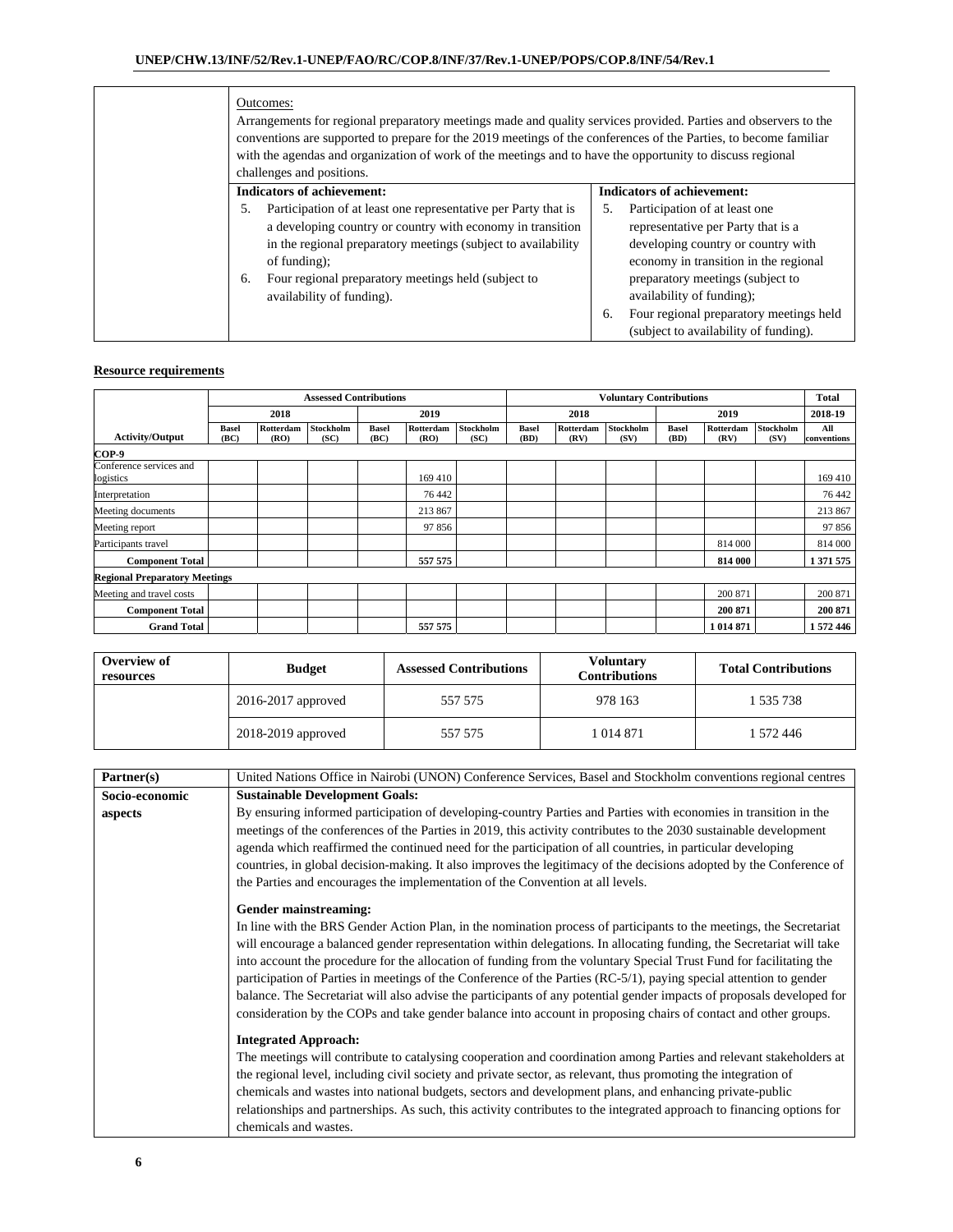| <b>Programme heading</b>                                                                                                                                                                                                                                                                                                                                                                                                                                                                                                                                                                                                                   | <b>Conferences and meetings</b>                                                                                                                                                                                                                                                                                                                                                                                                                                                                                                                                                                                                                                                                                                                                                           |                                                                                                                                                                                                                                                                  |  |  |  |  |  |  |  |  |
|--------------------------------------------------------------------------------------------------------------------------------------------------------------------------------------------------------------------------------------------------------------------------------------------------------------------------------------------------------------------------------------------------------------------------------------------------------------------------------------------------------------------------------------------------------------------------------------------------------------------------------------------|-------------------------------------------------------------------------------------------------------------------------------------------------------------------------------------------------------------------------------------------------------------------------------------------------------------------------------------------------------------------------------------------------------------------------------------------------------------------------------------------------------------------------------------------------------------------------------------------------------------------------------------------------------------------------------------------------------------------------------------------------------------------------------------------|------------------------------------------------------------------------------------------------------------------------------------------------------------------------------------------------------------------------------------------------------------------|--|--|--|--|--|--|--|--|
| PoW number                                                                                                                                                                                                                                                                                                                                                                                                                                                                                                                                                                                                                                 | <b>Activity 3</b>                                                                                                                                                                                                                                                                                                                                                                                                                                                                                                                                                                                                                                                                                                                                                                         |                                                                                                                                                                                                                                                                  |  |  |  |  |  |  |  |  |
| <b>Title of activity</b>                                                                                                                                                                                                                                                                                                                                                                                                                                                                                                                                                                                                                   | Ninth meeting of the Conference of the Parties to the Stockholm Convention                                                                                                                                                                                                                                                                                                                                                                                                                                                                                                                                                                                                                                                                                                                |                                                                                                                                                                                                                                                                  |  |  |  |  |  |  |  |  |
| Convention(s)                                                                                                                                                                                                                                                                                                                                                                                                                                                                                                                                                                                                                              | <b>Basel Convention</b>                                                                                                                                                                                                                                                                                                                                                                                                                                                                                                                                                                                                                                                                                                                                                                   |                                                                                                                                                                                                                                                                  |  |  |  |  |  |  |  |  |
|                                                                                                                                                                                                                                                                                                                                                                                                                                                                                                                                                                                                                                            | Rotterdam Convention                                                                                                                                                                                                                                                                                                                                                                                                                                                                                                                                                                                                                                                                                                                                                                      |                                                                                                                                                                                                                                                                  |  |  |  |  |  |  |  |  |
|                                                                                                                                                                                                                                                                                                                                                                                                                                                                                                                                                                                                                                            | $\boxtimes$ Stockholm Convention                                                                                                                                                                                                                                                                                                                                                                                                                                                                                                                                                                                                                                                                                                                                                          |                                                                                                                                                                                                                                                                  |  |  |  |  |  |  |  |  |
| <b>Budget</b>                                                                                                                                                                                                                                                                                                                                                                                                                                                                                                                                                                                                                              | $\boxtimes$ Voluntary budget<br>$\boxtimes$ Core budget                                                                                                                                                                                                                                                                                                                                                                                                                                                                                                                                                                                                                                                                                                                                   |                                                                                                                                                                                                                                                                  |  |  |  |  |  |  |  |  |
| Reference                                                                                                                                                                                                                                                                                                                                                                                                                                                                                                                                                                                                                                  | N/A                                                                                                                                                                                                                                                                                                                                                                                                                                                                                                                                                                                                                                                                                                                                                                                       |                                                                                                                                                                                                                                                                  |  |  |  |  |  |  |  |  |
| <b>Mandate</b>                                                                                                                                                                                                                                                                                                                                                                                                                                                                                                                                                                                                                             | Convention Article: Article 19 of the Stockholm Convention                                                                                                                                                                                                                                                                                                                                                                                                                                                                                                                                                                                                                                                                                                                                |                                                                                                                                                                                                                                                                  |  |  |  |  |  |  |  |  |
| <b>Rationale</b>                                                                                                                                                                                                                                                                                                                                                                                                                                                                                                                                                                                                                           | The Conference of the Parties (COP) is the decision-making body of the Convention. The organization of its<br>meetings, at intervals decided upon by the Conference of the Parties, is a core activity of the Secretariat. The<br>meeting of the COP is proposed to be held back-to-back with the meetings of the Basel and Rotterdam<br>conventions COPs, over a period of 12 days, plus one day of preparatory meetings (up to 105 funded participants),<br>in Geneva, Switzerland. Regional preparatory meetings are held to enable Parties to prepare for back-to-back<br>meetings of the COPs, so as to provide them with information on the organization of work and issues on the<br>agendas of the COPs and to facilitate regional consultations in advance of the COPs meetings. |                                                                                                                                                                                                                                                                  |  |  |  |  |  |  |  |  |
|                                                                                                                                                                                                                                                                                                                                                                                                                                                                                                                                                                                                                                            | The meeting of the Conference of the Parties and the regional preparatory meetings are supported by a number of<br>briefings, including webinars and permanent mission briefings. Participation in the meetings and briefings will<br>build national institutional memory, knowledge sharing and capacities related to chemicals and wastes<br>management. It also enables participants to network during parallel events and informal meetings and to explore<br>options for implementing the conventions.<br>Support to travel of participants from developing-country Parties and Parties with economies in transition allows<br>for their full and effective participation in the meetings, resulting in an inclusive decision-making process,                                        |                                                                                                                                                                                                                                                                  |  |  |  |  |  |  |  |  |
|                                                                                                                                                                                                                                                                                                                                                                                                                                                                                                                                                                                                                                            | improved legitimacy of the decisions adopted and increased commitment towards decisions taken.                                                                                                                                                                                                                                                                                                                                                                                                                                                                                                                                                                                                                                                                                            |                                                                                                                                                                                                                                                                  |  |  |  |  |  |  |  |  |
| <b>Activities and</b>                                                                                                                                                                                                                                                                                                                                                                                                                                                                                                                                                                                                                      | (1) Organization of the $9th$ meeting of the Conference of the Parties to the Stockholm Convention                                                                                                                                                                                                                                                                                                                                                                                                                                                                                                                                                                                                                                                                                        |                                                                                                                                                                                                                                                                  |  |  |  |  |  |  |  |  |
| outcomes                                                                                                                                                                                                                                                                                                                                                                                                                                                                                                                                                                                                                                   | Activities:<br>Prepare, edit, translate and publish meeting documents<br>٠<br>Send invitation and confirmation letters, register participants and organize travel for funded participants<br>Provide conference services at the meeting<br>$\bullet$<br>Provide interpretation at the meeting in the six UN languages<br>$\bullet$<br>Organize logistics at the meeting (meeting venue, UN security)<br>$\bullet$<br>Prepare meeting report<br>٠<br>Outcomes:                                                                                                                                                                                                                                                                                                                             |                                                                                                                                                                                                                                                                  |  |  |  |  |  |  |  |  |
|                                                                                                                                                                                                                                                                                                                                                                                                                                                                                                                                                                                                                                            | Arrangements for the 9 <sup>th</sup> meeting of the Conference of the Parties (COP-9) are made and quality services<br>provided. Parties from developing-countries and countries with economies in transition are supported to participate<br>in the meeting and thus to contribute to the decision-making process. Meeting documents are prepared.                                                                                                                                                                                                                                                                                                                                                                                                                                       |                                                                                                                                                                                                                                                                  |  |  |  |  |  |  |  |  |
|                                                                                                                                                                                                                                                                                                                                                                                                                                                                                                                                                                                                                                            | Indicators of achievement:<br>Percentage of working documents made available in<br>1.<br>languages within deadlines;<br>Meeting facilities and services provided to ensure smooth<br>2.<br>running of the meeting;<br>Participation of at least one representative per Party that is<br>3.<br>a developing country or country with economy in transition<br>in the COP (subject to availability of funding);<br>Number of men/women within delegations and chairs of<br>4.<br>contact and other groups.                                                                                                                                                                                                                                                                                   | Means of verification:<br>1.<br>Meeting webpage;<br>2.<br>COP-9 meeting report, ENB reports,<br>enquiries or comments from meeting<br>participants;<br>3.<br>List of participants of the COP;<br>List of participants of the COP, COP-9<br>4.<br>meeting report. |  |  |  |  |  |  |  |  |
| (2) Organization of regional preparatory meetings<br>Activities:<br>Organize travel of funded participants for regional preparatory meetings<br>$\bullet$<br>Equip meeting venue and provide interpretation for regional preparatory meetings<br>$\bullet$<br>Staff travel to regional preparatory meetings<br>Staff support for organizing regional preparatory meetings<br>$\bullet$<br>Outcomes:<br>Arrangements for regional preparatory meetings made and quality services provided. Parties and observers to the<br>conventions are supported to prepare for the 2019 meetings of the conferences of the Parties, to become familiar |                                                                                                                                                                                                                                                                                                                                                                                                                                                                                                                                                                                                                                                                                                                                                                                           |                                                                                                                                                                                                                                                                  |  |  |  |  |  |  |  |  |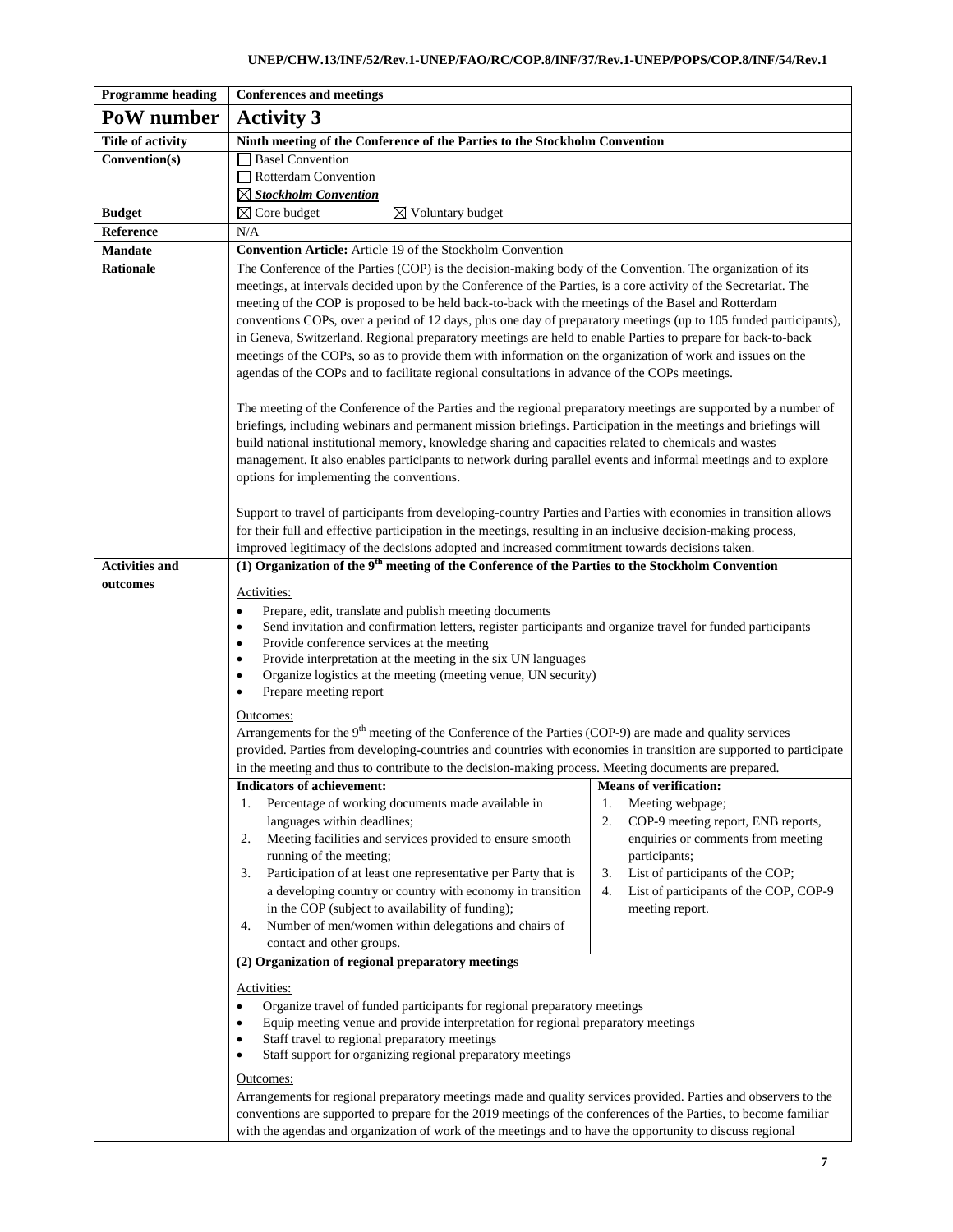| challenges and positions.                                                                                                                                                                                                                                                                                |                                                                                                                         |  |  |  |  |  |  |  |  |  |  |
|----------------------------------------------------------------------------------------------------------------------------------------------------------------------------------------------------------------------------------------------------------------------------------------------------------|-------------------------------------------------------------------------------------------------------------------------|--|--|--|--|--|--|--|--|--|--|
| <b>Indicators of achievement:</b>                                                                                                                                                                                                                                                                        | <b>Means of verification:</b>                                                                                           |  |  |  |  |  |  |  |  |  |  |
| Participation of at least one representative per Party that is<br>a developing country or country with economy in transition<br>in the regional preparatory meetings (subject to availability)<br>of funding);<br>Four regional preparatory meetings held (subject to<br>6.<br>availability of funding). | List of participants of the regional<br>preparatory meetings;<br>Proceedings of regional preparatory<br>6.<br>meetings. |  |  |  |  |  |  |  |  |  |  |

|                                      | <b>Assessed Contributions</b> |                   |                   |                      |                   | <b>Voluntary Contributions</b> |                      |                   |                   |                      |                   | <b>Total</b>      |                    |
|--------------------------------------|-------------------------------|-------------------|-------------------|----------------------|-------------------|--------------------------------|----------------------|-------------------|-------------------|----------------------|-------------------|-------------------|--------------------|
|                                      |                               | 2018              |                   |                      | 2019              |                                |                      | 2018              |                   | 2019                 |                   |                   | 2018-19            |
| <b>Activity/Output</b>               | <b>Basel</b><br>(BC)          | Rotterdam<br>(RO) | Stockholm<br>(SC) | <b>Basel</b><br>(BC) | Rotterdam<br>(RO) | <b>Stockholm</b><br>(SC)       | <b>Basel</b><br>(BD) | Rotterdam<br>(RV) | Stockholm<br>(SV) | <b>Basel</b><br>(BD) | Rotterdam<br>(RV) | Stockholm<br>(SV) | All<br>conventions |
| COP-9                                |                               |                   |                   |                      |                   |                                |                      |                   |                   |                      |                   |                   |                    |
| Conference services and<br>logistics |                               |                   |                   |                      |                   | 169 410                        |                      |                   |                   |                      |                   |                   | 169 410            |
| Interpretation                       |                               |                   |                   |                      |                   | 76 442                         |                      |                   |                   |                      |                   |                   | 76 442             |
| Meeting documents                    |                               |                   |                   |                      |                   | 213 867                        |                      |                   |                   |                      |                   |                   | 213 867            |
| Meeting report                       |                               |                   |                   |                      |                   | 97856                          |                      |                   |                   |                      |                   |                   | 97 856             |
| Participants travel                  |                               |                   |                   |                      |                   |                                |                      |                   |                   |                      |                   | 814 000           | 814 000            |
| <b>Component Total</b>               |                               |                   |                   |                      |                   | 557 575                        |                      |                   |                   |                      |                   | 814 000           | 1 371 575          |
| <b>Regional Preparatory Meetings</b> |                               |                   |                   |                      |                   |                                |                      |                   |                   |                      |                   |                   |                    |
| Meeting and travel costs             |                               |                   |                   |                      |                   |                                |                      |                   |                   |                      |                   | 200 871           | 200 871            |
| <b>Component Total</b>               |                               |                   |                   |                      |                   |                                |                      |                   |                   |                      |                   | 200 871           | 200 871            |
| <b>Grand Total</b>                   |                               |                   |                   |                      |                   | 557 575                        |                      |                   |                   |                      |                   | 1 014 871         | 572446             |

| Overview of<br>resources | <b>Budget</b>          | <b>Assessed Contributions</b> | Voluntarv<br><b>Contributions</b> | <b>Total Contributions</b> |  |  |
|--------------------------|------------------------|-------------------------------|-----------------------------------|----------------------------|--|--|
|                          | $2016 - 2017$ approved | 557 575                       | 978 163                           | 1 535 738                  |  |  |
|                          | 2018-2019 approved     | 557 575                       | 1 014 871                         | 1 572 446                  |  |  |

| Partner(s)     | United Nations Office in Nairobi (UNON) Conference Services, Basel and Stockholm conventions regional centres          |  |  |  |  |  |  |  |  |  |  |
|----------------|------------------------------------------------------------------------------------------------------------------------|--|--|--|--|--|--|--|--|--|--|
| Socio-economic | <b>Sustainable Development Goals:</b>                                                                                  |  |  |  |  |  |  |  |  |  |  |
| aspects        | By ensuring informed participation of developing-country Parties and Parties with economies in transition in the       |  |  |  |  |  |  |  |  |  |  |
|                | meetings of the conferences of the Parties in 2019, this activity contributes to the 2030 sustainable development      |  |  |  |  |  |  |  |  |  |  |
|                | agenda which reaffirmed the continued need for the participation of all countries, in particular developing            |  |  |  |  |  |  |  |  |  |  |
|                | countries, in global decision-making. It also improves the legitimacy of the decisions adopted by the Conference of    |  |  |  |  |  |  |  |  |  |  |
|                | the Parties and encourages the implementation of the Convention at all levels.                                         |  |  |  |  |  |  |  |  |  |  |
|                | Gender mainstreaming:                                                                                                  |  |  |  |  |  |  |  |  |  |  |
|                | In line with the BRS Gender Action Plan, in the nomination process of participants to the meetings, the Secretariat    |  |  |  |  |  |  |  |  |  |  |
|                | will encourage a balanced gender representation within delegations. In allocating funding, the Secretariat will take   |  |  |  |  |  |  |  |  |  |  |
|                | into account the procedure for the allocation of funding from the voluntary Special Trust Fund for facilitating the    |  |  |  |  |  |  |  |  |  |  |
|                | participation of Parties in meetings of the Conference of the Parties (SC-5/2), paying special attention to gender     |  |  |  |  |  |  |  |  |  |  |
|                | balance. The Secretariat will also advise the participants of any potential gender impacts of proposals developed for  |  |  |  |  |  |  |  |  |  |  |
|                | consideration by the COPs and take gender balance into account in proposing chairs of contact and other groups.        |  |  |  |  |  |  |  |  |  |  |
|                | <b>Integrated Approach:</b>                                                                                            |  |  |  |  |  |  |  |  |  |  |
|                |                                                                                                                        |  |  |  |  |  |  |  |  |  |  |
|                | The meetings will contribute to catalysing cooperation and coordination among Parties and relevant stakeholders at     |  |  |  |  |  |  |  |  |  |  |
|                | the regional level, including civil society and private sector, as relevant, thus promoting the integration of         |  |  |  |  |  |  |  |  |  |  |
|                | chemicals and wastes into national budgets, sectors and development plans, and enhancing private-public                |  |  |  |  |  |  |  |  |  |  |
|                | relationships and partnerships. As such, this activity contributes to the integrated approach to financing options for |  |  |  |  |  |  |  |  |  |  |
|                | chemicals and wastes.                                                                                                  |  |  |  |  |  |  |  |  |  |  |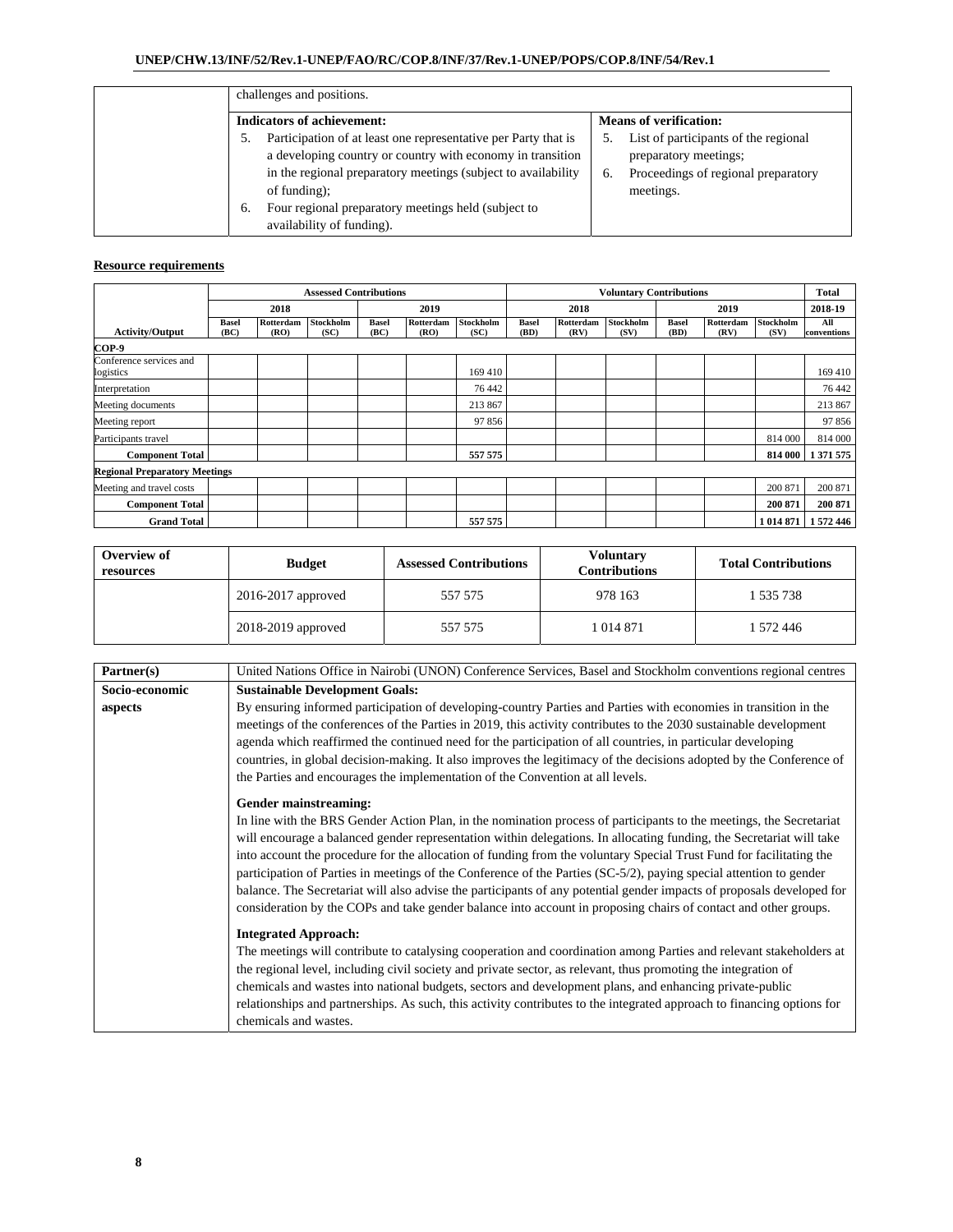| <b>Programme heading</b> | <b>Conferences and meetings</b>                                                                                                                                                                                                                                                                                                                                                                                         |                                                                                                                                                                                                                                                                                                                                                                                                                                                                                       |  |  |  |  |  |  |  |  |  |
|--------------------------|-------------------------------------------------------------------------------------------------------------------------------------------------------------------------------------------------------------------------------------------------------------------------------------------------------------------------------------------------------------------------------------------------------------------------|---------------------------------------------------------------------------------------------------------------------------------------------------------------------------------------------------------------------------------------------------------------------------------------------------------------------------------------------------------------------------------------------------------------------------------------------------------------------------------------|--|--|--|--|--|--|--|--|--|
| PoW number               | <b>Activity 4</b>                                                                                                                                                                                                                                                                                                                                                                                                       |                                                                                                                                                                                                                                                                                                                                                                                                                                                                                       |  |  |  |  |  |  |  |  |  |
| <b>Title of activity</b> | Eleventh meeting of the Basel Convention Open-ended Working Group                                                                                                                                                                                                                                                                                                                                                       |                                                                                                                                                                                                                                                                                                                                                                                                                                                                                       |  |  |  |  |  |  |  |  |  |
| Convention(s)            | $\boxtimes$ Basel Convention                                                                                                                                                                                                                                                                                                                                                                                            |                                                                                                                                                                                                                                                                                                                                                                                                                                                                                       |  |  |  |  |  |  |  |  |  |
|                          | Rotterdam Convention                                                                                                                                                                                                                                                                                                                                                                                                    |                                                                                                                                                                                                                                                                                                                                                                                                                                                                                       |  |  |  |  |  |  |  |  |  |
|                          | Stockholm Convention                                                                                                                                                                                                                                                                                                                                                                                                    |                                                                                                                                                                                                                                                                                                                                                                                                                                                                                       |  |  |  |  |  |  |  |  |  |
| <b>Budget</b>            | $\boxtimes$ Core budget<br>$\boxtimes$ Voluntary budget                                                                                                                                                                                                                                                                                                                                                                 |                                                                                                                                                                                                                                                                                                                                                                                                                                                                                       |  |  |  |  |  |  |  |  |  |
| Reference                | <b>UNEP/CHW.13/21</b>                                                                                                                                                                                                                                                                                                                                                                                                   |                                                                                                                                                                                                                                                                                                                                                                                                                                                                                       |  |  |  |  |  |  |  |  |  |
| <b>Mandate</b>           | <b>COP decision(s):</b> Decisions VI/36 and BC-12/19 of the Basel Convention                                                                                                                                                                                                                                                                                                                                            |                                                                                                                                                                                                                                                                                                                                                                                                                                                                                       |  |  |  |  |  |  |  |  |  |
| Rationale                | The Open-ended Working Group (OEWG) is a subsidiary body of the Basel Convention mandated by decision<br>out between meetings of the COP.                                                                                                                                                                                                                                                                               | VI/36 to, among other things, (ii) assist the Conference of the Parties (COP) in developing and keeping under<br>review the operational policies and COP decisions, (ii) consider and advise the COP on issues relating to policy,<br>technical, scientific, legal, institutional, administration and other aspects of the implementation of the Convention,<br>(iii) prepare its work plan for consideration by the COP, and (iv) report to the COP on the activities it has carried |  |  |  |  |  |  |  |  |  |
|                          | OEWG meetings are supported by a number of briefings, including webinars and permanent mission briefings.<br>Participation in the meetings and briefings will build national institutional memory, knowledge sharing and<br>capacities related to the Basel Convention. It also enables participants to network during parallel events and<br>informal meetings and to explore options for implementing the Convention. |                                                                                                                                                                                                                                                                                                                                                                                                                                                                                       |  |  |  |  |  |  |  |  |  |
|                          | Support to travel of participants from developing-country Parties and Parties with economies in transition allows<br>for their full and effective participation in the meeting, resulting in an inclusive decision-making process, improved<br>legitimacy of the decisions adopted and increased commitment towards decisions taken.                                                                                    |                                                                                                                                                                                                                                                                                                                                                                                                                                                                                       |  |  |  |  |  |  |  |  |  |
|                          | At its thirteenth meeting, the COP is expected to adopt the work programme and future institutional arrangements<br>for the operations of the OEWG, including the duration and format of OEWG-11, taking into account the<br>comments received from Parties and others on experiences gained with regard to the arrangements of OEWG-10.                                                                                |                                                                                                                                                                                                                                                                                                                                                                                                                                                                                       |  |  |  |  |  |  |  |  |  |
|                          | OEWG-11 is proposed to be held over a period of four days, with up to three days of plenary sessions with                                                                                                                                                                                                                                                                                                               |                                                                                                                                                                                                                                                                                                                                                                                                                                                                                       |  |  |  |  |  |  |  |  |  |
|                          | simultaneous interpretation (2 days of interpretation to be funded from the Basel Convention Trust Fund, and 1 day                                                                                                                                                                                                                                                                                                      |                                                                                                                                                                                                                                                                                                                                                                                                                                                                                       |  |  |  |  |  |  |  |  |  |
|                          | of interpretation to be funded from the Technical Cooperation Trust Fund), plus one day of pre-meetings (up to 136                                                                                                                                                                                                                                                                                                      |                                                                                                                                                                                                                                                                                                                                                                                                                                                                                       |  |  |  |  |  |  |  |  |  |
|                          | funded participants), in Geneva, Switzerland. This is based on the same arrangements as for OEWG-10.                                                                                                                                                                                                                                                                                                                    |                                                                                                                                                                                                                                                                                                                                                                                                                                                                                       |  |  |  |  |  |  |  |  |  |
| <b>Activities and</b>    | (1) Organization of the 11 <sup>th</sup> meeting of the Basel Convention Open-ended Working Group:                                                                                                                                                                                                                                                                                                                      |                                                                                                                                                                                                                                                                                                                                                                                                                                                                                       |  |  |  |  |  |  |  |  |  |
| outcomes                 | Activities:                                                                                                                                                                                                                                                                                                                                                                                                             |                                                                                                                                                                                                                                                                                                                                                                                                                                                                                       |  |  |  |  |  |  |  |  |  |
|                          | Prepare, edit, translate and publish meeting documents<br>٠                                                                                                                                                                                                                                                                                                                                                             |                                                                                                                                                                                                                                                                                                                                                                                                                                                                                       |  |  |  |  |  |  |  |  |  |
|                          | Prepare and dispatch invitations; register participants and observers (staff costs only)                                                                                                                                                                                                                                                                                                                                |                                                                                                                                                                                                                                                                                                                                                                                                                                                                                       |  |  |  |  |  |  |  |  |  |
|                          | Organize travel of sponsored delegates<br>٠                                                                                                                                                                                                                                                                                                                                                                             |                                                                                                                                                                                                                                                                                                                                                                                                                                                                                       |  |  |  |  |  |  |  |  |  |
|                          | Provide conference services at the meeting<br>Provide interpretation at the meeting in the six UN languages<br>$\bullet$                                                                                                                                                                                                                                                                                                |                                                                                                                                                                                                                                                                                                                                                                                                                                                                                       |  |  |  |  |  |  |  |  |  |
|                          | Coordinate the OEWG and its working groups during and between meetings and provide assistance to the Co-<br>Chairs and Bureau (staff costs only)                                                                                                                                                                                                                                                                        |                                                                                                                                                                                                                                                                                                                                                                                                                                                                                       |  |  |  |  |  |  |  |  |  |
|                          | Organize logistics at the meeting (meeting venue, UN security)<br>٠                                                                                                                                                                                                                                                                                                                                                     |                                                                                                                                                                                                                                                                                                                                                                                                                                                                                       |  |  |  |  |  |  |  |  |  |
|                          | Prepare, translate and publish in-session meeting documents<br>Prepare, translate and publish the meeting report<br>٠                                                                                                                                                                                                                                                                                                   |                                                                                                                                                                                                                                                                                                                                                                                                                                                                                       |  |  |  |  |  |  |  |  |  |
|                          | <u>Outcomes:</u>                                                                                                                                                                                                                                                                                                                                                                                                        |                                                                                                                                                                                                                                                                                                                                                                                                                                                                                       |  |  |  |  |  |  |  |  |  |
|                          | Arrangements for the $11th$ meeting of the Basel Convention Open-ended Working Group are made and quality                                                                                                                                                                                                                                                                                                               |                                                                                                                                                                                                                                                                                                                                                                                                                                                                                       |  |  |  |  |  |  |  |  |  |
|                          | services provided. Parties from developing-countries and countries with economies in transition are supported to                                                                                                                                                                                                                                                                                                        |                                                                                                                                                                                                                                                                                                                                                                                                                                                                                       |  |  |  |  |  |  |  |  |  |
|                          | participate in the meeting and thus to contribute to the decision-making process. Meeting documents are prepared.                                                                                                                                                                                                                                                                                                       |                                                                                                                                                                                                                                                                                                                                                                                                                                                                                       |  |  |  |  |  |  |  |  |  |
|                          | <b>Indicators of achievement:</b>                                                                                                                                                                                                                                                                                                                                                                                       | <b>Means of verification:</b>                                                                                                                                                                                                                                                                                                                                                                                                                                                         |  |  |  |  |  |  |  |  |  |
|                          | Percentage of working documents made available to<br>1.<br>Parties in all working languages within deadlines;                                                                                                                                                                                                                                                                                                           | 1.<br>Meeting webpage;<br>2.                                                                                                                                                                                                                                                                                                                                                                                                                                                          |  |  |  |  |  |  |  |  |  |
|                          | Meeting facilities and services provided to ensure smooth<br>2.                                                                                                                                                                                                                                                                                                                                                         | OEWG-11 meeting report, ENB reports,<br>enquiries or comments from meeting                                                                                                                                                                                                                                                                                                                                                                                                            |  |  |  |  |  |  |  |  |  |
|                          | running of the meeting;                                                                                                                                                                                                                                                                                                                                                                                                 | participants;                                                                                                                                                                                                                                                                                                                                                                                                                                                                         |  |  |  |  |  |  |  |  |  |
|                          | Participation of at least one representative per Party that is<br>3.                                                                                                                                                                                                                                                                                                                                                    | 3.<br>List of participants of OEWG-11.                                                                                                                                                                                                                                                                                                                                                                                                                                                |  |  |  |  |  |  |  |  |  |
|                          | a developing country or country with economy in                                                                                                                                                                                                                                                                                                                                                                         | List of participants of OEWG-11,<br>4.                                                                                                                                                                                                                                                                                                                                                                                                                                                |  |  |  |  |  |  |  |  |  |
|                          | transition. (subject to availability of funding);                                                                                                                                                                                                                                                                                                                                                                       | OEWG-11 meeting report.                                                                                                                                                                                                                                                                                                                                                                                                                                                               |  |  |  |  |  |  |  |  |  |
|                          | Number of men/women within delegations and chairs of<br>4.                                                                                                                                                                                                                                                                                                                                                              |                                                                                                                                                                                                                                                                                                                                                                                                                                                                                       |  |  |  |  |  |  |  |  |  |
|                          | contact and other groups.                                                                                                                                                                                                                                                                                                                                                                                               |                                                                                                                                                                                                                                                                                                                                                                                                                                                                                       |  |  |  |  |  |  |  |  |  |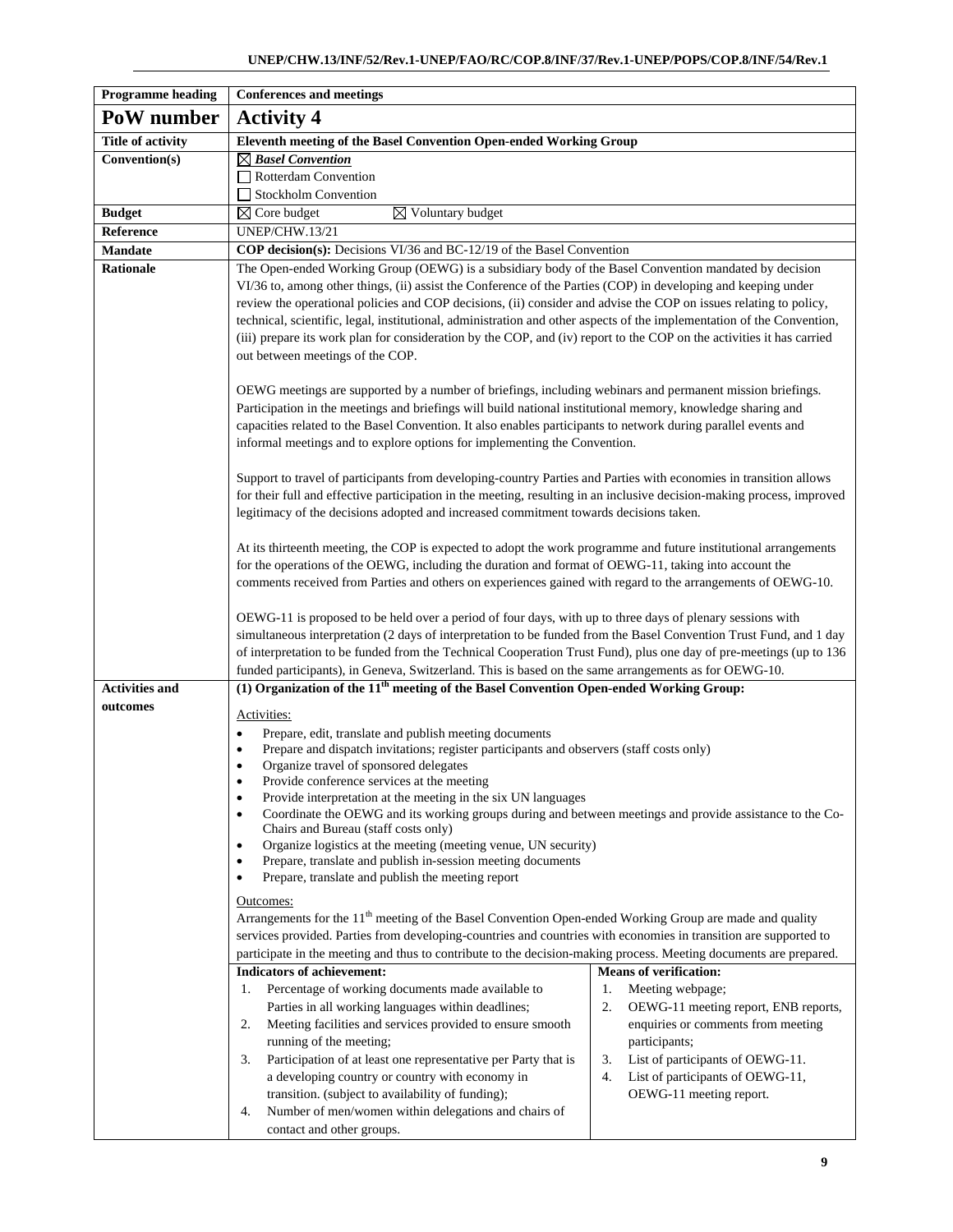| <b>Assessed Contributions</b>        |               |                   |                   |                      |                          |                          | <b>Voluntary Contributions</b> |                   |                   |                      | <b>Total</b>      |                          |                    |
|--------------------------------------|---------------|-------------------|-------------------|----------------------|--------------------------|--------------------------|--------------------------------|-------------------|-------------------|----------------------|-------------------|--------------------------|--------------------|
|                                      |               | 2018              |                   |                      | 2019                     |                          | 2018                           |                   |                   | 2019                 |                   |                          | 2018-19            |
| <b>Activity/Output</b>               | Basel<br>(BC) | Rotterdam<br>(RO) | Stockholm<br>(SC) | <b>Basel</b><br>(BC) | <b>Rotterdam</b><br>(RO) | <b>Stockholm</b><br>(SC) | <b>Basel</b><br>(BD)           | Rotterdam<br>(RV) | Stockholm<br>(SV) | <b>Basel</b><br>(BD) | Rotterdam<br>(RV) | <b>Stockholm</b><br>(SV) | All<br>conventions |
| <b>OEWG-11</b>                       |               |                   |                   |                      |                          |                          |                                |                   |                   |                      |                   |                          |                    |
| Conference services and<br>logistics |               |                   |                   | 162 975              |                          |                          |                                |                   |                   |                      |                   |                          | 162 975            |
| Interpretation                       |               |                   |                   | 34 667               |                          |                          |                                |                   |                   | 17 3 33              |                   |                          | 52 000             |
| Meeting documents                    |               |                   |                   | 113 392              |                          |                          |                                |                   |                   |                      |                   |                          | 113 392            |
| Meeting report                       |               |                   |                   | 36 948               |                          |                          |                                |                   |                   |                      |                   |                          | 36 948             |
| Participants travel                  |               |                   |                   |                      |                          |                          |                                |                   |                   | 652 179              |                   |                          | 652 179            |
| <b>Grand Total</b>                   |               |                   |                   | 347 982              |                          |                          |                                |                   |                   | 669 512              |                   |                          | 1 017 494          |

| Overview of<br>resources | <b>Budget</b>          | <b>Assessed Contributions</b> | Voluntary<br><b>Contributions</b> | <b>Total Contributions</b> |  |  |
|--------------------------|------------------------|-------------------------------|-----------------------------------|----------------------------|--|--|
|                          | $2016 - 2017$ approved | 347 982                       | 669 512                           | 1 017 494                  |  |  |
|                          | 2018-2019 approved     | 347 982                       | 669 512                           | 1 017 494                  |  |  |

| Partner(s)     | United Nations Office in Nairobi (UNON) Conference Services.                                                                                                                                                                                                                                                                                                                                                                                                                                                                                                                                                                                                                                                                                                                                                                                   |
|----------------|------------------------------------------------------------------------------------------------------------------------------------------------------------------------------------------------------------------------------------------------------------------------------------------------------------------------------------------------------------------------------------------------------------------------------------------------------------------------------------------------------------------------------------------------------------------------------------------------------------------------------------------------------------------------------------------------------------------------------------------------------------------------------------------------------------------------------------------------|
| Socio-economic | <b>Sustainable Development Goals:</b>                                                                                                                                                                                                                                                                                                                                                                                                                                                                                                                                                                                                                                                                                                                                                                                                          |
| aspects        | By ensuring the full and effective participation of developing-country Parties, in particular least developed<br>countries, small island developing States, and Parties with economies in transition improves the legitimacy of the<br>decisions adopted by the Open-ended Working Group and encourages the implementation of the Convention at all<br>levels. As such, this activity contributes to the 2030 sustainable development agenda, which reaffirmed the<br>continued need for the participation of all countries, in particular developing countries, in global decision making,<br>and to the specific chemicals and waste related Sustainable Development Goals.                                                                                                                                                                  |
|                | Gender mainstreaming:<br>In line with the BRS Gender Action Plan, the Secretariat will encourage a balanced gender representation within<br>delegations in the nomination process of participants to the meetings and in the elections of the Bureau members of<br>the Open-ended Working Group. In allocating funding, the Secretariat will take into account the procedure for the<br>allocation of funding from the Technical Cooperation Trust Fund (BD) for facilitating the participation of Parties in<br>meetings of the Open ended Working Group (BC-10/28), paying special attention to gender balance. The<br>Secretariat will also advise the participants of any potential gender impacts of proposals developed for<br>consideration by the Open-ended Working Group and take gender balance into account in proposing chairs of |
|                | contact and other groups.<br><b>Integrated Approach:</b><br>The meeting of the Open-ended Working Group is the global forum which catalyses cooperation and coordination<br>among all Parties and relevant stakeholders, including civil society and private sector, thus promoting the<br>integration of chemicals and wastes into national budgets, sectors and development plans, and enhancing private-<br>public relationships and partnerships. As such, this activity contributes to the integrated approach to financing<br>options for chemicals and wastes.                                                                                                                                                                                                                                                                          |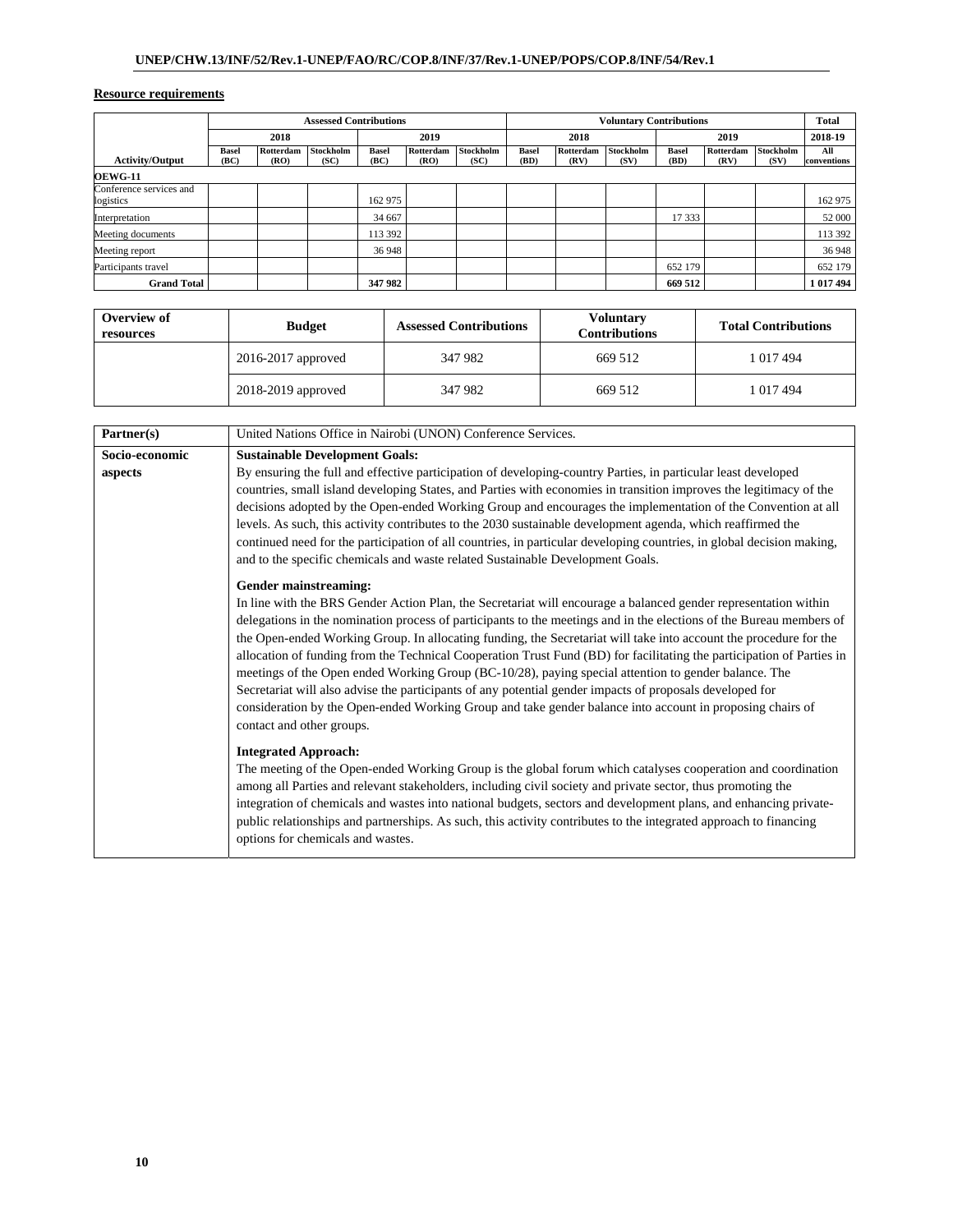| <b>Programme heading</b> | <b>Conferences and meetings</b>                                                                                                                                                                                                                                                                                                                                                                                                                                                                                                                                                                                                                                                                                                                                                                                                                                                                                                                                                                                                                                                                                                                                                                                                                                                                                                                                                                                                                                       |                                                                                                                                                                                                        |  |  |  |  |  |  |  |
|--------------------------|-----------------------------------------------------------------------------------------------------------------------------------------------------------------------------------------------------------------------------------------------------------------------------------------------------------------------------------------------------------------------------------------------------------------------------------------------------------------------------------------------------------------------------------------------------------------------------------------------------------------------------------------------------------------------------------------------------------------------------------------------------------------------------------------------------------------------------------------------------------------------------------------------------------------------------------------------------------------------------------------------------------------------------------------------------------------------------------------------------------------------------------------------------------------------------------------------------------------------------------------------------------------------------------------------------------------------------------------------------------------------------------------------------------------------------------------------------------------------|--------------------------------------------------------------------------------------------------------------------------------------------------------------------------------------------------------|--|--|--|--|--|--|--|
| PoW number               | <b>Activity 5</b>                                                                                                                                                                                                                                                                                                                                                                                                                                                                                                                                                                                                                                                                                                                                                                                                                                                                                                                                                                                                                                                                                                                                                                                                                                                                                                                                                                                                                                                     |                                                                                                                                                                                                        |  |  |  |  |  |  |  |
| Title of activity        | Fourteenth and fifteenth meetings of the Rotterdam Convention Chemical Review Committee and<br>orientation workshop for members of the Chemical Review Committee                                                                                                                                                                                                                                                                                                                                                                                                                                                                                                                                                                                                                                                                                                                                                                                                                                                                                                                                                                                                                                                                                                                                                                                                                                                                                                      |                                                                                                                                                                                                        |  |  |  |  |  |  |  |
| Convention(s)            | <b>Basel Convention</b><br>$\boxtimes$ Rotterdam Convention                                                                                                                                                                                                                                                                                                                                                                                                                                                                                                                                                                                                                                                                                                                                                                                                                                                                                                                                                                                                                                                                                                                                                                                                                                                                                                                                                                                                           |                                                                                                                                                                                                        |  |  |  |  |  |  |  |
|                          | Stockholm Convention                                                                                                                                                                                                                                                                                                                                                                                                                                                                                                                                                                                                                                                                                                                                                                                                                                                                                                                                                                                                                                                                                                                                                                                                                                                                                                                                                                                                                                                  |                                                                                                                                                                                                        |  |  |  |  |  |  |  |
| <b>Budget</b>            | $\boxtimes$ Core budget<br>$\boxtimes$ Voluntary budget                                                                                                                                                                                                                                                                                                                                                                                                                                                                                                                                                                                                                                                                                                                                                                                                                                                                                                                                                                                                                                                                                                                                                                                                                                                                                                                                                                                                               |                                                                                                                                                                                                        |  |  |  |  |  |  |  |
| Reference                | UNEP/FAO/RC/COP.8/7                                                                                                                                                                                                                                                                                                                                                                                                                                                                                                                                                                                                                                                                                                                                                                                                                                                                                                                                                                                                                                                                                                                                                                                                                                                                                                                                                                                                                                                   |                                                                                                                                                                                                        |  |  |  |  |  |  |  |
| <b>Mandate</b>           | <b>Convention Article:</b> Article 18 (paragraph 6), Article 5 and Article 6 of the Rotterdam Convention<br>COP decision(s): Decision RC-7/3 of the Rotterdam Convention                                                                                                                                                                                                                                                                                                                                                                                                                                                                                                                                                                                                                                                                                                                                                                                                                                                                                                                                                                                                                                                                                                                                                                                                                                                                                              |                                                                                                                                                                                                        |  |  |  |  |  |  |  |
| <b>Rationale</b>         | The Chemical Review Committee (CRC) is a subsidiary body of the Rotterdam Convention. At its meetings, the<br>Committee reviews chemicals and pesticide formulations according to the criteria set out in Annexes II and IV to<br>the Convention, respectively, and makes recommendations to the Conference of the Parties on listing of such<br>chemicals in Annex III to the Convention. The meetings could be held separately, or back-to-back with the<br>meetings of the Stockholm Convention Persistent Organic Pollutants Review Committee, over a duration of up to<br>five days plus one day of pre-meetings (up to 23 funded members) in Rome, Italy.<br>The operation of the CRC involves many specific procedures and policies. The orientation workshop for CRC<br>members provides new members with useful guidance and hands-on information on the mandate, the procedures<br>and operations of the Committee to facilitate their effective participation in the work of the CRC throughout their<br>term. The orientation workshop also serves as a platform to pass on institutional memory on the work of the<br>Committee to new members. The previous orientation workshops were considered useful by incoming members<br>and the Conference of the Parties requested the Secretariat to continue to organize such workshops.<br>The implementation of the intersessional work of the Committee is described in factsheet $21$ (RC) on scientific |                                                                                                                                                                                                        |  |  |  |  |  |  |  |
|                          | support for Parties to the Rotterdam Convention. Activities on enhancing the coordination among the scientific<br>bodies of the conventions are described in factsheet 12 (S6) on support for the work of and coordination between<br>the scientific bodies of the conventions.                                                                                                                                                                                                                                                                                                                                                                                                                                                                                                                                                                                                                                                                                                                                                                                                                                                                                                                                                                                                                                                                                                                                                                                       |                                                                                                                                                                                                        |  |  |  |  |  |  |  |
| <b>Activities and</b>    | (1) Organization of the $14th$ and $15th$ meetings of the Chemical Review Committee                                                                                                                                                                                                                                                                                                                                                                                                                                                                                                                                                                                                                                                                                                                                                                                                                                                                                                                                                                                                                                                                                                                                                                                                                                                                                                                                                                                   |                                                                                                                                                                                                        |  |  |  |  |  |  |  |
| outcomes                 | Activities:<br>Prepare, edit, translate and publish meeting documents<br>$\bullet$<br>Send invitation and confirmation letters, register participants and organize travel for funded members<br>٠<br>Provide conference services at the meeting<br>$\bullet$<br>Organize logistics at the meeting (meeting venue, UN security)<br>٠<br>Prepare and translate meeting report<br>Geneva Secretariat staff to participate in CRC held in Rome (costs reflected in activity 28 (S18) on executive<br>direction and management)<br>Outcomes:<br>Arrangements for the 14 <sup>th</sup> and 15 <sup>th</sup> meetings of the Chemical Review Committee are made and quality services<br>provided. CRC members from developing-countries and countries with economies in transition are supported to                                                                                                                                                                                                                                                                                                                                                                                                                                                                                                                                                                                                                                                                          |                                                                                                                                                                                                        |  |  |  |  |  |  |  |
|                          | participate in the meetings and thus to contribute to the scientific review of chemicals considered for listing in<br>Annex III to the Convention. Meeting documents are prepared.                                                                                                                                                                                                                                                                                                                                                                                                                                                                                                                                                                                                                                                                                                                                                                                                                                                                                                                                                                                                                                                                                                                                                                                                                                                                                    |                                                                                                                                                                                                        |  |  |  |  |  |  |  |
|                          | <b>Indicators of achievement:</b><br>Percentage of working documents made available to<br>1.<br>members and observers within deadlines;<br>Meeting facilities and services provided to ensure smooth<br>2.<br>running of the meetings.<br>Travel of sponsored members organized.<br>3.                                                                                                                                                                                                                                                                                                                                                                                                                                                                                                                                                                                                                                                                                                                                                                                                                                                                                                                                                                                                                                                                                                                                                                                | <b>Means of verification:</b><br>Meeting webpage;<br>1.<br>2.<br>CRC-14 and CRC-15 meeting reports;<br>ENB reports; equirires or comments<br>from meeting participants<br>Lists of participants.<br>3. |  |  |  |  |  |  |  |
|                          | (2) Provision of orientation to incoming CRC members<br>Activities:<br>One orientation workshop organized for up to 23 funded participants for 3 days<br>٠<br>Staff travel to participate in orientation workshop<br>٠<br><u>Outcomes:</u><br>The incoming CRC members have a clear understanding of the CRC processes and are able to fully participate in<br>the intersessional work and future meetings of the Committee thereby facilitating a smooth rotation of the<br>membership.                                                                                                                                                                                                                                                                                                                                                                                                                                                                                                                                                                                                                                                                                                                                                                                                                                                                                                                                                                              |                                                                                                                                                                                                        |  |  |  |  |  |  |  |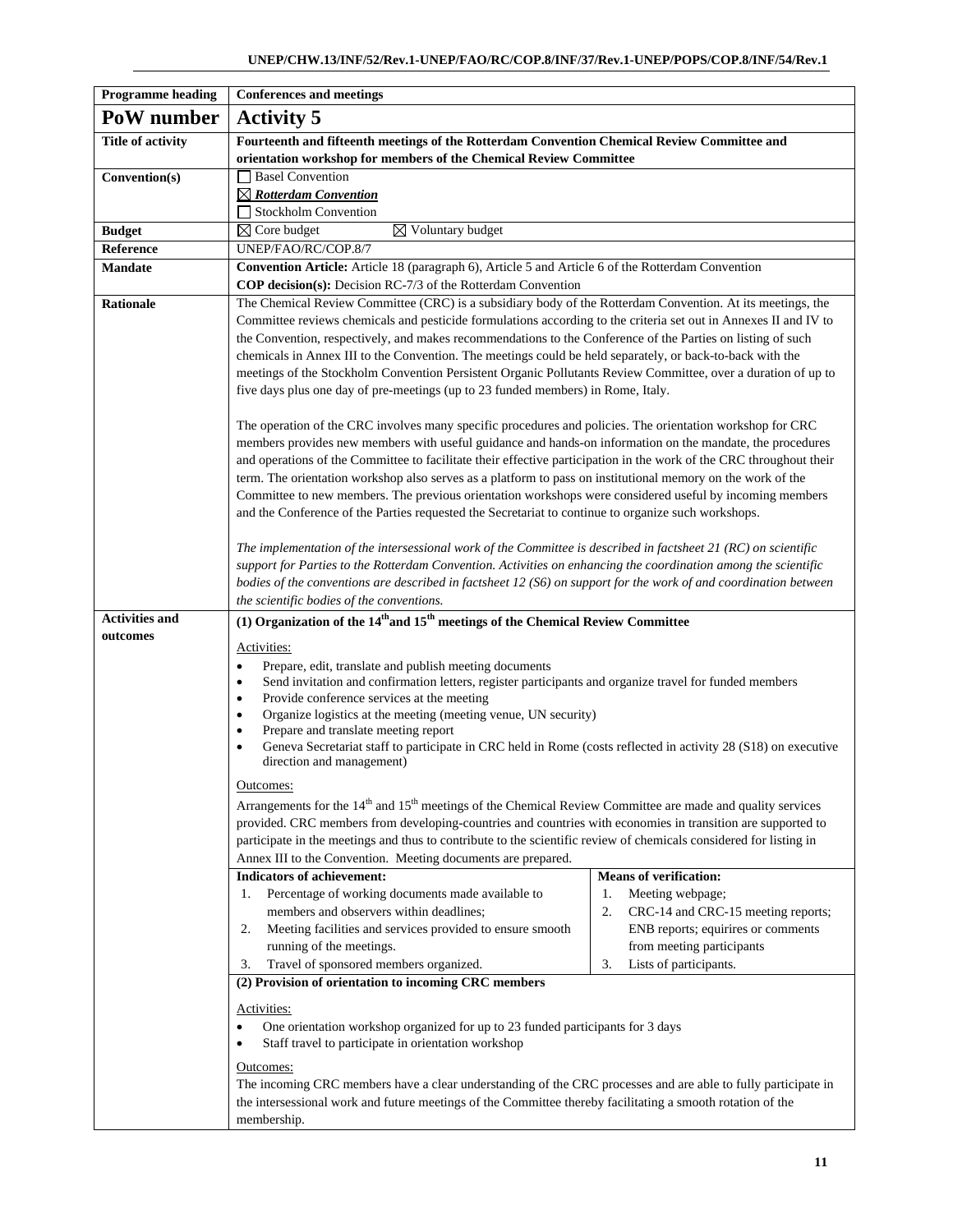| <b>Indicators of achievement:</b>                                  | <b>Means of verification:</b>            |
|--------------------------------------------------------------------|------------------------------------------|
| Travel of sponsored incoming members which terms of<br>4.          | Meeting webpage and list of<br>4.        |
| office start in May 2018 organized;                                | participants;                            |
| High level of satisfaction among incoming members;                 | Feedback/satisfaction questionnaire      |
| Level of participation of new members in the intersessional<br>.რ. | toincoming members;                      |
| work and in meetings.                                              | CRC-14 and CRC-15 meeting reports.<br>6. |

|                                      | <b>Assessed Contributions</b> |                   |                          |                      |                   |                   | <b>Voluntary Contributions</b> |                   |                   |                      |                   |                   | <b>Total</b>       |
|--------------------------------------|-------------------------------|-------------------|--------------------------|----------------------|-------------------|-------------------|--------------------------------|-------------------|-------------------|----------------------|-------------------|-------------------|--------------------|
|                                      | 2018                          |                   |                          |                      | 2019              |                   | 2018                           |                   |                   |                      | 2019              |                   | 2018-19            |
| <b>Activity/Output</b>               | <b>Basel</b><br>(BC)          | Rotterdam<br>(RO) | <b>Stockholm</b><br>(SC) | <b>Basel</b><br>(BC) | Rotterdam<br>(RO) | Stockholm<br>(SC) | <b>Basel</b><br>(BD)           | Rotterdam<br>(RV) | Stockholm<br>(SV) | <b>Basel</b><br>(BD) | Rotterdam<br>(RV) | Stockholm<br>(SV) | All<br>conventions |
| <b>CRC-14</b>                        |                               |                   |                          |                      |                   |                   |                                |                   |                   |                      |                   |                   |                    |
| Conference services and<br>logistics |                               | 33 755            |                          |                      |                   |                   |                                |                   |                   |                      |                   |                   | 33 755             |
| Meeting documents                    |                               | 65 5 85           |                          |                      |                   |                   |                                |                   |                   |                      |                   |                   | 65 5 85            |
| Meeting report                       |                               | 65 447            |                          |                      |                   |                   |                                |                   |                   |                      |                   |                   | 65 447             |
| Participants travel                  |                               | 93 817            |                          |                      |                   |                   |                                |                   |                   |                      |                   |                   | 93 817             |
| <b>Component Total</b>               |                               | 258 604           |                          |                      |                   |                   |                                |                   |                   |                      |                   |                   | 258 604            |
| <b>CRC-15</b>                        |                               |                   |                          |                      |                   |                   |                                |                   |                   |                      |                   |                   |                    |
| Conference services and<br>logistics |                               |                   |                          |                      | 33 755            |                   |                                |                   |                   |                      |                   |                   | 33 755             |
| Meeting documents                    |                               |                   |                          |                      | 65 5 85           |                   |                                |                   |                   |                      |                   |                   | 65 5 85            |
| Meeting report                       |                               |                   |                          |                      | 65 447            |                   |                                |                   |                   |                      |                   |                   | 65 447             |
| Participants travel                  |                               |                   |                          |                      | 93 817            |                   |                                |                   |                   |                      |                   |                   | 93 817             |
| <b>Component Total</b>               |                               |                   |                          |                      | 258 604           |                   |                                |                   |                   |                      |                   |                   | 258 604            |
| <b>Orientation workshop</b>          |                               |                   |                          |                      |                   |                   |                                |                   |                   |                      |                   |                   |                    |
| Meeting and travel costs             |                               |                   |                          |                      |                   |                   |                                | 89 535            |                   |                      |                   |                   | 89 535             |
| <b>Component Total</b>               |                               |                   |                          |                      |                   |                   |                                | 89 535            |                   |                      |                   |                   | 89 535             |
| <b>Grand Total</b>                   |                               | 258 604           |                          |                      | 258 604           |                   |                                | 89 535            |                   |                      |                   |                   | 606 743            |

| Overview of<br>resources | <b>Budget</b>          | <b>Assessed Contributions</b> | <b>Voluntary</b><br><b>Contributions</b> | <b>Total Contributions</b> |  |
|--------------------------|------------------------|-------------------------------|------------------------------------------|----------------------------|--|
|                          | $2016 - 2017$ approved | 517 208                       | 89 535                                   | 606 743                    |  |
|                          | 2018-2019 approved     | 517 208                       | 89 535                                   | 606 743                    |  |

| Partner(s)     | United Nations Office in Nairobi (UNON) Conference Services, Food and Agriculture Organization of the United          |
|----------------|-----------------------------------------------------------------------------------------------------------------------|
|                | Nations (FAO)                                                                                                         |
|                |                                                                                                                       |
| Socio-economic | Sustainable Development Goals: In reviewing the chemicals proposed for listing in the Annex III to the                |
| aspects        | Rotterdam Convention, the Committee highly relies on the information and comments provided by Parties,                |
|                | members and observers. By supporting the participation of members from developing countries and countries with        |
|                | economies in transition, this activity contributes to the 2030 sustainable development agenda, which reaffirmed the   |
|                | continued need for the participation of all countries, in particular developing countries, in global decision-making, |
|                | and to the specific chemicals and waste related Sustainable Development Goals.                                        |
|                |                                                                                                                       |
|                | Gender mainstreaming: The members of the Committee are nominated by their governments and appointed by                |
|                | the Conference of the Parties on the basis of their expertise in chemicals management and equitable geographical      |
|                | distribution. Among the current 31 Committee members 16 are female. In line with the BRS Gender Action Plan,          |
|                | in the nomination process of members, the Secretariat will encourage a balanced gender representation within the      |
|                | Committee.                                                                                                            |
|                |                                                                                                                       |
|                | <b>Integrated Approach:</b> The work of the Committee contributes to the mainstreaming of chemicals management        |
|                | into national development plans and budgets by increasing the information available on the chemicals under review     |
|                | and recommending their listing to promote shared responsibility and cooperative efforts in the trade and              |
|                | management of those chemicals to protect human health and environment. Observers, such as relevant NGOs and           |
|                | industry associations, participate in the work of the Committee and provide information and comments on the           |
|                | chemicals under review. As observer, the NGOs and industry is thus involved in the operations of the Committee.       |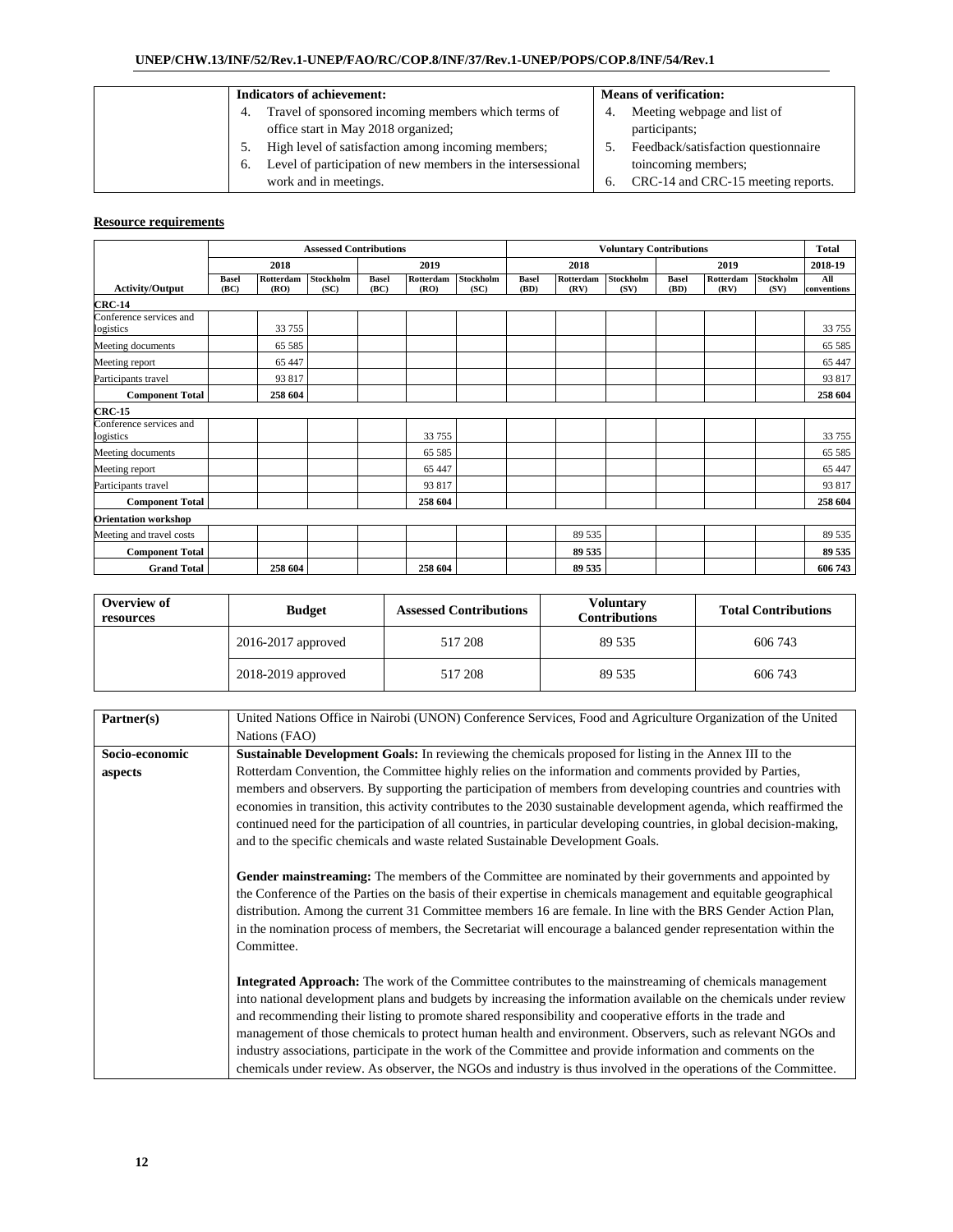| <b>Programme heading</b> | <b>Conferences and meetings</b>                                                                                                                                           |                                            |  |  |  |
|--------------------------|---------------------------------------------------------------------------------------------------------------------------------------------------------------------------|--------------------------------------------|--|--|--|
| PoW number               | <b>Activity 6</b>                                                                                                                                                         |                                            |  |  |  |
| <b>Title of activity</b> | Fourteenth and fifteenth meetings of the Stockholm Convention Persistent Organic Pollutants Review                                                                        |                                            |  |  |  |
|                          | <b>Committee</b>                                                                                                                                                          |                                            |  |  |  |
| Convention(s)            | <b>Basel Convention</b>                                                                                                                                                   |                                            |  |  |  |
|                          | Rotterdam Convention                                                                                                                                                      |                                            |  |  |  |
|                          | $\boxtimes$ Stockholm Convention                                                                                                                                          |                                            |  |  |  |
| <b>Budget</b>            | $\boxtimes$ Core budget<br>$\boxtimes$ Voluntary budget                                                                                                                   |                                            |  |  |  |
| Reference                | UNEP/POPS/COP.8/12                                                                                                                                                        |                                            |  |  |  |
| <b>Mandate</b>           | <b>Convention Article:</b> Article 19 (paragraph 6) and Article 8 of the Stockholm Convention<br><b>COP decision(s):</b> Decision $SC-7/15$ of the Stockholm Convention   |                                            |  |  |  |
| <b>Rationale</b>         | The Persistent Organic Pollutants Review Committee (POPRC) is a subsidiary body to the Stockholm Convention.                                                              |                                            |  |  |  |
|                          | At its meetings, the Committee reviews chemicals in accordance with Article 8 as well as Annexes D, E and F to                                                            |                                            |  |  |  |
|                          | the Convention and makes recommendations to the Conference of the Parties on listing of such chemicals in Annex                                                           |                                            |  |  |  |
|                          | A, B and/or C to the Convention. The meetings could be held separately, or back-to-back with the meetings of the                                                          |                                            |  |  |  |
|                          | Rotterdam Convention Chemical Review Committee, over a duration of up to five days plus one day of pre-                                                                   |                                            |  |  |  |
|                          | meetings (up to 23 funded members and six invited experts) in Rome, Italy.                                                                                                |                                            |  |  |  |
|                          |                                                                                                                                                                           |                                            |  |  |  |
|                          | The operations of the POPRC involve many specific procedures and policies. It is important that all members are                                                           |                                            |  |  |  |
|                          | familiar with the review process provided by the Convention. The orientation provided to incoming POPRC                                                                   |                                            |  |  |  |
|                          | members, prior to the start of their terms of office in May 2020, will consist of their participation in POPRC-15 in                                                      |                                            |  |  |  |
|                          | 2019 as observers. Incoming experts will thus have the opportunity to interact with the current members and share                                                         |                                            |  |  |  |
|                          | experiences.                                                                                                                                                              |                                            |  |  |  |
|                          |                                                                                                                                                                           |                                            |  |  |  |
|                          | Furthermore, according to its terms of reference, the Committee may invite up to 30 experts, who are not members                                                          |                                            |  |  |  |
|                          | of the Committee, to support it in its work. Experts are designated and invited for their areas of expertise or                                                           |                                            |  |  |  |
|                          | specific substance knowledge to contribute to the work of the Committee. The average number of experts invited                                                            |                                            |  |  |  |
|                          | per meeting in the last 8 years is 4.                                                                                                                                     |                                            |  |  |  |
|                          |                                                                                                                                                                           |                                            |  |  |  |
|                          | The implementation of the intersessional work of the Committee is described in factsheet $22$ (SC) on scientific                                                          |                                            |  |  |  |
|                          | support for Parties to the Stockholm Convention. Activities on enhancing the coordination among the scientific                                                            |                                            |  |  |  |
|                          | bodies of the conventions are described in factsheet 12 (S6) on support for the work of and coordination between                                                          |                                            |  |  |  |
|                          | the scientific bodies of the conventions.                                                                                                                                 |                                            |  |  |  |
| <b>Activities and</b>    | (1) Organization of the $14th$ and $15th$ meetings of the POPs Review Committee                                                                                           |                                            |  |  |  |
| outcomes                 | Activities:                                                                                                                                                               |                                            |  |  |  |
|                          | Prepare, edit, translate and publish meeting documents<br>$\bullet$                                                                                                       |                                            |  |  |  |
|                          | Send invitation and confirmation letters, register participants and organize travel for funded members<br>$\bullet$                                                       |                                            |  |  |  |
|                          | Provide conference services at the meeting<br>٠                                                                                                                           |                                            |  |  |  |
|                          | Logistics at the meeting<br>$\bullet$                                                                                                                                     |                                            |  |  |  |
|                          | Provide interpretation at the meeting<br>$\bullet$<br>$\bullet$                                                                                                           |                                            |  |  |  |
|                          | Prepare, edit and translate the meeting report<br>Stockholm Convention to travel to Rome to participate in POPRC-14 (costs reflected in activity 28 (S18) on<br>$\bullet$ |                                            |  |  |  |
|                          | executive direction and management)                                                                                                                                       |                                            |  |  |  |
|                          | Invite experts to the POPRC meeting<br>$\bullet$                                                                                                                          |                                            |  |  |  |
|                          | Outcomes:                                                                                                                                                                 |                                            |  |  |  |
|                          | Arrangements for the 14 <sup>th</sup> and 15 <sup>th</sup> meetings of the POPs Review Committee are made and quality services                                            |                                            |  |  |  |
|                          | provided. POPRC members from developing-country and countries with economies in transition, are supported to                                                              |                                            |  |  |  |
|                          | participate in the meetings and thus to contribute to the scientific review of chemicals being proposed for listing                                                       |                                            |  |  |  |
|                          | and other technical work under the Convention. Meeting documents are prepared.                                                                                            |                                            |  |  |  |
|                          | <b>Indicators of achievement:</b>                                                                                                                                         | <b>Means of verification:</b>              |  |  |  |
|                          | Percentage of working documents made available to<br>1.                                                                                                                   | Meeting webpage;<br>1.                     |  |  |  |
|                          | members and observers within deadlines;                                                                                                                                   | 2.<br>POPRC-14 and 15 meeting reports; ENB |  |  |  |
|                          | Meeting facilities and services provided to ensure smooth<br>2.                                                                                                           | reports, enquiries or comments from        |  |  |  |
|                          | running of the meetings;                                                                                                                                                  | meeting participants                       |  |  |  |
|                          | Travel of sponsored members organized<br>3.                                                                                                                               | List of participants.<br>3.                |  |  |  |
|                          | (2) Provision of orientation to incoming POPRC members and participation of additional experts supporting                                                                 |                                            |  |  |  |
|                          | the work of the Committee                                                                                                                                                 |                                            |  |  |  |
|                          | Activities:                                                                                                                                                               |                                            |  |  |  |
|                          | Provide orientation to the new members who will start their term of office in May 2020                                                                                    |                                            |  |  |  |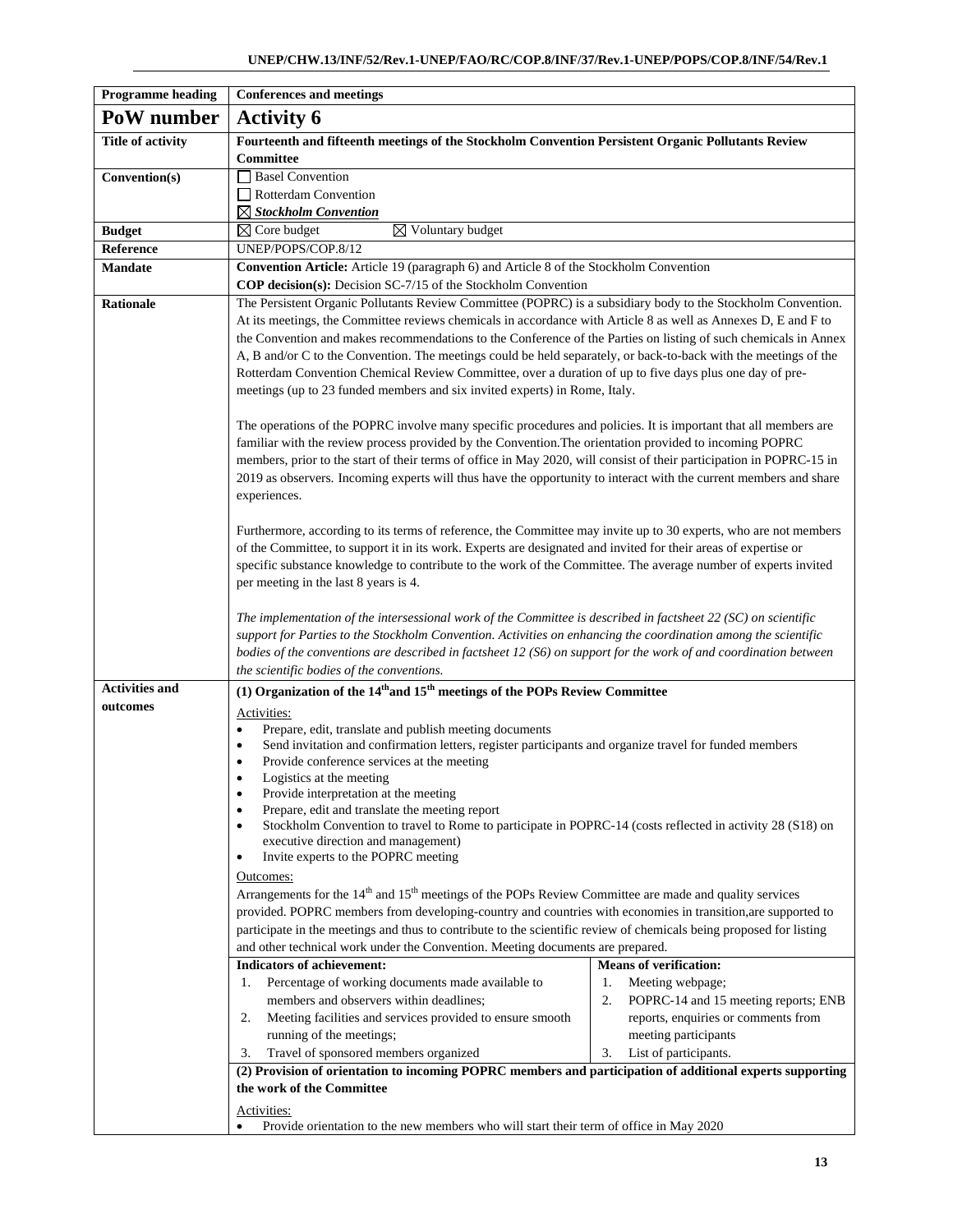| Outcomes:<br>The incoming members have a clear understanding of the POPRC processes and are able to fully participate in the<br>intersessional work and future meetings of the Committee thereby facilitating a smooth rotation of the membership.<br>Specific expertise is provided through invited experts as necessary thus supporting the work of the POPRC. |                                              |
|------------------------------------------------------------------------------------------------------------------------------------------------------------------------------------------------------------------------------------------------------------------------------------------------------------------------------------------------------------------|----------------------------------------------|
| <b>Indicators of achievement:</b>                                                                                                                                                                                                                                                                                                                                | <b>Means of verification:</b>                |
| Travel of sponsored incoming members which terms of                                                                                                                                                                                                                                                                                                              | Meeting webpage and list of<br>4.            |
| office start in May 2020 organized;                                                                                                                                                                                                                                                                                                                              | participants;                                |
| Level of participation of new members in the intersessional                                                                                                                                                                                                                                                                                                      | POPRC-14 and 15 meeting reports;<br>5.       |
| work and in meetings;                                                                                                                                                                                                                                                                                                                                            | ENB reports;                                 |
| Contributions made by invited experts during the meeting<br>6.                                                                                                                                                                                                                                                                                                   | Feedback/satisfaction questionnaire to<br>6. |
| of the Committee.                                                                                                                                                                                                                                                                                                                                                | incoming members.                            |

|                                       |                      |                   | <b>Assessed Contributions</b> |                      |                   |                   |                      |                   | <b>Voluntary Contributions</b> |                      |                   |                   | <b>Total</b>       |
|---------------------------------------|----------------------|-------------------|-------------------------------|----------------------|-------------------|-------------------|----------------------|-------------------|--------------------------------|----------------------|-------------------|-------------------|--------------------|
|                                       |                      | 2018              |                               |                      | 2019              |                   |                      | 2018              |                                |                      | 2019              |                   | 2018-19            |
| <b>Activity/Output</b>                | <b>Basel</b><br>(BC) | Rotterdam<br>(RO) | <b>Stockholm</b><br>(SC)      | <b>Basel</b><br>(BC) | Rotterdam<br>(RO) | Stockholm<br>(SC) | <b>Basel</b><br>(BD) | Rotterdam<br>(RV) | Stockholm<br>(SV)              | <b>Basel</b><br>(BD) | Rotterdam<br>(RV) | Stockholm<br>(SV) | All<br>conventions |
| POPRC 14                              |                      |                   |                               |                      |                   |                   |                      |                   |                                |                      |                   |                   |                    |
| Conference services and<br>logistics  |                      |                   | 54 4 20                       |                      |                   |                   |                      |                   |                                |                      |                   |                   | 54 4 20            |
| Experts' support                      |                      |                   |                               |                      |                   |                   |                      |                   | 23 541                         |                      |                   |                   | 23 541             |
| Interpretation                        |                      |                   | 84 000                        |                      |                   |                   |                      |                   |                                |                      |                   |                   | 84 000             |
| Meeting documents                     |                      |                   | 180 435                       |                      |                   |                   |                      |                   |                                |                      |                   |                   | 180 435            |
| Meeting report                        |                      |                   | 63 809                        |                      |                   |                   |                      |                   |                                |                      |                   |                   | 63 809             |
| Participants travel                   |                      |                   | 93 817                        |                      |                   |                   |                      |                   |                                |                      |                   |                   | 93 817             |
| <b>Component Total</b>                |                      |                   | 476 481                       |                      |                   |                   |                      |                   | 23 541                         |                      |                   |                   | 500 022            |
| <b>POPRC 15</b>                       |                      |                   |                               |                      |                   |                   |                      |                   |                                |                      |                   |                   |                    |
| Conference services and<br>logistics  |                      |                   |                               |                      |                   | 54 4 20           |                      |                   |                                |                      |                   |                   | 54 4 20            |
| Experts' support                      |                      |                   |                               |                      |                   |                   |                      |                   |                                |                      |                   | 23 541            | 23 541             |
| Interpretation                        |                      |                   |                               |                      |                   | 84 000            |                      |                   |                                |                      |                   |                   | 84 000             |
| Meeting documents                     |                      |                   |                               |                      |                   | 180 435           |                      |                   |                                |                      |                   |                   | 180 435            |
| Meeting report                        |                      |                   |                               |                      |                   | 63 809            |                      |                   |                                |                      |                   |                   | 63 809             |
| Participants travel                   |                      |                   |                               |                      |                   | 93 817            |                      |                   |                                |                      |                   |                   | 93 817             |
| <b>Component Total</b>                |                      |                   |                               |                      |                   | 476 481           |                      |                   |                                |                      |                   | 23 541            | 500 022            |
| <b>POPRC-15 (Orientation members)</b> |                      |                   |                               |                      |                   |                   |                      |                   |                                |                      |                   |                   |                    |
| Meeting and travel costs              |                      |                   |                               |                      |                   |                   |                      |                   |                                |                      |                   | 64 470            | 64 470             |
| <b>Component Total</b>                |                      |                   |                               |                      |                   |                   |                      |                   |                                |                      |                   | 64 470            | 64 470             |
| <b>Grand Total</b>                    |                      |                   | 476 481                       |                      |                   | 476 481           |                      |                   | 23 541                         |                      |                   |                   | 88 011 1 064 514   |

| Overview of<br>resources | <b>Budget</b>          | <b>Assessed Contributions</b> | Voluntarv<br><b>Contributions</b> | <b>Total Contributions</b> |  |
|--------------------------|------------------------|-------------------------------|-----------------------------------|----------------------------|--|
|                          | $2016 - 2017$ approved | 862 962                       | 105 734                           | 968 696                    |  |
|                          | 2018-2019 approved     | 952 962                       | 111 552                           | 1064514                    |  |

| Partner(s)     | United Nations Office in Nairobi (UNON) Conference Services, Food and Agriculture Organization of the United                                                                                                                                                                                                                                                                                                                                                                            |
|----------------|-----------------------------------------------------------------------------------------------------------------------------------------------------------------------------------------------------------------------------------------------------------------------------------------------------------------------------------------------------------------------------------------------------------------------------------------------------------------------------------------|
|                | Nations (FAO)                                                                                                                                                                                                                                                                                                                                                                                                                                                                           |
| Socio-economic | Sustainable Development Goals: In reviewing the chemicals proposed for listing in the annexes to the Stockholm                                                                                                                                                                                                                                                                                                                                                                          |
| aspects        | Convention, the Committee highly relies on the information and comments provided by Parties, members and                                                                                                                                                                                                                                                                                                                                                                                |
|                | observers. By supporting the participation of members from developing countries and countries with economies in                                                                                                                                                                                                                                                                                                                                                                         |
|                | transition, this activity contributes to the 2030 sustainable development agenda, which reaffirmed the continued                                                                                                                                                                                                                                                                                                                                                                        |
|                | need for the participation of all countries, in particular developing countries, in global decision-making, and to the                                                                                                                                                                                                                                                                                                                                                                  |
|                | specific chemicals and waste related Sustainable Development Goals.                                                                                                                                                                                                                                                                                                                                                                                                                     |
|                | Gender mainstreaming: The members of the Committee are nominated by their governments and appointed by<br>the Conference of the Parties on the basis of their expertise in chemicals management and equitable geographical<br>distribution. Among the current 31 Committee members, 13 are female. In line with the BRS Gender Action Plan,<br>in the nomination process of members and experts, the Secretariat will encourage a balanced gender representation<br>within delegations. |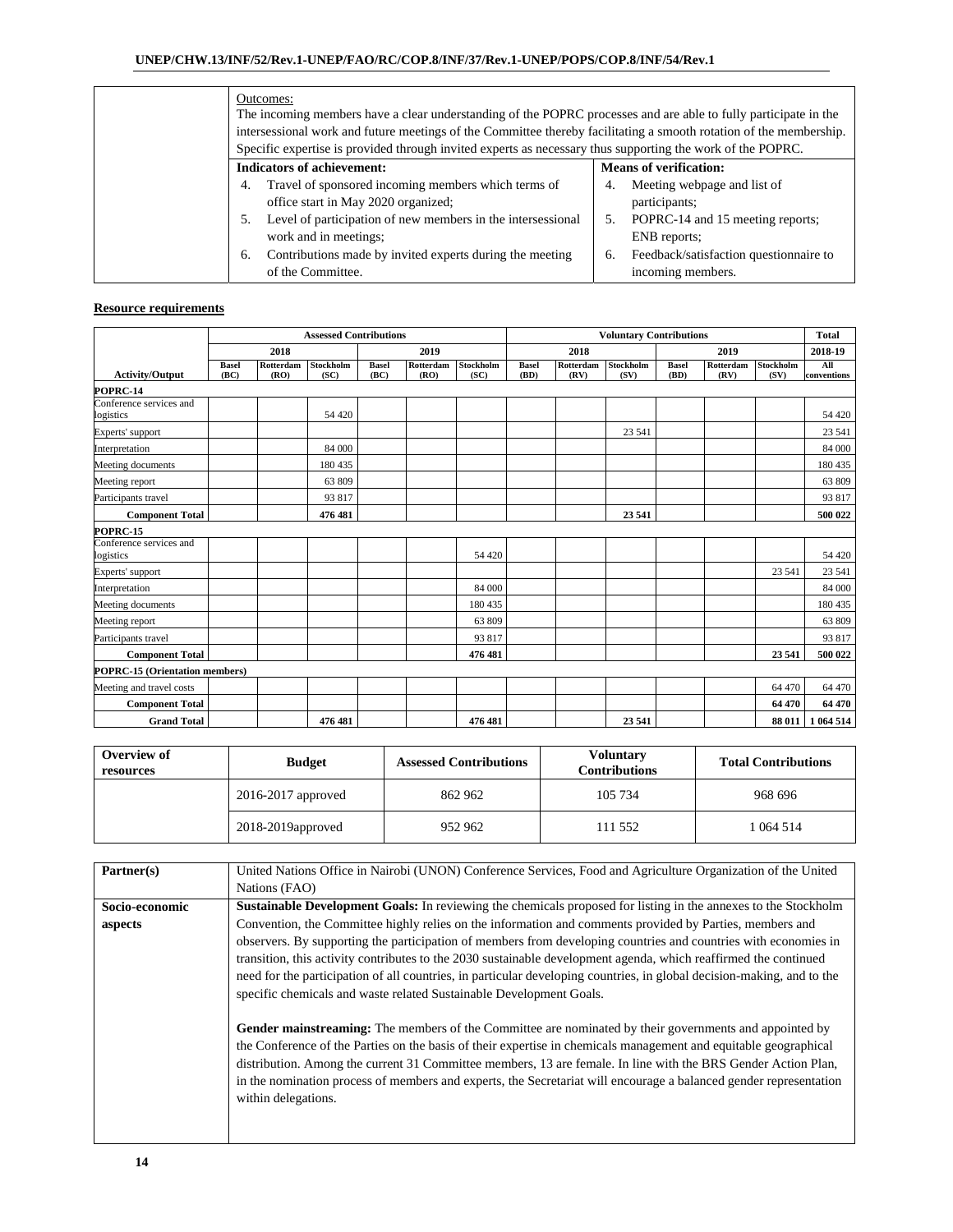| <b>Integrated Approach:</b> The work of the Committee contributes to the mainstreaming of chemicals management    |
|-------------------------------------------------------------------------------------------------------------------|
| into national development plans and budgets by increasing the information available on the chemicals under review |
| (risk assessment and risk management evaluation) and recommending their listing to the Convention to protect      |
| human health and environment. Observers, such as relevant NGOs and industry associations, participate in the      |
| work of the Committee and provide information and comments on the chemicals under review. As observer, the        |
| NGOs and industry is thus involved in the operations of the Committee.                                            |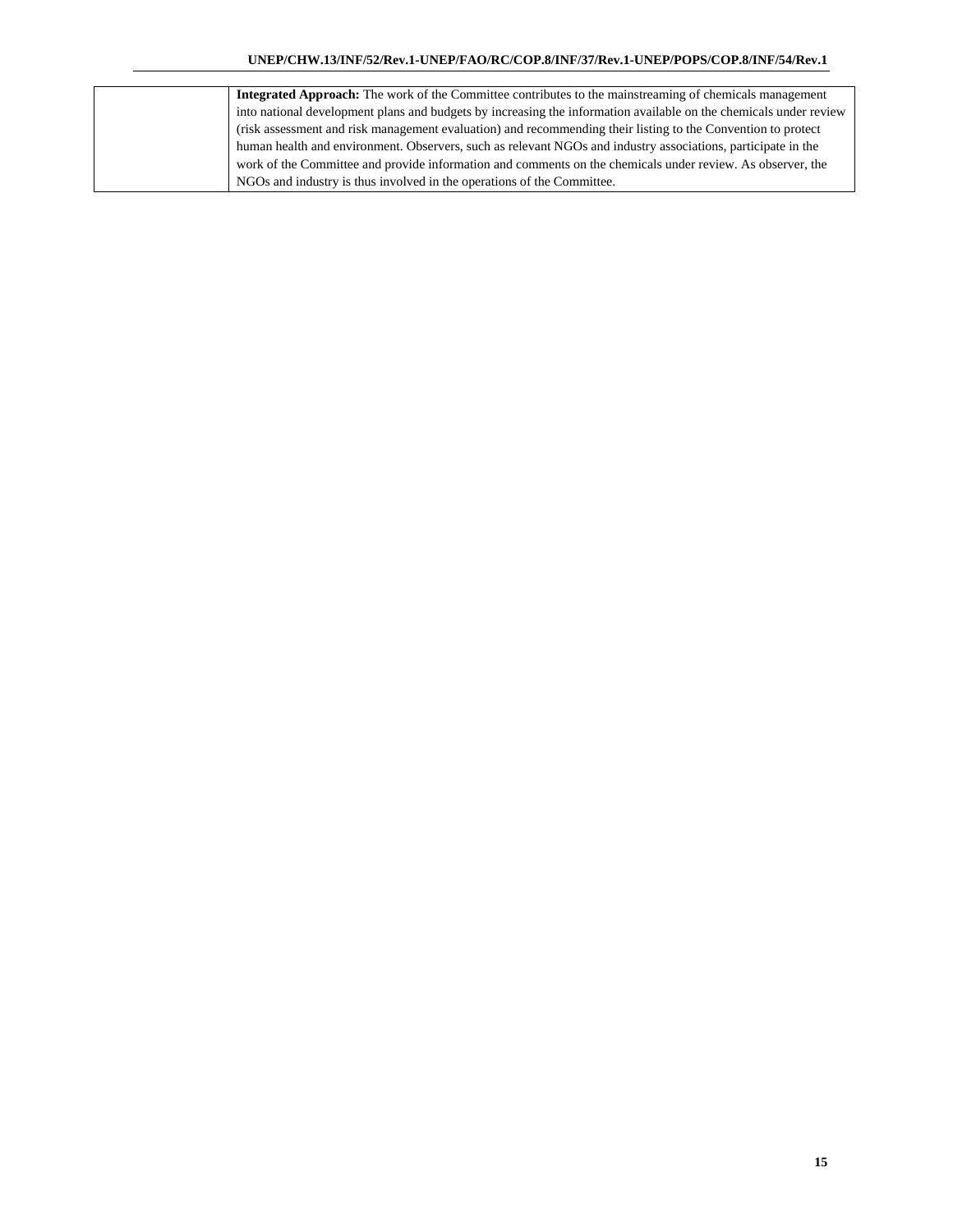| <b>Programme</b> heading | <b>Conferences and meetings</b>                                                                                                                                                                                                    |                                                                             |  |  |  |  |
|--------------------------|------------------------------------------------------------------------------------------------------------------------------------------------------------------------------------------------------------------------------------|-----------------------------------------------------------------------------|--|--|--|--|
| PoW number               | <b>Activity 7</b>                                                                                                                                                                                                                  |                                                                             |  |  |  |  |
| <b>Title of activity</b> | Meeting of the Bureau of the Conference of the Parties to the Basel Convention and joint meeting of the                                                                                                                            |                                                                             |  |  |  |  |
|                          | bureaux to the Basel, Rotterdam and Stockholm conventions                                                                                                                                                                          |                                                                             |  |  |  |  |
| Convention(s)            | $\boxtimes$ Basel Convention                                                                                                                                                                                                       |                                                                             |  |  |  |  |
|                          | Rotterdam Convention                                                                                                                                                                                                               |                                                                             |  |  |  |  |
|                          | Stockholm Convention                                                                                                                                                                                                               |                                                                             |  |  |  |  |
| <b>Budget</b>            | Voluntary budget<br>$\boxtimes$ Core budget                                                                                                                                                                                        |                                                                             |  |  |  |  |
| Reference                | N/A                                                                                                                                                                                                                                |                                                                             |  |  |  |  |
| <b>Mandate</b>           | <b>COP decision(s):</b> Decisions VI/36, BC-11/24, BC-11/25 and BC-12/25 of the Basel Convention                                                                                                                                   |                                                                             |  |  |  |  |
| <b>Rationale</b>         | In accordance with the rules of procedure (as adopted by decision $I/1$ , and amended by decision BC-11/24),<br>meetings of the Conference of the Parties to the Basel Convention are chaired by a President and run under his/her |                                                                             |  |  |  |  |
|                          | guidance and that of the Bureau, which comprises the President and nine Vice-Presidents. The Chair of the                                                                                                                          |                                                                             |  |  |  |  |
|                          | Implementation and Compliance Committee, the co-Chairs of Open-ended Working Group and the Chair of any                                                                                                                            |                                                                             |  |  |  |  |
|                          | other subsidiary bodies are members ex-officio of the Bureau. In between sessions, the Bureau furthermore                                                                                                                          |                                                                             |  |  |  |  |
|                          | supports the Conference of the Parties through the provision of guidance and advice to the Secretariat regarding the                                                                                                               |                                                                             |  |  |  |  |
|                          | ongoing work under the Convention and the organization of its meetings.                                                                                                                                                            |                                                                             |  |  |  |  |
|                          |                                                                                                                                                                                                                                    |                                                                             |  |  |  |  |
|                          | Joint meetings of the bureaux of the conferences of the Parties to the Basel, Rotterdam and Stockholm conventions                                                                                                                  |                                                                             |  |  |  |  |
|                          | serve the purpose of giving guidance to the Secretariat on the organization of back-to-back meetings of the                                                                                                                        |                                                                             |  |  |  |  |
|                          | conferences of the Parties and implementing the synergies decisions.                                                                                                                                                               |                                                                             |  |  |  |  |
|                          |                                                                                                                                                                                                                                    |                                                                             |  |  |  |  |
|                          | The Basel COP Bureau meeting is proposed to be held over two days (up to 11 funded members and ex-officio<br>members) and two days (up to 4 funded members) for the joint bureaux meeting in Geneva, Switzerland.                  |                                                                             |  |  |  |  |
| <b>Activities and</b>    | (1) Organization of the meeting of the Bureau of the Conference of the Parties to the Basel Convention and                                                                                                                         |                                                                             |  |  |  |  |
| outcomes                 | joint meeting of the bureaux to the Basel, Rotterdam and Stockholm conventions:                                                                                                                                                    |                                                                             |  |  |  |  |
|                          | Activities:                                                                                                                                                                                                                        |                                                                             |  |  |  |  |
|                          | <b>Bureau Meeting</b>                                                                                                                                                                                                              |                                                                             |  |  |  |  |
|                          | Prepare and publish documentation for the meetings (staff costs only)                                                                                                                                                              |                                                                             |  |  |  |  |
|                          | Prepare and dispatch invitations (staff costs only)<br>٠<br>Organize travel of sponsored Bureau members, including ex-officio members, as appropriate<br>٠                                                                         |                                                                             |  |  |  |  |
|                          | Provide logistical support (arrangements for coffee breaks)<br>٠                                                                                                                                                                   |                                                                             |  |  |  |  |
|                          | Support the Bureau and the President during and between meetings (staff costs only)                                                                                                                                                |                                                                             |  |  |  |  |
|                          | Prepare the reports of the meetings and follow up on guidance provided at the meetings (staff costs only)<br>٠                                                                                                                     |                                                                             |  |  |  |  |
|                          | Joint Bureaux Meeting                                                                                                                                                                                                              |                                                                             |  |  |  |  |
|                          | Prepare and publish documentation for the meetings (staff costs only)<br>٠                                                                                                                                                         |                                                                             |  |  |  |  |
|                          | Prepare and dispatch invitations (staff costs only)                                                                                                                                                                                |                                                                             |  |  |  |  |
|                          | Organize travel of sponsored Bureau members                                                                                                                                                                                        |                                                                             |  |  |  |  |
|                          | Provide logistical support (arrangements for coffee breaks)<br>Provide logistical support (meeting room set up)<br>٠                                                                                                               |                                                                             |  |  |  |  |
|                          | Prepare the reports of the meetings and follow up on guidance provided at the meetings (staff costs only)                                                                                                                          |                                                                             |  |  |  |  |
|                          | Outcomes:                                                                                                                                                                                                                          |                                                                             |  |  |  |  |
|                          | Arrangements for the meeting of the Bureau of the Conference of the Parties to the Basel Convention and for the                                                                                                                    |                                                                             |  |  |  |  |
|                          | joint meeting of the bureaux to the Basel, Rotterdam and Stockholm conventions are made and quality services                                                                                                                       |                                                                             |  |  |  |  |
|                          | provided. Members of the Bureau are able to provide guidance and advice to the Secretariat on the ongoing work                                                                                                                     |                                                                             |  |  |  |  |
|                          | under the Convention, the organization of its meetings including the organization of back-to-back meetings of the<br>conferences of the Parties, and on implementing the synergies decisions. Meeting documents are prepared.      |                                                                             |  |  |  |  |
|                          | <b>Indicators of achievement:</b>                                                                                                                                                                                                  | <b>Means of verification:</b>                                               |  |  |  |  |
|                          | Meeting of the Bureau of the Conference of the Parties to<br>1.                                                                                                                                                                    | Report and list of participants of the<br>1.                                |  |  |  |  |
|                          | Basel Convention organized;                                                                                                                                                                                                        | meeting of the Bureau of the Conference                                     |  |  |  |  |
|                          | 2.<br>Joint meeting of the bureaux of the conferences of the                                                                                                                                                                       | of the Parties to Basel Convention;                                         |  |  |  |  |
|                          | Parties to the Basel, Rotterdam and Stockholm conventions                                                                                                                                                                          | 2.<br>Report and list of participants of the joint                          |  |  |  |  |
|                          | organized;                                                                                                                                                                                                                         | bureaux meeting;                                                            |  |  |  |  |
|                          | 3.<br>Documentation for the meetings, including meetings<br>reports, available;                                                                                                                                                    | 3.<br>Meeting webpages;<br>List of participants of the meeting of the<br>4. |  |  |  |  |
|                          | Number of men/women elected as Bureau members and<br>4.                                                                                                                                                                            | Bureau of the Conference of the Parties                                     |  |  |  |  |
|                          | selected to participate in the joint meeting of the bureaux of                                                                                                                                                                     | to Basel Convention and of the joint                                        |  |  |  |  |
|                          | the conferences of the Parties to the Basel, Rotterdam and                                                                                                                                                                         | bureaux meeting.                                                            |  |  |  |  |
|                          | Stockholm conventions.                                                                                                                                                                                                             |                                                                             |  |  |  |  |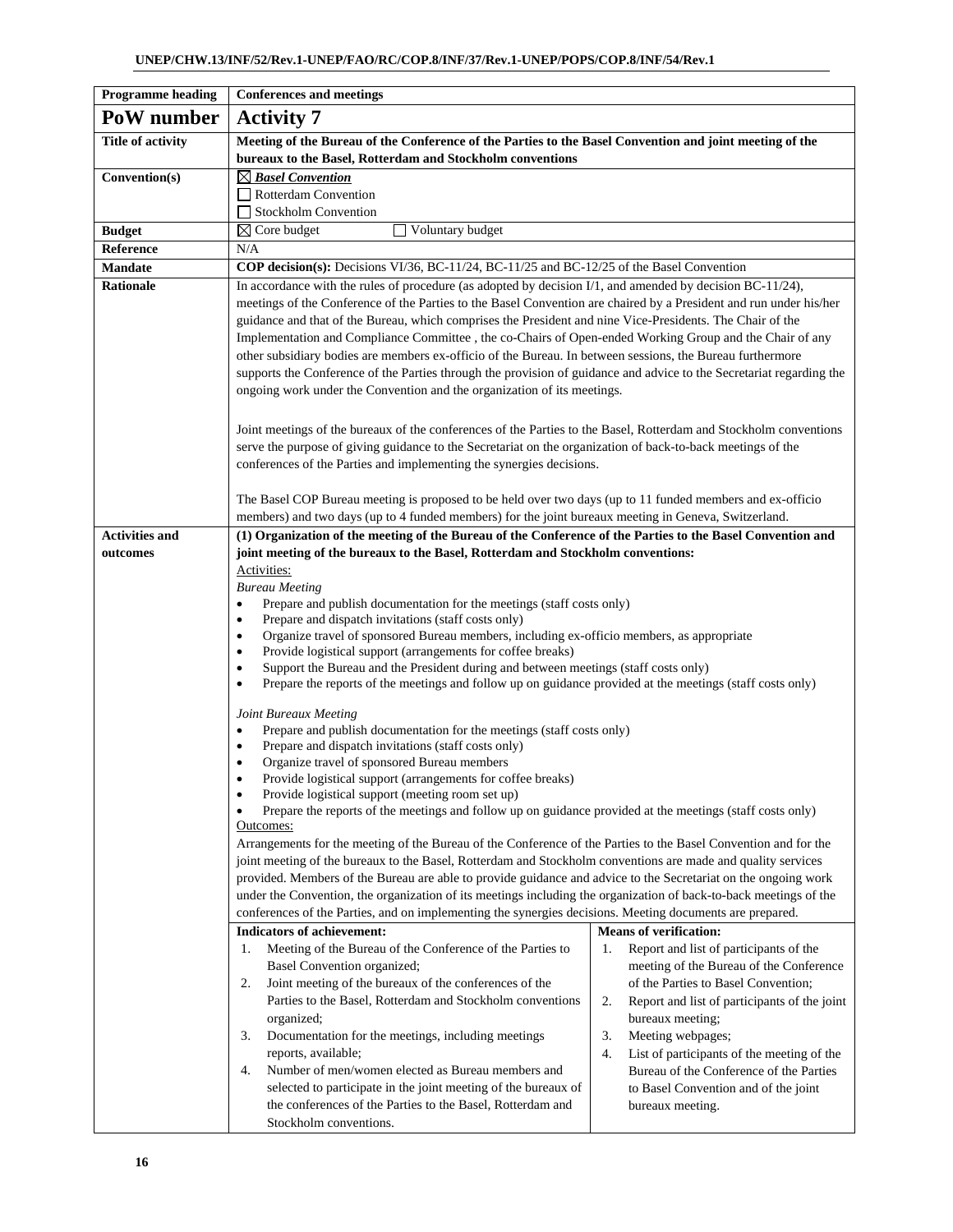|                              |                      | <b>Assessed Contributions</b> |                   |                      |                   |                   | <b>Voluntary Contributions</b> |                   |                   |                      | <b>Total</b>      |                          |                    |
|------------------------------|----------------------|-------------------------------|-------------------|----------------------|-------------------|-------------------|--------------------------------|-------------------|-------------------|----------------------|-------------------|--------------------------|--------------------|
|                              |                      | 2018                          |                   |                      | 2019              |                   |                                | 2018              |                   |                      | 2019              |                          | 2018-19            |
| <b>Activity/Output</b>       | <b>Basel</b><br>(BC) | Rotterdam<br>(RO)             | Stockholm<br>(SC) | <b>Basel</b><br>(BC) | Rotterdam<br>(RO) | Stockholm<br>(SC) | <b>Basel</b><br>(BD)           | Rotterdam<br>(RV) | Stockholm<br>(SV) | <b>Basel</b><br>(BD) | Rotterdam<br>(RV) | <b>Stockholm</b><br>(SV) | All<br>conventions |
| <b>Bureau Meeting</b>        |                      |                               |                   |                      |                   |                   |                                |                   |                   |                      |                   |                          |                    |
| Meeting and travel costs     | 38 100               |                               |                   |                      |                   |                   |                                |                   |                   |                      |                   |                          | 38 100             |
| <b>Component Total</b>       | 38 100               |                               |                   |                      |                   |                   |                                |                   |                   |                      |                   |                          | 38 100             |
| <b>Joint Bureaux Meeting</b> |                      |                               |                   |                      |                   |                   |                                |                   |                   |                      |                   |                          |                    |
| Meeting and travel costs     | 12 800               |                               |                   |                      |                   |                   |                                |                   |                   |                      |                   |                          | 12 800             |
| <b>Component Total</b>       | 12 800               |                               |                   |                      |                   |                   |                                |                   |                   |                      |                   |                          | 12 800             |
| <b>Grand Total</b>           | 50 900               |                               |                   |                      |                   |                   |                                |                   |                   |                      |                   |                          | 50 900             |

| Overview of<br>resources | <b>Budget</b>          | <b>Assessed Contributions</b> | <b>Voluntary</b><br><b>Contributions</b> | <b>Total Contributions</b> |
|--------------------------|------------------------|-------------------------------|------------------------------------------|----------------------------|
|                          | $2016 - 2017$ approved | 50 900                        |                                          | 50 900                     |
|                          | 2018-2019 approved     | 50 900                        |                                          | 50 900                     |

| Partner(s)     | N/A                                                                                                                                                                                                                                                                                                                                                                                                                                                                                                                                                                                                                                                                                                                                                                                                                                                                   |
|----------------|-----------------------------------------------------------------------------------------------------------------------------------------------------------------------------------------------------------------------------------------------------------------------------------------------------------------------------------------------------------------------------------------------------------------------------------------------------------------------------------------------------------------------------------------------------------------------------------------------------------------------------------------------------------------------------------------------------------------------------------------------------------------------------------------------------------------------------------------------------------------------|
| Socio-economic | <b>Sustainable Development Goals:</b>                                                                                                                                                                                                                                                                                                                                                                                                                                                                                                                                                                                                                                                                                                                                                                                                                                 |
| aspects        | In between sessions, the Bureau supports the Conferences of the Parties through the provision of guidance and<br>advice to the Secretariat regarding the ongoing work under the Convention and the organization of its meetings.<br>Bureau members represent their respective region and, as such, are pivotal to ensure good communication within<br>regions and reporting to the Bureau the concerns that are specific to their regions. This contributes to ensuring<br>informed participation of developing-country Parties and Parties with economies in transition in the meetings of the<br>conferences of the Parties in 2019. As such, this activity contributes to the 2030 sustainable development agenda<br>which reaffirmed the continued need for the participation of all countries, in particular developing countries, in<br>global decision-making. |
|                | Gender mainstreaming:<br>In line with the BRS Gender Action Plan, the Secretariat will encourage a balanced gender representation during<br>the elections of officers. The Secretariat will also advise Bureau members of any potential gender impacts of<br>proposals developed for consideration by the conferences of the Parties.                                                                                                                                                                                                                                                                                                                                                                                                                                                                                                                                 |
|                | In addition, pursuant to decision BC-11/25, only five members of the Bureau may participate in joint meetings of<br>the bureaux. Following past practice, the selection criteria that may be used to assist the Bureau in identifying these<br>five members could include, among others, consideration of gender balance.                                                                                                                                                                                                                                                                                                                                                                                                                                                                                                                                             |
|                | <b>Integrated Approach:</b>                                                                                                                                                                                                                                                                                                                                                                                                                                                                                                                                                                                                                                                                                                                                                                                                                                           |
|                | The meetings will contribute to catalysing cooperation and coordination among Bureau members and the regions                                                                                                                                                                                                                                                                                                                                                                                                                                                                                                                                                                                                                                                                                                                                                          |
|                | they represent, thus promoting the integration of chemicals and wastes into national budgets, sectors and                                                                                                                                                                                                                                                                                                                                                                                                                                                                                                                                                                                                                                                                                                                                                             |
|                | development plans. As such, this activity contributes to the integrated approach to financing options for chemicals<br>and wastes.                                                                                                                                                                                                                                                                                                                                                                                                                                                                                                                                                                                                                                                                                                                                    |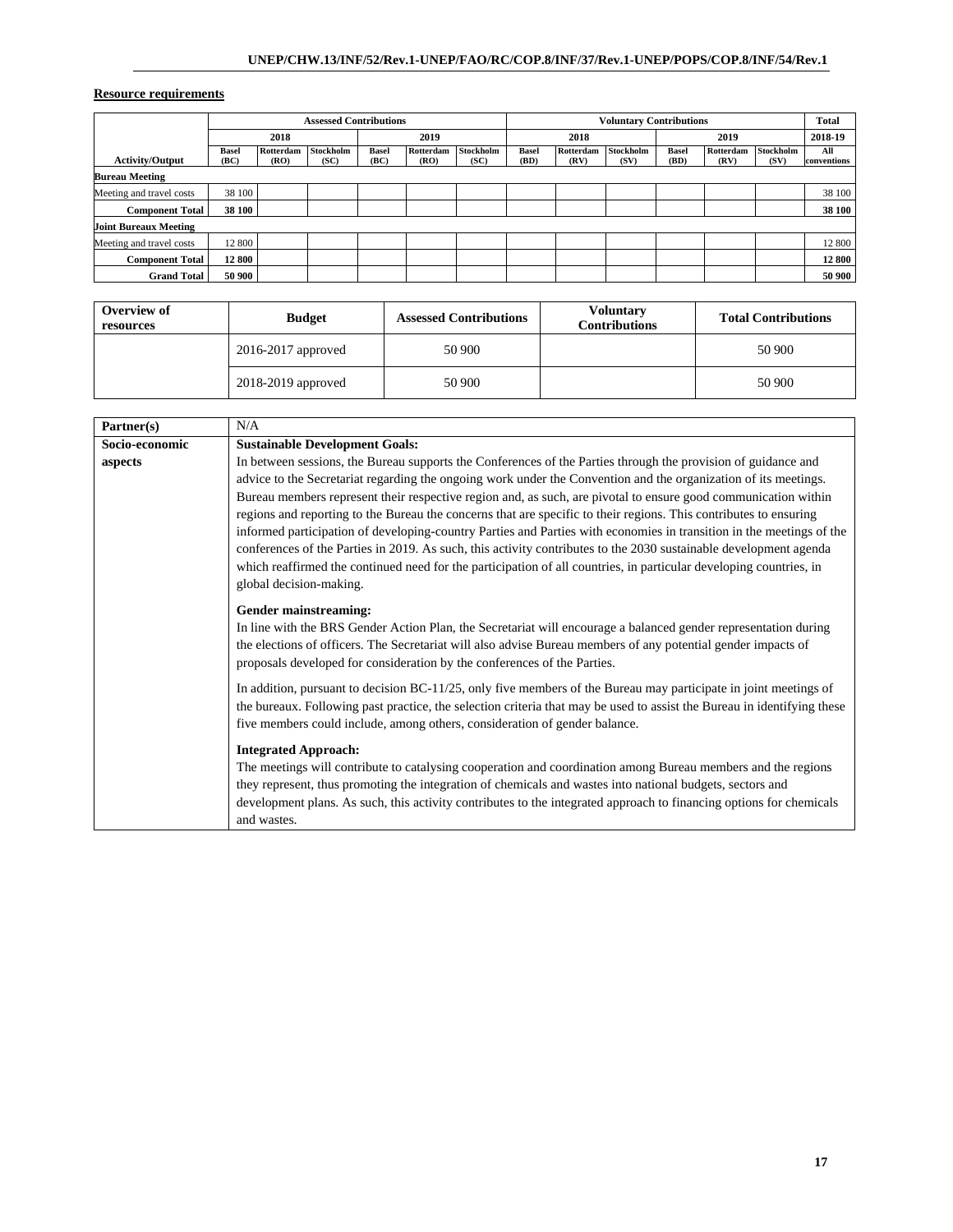| <b>Programme heading</b>          | <b>Conferences and meetings</b>                                                                                                                                                                                                                                                                                                                                                                                                                                                                                                                                                                                                                                                                                                                                                                                                                  |                                                                                                                                                                                                                                                                                                                              |  |  |  |  |  |  |  |  |
|-----------------------------------|--------------------------------------------------------------------------------------------------------------------------------------------------------------------------------------------------------------------------------------------------------------------------------------------------------------------------------------------------------------------------------------------------------------------------------------------------------------------------------------------------------------------------------------------------------------------------------------------------------------------------------------------------------------------------------------------------------------------------------------------------------------------------------------------------------------------------------------------------|------------------------------------------------------------------------------------------------------------------------------------------------------------------------------------------------------------------------------------------------------------------------------------------------------------------------------|--|--|--|--|--|--|--|--|
| PoW number                        | <b>Activity 8</b>                                                                                                                                                                                                                                                                                                                                                                                                                                                                                                                                                                                                                                                                                                                                                                                                                                |                                                                                                                                                                                                                                                                                                                              |  |  |  |  |  |  |  |  |
| <b>Title of activity</b>          | Meeting of the Bureau of the Conference of the Parties to the Rotterdam Convention and joint meeting of<br>the bureaux to the Basel, Rotterdam and Stockholm conventions                                                                                                                                                                                                                                                                                                                                                                                                                                                                                                                                                                                                                                                                         |                                                                                                                                                                                                                                                                                                                              |  |  |  |  |  |  |  |  |
| Convention(s)                     | Basel Convention                                                                                                                                                                                                                                                                                                                                                                                                                                                                                                                                                                                                                                                                                                                                                                                                                                 |                                                                                                                                                                                                                                                                                                                              |  |  |  |  |  |  |  |  |
|                                   | $\boxtimes$ Rotterdam Convention                                                                                                                                                                                                                                                                                                                                                                                                                                                                                                                                                                                                                                                                                                                                                                                                                 |                                                                                                                                                                                                                                                                                                                              |  |  |  |  |  |  |  |  |
|                                   | Stockholm Convention                                                                                                                                                                                                                                                                                                                                                                                                                                                                                                                                                                                                                                                                                                                                                                                                                             |                                                                                                                                                                                                                                                                                                                              |  |  |  |  |  |  |  |  |
| <b>Budget</b>                     | $\boxtimes$ Core budget<br>Voluntary budget                                                                                                                                                                                                                                                                                                                                                                                                                                                                                                                                                                                                                                                                                                                                                                                                      |                                                                                                                                                                                                                                                                                                                              |  |  |  |  |  |  |  |  |
| Reference<br><b>Mandate</b>       | N/A<br>COP decision(s): Decisions RC-1/1 and RC-7/15 of the Rotterdam Convention                                                                                                                                                                                                                                                                                                                                                                                                                                                                                                                                                                                                                                                                                                                                                                 |                                                                                                                                                                                                                                                                                                                              |  |  |  |  |  |  |  |  |
| <b>Rationale</b>                  |                                                                                                                                                                                                                                                                                                                                                                                                                                                                                                                                                                                                                                                                                                                                                                                                                                                  |                                                                                                                                                                                                                                                                                                                              |  |  |  |  |  |  |  |  |
|                                   | In accordance with the rules of procedure, meetings of the Conference of the Parties to the Rotterdam Convention<br>are chaired by a President and run under his/her guidance and that of the Bureau, which comprises the President<br>and four Vice-Presidents. The chairs of the Chemical Review Committee and any other subsidiary bodies are<br>members ex-officio of the Bureau. In between sessions, the Bureau furthermore supports the Conference of the<br>Parties through the provision of guidance and advice to the Secretariat regarding the ongoing work under the<br>Convention and the organization of its meetings.                                                                                                                                                                                                             |                                                                                                                                                                                                                                                                                                                              |  |  |  |  |  |  |  |  |
|                                   | Joint meetings of the bureaux of the conferences of the Parties to the Basel, Rotterdam and Stockholm conventions<br>serve the purpose of giving guidance to the Secretariat on the organization of back-to-back meetings of the<br>conferences of the Parties and implementing the synergies decisions.                                                                                                                                                                                                                                                                                                                                                                                                                                                                                                                                         |                                                                                                                                                                                                                                                                                                                              |  |  |  |  |  |  |  |  |
|                                   | The Rotterdam COP Bureau meeting is proposed to be held over two days (up to 5 funded members and ex-officio<br>members) and two days (up to 4 funded members) for the joint bureaux meeting. Location of the Rotterdam<br>Convention Bureau meeting to be determined; location of the joint bureaux meeting in Geneva, Switzerland.                                                                                                                                                                                                                                                                                                                                                                                                                                                                                                             |                                                                                                                                                                                                                                                                                                                              |  |  |  |  |  |  |  |  |
| <b>Activities and</b><br>outcomes | (1) Organization of the meeting of the Bureau of the Conference of the Parties to the Rotterdam Convention<br>and joint meeting of the bureaux to the Basel, Rotterdam and Stockholm conventions:                                                                                                                                                                                                                                                                                                                                                                                                                                                                                                                                                                                                                                                |                                                                                                                                                                                                                                                                                                                              |  |  |  |  |  |  |  |  |
|                                   | Activities:<br><b>Bureau Meeting</b><br>Prepare and publish documentation for the meetings (staff costs only)<br>$\bullet$<br>Prepare and dispatch invitations (staff costs only)<br>$\bullet$<br>Organize travel of sponsored Bureau members, including ex-officio members, as appropriate<br>٠<br>Provide logistical support (arrangements for coffee breaks)<br>Support the Bureau and the President during and between meetings (staff costs only)<br>$\bullet$<br>Prepare the reports of the meetings and follow up on guidance provided at the meetings (staff costs only)<br>٠<br>Rome/Geneva Secretariat staff to participate in RC COP Bureau meeting (costs reflected in activity 28 (S18)<br>on executive direction and management)<br>Joint Bureaux Meeting<br>Prepare and publish documentation for the meetings (staff costs only) |                                                                                                                                                                                                                                                                                                                              |  |  |  |  |  |  |  |  |
|                                   | Prepare and dispatch invitations (staff costs only)<br>٠<br>Organize travel of sponsored Bureau members<br>$\bullet$<br>Provide logistical support (arrangements for coffee breaks)<br>Provide logistical support (meeting room set up)<br>٠<br>Prepare the reports of the meetings and follow up on guidance provided at the meetings (staff costs only)<br>٠<br>Rome Secretariat staff to participate in joint bureaux meeting held in Geneva (costs reflected in activity 28<br>(S18) on executive direction and management)                                                                                                                                                                                                                                                                                                                  |                                                                                                                                                                                                                                                                                                                              |  |  |  |  |  |  |  |  |
|                                   | <u>Outcomes:</u><br>Arrangements for the meeting of the Bureau of the Conference of the Parties to the Rotterdam Convention and for<br>the joint meeting of the bureaux to the Basel, Rotterdam and Stockholm conventions are made and quality services<br>provided. Members of the Bureau are able to provide guidance and advice to the Secretariat on the ongoing work<br>under the Convention, the organization of its meetings including the organization of back-to-back meetings of the<br>conferences of the Parties, and on implementing the synergies decisions. Meeting documents are prepared.                                                                                                                                                                                                                                       |                                                                                                                                                                                                                                                                                                                              |  |  |  |  |  |  |  |  |
|                                   | <b>Indicators of achievement:</b><br>Meeting of the Bureau of the Conference of the Parties to<br>1.<br>Rotterdam Convention organized;<br>Joint meeting of the bureaux of the conferences of the<br>2.<br>Parties to the Basel, Rotterdam and Stockholm conventions<br>organized;<br>3.<br>Documentation for the meetings, including meetings<br>reports, available;                                                                                                                                                                                                                                                                                                                                                                                                                                                                            | <b>Means of verification:</b><br>Report and list of participants of the<br>1.<br>meeting of the Bureau of the Conference<br>of the Parties to Rotterdam Convention;<br>Report and list of participants of the joint<br>2.<br>bureaux meeting;<br>Meeting webpages;<br>3.<br>4.<br>List of participants of the meeting of the |  |  |  |  |  |  |  |  |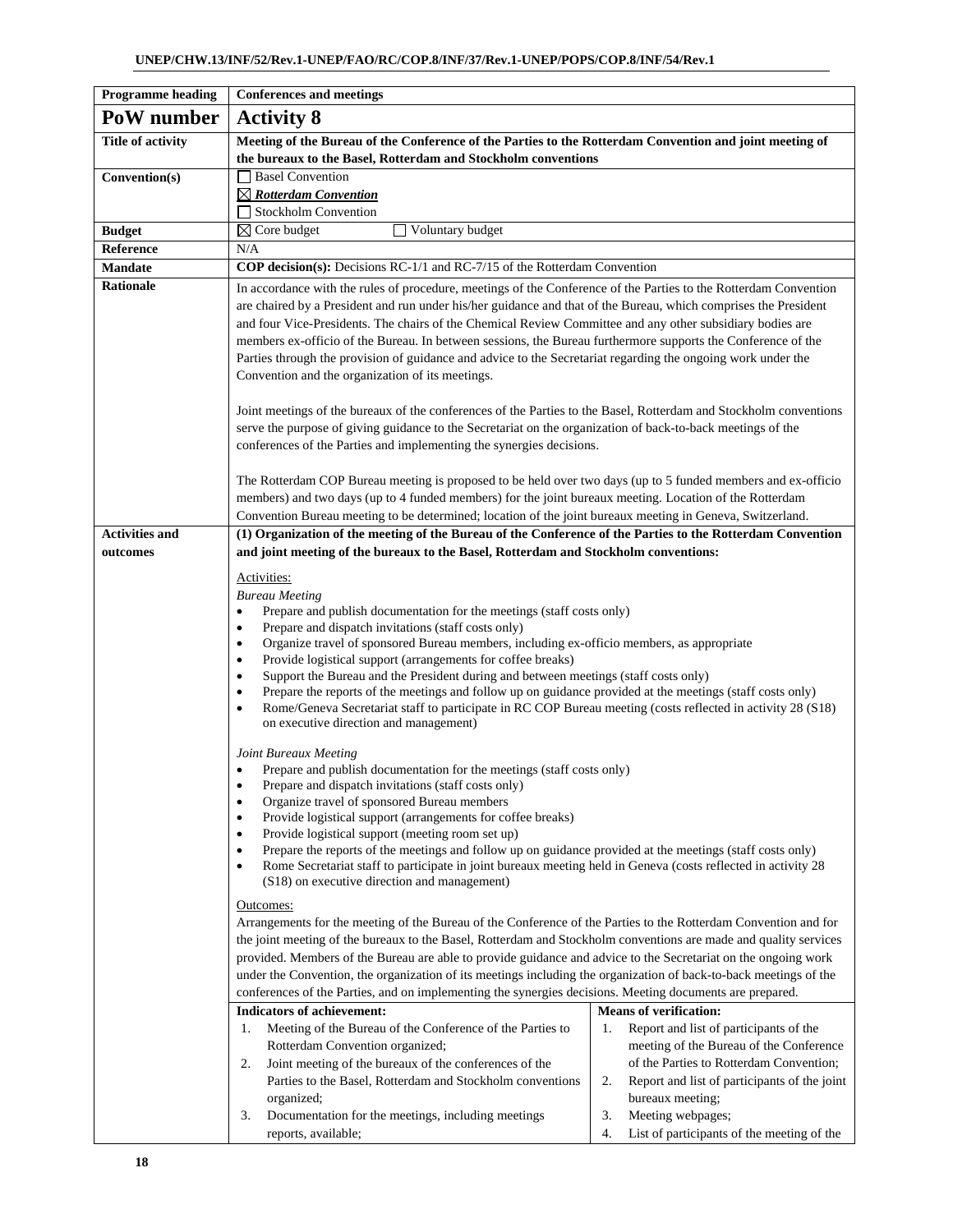| a of men/women elected as "<br>Bureau<br>members :<br>.nher | Parties<br>`onterence_<br>, the<br>Bureau<br>≙ of the ∘<br>ΩŤ<br>. |
|-------------------------------------------------------------|--------------------------------------------------------------------|
|                                                             | otterdam<br>`onvention                                             |

|                              | <b>Assessed Contributions</b> |                   |                   |                      |                   | <b>Voluntary Contributions</b> |                      |                   |                   |                      | <b>Total</b>      |                          |                    |
|------------------------------|-------------------------------|-------------------|-------------------|----------------------|-------------------|--------------------------------|----------------------|-------------------|-------------------|----------------------|-------------------|--------------------------|--------------------|
|                              |                               | 2018              |                   | 2019                 |                   | 2018                           |                      | 2019              |                   |                      | 2018-19           |                          |                    |
| <b>Activity/Output</b>       | <b>Basel</b><br>(BC)          | Rotterdam<br>(RO) | Stockholm<br>(SC) | <b>Basel</b><br>(BC) | Rotterdam<br>(RO) | Stockholm<br>(SC)              | <b>Basel</b><br>(BD) | Rotterdam<br>(RV) | Stockholm<br>(SV) | <b>Basel</b><br>(BD) | Rotterdam<br>(RV) | <b>Stockholm</b><br>(SV) | All<br>conventions |
| <b>Bureau Meeting</b>        |                               |                   |                   |                      |                   |                                |                      |                   |                   |                      |                   |                          |                    |
| Meeting and travel costs     |                               | 17 400            |                   |                      |                   |                                |                      |                   |                   |                      |                   |                          | 17400              |
| <b>Component Total</b>       |                               | 17 400            |                   |                      |                   |                                |                      |                   |                   |                      |                   |                          | 17 400             |
| <b>Joint Bureaux Meeting</b> |                               |                   |                   |                      |                   |                                |                      |                   |                   |                      |                   |                          |                    |
| Meeting and travel costs     |                               | 12 800            |                   |                      |                   |                                |                      |                   |                   |                      |                   |                          | 12 800             |
| <b>Component Total</b>       |                               | 12 800            |                   |                      |                   |                                |                      |                   |                   |                      |                   |                          | 12 800             |
| <b>Grand Total</b>           |                               | 30 200            |                   |                      |                   |                                |                      |                   |                   |                      |                   |                          | 30 200             |

| Overview of<br>resources | <b>Budget</b>          | <b>Assessed Contributions</b> | Voluntarv<br><b>Contributions</b> | <b>Total Contributions</b> |
|--------------------------|------------------------|-------------------------------|-----------------------------------|----------------------------|
|                          | $2016 - 2017$ approved | 30 200                        |                                   | 30 200                     |
|                          | 2018-2019 approved     | 30 200                        |                                   | 30 200                     |

| Partner(s)     | N/A                                                                                                                                                                                                                                                                                                                                                                                                                                                                                                                                                                                                                                                                                                                                                                                                                                                                   |
|----------------|-----------------------------------------------------------------------------------------------------------------------------------------------------------------------------------------------------------------------------------------------------------------------------------------------------------------------------------------------------------------------------------------------------------------------------------------------------------------------------------------------------------------------------------------------------------------------------------------------------------------------------------------------------------------------------------------------------------------------------------------------------------------------------------------------------------------------------------------------------------------------|
| Socio-economic | <b>Sustainable Development Goals:</b>                                                                                                                                                                                                                                                                                                                                                                                                                                                                                                                                                                                                                                                                                                                                                                                                                                 |
| aspects        | In between sessions, the Bureau supports the Conferences of the Parties through the provision of guidance and<br>advice to the Secretariat regarding the ongoing work under the Convention and the organization of its meetings.<br>Bureau members represent their respective region and, as such, are pivotal to ensure good communication within<br>regions and reporting to the Bureau the concerns that are specific to their regions. This contributes to ensuring<br>informed participation of developing-country Parties and Parties with economies in transition in the meetings of the<br>conferences of the Parties in 2019. As such, this activity contributes to the 2030 sustainable development agenda<br>which reaffirmed the continued need for the participation of all countries, in particular developing countries, in<br>global decision-making. |
|                | Gender mainstreaming:<br>In line with the BRS Gender Action Plan, the Secretariat will encourage a balanced gender representation during<br>the elections of officers. The Secretariat will also advise Bureau members of any potential gender impacts of<br>proposals developed for consideration by the conferences of the Parties.<br><b>Integrated Approach:</b><br>The meetings will contribute to catalysing cooperation and coordination among Bureau members and the regions                                                                                                                                                                                                                                                                                                                                                                                  |
|                | they represent, thus promoting the integration of chemicals and wastes into national budgets, sectors and<br>development plans. As such, this activity contributes to the integrated approach to financing options for chemicals<br>and wastes.                                                                                                                                                                                                                                                                                                                                                                                                                                                                                                                                                                                                                       |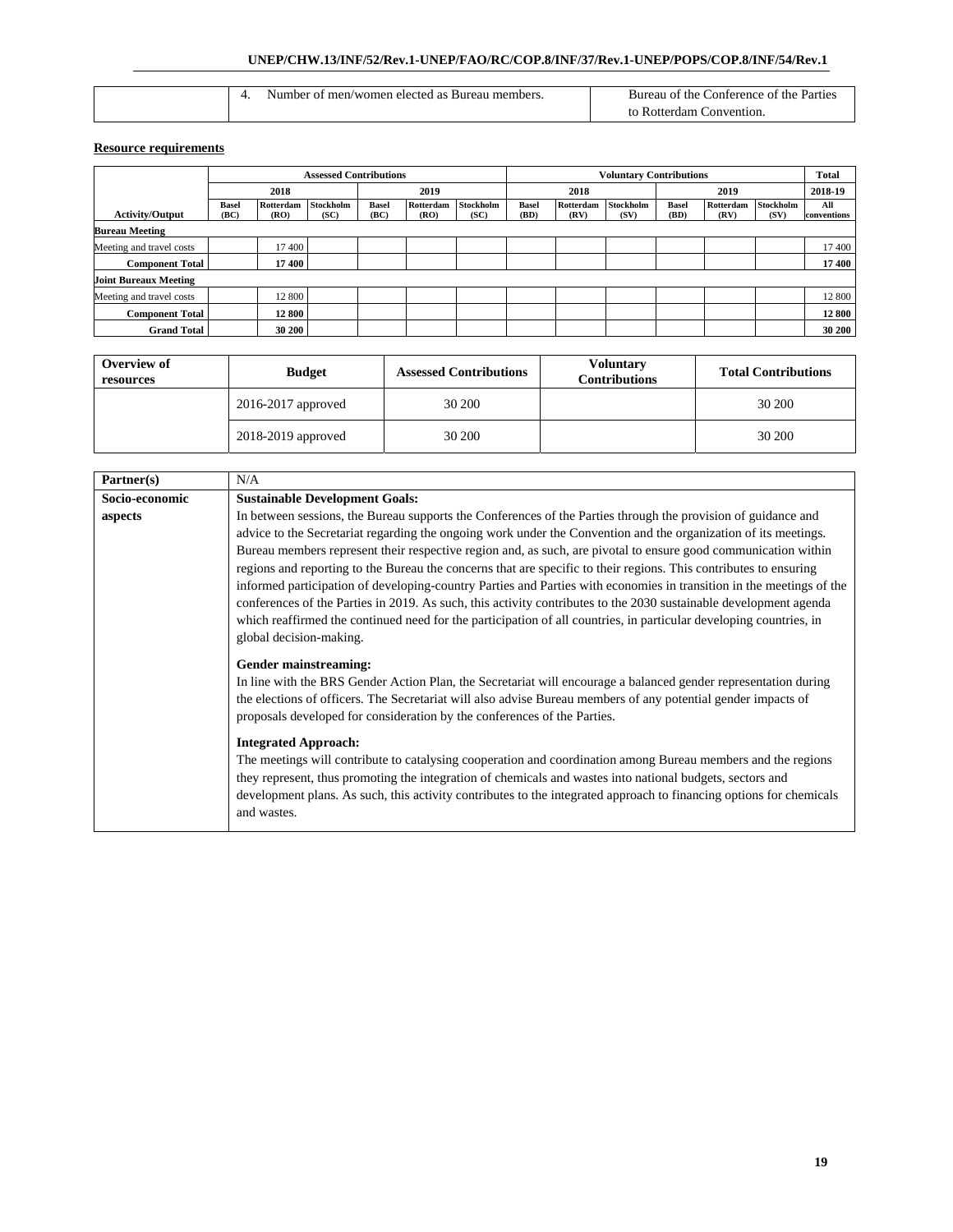| <b>Programme heading</b>    | <b>Conferences and meetings</b>                                                                                                                                                                                                    |                                                                                              |  |  |  |  |  |  |  |  |
|-----------------------------|------------------------------------------------------------------------------------------------------------------------------------------------------------------------------------------------------------------------------------|----------------------------------------------------------------------------------------------|--|--|--|--|--|--|--|--|
| PoW number                  | <b>Activity 9</b>                                                                                                                                                                                                                  |                                                                                              |  |  |  |  |  |  |  |  |
| <b>Title of activity</b>    | Meeting of the Bureau of the Conference of the Parties to the Stockholm Convention and joint meeting of                                                                                                                            |                                                                                              |  |  |  |  |  |  |  |  |
|                             | the bureaux to the Basel, Rotterdam and Stockholm conventions                                                                                                                                                                      |                                                                                              |  |  |  |  |  |  |  |  |
| Convention(s)               | <b>Basel Convention</b>                                                                                                                                                                                                            |                                                                                              |  |  |  |  |  |  |  |  |
|                             | $\Box$ Rotterdam Convention                                                                                                                                                                                                        |                                                                                              |  |  |  |  |  |  |  |  |
|                             | $\boxtimes$ Stockholm Convention                                                                                                                                                                                                   |                                                                                              |  |  |  |  |  |  |  |  |
| <b>Budget</b>               | $\boxtimes$ Core budget<br>Voluntary budget                                                                                                                                                                                        |                                                                                              |  |  |  |  |  |  |  |  |
| Reference<br><b>Mandate</b> | N/A<br><b>COP decision(s):</b> Decisions SC-1/1, SC-6/29 and SC-7/33 of the Stockholm Convention                                                                                                                                   |                                                                                              |  |  |  |  |  |  |  |  |
| <b>Rationale</b>            | In accordance with the rules of procedure, meetings of the Conference of the Parties to the Stockholm Convention                                                                                                                   |                                                                                              |  |  |  |  |  |  |  |  |
|                             | are chaired by a President and run under his/her guidance and that of the Bureau, which comprises the President                                                                                                                    |                                                                                              |  |  |  |  |  |  |  |  |
|                             | and nine Vice-Presidents. The chairs of the Persistent Organic Pollutants Review Committee and any other                                                                                                                           |                                                                                              |  |  |  |  |  |  |  |  |
|                             | subsidiary bodies are members ex-officio of the Bureau. In between sessions, the Bureau furthermore supports the                                                                                                                   |                                                                                              |  |  |  |  |  |  |  |  |
|                             | Conference of the Parties through the provision of guidance and advice to the Secretariat regarding the ongoing                                                                                                                    |                                                                                              |  |  |  |  |  |  |  |  |
|                             | work under the Convention and the organization of its meetings.                                                                                                                                                                    |                                                                                              |  |  |  |  |  |  |  |  |
|                             | Joint meetings of the bureaux of the conferences of the Parties to the Basel, Rotterdam and Stockholm conventions                                                                                                                  |                                                                                              |  |  |  |  |  |  |  |  |
|                             | serve the purpose of giving guidance to the Secretariat on the organization of back-to-back meetings of the                                                                                                                        |                                                                                              |  |  |  |  |  |  |  |  |
|                             | conferences of the Parties and implementing the synergies decisions.                                                                                                                                                               |                                                                                              |  |  |  |  |  |  |  |  |
|                             |                                                                                                                                                                                                                                    |                                                                                              |  |  |  |  |  |  |  |  |
|                             | The Stockholm COP Bureau meeting is proposed to be held over two days (up to 9 funded members and ex-officio                                                                                                                       |                                                                                              |  |  |  |  |  |  |  |  |
|                             | members) and two days (up to 4 funded members) for the joint bureaux meeting in Geneva, Switzerland.                                                                                                                               |                                                                                              |  |  |  |  |  |  |  |  |
| <b>Activities and</b>       | (1) Organization of the meeting of the Bureau of the Conference of the Parties to the Stockholm Convention                                                                                                                         |                                                                                              |  |  |  |  |  |  |  |  |
| outcomes                    | and joint meeting of the bureaux to the Basel, Rotterdam and Stockholm conventions:                                                                                                                                                |                                                                                              |  |  |  |  |  |  |  |  |
|                             | Activities:                                                                                                                                                                                                                        |                                                                                              |  |  |  |  |  |  |  |  |
|                             | <b>Bureau Meeting</b><br>٠                                                                                                                                                                                                         |                                                                                              |  |  |  |  |  |  |  |  |
|                             | Prepare and publish documentation for the meetings (staff costs only)<br>Prepare and dispatch invitations (staff costs only)<br>$\bullet$                                                                                          |                                                                                              |  |  |  |  |  |  |  |  |
|                             | Organize travel of sponsored Bureau members, including ex-officio members, as appropriate<br>٠                                                                                                                                     |                                                                                              |  |  |  |  |  |  |  |  |
|                             | Provide logistical support (arrangements for coffee breaks)                                                                                                                                                                        |                                                                                              |  |  |  |  |  |  |  |  |
|                             | Support the Bureau and the President during and between meetings (staff costs only)<br>$\bullet$<br>Prepare the reports of the meetings and follow up on guidance provided at the meetings (staff costs only)<br>$\bullet$         |                                                                                              |  |  |  |  |  |  |  |  |
|                             |                                                                                                                                                                                                                                    |                                                                                              |  |  |  |  |  |  |  |  |
|                             | Joint Bureaux Meeting                                                                                                                                                                                                              |                                                                                              |  |  |  |  |  |  |  |  |
|                             | Prepare and publish documentation for the meetings (staff costs only)<br>٠                                                                                                                                                         |                                                                                              |  |  |  |  |  |  |  |  |
|                             | Prepare and dispatch invitations (staff costs only)<br>Organize travel of sponsored Bureau members                                                                                                                                 |                                                                                              |  |  |  |  |  |  |  |  |
|                             | Provide logistical support (arrangements for coffee breaks)<br>$\bullet$                                                                                                                                                           |                                                                                              |  |  |  |  |  |  |  |  |
|                             | Provide logistical support (meeting room set up)                                                                                                                                                                                   |                                                                                              |  |  |  |  |  |  |  |  |
|                             | Prepare the reports of the meetings and follow up on guidance provided at the meetings (staff costs only)                                                                                                                          |                                                                                              |  |  |  |  |  |  |  |  |
|                             | Outcomes:                                                                                                                                                                                                                          |                                                                                              |  |  |  |  |  |  |  |  |
|                             | Arrangements for the meeting of the Bureau of the Conference of the Parties to the Stockholm Convention and for                                                                                                                    |                                                                                              |  |  |  |  |  |  |  |  |
|                             | the joint meeting of the bureaux to the Basel, Rotterdam and Stockholm conventions are made and quality services<br>provided. Members of the Bureau are able to provide guidance and advice to the Secretariat on the ongoing work |                                                                                              |  |  |  |  |  |  |  |  |
|                             | under the Convention, the organization of its meetings including the organization of back-to-back meetings of the                                                                                                                  |                                                                                              |  |  |  |  |  |  |  |  |
|                             | conferences of the Parties, and on implementing the synergies decisions. Meeting documents are prepared.                                                                                                                           |                                                                                              |  |  |  |  |  |  |  |  |
|                             | <b>Indicators of achievement:</b>                                                                                                                                                                                                  | <b>Means of verification:</b>                                                                |  |  |  |  |  |  |  |  |
|                             | Meeting of the Bureau of the Conference of the Parties to<br>1.                                                                                                                                                                    | Report and list of participants of the<br>1.                                                 |  |  |  |  |  |  |  |  |
|                             | Stockhom Convention organized;                                                                                                                                                                                                     | meeting of the Bureau of the Conference                                                      |  |  |  |  |  |  |  |  |
|                             | Joint meeting of the bureaux of the conferences of the<br>2.<br>Parties to the Basel, Rotterdam and Stockholm conventions                                                                                                          | of the Parties to Stockhom Convention;<br>Report and list of participants of the joint<br>2. |  |  |  |  |  |  |  |  |
|                             | organized;                                                                                                                                                                                                                         | bureaux meeting;                                                                             |  |  |  |  |  |  |  |  |
|                             | 3.<br>Documentation for the meetings, including meetings                                                                                                                                                                           | 3.<br>Meeting webpages;                                                                      |  |  |  |  |  |  |  |  |
|                             | reports, available;                                                                                                                                                                                                                | 4.<br>List of participants of the meeting of the                                             |  |  |  |  |  |  |  |  |
|                             | Number of men/women elected as Bureau members and<br>4.                                                                                                                                                                            | Bureau of the Conference of the Parties                                                      |  |  |  |  |  |  |  |  |
|                             | selected to participate in the joint meeting of the bureaux of                                                                                                                                                                     | to Basel Convention and of the joint                                                         |  |  |  |  |  |  |  |  |
|                             | the conferences of the Parties to the Basel, Rotterdam and                                                                                                                                                                         | bureaux meeting.                                                                             |  |  |  |  |  |  |  |  |
|                             | Stockholm conventions.                                                                                                                                                                                                             |                                                                                              |  |  |  |  |  |  |  |  |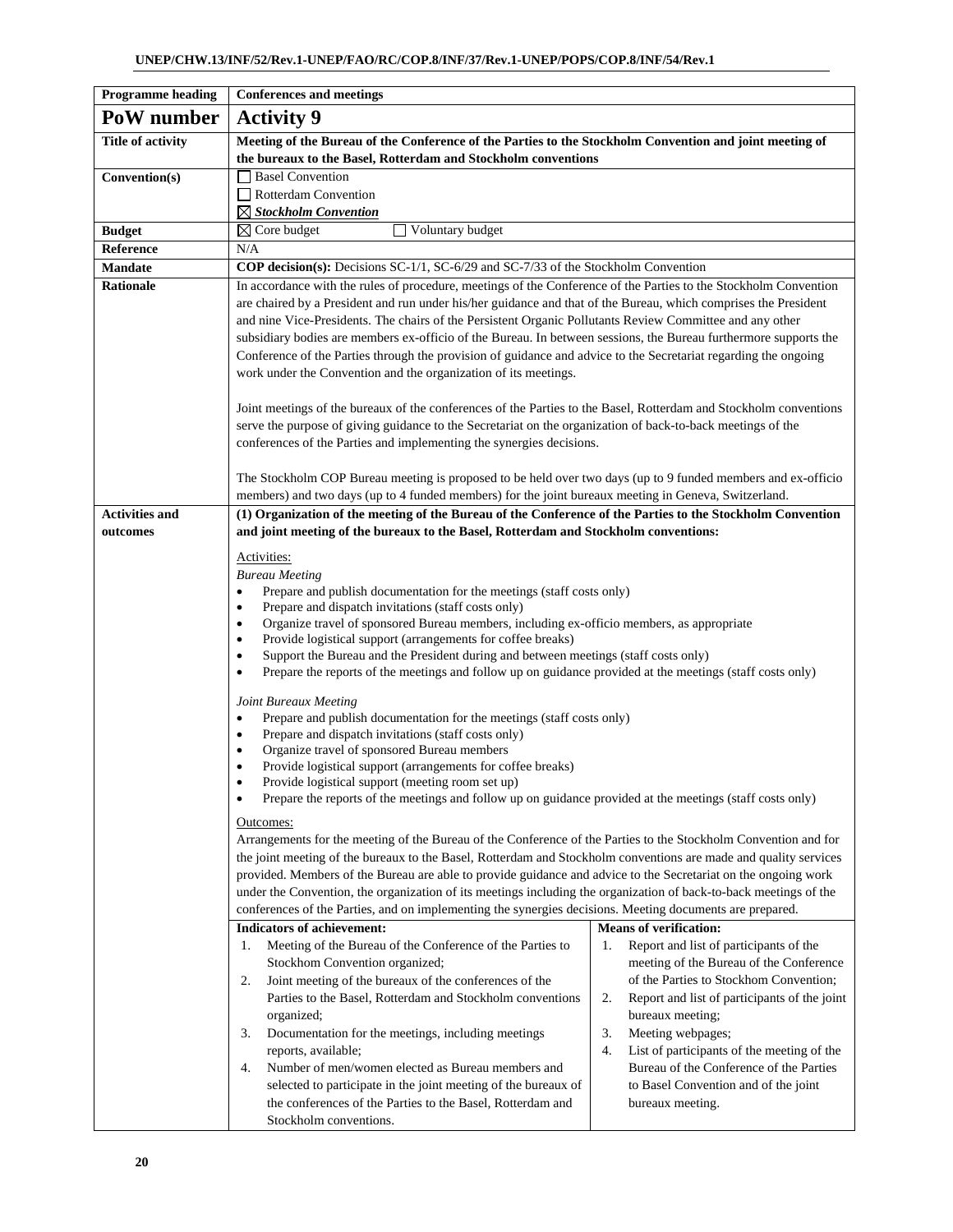|                              | <b>Assessed Contributions</b> |                   |                   |                      | <b>Voluntary Contributions</b> |                          |                      |                   |                   | <b>Total</b>  |                   |                          |                    |
|------------------------------|-------------------------------|-------------------|-------------------|----------------------|--------------------------------|--------------------------|----------------------|-------------------|-------------------|---------------|-------------------|--------------------------|--------------------|
|                              |                               | 2018              |                   |                      | 2019                           |                          | 2018                 |                   |                   | 2019          |                   | 2018-19                  |                    |
| <b>Activity/Output</b>       | <b>Basel</b><br>(BC)          | Rotterdam<br>(RO) | Stockholm<br>(SC) | <b>Basel</b><br>(BC) | Rotterdam<br>(RO)              | <b>Stockholm</b><br>(SC) | <b>Basel</b><br>(BD) | Rotterdam<br>(RV) | Stockholm<br>(SV) | Basel<br>(BD) | Rotterdam<br>(RV) | <b>Stockholm</b><br>(SV) | All<br>conventions |
| <b>Bureau Meeting</b>        |                               |                   |                   |                      |                                |                          |                      |                   |                   |               |                   |                          |                    |
| Meeting and travel costs     |                               |                   | 31 200            |                      |                                |                          |                      |                   |                   |               |                   |                          | 31 200             |
| <b>Component Total</b>       |                               |                   | 31 200            |                      |                                |                          |                      |                   |                   |               |                   |                          | 31 200             |
| <b>Joint Bureaux Meeting</b> |                               |                   |                   |                      |                                |                          |                      |                   |                   |               |                   |                          |                    |
| Meeting and travel costs     |                               |                   | 12 800            |                      |                                |                          |                      |                   |                   |               |                   |                          | 12 800             |
| <b>Component Total</b>       |                               |                   | 12 800            |                      |                                |                          |                      |                   |                   |               |                   |                          | 12 800             |
| <b>Grand Total</b>           |                               |                   | 44 000            |                      |                                |                          |                      |                   |                   |               |                   |                          | 44 000             |

| Overview of<br>resources | <b>Budget</b>          | <b>Assessed Contributions</b> | <b>Voluntary</b><br><b>Contributions</b> | <b>Total Contributions</b> |
|--------------------------|------------------------|-------------------------------|------------------------------------------|----------------------------|
|                          | $2016 - 2017$ approved | 44 000                        |                                          | 44 000                     |
|                          | 2018-2019 approved     | 44 000                        |                                          | 44 000                     |

| Partner(s)     | N/A                                                                                                                                                                                                                                                                                                                                                                                                                                                                                                                                                                                                                                                                                                                                                                                                                                                                   |
|----------------|-----------------------------------------------------------------------------------------------------------------------------------------------------------------------------------------------------------------------------------------------------------------------------------------------------------------------------------------------------------------------------------------------------------------------------------------------------------------------------------------------------------------------------------------------------------------------------------------------------------------------------------------------------------------------------------------------------------------------------------------------------------------------------------------------------------------------------------------------------------------------|
| Socio-economic | <b>Sustainable Development Goals:</b>                                                                                                                                                                                                                                                                                                                                                                                                                                                                                                                                                                                                                                                                                                                                                                                                                                 |
| aspects        | In between sessions, the Bureau supports the Conferences of the Parties through the provision of guidance and<br>advice to the Secretariat regarding the ongoing work under the Convention and the organization of its meetings.<br>Bureau members represent their respective region and, as such, are pivotal to ensure good communication within<br>regions and reporting to the Bureau the concerns that are specific to their regions. This contributes to ensuring<br>informed participation of developing-country Parties and Parties with economies in transition in the meetings of the<br>conferences of the Parties in 2019. As such, this activity contributes to the 2030 sustainable development agenda<br>which reaffirmed the continued need for the participation of all countries, in particular developing countries, in<br>global decision-making. |
|                | <b>Gender mainstreaming:</b><br>In line with the BRS Gender Action Plan, the Secretariat will encourage a balanced gender representation during<br>the elections of officers. The Secretariat will also advise Bureau members of any potential gender impacts of<br>proposals developed for consideration by the conferences of the Parties.                                                                                                                                                                                                                                                                                                                                                                                                                                                                                                                          |
|                | In addition, pursuant to decision SC-6/29, only five members of the Bureau may participate in joint meetings of the<br>bureaux. Following past practice, the selection criteria that may be used to assist the Bureau in identifying these<br>five members could include, among others, consideration of gender balance.                                                                                                                                                                                                                                                                                                                                                                                                                                                                                                                                              |
|                | <b>Integrated Approach:</b><br>The meetings will contribute to catalysing cooperation and coordination among Bureau members and the regions<br>they represent, thus promoting the integration of chemicals and wastes into national budgets, sectors and<br>development plans. As such, this activity contributes to the integrated approach to financing options for chemicals<br>and wastes.                                                                                                                                                                                                                                                                                                                                                                                                                                                                        |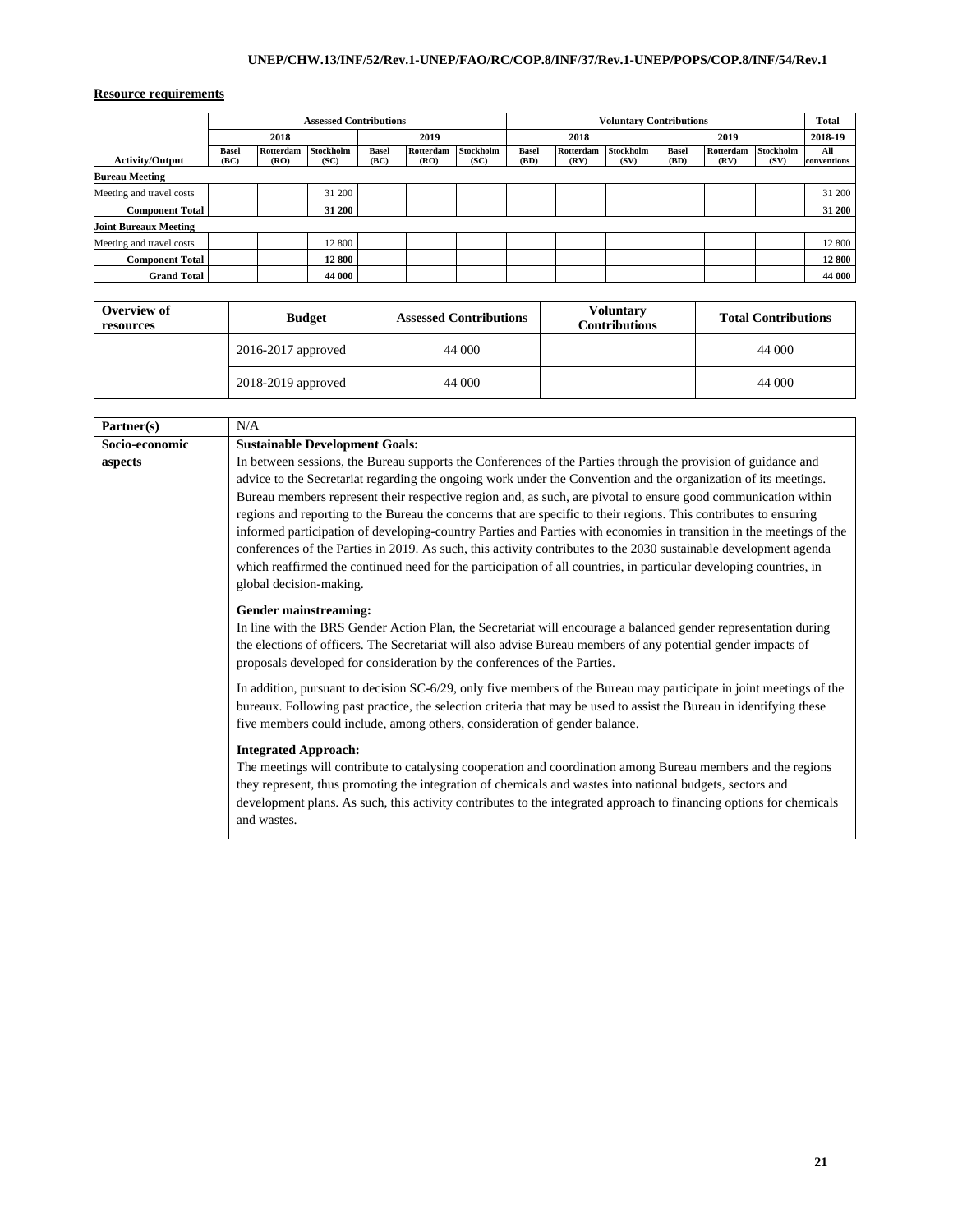| <b>Programme heading</b> | <b>Conferences and meetings</b>                                                                                                                                                                                                                                                                                                                                                                                                                                                                                                                                                                                                                                                                                                                                                                                                                                                                                                                                                                                                                                                                                                                                                                                                                                                                          |  |  |  |  |  |  |  |  |
|--------------------------|----------------------------------------------------------------------------------------------------------------------------------------------------------------------------------------------------------------------------------------------------------------------------------------------------------------------------------------------------------------------------------------------------------------------------------------------------------------------------------------------------------------------------------------------------------------------------------------------------------------------------------------------------------------------------------------------------------------------------------------------------------------------------------------------------------------------------------------------------------------------------------------------------------------------------------------------------------------------------------------------------------------------------------------------------------------------------------------------------------------------------------------------------------------------------------------------------------------------------------------------------------------------------------------------------------|--|--|--|--|--|--|--|--|
| PoW number               | <b>Activity 10</b>                                                                                                                                                                                                                                                                                                                                                                                                                                                                                                                                                                                                                                                                                                                                                                                                                                                                                                                                                                                                                                                                                                                                                                                                                                                                                       |  |  |  |  |  |  |  |  |
| <b>Title of activity</b> | Thirteenth meeting of the Basel Convention Implementation and Compliance Committee                                                                                                                                                                                                                                                                                                                                                                                                                                                                                                                                                                                                                                                                                                                                                                                                                                                                                                                                                                                                                                                                                                                                                                                                                       |  |  |  |  |  |  |  |  |
| Convention(s)            | $\boxtimes$ Basel Convention<br>Rotterdam Convention                                                                                                                                                                                                                                                                                                                                                                                                                                                                                                                                                                                                                                                                                                                                                                                                                                                                                                                                                                                                                                                                                                                                                                                                                                                     |  |  |  |  |  |  |  |  |
|                          | <b>Stockholm Convention</b>                                                                                                                                                                                                                                                                                                                                                                                                                                                                                                                                                                                                                                                                                                                                                                                                                                                                                                                                                                                                                                                                                                                                                                                                                                                                              |  |  |  |  |  |  |  |  |
| <b>Budget</b>            | $\boxtimes$ Voluntary budget<br>$\boxtimes$ Core budget                                                                                                                                                                                                                                                                                                                                                                                                                                                                                                                                                                                                                                                                                                                                                                                                                                                                                                                                                                                                                                                                                                                                                                                                                                                  |  |  |  |  |  |  |  |  |
| Reference                | N/A                                                                                                                                                                                                                                                                                                                                                                                                                                                                                                                                                                                                                                                                                                                                                                                                                                                                                                                                                                                                                                                                                                                                                                                                                                                                                                      |  |  |  |  |  |  |  |  |
| <b>Mandate</b>           | <b>Convention Article:</b> Article 15 of the Basel Convention<br>COP decisions: VI/12, BC-12/7 and BC-12/25                                                                                                                                                                                                                                                                                                                                                                                                                                                                                                                                                                                                                                                                                                                                                                                                                                                                                                                                                                                                                                                                                                                                                                                              |  |  |  |  |  |  |  |  |
| <b>Rationale</b>         | The Basel Convention Implementation and Compliance Committee is a subsidiary body of the Conference of the<br>Parties established by Decision VI/12. Paragraph 8 of the terms of reference of the Mechanism for Promoting<br>Implementation and Compliance provides: "The Committee shall meet at least once between each regular meeting<br>of the Conference of the Parties, and in conjunction with meetings of other Convention bodies. The secretariat shall<br>arrange for and service the meetings of the Committee. "Paragraph 8 of the terms of reference provide: "Where a<br>Party is identified in a submission or itself makes a submission, it shall be invited to participate in the consideration<br>of the submission by the Committee".                                                                                                                                                                                                                                                                                                                                                                                                                                                                                                                                                |  |  |  |  |  |  |  |  |
|                          | The organization of the meetings of the Committee, at intervals decided upon by the Conference of the Parties, is a<br>core activity of the Secretariat, pursuant to article 16 of the Convention.                                                                                                                                                                                                                                                                                                                                                                                                                                                                                                                                                                                                                                                                                                                                                                                                                                                                                                                                                                                                                                                                                                       |  |  |  |  |  |  |  |  |
|                          | Support to travel of members from developing-country Parties and Parties with economies in transition, funded<br>from the Basel Convention Trust Fund, allows for their full and effective participation in the meetings and for the<br>quorum to be reached, resulting in an inclusive decision-making process, improved legitimacy of the conclusions<br>and decisions adopted, and increased commitment towards them. A half-day pre-meeting for new members elected<br>by the Conference of the Parties will facilitate their effective participation in the meeting. Support to travel of<br>Parties concerned by a submission from developing-country Parties and Parties with economies in transition,<br>funded from the Technical Cooperation Trust Fund, allows for their full and effective participation in the meetings,<br>for the Committee to be in a position to determine the facts and root causes of the matter of concern and assist in its<br>resolution, and to increased commitment by Parties towards decisions taken by the Committee.                                                                                                                                                                                                                                         |  |  |  |  |  |  |  |  |
|                          | The implementation of the work programme of the Committee is described in factsheet 32 (BC) on legal and policy<br>activities specific to the Basel Convention.                                                                                                                                                                                                                                                                                                                                                                                                                                                                                                                                                                                                                                                                                                                                                                                                                                                                                                                                                                                                                                                                                                                                          |  |  |  |  |  |  |  |  |
| <b>Activities and</b>    | (1) Organization of the meeting of the thirteenth meeting of the Basel Convention Implementation and                                                                                                                                                                                                                                                                                                                                                                                                                                                                                                                                                                                                                                                                                                                                                                                                                                                                                                                                                                                                                                                                                                                                                                                                     |  |  |  |  |  |  |  |  |
| outcomes                 | <b>Compliance Committee</b><br>Activities:<br>Prepare and publish pre-session meeting documents in consultation/cooperation with ICC members as<br>٠<br>appropriate (staff costs only)<br>Organize pre-meeting informal consultations (staff costs only)<br>$\bullet$<br>Prepare and dispatch invitations; register participants and observers (staff costs only)<br>$\bullet$<br>Organize the travel of sponsored members<br>$\bullet$<br>Organize the travel of sponsored Party representatives<br>$\bullet$<br>Prepare outreach and communications (web announcement, briefings etc.) (staff costs only)<br>$\bullet$<br>Coordinate the meeting and provide assistance to the Chair and Bureau (staff costs only)<br>$\bullet$<br>Prepare meeting report (staff costs only)<br>Conduct follow up communications with members, Parties and observers as decided by the Committee (staff<br>$\bullet$<br>costs only)<br>Outcomes:<br>Arrangements for the 13 <sup>th</sup> meeting of the Basel Convention Implementation and Compliance Committee (ICC) are<br>made and quality services provided. Travel of ICC members from developing-countries and countries with<br>economies in transition and of eligible Parties concerned by a submission is organized and meeting documents are<br>prepared. |  |  |  |  |  |  |  |  |
|                          | <b>Indicators of achievement:</b><br><b>Means of verification:</b><br>Meeting documents prepared in consultation/cooperation<br>Meeting webpage;<br>1.<br>1.<br>with Committee members as appropriate and as per agreed<br>ICC-13 meeting report, enquiries or<br>2.<br>deadlines;<br>comments from meeting participants;<br>Meeting facilities and services provided to ensure smooth<br>2.<br>3.<br>List of participants to the meeting and<br>running of the meeting;<br>report of the meeting.<br>Travel of sponsored members and Party representatives<br>3.<br>organized.                                                                                                                                                                                                                                                                                                                                                                                                                                                                                                                                                                                                                                                                                                                          |  |  |  |  |  |  |  |  |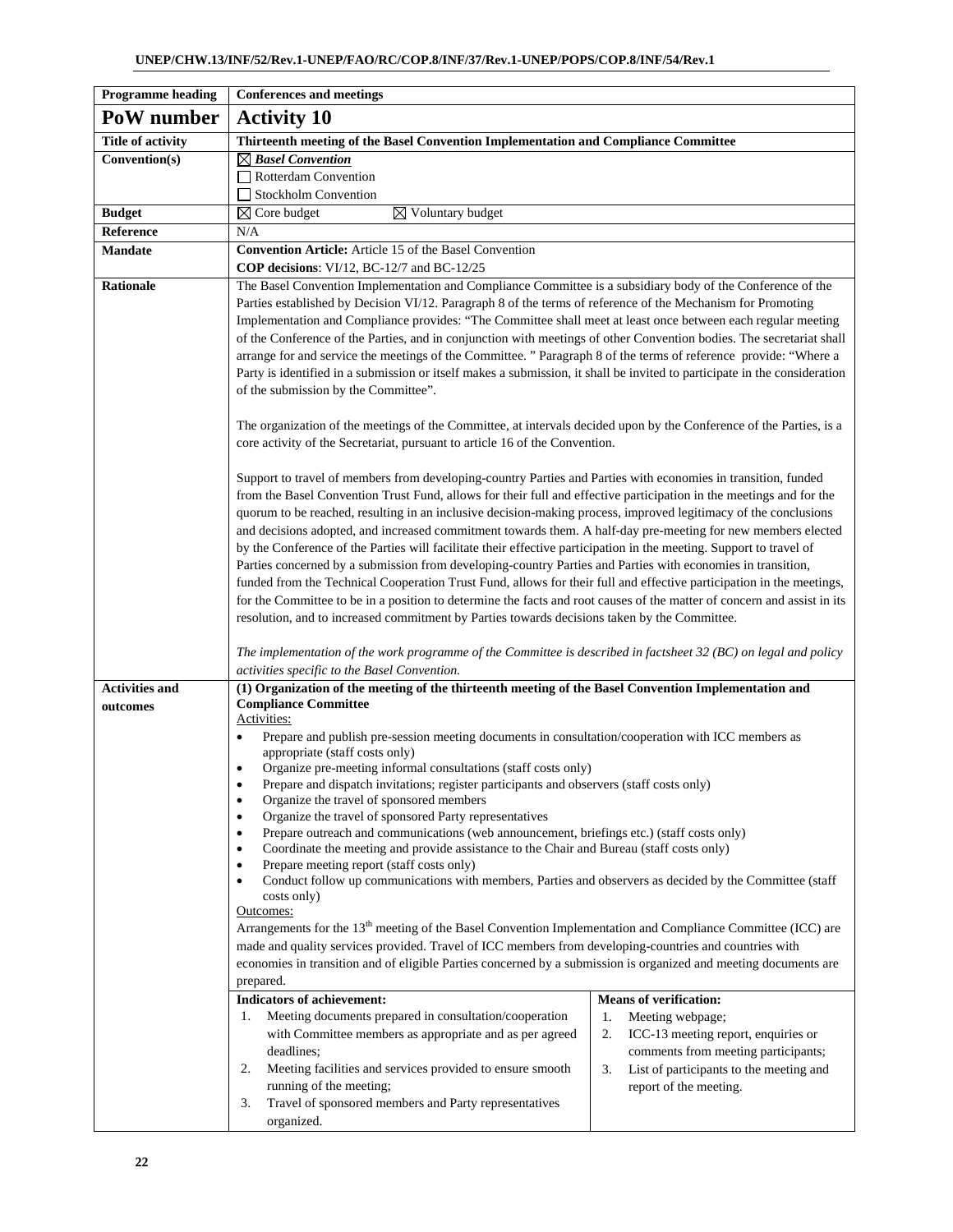| <b>Assessed Contributions</b> |              |           |           | <b>Voluntary Contributions</b> |           |           |              |           |           | <b>Total</b> |           |           |             |
|-------------------------------|--------------|-----------|-----------|--------------------------------|-----------|-----------|--------------|-----------|-----------|--------------|-----------|-----------|-------------|
|                               | 2018         |           |           | 2019                           |           | 2018      |              | 2019      |           |              | 2018-19   |           |             |
|                               | <b>Basel</b> | Rotterdam | Stockholm | <b>Basel</b>                   | Rotterdam | Stockholm | <b>Basel</b> | Rotterdam | Stockholm | <b>Basel</b> | Rotterdam | Stockholm | All         |
| <b>Activity/Output</b>        | (BC)         | (RO)      | (SC)      | (BC)                           | (RO)      | (SC)      | (BD)         | (RV)      | (SV)      | (BD)         | (RV)      | (SV)      | conventions |
| <b>ICC 13</b>                 |              |           |           |                                |           |           |              |           |           |              |           |           |             |
| Meeting and travel costs      | 35 000       |           |           |                                |           |           | 30 280       |           |           |              |           |           | 65 280      |
| <b>Component Total</b>        | 35 000       |           |           |                                |           |           | 30 280       |           |           |              |           |           | 65 280      |
| <b>Grand Total</b>            | 35 000       |           |           |                                |           |           | 30 280       |           |           |              |           |           | 65 280      |

| Overview of<br>resources | <b>Budget</b>          | <b>Assessed Contributions</b> | <b>Voluntary</b><br><b>Contributions</b> | <b>Total Contributions</b> |  |  |
|--------------------------|------------------------|-------------------------------|------------------------------------------|----------------------------|--|--|
|                          | $2016 - 2017$ approved | 42 680                        | 30 280                                   | 72 960                     |  |  |
|                          | 2018-2019 approved     | 35 000                        | 30 280                                   | 65 280                     |  |  |

| Partner(s)     | N/A                                                                                                                                                                                                                                                                                                                                                                                                                                         |
|----------------|---------------------------------------------------------------------------------------------------------------------------------------------------------------------------------------------------------------------------------------------------------------------------------------------------------------------------------------------------------------------------------------------------------------------------------------------|
| Socio-economic | <b>Sustainable Development Goals:</b>                                                                                                                                                                                                                                                                                                                                                                                                       |
| aspects        | By supporting the the participation of members and Parties from developing-country Parties and Parties with<br>economies in transition in the meetings of the Committee, this activity contributes to the 2030 sustainable<br>development agenda which reaffirmed the continued need for the participation of all countries, in particular<br>developing countries, in global decision-making.                                              |
|                | Gender mainstreaming:                                                                                                                                                                                                                                                                                                                                                                                                                       |
|                | The members of the Committee are nominated by Parties governments and elected by the Conference of the Parties<br>on the basis of their expertise and equitable geographical distribution. Among the current 15 Committee members,<br>10 are male and 5 are female. In line with the BRS Gender Action Plan, in the nomination process of members, the<br>Secretariat will encourage a balanced gender representation within the Committee. |
|                | <b>Integrated Approach:</b>                                                                                                                                                                                                                                                                                                                                                                                                                 |
|                | The meetings can contribute to catalysing coordination among relevant stakeholders within Parties, including civil                                                                                                                                                                                                                                                                                                                          |
|                | society and private sector, as relevant, for an improved implementation and compliance with the Convention.                                                                                                                                                                                                                                                                                                                                 |
|                | Observers to meetings of the Conference of the Parties, such as relevant NGOs and industry associations, may                                                                                                                                                                                                                                                                                                                                |
|                | participate in the open sessions of the meetings of the Committee.                                                                                                                                                                                                                                                                                                                                                                          |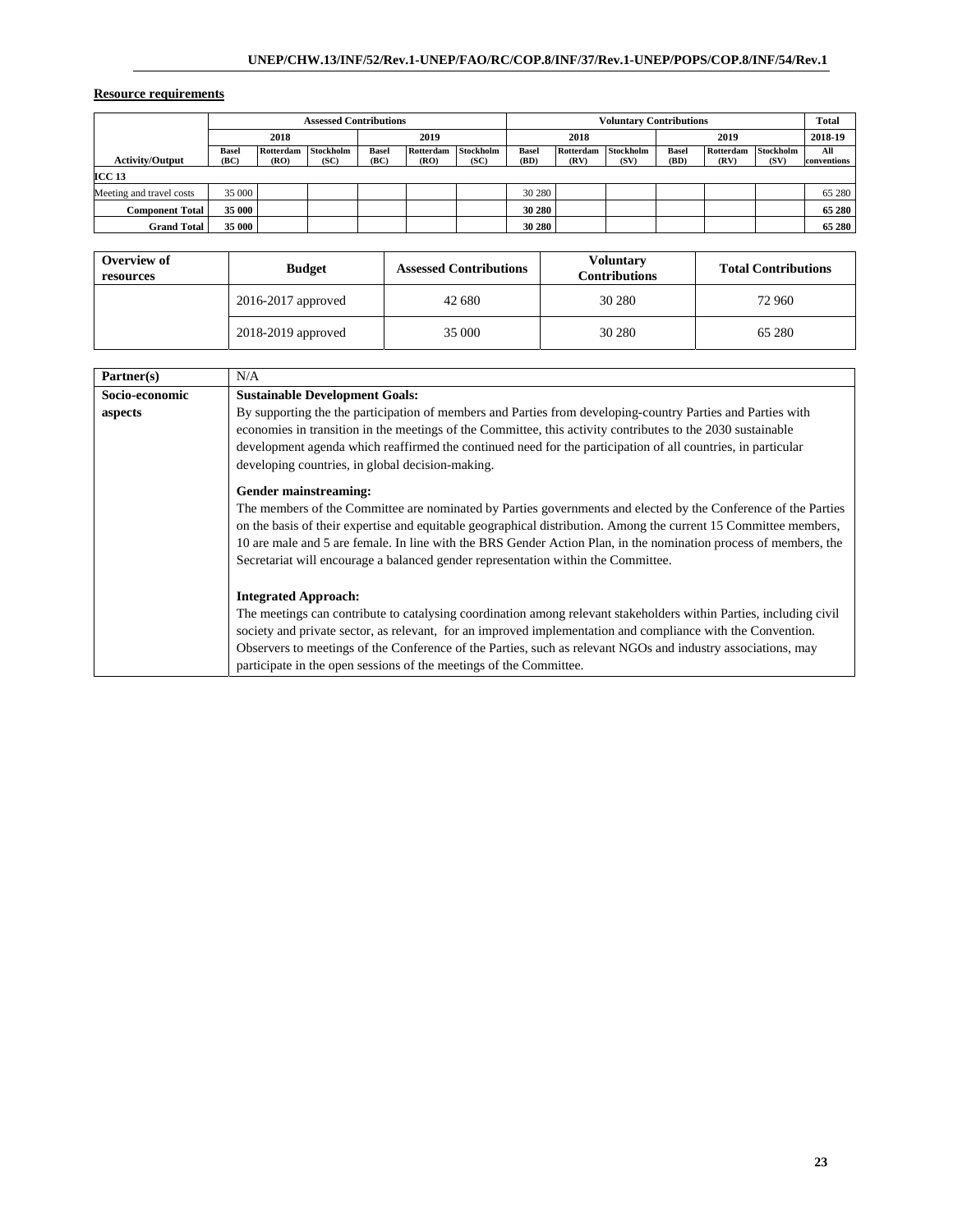|                                 | <b>Programme heading   Conferences and meetings</b>                      |
|---------------------------------|--------------------------------------------------------------------------|
| <b>PoW</b> number   Activity 11 |                                                                          |
| Title of activity               | <b>Orientation workshop for members of the Chemical Review Committee</b> |
|                                 | This activity has been included under activity 5.                        |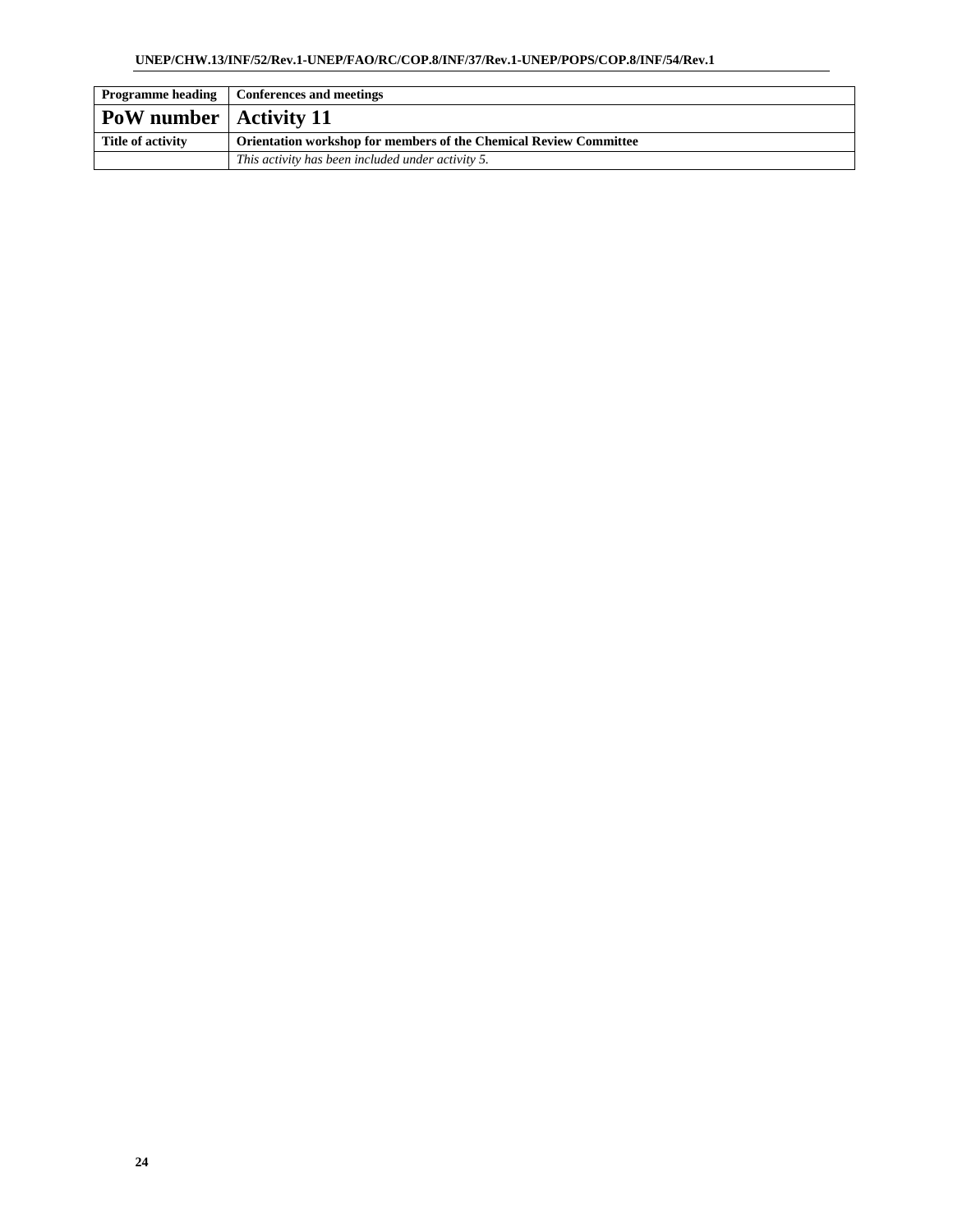| <b>Programme heading</b> | Support the work of and coordination between the scientific bodies of the conventions                                                                                                                                                                                                                                                                                                                                                                                                                                                                                                                                                                                                                                                                                                                                                                                                                                                                                                     |                                                                                    |  |  |  |  |  |  |  |
|--------------------------|-------------------------------------------------------------------------------------------------------------------------------------------------------------------------------------------------------------------------------------------------------------------------------------------------------------------------------------------------------------------------------------------------------------------------------------------------------------------------------------------------------------------------------------------------------------------------------------------------------------------------------------------------------------------------------------------------------------------------------------------------------------------------------------------------------------------------------------------------------------------------------------------------------------------------------------------------------------------------------------------|------------------------------------------------------------------------------------|--|--|--|--|--|--|--|
| PoW number               | <b>Activity 12</b>                                                                                                                                                                                                                                                                                                                                                                                                                                                                                                                                                                                                                                                                                                                                                                                                                                                                                                                                                                        |                                                                                    |  |  |  |  |  |  |  |
| <b>Title of activity</b> | Support for the work of and coordination between the scientific bodies of the conventions                                                                                                                                                                                                                                                                                                                                                                                                                                                                                                                                                                                                                                                                                                                                                                                                                                                                                                 |                                                                                    |  |  |  |  |  |  |  |
| Convention(s)            | $\boxtimes$ Basel Convention                                                                                                                                                                                                                                                                                                                                                                                                                                                                                                                                                                                                                                                                                                                                                                                                                                                                                                                                                              |                                                                                    |  |  |  |  |  |  |  |
|                          | $\boxtimes$ Rotterdam Convention                                                                                                                                                                                                                                                                                                                                                                                                                                                                                                                                                                                                                                                                                                                                                                                                                                                                                                                                                          |                                                                                    |  |  |  |  |  |  |  |
|                          | $\boxtimes$ Stockholm Convention                                                                                                                                                                                                                                                                                                                                                                                                                                                                                                                                                                                                                                                                                                                                                                                                                                                                                                                                                          |                                                                                    |  |  |  |  |  |  |  |
| <b>Budget</b>            | $\overline{\boxtimes}$ Voluntary budget<br>Core budget                                                                                                                                                                                                                                                                                                                                                                                                                                                                                                                                                                                                                                                                                                                                                                                                                                                                                                                                    |                                                                                    |  |  |  |  |  |  |  |
| Reference                |                                                                                                                                                                                                                                                                                                                                                                                                                                                                                                                                                                                                                                                                                                                                                                                                                                                                                                                                                                                           | UNEP/CHW.13/25-UNEP/FAO/RC/COP.8/24-UNEP/POPS/COP.8/28                             |  |  |  |  |  |  |  |
| <b>Mandate</b>           | COP decision(s): Decision BC-12/22 of the Basel Convention, RC-7/12 of the Rotterdam Convention and SC-7/30                                                                                                                                                                                                                                                                                                                                                                                                                                                                                                                                                                                                                                                                                                                                                                                                                                                                               |                                                                                    |  |  |  |  |  |  |  |
|                          | of the Stockholm Convention; Synergies decisions (BC-IX/10, RC-4/11, SC-4/34)                                                                                                                                                                                                                                                                                                                                                                                                                                                                                                                                                                                                                                                                                                                                                                                                                                                                                                             |                                                                                    |  |  |  |  |  |  |  |
| Rationale                | Implementation of a road map on from science to action:<br>The conferences of the Parties through their subsidiary bodies, expert groups and other international partners have<br>established processes necessary for implementing the conventions and supporting Parties to enhance the<br>understanding of the relevant scientific aspects of the conventions when taking decisions.<br>The 2015 COPs requested the Secretariat, within available resources, to develop and present to the 2017 COPs a                                                                                                                                                                                                                                                                                                                                                                                                                                                                                  |                                                                                    |  |  |  |  |  |  |  |
|                          | road map for further engaging Parties and other stakeholders in informed dialogue for enhanced science-based<br>action in the implementation of the conventions. The development of a road map on "from science to action" looks<br>at exploring and engaging in new activities within the broader Basel, Rotterdam and Stockholm conventions'<br>mandate for proactive intervention to enhance focused contributions towards mainstreaming science in the<br>implementation of the conventions.                                                                                                                                                                                                                                                                                                                                                                                                                                                                                          |                                                                                    |  |  |  |  |  |  |  |
|                          | Should the 2017 COPs decide to establish a joint intersessional working group on science to action, to revise the<br>draft road map towards its implementation, it will assist Parties to further strengthen the science-policy interface,<br>within broader socio-economic and political framework for the effectiveness of the conventions and the need for<br>scientific underpinning for decision-making in the sound management of chemicals and wastes at the national and<br>regional levels.                                                                                                                                                                                                                                                                                                                                                                                                                                                                                      |                                                                                    |  |  |  |  |  |  |  |
|                          | Coordination among the scientific bodies of the conventions<br>In the synergies decisions (BC-IX/10, RC-4/11, SC-4/34), the conferences of the Parties requested the Secretariat<br>to faciliatate exchange of relevant information between the technical and scientific bodies of the conventions<br>through the sharing of information. Enhanced coordination and cooperation among those bodies, including through<br>information and expertise sharing, as well as effective participation of Parties, stakeholders and members in the<br>work of the bodies would improve efficiency and ensure consistency in the deliverables of the bodies. For example,<br>the CRC and the POPRC both review chemicals for listing, thus information on their evaluation and conclusions<br>could be mutually useful. The two committees have met back-to-back over the past few years and held a joint<br>meeting to facilitate information exchange among participating members and observers. |                                                                                    |  |  |  |  |  |  |  |
| <b>Activities and</b>    | (1) Implementation of a road map on from science to action                                                                                                                                                                                                                                                                                                                                                                                                                                                                                                                                                                                                                                                                                                                                                                                                                                                                                                                                |                                                                                    |  |  |  |  |  |  |  |
| outcomes                 | Activities:<br>Establish a joint intersessional working group on science to action<br>Develop guidance to enhance science based actions at national and regional levels<br>$\bullet$<br>Organize two sub-regional workshops to promote the road map and pilot test the guidance<br>$\bullet$<br>Outcomes:                                                                                                                                                                                                                                                                                                                                                                                                                                                                                                                                                                                                                                                                                 |                                                                                    |  |  |  |  |  |  |  |
|                          | The purpose of the project is to implement activities for further engaging Parties and other stakeholders in<br>informed dialogue for enhanced science-based action in the implementation of the conventions at the regional and<br>national levels, taking into account the roles of the scientific bodies of the conventions. The outcomes of the<br>project will also be useful to foster increased, proactive intervention and provide added value contributions to<br>mainstream science in policy making.                                                                                                                                                                                                                                                                                                                                                                                                                                                                           |                                                                                    |  |  |  |  |  |  |  |
|                          | <b>Indicators of achievement:</b>                                                                                                                                                                                                                                                                                                                                                                                                                                                                                                                                                                                                                                                                                                                                                                                                                                                                                                                                                         | <b>Means of verification:</b>                                                      |  |  |  |  |  |  |  |
|                          | Guidance for enhancing science-based actions at regional<br>1.                                                                                                                                                                                                                                                                                                                                                                                                                                                                                                                                                                                                                                                                                                                                                                                                                                                                                                                            | Guidance for enhancing science-based<br>1.                                         |  |  |  |  |  |  |  |
|                          | and national levels is developed and made available to                                                                                                                                                                                                                                                                                                                                                                                                                                                                                                                                                                                                                                                                                                                                                                                                                                                                                                                                    | actions are published and available on                                             |  |  |  |  |  |  |  |
|                          | Parties and others;<br>2.                                                                                                                                                                                                                                                                                                                                                                                                                                                                                                                                                                                                                                                                                                                                                                                                                                                                                                                                                                 | the conventions websites;<br>2.                                                    |  |  |  |  |  |  |  |
|                          | Pilot testing and capacity-building workshops to address<br>the gaps to scientific information and knowledge;                                                                                                                                                                                                                                                                                                                                                                                                                                                                                                                                                                                                                                                                                                                                                                                                                                                                             | Meeting report of the pilot testing and<br>training workshops including the number |  |  |  |  |  |  |  |
|                          | COP-9 decision adopted to implement new activities to<br>3.                                                                                                                                                                                                                                                                                                                                                                                                                                                                                                                                                                                                                                                                                                                                                                                                                                                                                                                               | of men and women trained;                                                          |  |  |  |  |  |  |  |
|                          | enhance science-based action to implement the                                                                                                                                                                                                                                                                                                                                                                                                                                                                                                                                                                                                                                                                                                                                                                                                                                                                                                                                             | 3.<br>COP-9 meeting report and its                                                 |  |  |  |  |  |  |  |
|                          | conventions.<br>accompanying decision.                                                                                                                                                                                                                                                                                                                                                                                                                                                                                                                                                                                                                                                                                                                                                                                                                                                                                                                                                    |                                                                                    |  |  |  |  |  |  |  |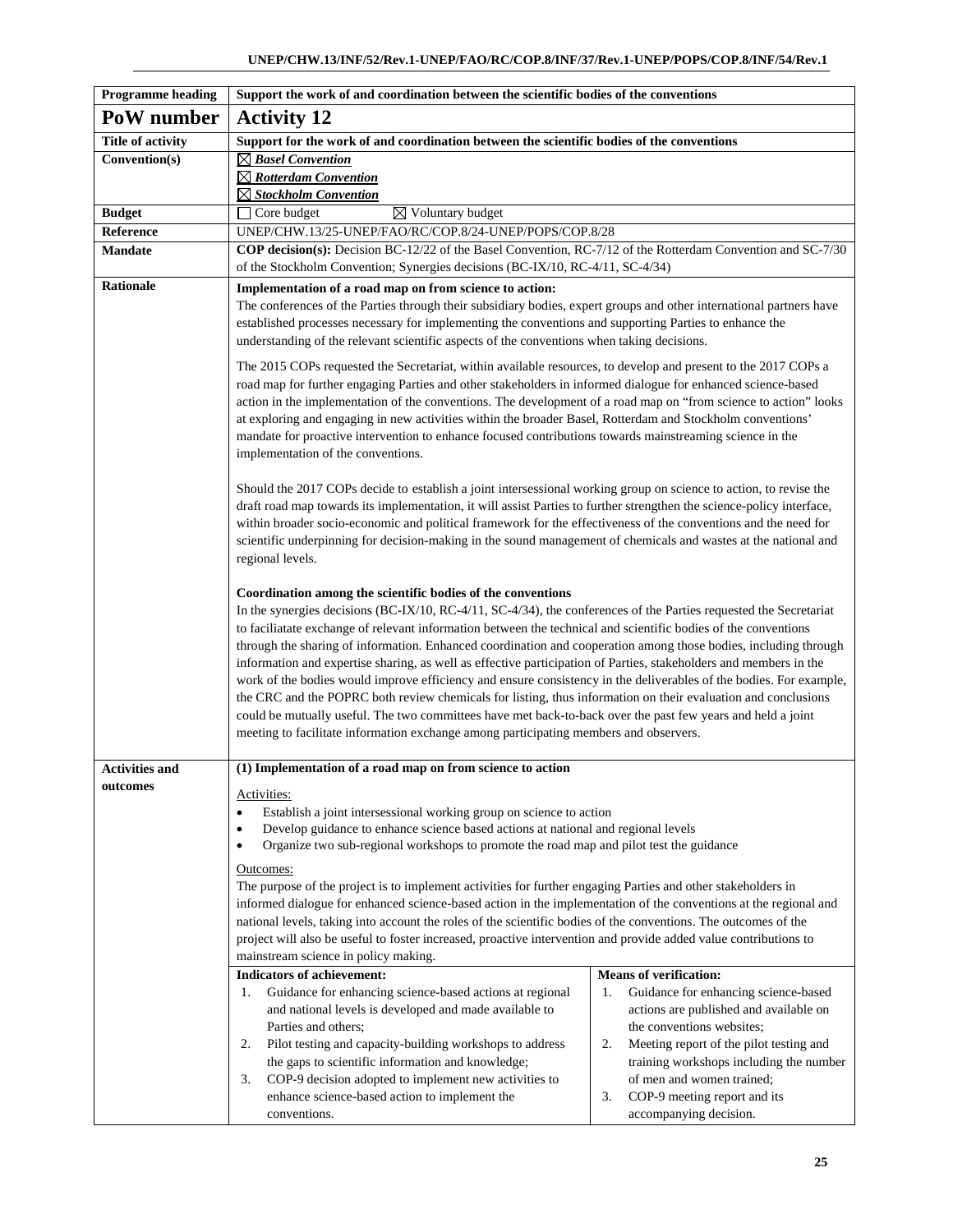| (2) Coordination among the scientific bodies of the conventions                                                                                                                                                             |                                           |  |  |  |  |  |  |
|-----------------------------------------------------------------------------------------------------------------------------------------------------------------------------------------------------------------------------|-------------------------------------------|--|--|--|--|--|--|
| Activities:                                                                                                                                                                                                                 |                                           |  |  |  |  |  |  |
| Ensure coordination in the organization of the meetings of the scientific bodies (by organizing back-to-back<br>meetings, harmonized working arrangements, etc.) (staff costs only)                                         |                                           |  |  |  |  |  |  |
| Outcomes:                                                                                                                                                                                                                   |                                           |  |  |  |  |  |  |
| This component will foster enhanced collaboration and cooperation among the scientific bodies of the three<br>conventions through technical and policy support that is provided in a coordinated manner. It will also offer |                                           |  |  |  |  |  |  |
| opportunities for the bodies to discuss and share information and expertise on cross-cutting scientific, technical and                                                                                                      |                                           |  |  |  |  |  |  |
| policy issues.                                                                                                                                                                                                              |                                           |  |  |  |  |  |  |
| <b>Indicators of achievement:</b>                                                                                                                                                                                           | <b>Means of verification:</b>             |  |  |  |  |  |  |
| Meetings of the scientific bodies held in a coordinated<br>4.                                                                                                                                                               | Meetings reports;<br>4.                   |  |  |  |  |  |  |
| manner;                                                                                                                                                                                                                     | 5.<br>Meeting reports and webpages of the |  |  |  |  |  |  |
| Information and expertise shared among scientific bodies;<br>5.                                                                                                                                                             | scientific bodies;                        |  |  |  |  |  |  |
| Number of webinars and workshops that include topics for<br>6.<br>enhancing collaboration among the bodies.                                                                                                                 | Webinar and workshops webpages.<br>6.     |  |  |  |  |  |  |

|                          | <b>Assessed Contributions</b> |                   |                   |                      | <b>Voluntary Contributions</b> |                   |                      |                   |                   | <b>Total</b>         |                   |                   |                    |
|--------------------------|-------------------------------|-------------------|-------------------|----------------------|--------------------------------|-------------------|----------------------|-------------------|-------------------|----------------------|-------------------|-------------------|--------------------|
|                          | 2018                          |                   | 2019              |                      | 2018                           |                   | 2019                 |                   | 2018-19           |                      |                   |                   |                    |
| <b>Activity/Output</b>   | <b>Basel</b><br>(BC)          | Rotterdam<br>(RO) | Stockholm<br>(SC) | <b>Basel</b><br>(BC) | Rotterdam<br>(RO)              | Stockholm<br>(SC) | <b>Basel</b><br>(BD) | Rotterdam<br>(RV) | Stockholm<br>(SV) | <b>Basel</b><br>(BD) | Rotterdam<br>(RV) | Stockholm<br>(SV) | All<br>conventions |
| <b>Science to action</b> |                               |                   |                   |                      |                                |                   |                      |                   |                   |                      |                   |                   |                    |
| Guidance documents       |                               |                   |                   |                      |                                |                   | 6 6 6 7              | 6 6 6 6           | 6 6 6 7           |                      |                   |                   | 20 000             |
| Workshops                |                               |                   |                   |                      |                                |                   | 33 333               | 33 334            | 33 333            |                      |                   |                   | 100 000            |
| <b>Grand Total</b>       |                               |                   |                   |                      |                                |                   | 40 000               | 40 000            | 40 000            |                      |                   |                   | 120 000            |

| Overview of<br>resources | <b>Budget</b>          | <b>Assessed Contributions</b> | Voluntarv<br><b>Contributions</b> | <b>Total Contributions</b> |
|--------------------------|------------------------|-------------------------------|-----------------------------------|----------------------------|
|                          | $2016 - 2017$ approved |                               | 12 000                            | 12 000                     |
|                          | 2018-2019 approved     |                               | 120 000                           | 120 000                    |

| Partner(s)     | FAO, members and observers of the subsidiary bodies                                                                      |
|----------------|--------------------------------------------------------------------------------------------------------------------------|
| Socio-economic | <b>Sustainable Development Goals:</b> The UN Sustainable Development goal #3 of chemicals and wastes seeks to            |
| aspects        | ensure healthy lives and promote well-being for all at all ages through substantially to reduce the number of deaths     |
|                | and illnesses from hazardous chemicals and air, water, and soil pollution and contamination. Supporting                  |
|                | developing countries on user-friendly access to scientific information for informed decision making on hazardous         |
|                | chemicals should facilitate achieving this goal.                                                                         |
|                |                                                                                                                          |
|                | Gender mainstreaming: The implementation phase of the roadmap will take into consideration social issues and             |
|                | gender equality. Gender will be considered when specific activities are designed and during their implementation         |
|                | and evaluation in any follow-up projects.                                                                                |
|                |                                                                                                                          |
|                | <b>Integrated Approach:</b> This activity is also supportive of the integrated approach in recognizing the importance of |
|                | the science-policy interface for the sound management of hazardous chemicals and wastes. The work of the                 |
|                | scientific bodies contributes to the mainstreaming of chemicals management into national development plans and           |
|                | budgets by increasing the information available on the chemicals under review and recommending their listing to          |
|                | promote shared responsibility and cooperative efforts in the trade and management of those chemicals to protect          |
|                | human health and environment. Observers, such as relevant NGOs and industry associations, participate in the             |
|                | work of the Committee and provide information and comments on the chemicals under review. As observer, the               |
|                | NGOs and industry is thus involved in the operations of the scientific bodies.                                           |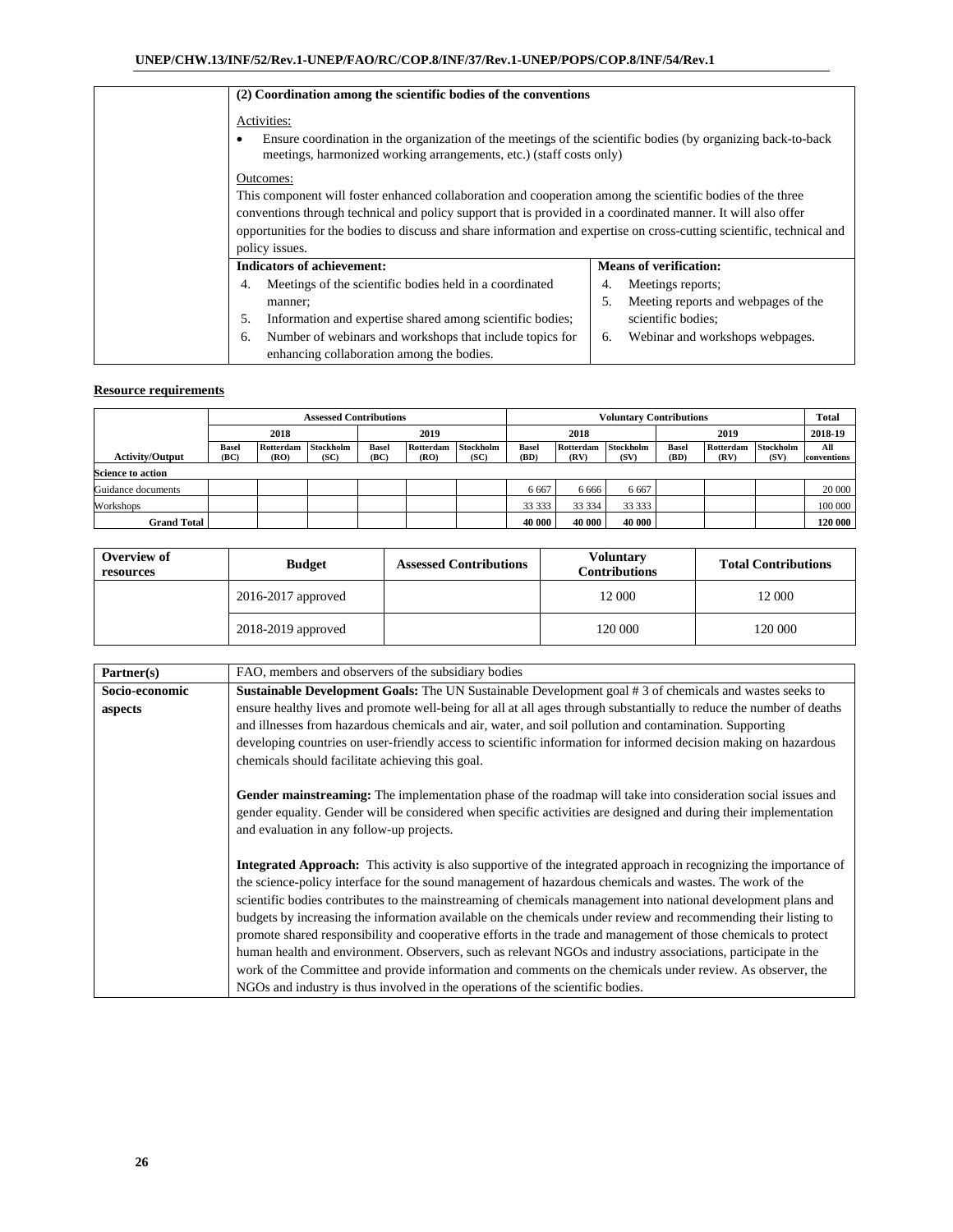# **2. Technical assistance and capacity-building**

| <b>Programme</b> heading | <b>Technical Assistance and Capacity Building</b>                                                                                                                                                                                    |
|--------------------------|--------------------------------------------------------------------------------------------------------------------------------------------------------------------------------------------------------------------------------------|
| PoW number               | <b>Activity 13</b>                                                                                                                                                                                                                   |
| Title of activity        | Technical assistance and capacity development programme of the Basel, Rotterdam and Stockholm<br>conventions                                                                                                                         |
| Convention(s)            | $\boxtimes$ Basel Convention                                                                                                                                                                                                         |
|                          | $\boxtimes$ Rotterdam Convention                                                                                                                                                                                                     |
|                          | $\boxtimes$ Stockholm Convention                                                                                                                                                                                                     |
| <b>Budget</b>            | $\boxtimes$ Voluntary budget<br>$\Box$ Core budget                                                                                                                                                                                   |
| Reference                | UNEP/CHW.13/17-UNEP/FAO/RC/COP.8/17-UNEP/POPS/COP.8/17                                                                                                                                                                               |
| <b>Mandate</b>           | Convention Article: Articles 4, 10 and 16 of the Basel Convention; Articles 16 and 19 of the Rotterdam                                                                                                                               |
|                          | Convention; Articles 12 and 20 of the Stockholm Convention                                                                                                                                                                           |
|                          | COP decision(s): BC-10/29, BC-10/2, BC-10/3, BC-10/13, BC-10/23, BC-11/11, BC-12/6, BC-12/8, BC-12/9,                                                                                                                                |
|                          | BC-12/20, and BC-12/22; RC-5/12, RC-5/10, RC-5/14, and RC-6/11, RC-7/5, RC-7/7, RC-7/10, and RC-7/12;                                                                                                                                |
|                          | SC-5/27, SC-5/20, SC-6/15, SC-7/15, SC-7/16, SC-7/23, SC-7/28, and SC-7/30.                                                                                                                                                          |
| <b>Rationale</b>         | <b>Overall objectives:</b>                                                                                                                                                                                                           |
|                          | The overall approach to technical assistance for the implementation of the Basel, Rotterdam and Stockholm                                                                                                                            |
|                          | conventions is set out in the Technical Assistance Plan and focuses on developing, strengthening and maintaining                                                                                                                     |
|                          | the capabilities needed to meet the obligations at the individual, organizational and systemic levels.                                                                                                                               |
|                          | While using the harmonized approach across the three conventions, the Plan sets the strategic direction for the                                                                                                                      |
|                          | Secretariat's technical assistance activities for the period from 2018 to 2021. It provides the vision, guiding                                                                                                                      |
|                          | principles and the objectives to support Parties in meeting their obligations under the conventions as well as to                                                                                                                    |
|                          | strive towards the implementation of the 2020 goal set in Johannesburg in 2002. As a long-term development<br>objective, the Plan supports Parties in engaging in the interministerial process on strengthening chemicals and        |
|                          | waste management in the long term, beyond 2020 as well as in integrating chemicals and wastes into the national                                                                                                                      |
|                          | strategies for sustainable development. By strengthening Parties' statistical capacities on reporting, data and                                                                                                                      |
|                          | information will be made available for the follow-up and review of the Sustainable Development Goals and the                                                                                                                         |
|                          | Agenda 2030 on Sustainable Development.                                                                                                                                                                                              |
|                          | Scope and needs assessment:                                                                                                                                                                                                          |
|                          | The Technical Assistance Plan is based on the legal-policy-science-business interface and focuses on the sound                                                                                                                       |
|                          | management of priority chemicals and hazardous and other waste streams. Taking into account Parties' capacities,                                                                                                                     |
|                          | it will tailor technical assistance to specific needs of developing countries Parties and Parties with economies in                                                                                                                  |
|                          | transition. A differentiated approach will be used to address the special capacity development needs of LDCs and<br>SIDs. With a view to respond to changing needs of Parties, a key aspect of the programme is the regular          |
|                          | assessments of technical assistance needs of Parties which are developing and with economies in transition. This                                                                                                                     |
|                          | information will be drawn from online questionnaires as well as from face-to-face training activities, online                                                                                                                        |
|                          | training, meetings, and projects.                                                                                                                                                                                                    |
|                          |                                                                                                                                                                                                                                      |
|                          | <b>Delivering Technical Assistance:</b><br>The Plan sets the direction for the delivery of the technical assistance for all involved stakeholders. This assures                                                                      |
|                          | that Parties will fully benefit from a coherent and coordinated approach to technical assistance under the three                                                                                                                     |
|                          | conventions from various service providers. Given their specific mandates, UNEP and FAO as well as the and the                                                                                                                       |
|                          | Inter-Organization Programme for the Sound Management of Chemicals (IOMC) play a special role in the                                                                                                                                 |
|                          | implementation of the Plan. Particular focus will be given to the regional delivery of technical assistance through                                                                                                                  |
|                          | Regional centres under the Basel and Stockholm conventions. It also encourages cooperation with academia and<br>the private sector to promote alternatives to chemicals listed under the Rotterdam and Stockholm conventions as      |
|                          | well as best practices for the ESM of hazardous and other wastes.                                                                                                                                                                    |
|                          |                                                                                                                                                                                                                                      |
|                          | <b>Cross-cutting areas:</b>                                                                                                                                                                                                          |
|                          | Cross-cutting technical assistance activities include national coordination, institutional capacities, national                                                                                                                      |
|                          | legislation and information exchange on chemicals and wastes, illegal traffic of hazardous chemicals and wastes,                                                                                                                     |
|                          | national reporting under the Basel and Stockholm conventions, enhancing skills for chairing meetings, gender and<br>social issues, mainstreaming of chemicals and wastes into the national sustainable development strategies in the |
|                          | SDGs context, prevention, preparedness for hazardous waste and chemicals emergencies and strengthening                                                                                                                               |
|                          | science-policy-business interface to promote the implementation of the conventions, and regional cooperation                                                                                                                         |
|                          | among focal points.                                                                                                                                                                                                                  |
|                          |                                                                                                                                                                                                                                      |
|                          | <b>Impact Assessment:</b><br>All activities undertaken are results-based interventions based on desired outcomes, outputs and indicators, in                                                                                         |
|                          | agreement with the strategic direction set by the Conferences of the Parties through their respective decisions as                                                                                                                   |
|                          | well as with the identified needs in technical assistance of the Parties and the aspects developed and identified by                                                                                                                 |
|                          | subsidiary bodies or intersessional processes.                                                                                                                                                                                       |
|                          |                                                                                                                                                                                                                                      |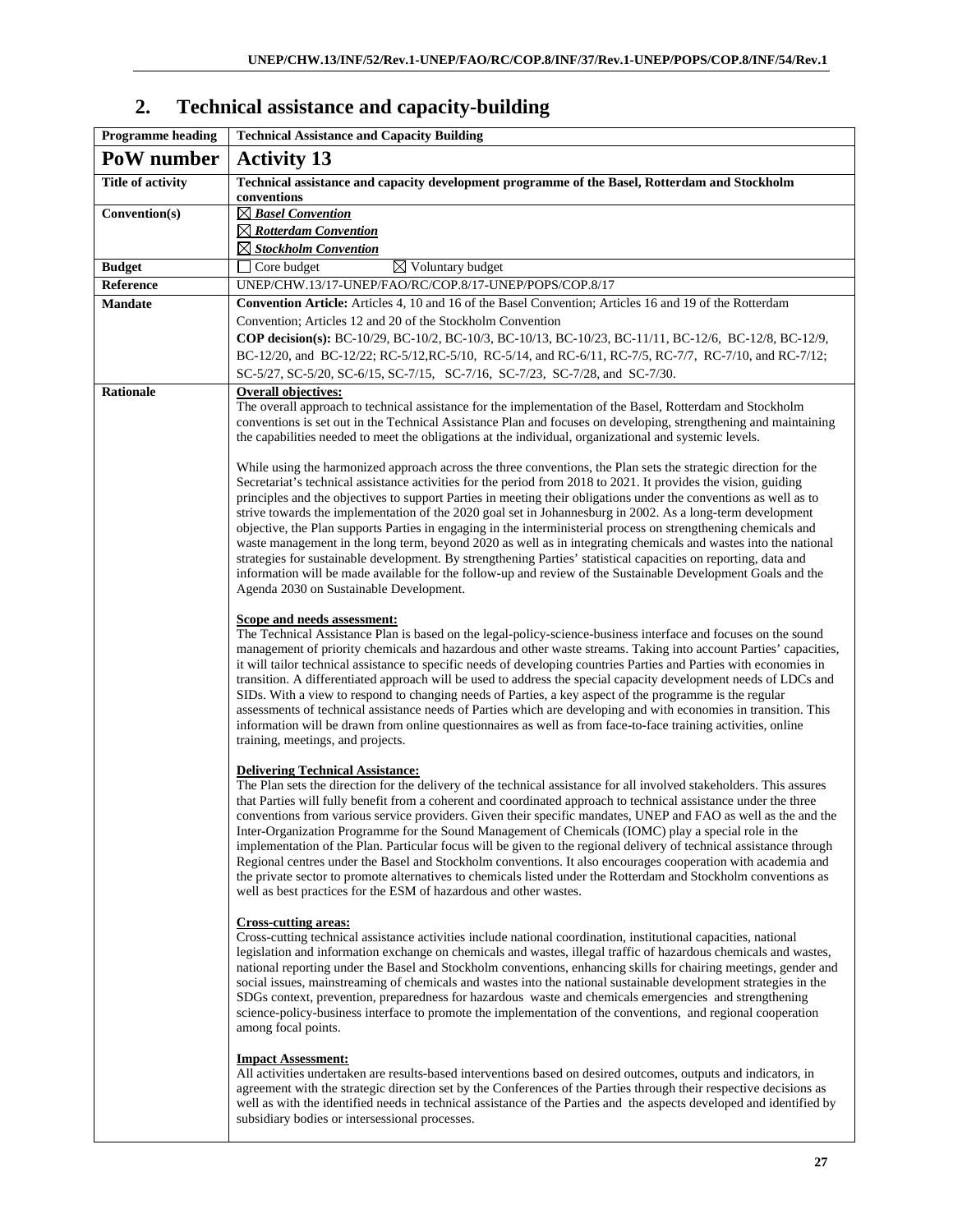|                                   | In each budget cycle, the Plan will monitor and assess the impact generated at the national level vis-à-vis the<br>strategic direction. The outcomes of this assessment will be made available at the meetings of the conferences of<br>the Parties in 2019 and thus inform the implementation of technical assistance work for the biennium 2020/21.<br>Through this continuous evaluation, the changing needs of Parties as well as the barriers in a strategic, are taken<br>into consideration in a systematic and forward-looking manner. It will also allow extending the short-term<br>objectives of the Plan to medium and long-term outputs and outcomes. This will help to design sustainability<br>activities thus ensuring continuity of the Plan beyond 2021. |  |  |  |  |  |  |
|-----------------------------------|----------------------------------------------------------------------------------------------------------------------------------------------------------------------------------------------------------------------------------------------------------------------------------------------------------------------------------------------------------------------------------------------------------------------------------------------------------------------------------------------------------------------------------------------------------------------------------------------------------------------------------------------------------------------------------------------------------------------------------------------------------------------------|--|--|--|--|--|--|
|                                   | <b>Sustainability and replicability of the activity:</b><br>The Plan contains strategic steps and blueprints for tasks that Parties, other governments, regional centres and other<br>organizations can replicate at the national, regional and international levels. Furthermore, the plan will facilitate<br>North-South and South-South cooperation between Parties by engaging developed countries Parties in capacity<br>development in their expert capacities.                                                                                                                                                                                                                                                                                                      |  |  |  |  |  |  |
|                                   | Activities presented below contribute to the implementation of the technical assistance plan in 2018-2019. The<br>cross cutting and specific thematic priorities under the Basel, Rotterdam and Stockholm conventions are set out in<br>PoW activities 13, 14, 15, 16, 18 and 19 respectively.                                                                                                                                                                                                                                                                                                                                                                                                                                                                             |  |  |  |  |  |  |
| <b>Activities and</b><br>outcomes | Enhancing capacities of Parties to increase national coordination and cooperation for the implementation of<br>the Basel, Rotterdam and Stockholm conventions                                                                                                                                                                                                                                                                                                                                                                                                                                                                                                                                                                                                              |  |  |  |  |  |  |
|                                   | Activities:                                                                                                                                                                                                                                                                                                                                                                                                                                                                                                                                                                                                                                                                                                                                                                |  |  |  |  |  |  |
|                                   | Cross-cutting activities                                                                                                                                                                                                                                                                                                                                                                                                                                                                                                                                                                                                                                                                                                                                                   |  |  |  |  |  |  |
|                                   | A training workshop on best practices for the effective coordinated implementation of the Basel, Rotterdam                                                                                                                                                                                                                                                                                                                                                                                                                                                                                                                                                                                                                                                                 |  |  |  |  |  |  |
|                                   | and Stockholm conventions<br>A pilot project on coordinated implementation of the three conventions through strengthening inter-ministerial<br>$\bullet$                                                                                                                                                                                                                                                                                                                                                                                                                                                                                                                                                                                                                   |  |  |  |  |  |  |
|                                   | coordination mechanisms and information exchange within institutional frameworks;<br>A training workshop with follow-up pilot activities on legal frameworks and international trade control<br>$\bullet$                                                                                                                                                                                                                                                                                                                                                                                                                                                                                                                                                                  |  |  |  |  |  |  |
|                                   | measures under the three conventions, including import/export procedures and preventing and combating                                                                                                                                                                                                                                                                                                                                                                                                                                                                                                                                                                                                                                                                      |  |  |  |  |  |  |
|                                   | illegal traffic of hazardous chemicals and wastes;                                                                                                                                                                                                                                                                                                                                                                                                                                                                                                                                                                                                                                                                                                                         |  |  |  |  |  |  |
|                                   | A regional workshop to support Parties to effectively apply mechanisms for review of chemicals within the<br>$\bullet$<br>work of the committees and to enhance collaboration among the subsidiary bodies;                                                                                                                                                                                                                                                                                                                                                                                                                                                                                                                                                                 |  |  |  |  |  |  |
|                                   | A regional workshop on supporting Parties in submitting national reports under the Basel and Stockholm<br>٠                                                                                                                                                                                                                                                                                                                                                                                                                                                                                                                                                                                                                                                                |  |  |  |  |  |  |
|                                   | conventions and SDGs                                                                                                                                                                                                                                                                                                                                                                                                                                                                                                                                                                                                                                                                                                                                                       |  |  |  |  |  |  |
|                                   | Pilot project on enhancing capacities for data collection for the national reporting under the Basel and<br>$\bullet$<br>Stockholm conventions and SDGs                                                                                                                                                                                                                                                                                                                                                                                                                                                                                                                                                                                                                    |  |  |  |  |  |  |
|                                   | A training programme on enhancing skills for chairing meetings of the BRS conventions<br>٠                                                                                                                                                                                                                                                                                                                                                                                                                                                                                                                                                                                                                                                                                 |  |  |  |  |  |  |
|                                   | Pilot project on specific challenges faced by men, women, girls and boys as well as ingenious people and<br>$\bullet$                                                                                                                                                                                                                                                                                                                                                                                                                                                                                                                                                                                                                                                      |  |  |  |  |  |  |
|                                   | other groups of the society<br>A training workshop on supporting women to participate in the global, regional and national decision-making<br>$\bullet$<br>in the BRS context                                                                                                                                                                                                                                                                                                                                                                                                                                                                                                                                                                                              |  |  |  |  |  |  |
|                                   | Pilot project on mainstreaming hazardous chemicals and wastes into national strategies on sustainable<br>$\bullet$<br>development and implementing the SDGs                                                                                                                                                                                                                                                                                                                                                                                                                                                                                                                                                                                                                |  |  |  |  |  |  |
|                                   | A training workshop on prevention, preparedness for hazardous and chemicals emergencies organized by<br>$\bullet$<br>partners, such as OCHA, UNEP Disasters and Conflicts and others.                                                                                                                                                                                                                                                                                                                                                                                                                                                                                                                                                                                      |  |  |  |  |  |  |
|                                   |                                                                                                                                                                                                                                                                                                                                                                                                                                                                                                                                                                                                                                                                                                                                                                            |  |  |  |  |  |  |
|                                   | <i>Impact assessment</i><br>Impact assessment of the technical assistance activities implemented in the biennium 2018/19                                                                                                                                                                                                                                                                                                                                                                                                                                                                                                                                                                                                                                                   |  |  |  |  |  |  |
|                                   | Needs Assessment                                                                                                                                                                                                                                                                                                                                                                                                                                                                                                                                                                                                                                                                                                                                                           |  |  |  |  |  |  |
|                                   | Update and make available online the Needs Assessment database<br>٠                                                                                                                                                                                                                                                                                                                                                                                                                                                                                                                                                                                                                                                                                                        |  |  |  |  |  |  |
|                                   | Information collection and compilation<br>$\bullet$                                                                                                                                                                                                                                                                                                                                                                                                                                                                                                                                                                                                                                                                                                                        |  |  |  |  |  |  |
|                                   | Tools and methodologies                                                                                                                                                                                                                                                                                                                                                                                                                                                                                                                                                                                                                                                                                                                                                    |  |  |  |  |  |  |
|                                   | Translation of technical assistance material<br>$\bullet$                                                                                                                                                                                                                                                                                                                                                                                                                                                                                                                                                                                                                                                                                                                  |  |  |  |  |  |  |
|                                   | Interpretation for technical assistance activities<br>$\bullet$<br>Tools development (MOOCs, webinars, etc.)<br>$\bullet$                                                                                                                                                                                                                                                                                                                                                                                                                                                                                                                                                                                                                                                  |  |  |  |  |  |  |
|                                   | Information material for technical assistance activities<br>$\bullet$                                                                                                                                                                                                                                                                                                                                                                                                                                                                                                                                                                                                                                                                                                      |  |  |  |  |  |  |
|                                   | Outcomes:                                                                                                                                                                                                                                                                                                                                                                                                                                                                                                                                                                                                                                                                                                                                                                  |  |  |  |  |  |  |
|                                   | Enhanced capacities of Parties to increase national coordination and cooperation for the implementation of the BRS                                                                                                                                                                                                                                                                                                                                                                                                                                                                                                                                                                                                                                                         |  |  |  |  |  |  |
|                                   | conventions                                                                                                                                                                                                                                                                                                                                                                                                                                                                                                                                                                                                                                                                                                                                                                |  |  |  |  |  |  |
|                                   | <b>Means of verification:</b><br><b>Indicators of achievement:</b>                                                                                                                                                                                                                                                                                                                                                                                                                                                                                                                                                                                                                                                                                                         |  |  |  |  |  |  |
|                                   | Workshop reports and website;<br>$\bullet$<br>At least 20 Parties exchanged their best practices for the<br>$\bullet$                                                                                                                                                                                                                                                                                                                                                                                                                                                                                                                                                                                                                                                      |  |  |  |  |  |  |
|                                   | Narrative reports submitted to the<br>effective coordinated implementation of the Basel, Rotterdam<br>٠<br>Secretariat by implementing partners;<br>and Stockholm conventions                                                                                                                                                                                                                                                                                                                                                                                                                                                                                                                                                                                              |  |  |  |  |  |  |

• Institutional frameworks and information exchange • Narrative reports submitted to the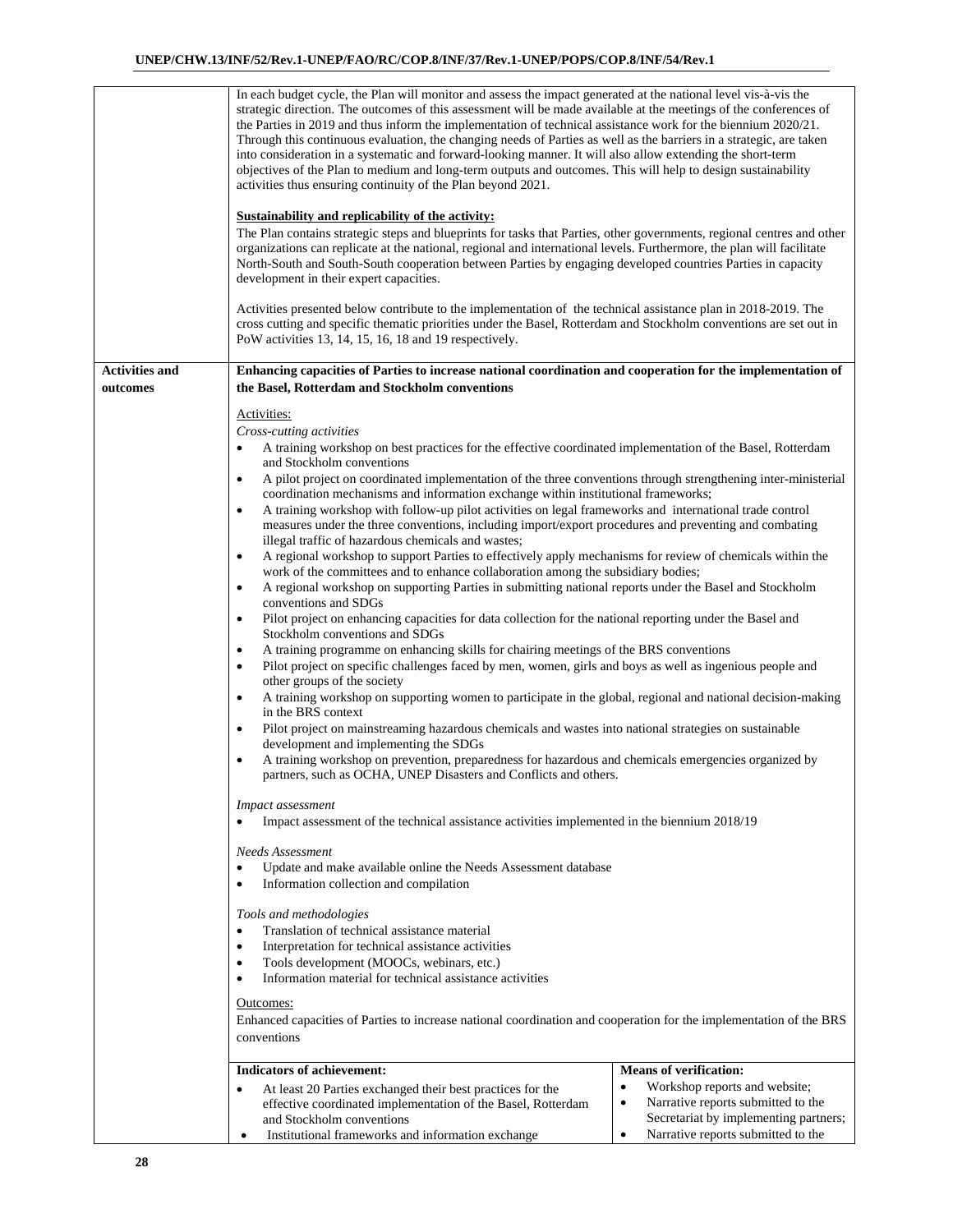| mechanisms are established in at least two Parties;<br>At least five Parties that participated in the technical assistance<br>$\bullet$<br>activities have addressed challenges related to the development<br>of legislation and import/export procedures and/or illegal<br>traffic;<br>At least 20 Parties increased their knowledge on import/export<br>procedures and/or illegal traffic;<br>Number of information submissions to the Chemicals Review<br>and the POPs Review Committees by Parties, members and<br>stakeholders in regions trained;<br>Number of Parties participating in the technical assistance<br>٠<br>activities that submit national reports under the Basel and<br><b>Stockholm Conventions:</b><br>Cooperation between relevant agencies and statistical offices<br>enhanced in at least two Parties;<br>At least 20 Parties trained on chairing and negotiations;<br>Number of Parties that are aware of the importance of gender<br>$\bullet$<br>issues when mainstreaming chemicals and wastes and BRS<br>conventions into the national strategies and plans;<br>Number of women trained on the participation in the global,<br>regional and national decision-making in the BRS context;<br>At least two Parties that have mainstreamed hazardous<br>chemicals and wastes into national strategies on sustainable<br>development and implementing the SDGs;<br>Number of Parties to the BRS Conventions that are aware about<br>prevention and preparedness for waste and chemicals<br>emergencies and coordinate efforts in this regard at the national<br>level.<br>Needs assessment database is updated on regular basis and<br>available on the website of the BRS conventions. | Secretariat by implementing partners;<br>Narrative reports submitted to the<br>$\bullet$<br>Secretariat by implementing partners;<br>Workshop reports and website;<br>$\bullet$<br>Documents of subsidiary body<br>$\bullet$<br>meetings or of other intersessional<br>activities:<br>National reports submitted to the<br>$\bullet$<br>Secretariat;<br>Narrative reports submitted to the<br>$\bullet$<br>Secretariat by implementing partners;<br>Workshop reports and documents of<br>$\bullet$<br>COPs and subsidiary bodies with<br>participants lists;<br>Official documents containing<br>$\bullet$<br>national strategies or plans;<br>Workshop reports and narrative<br>$\bullet$<br>reports submitted by Parties;<br>Workshop reports and website;<br>$\bullet$<br>Narrative reports submitted to the<br>$\bullet$<br>Secretariat by implementing partners;<br>Webinar and workshop statistics<br>٠<br>published in the Secretariat report<br>COP documents.<br>Needs assessment database on the<br>$\bullet$<br>website. |
|---------------------------------------------------------------------------------------------------------------------------------------------------------------------------------------------------------------------------------------------------------------------------------------------------------------------------------------------------------------------------------------------------------------------------------------------------------------------------------------------------------------------------------------------------------------------------------------------------------------------------------------------------------------------------------------------------------------------------------------------------------------------------------------------------------------------------------------------------------------------------------------------------------------------------------------------------------------------------------------------------------------------------------------------------------------------------------------------------------------------------------------------------------------------------------------------------------------------------------------------------------------------------------------------------------------------------------------------------------------------------------------------------------------------------------------------------------------------------------------------------------------------------------------------------------------------------------------------------------------------------------------------------------------------------------------------------------------------|-------------------------------------------------------------------------------------------------------------------------------------------------------------------------------------------------------------------------------------------------------------------------------------------------------------------------------------------------------------------------------------------------------------------------------------------------------------------------------------------------------------------------------------------------------------------------------------------------------------------------------------------------------------------------------------------------------------------------------------------------------------------------------------------------------------------------------------------------------------------------------------------------------------------------------------------------------------------------------------------------------------------------------------|

|                                         | <b>Assessed Contributions</b> |                          |                   |                      |                   |                          | <b>Voluntary Contributions</b> |                          |                          |                      | <b>Total</b>      |                          |                    |
|-----------------------------------------|-------------------------------|--------------------------|-------------------|----------------------|-------------------|--------------------------|--------------------------------|--------------------------|--------------------------|----------------------|-------------------|--------------------------|--------------------|
|                                         |                               | 2018                     |                   |                      | 2019              |                          |                                | 2018                     |                          |                      | 2019              |                          | 2018-19            |
| <b>Activity/Output</b>                  | <b>Basel</b><br>(BC)          | <b>Rotterdam</b><br>(RO) | Stockholm<br>(SC) | <b>Basel</b><br>(BC) | Rotterdam<br>(RO) | <b>Stockholm</b><br>(SC) | <b>Basel</b><br>(BD)           | <b>Rotterdam</b><br>(RV) | <b>Stockholm</b><br>(SV) | <b>Basel</b><br>(BD) | Rotterdam<br>(RV) | <b>Stockholm</b><br>(SV) | All<br>conventions |
| <b>Cross-cutting activities</b>         |                               |                          |                   |                      |                   |                          |                                |                          |                          |                      |                   |                          |                    |
| Pilot projects                          |                               |                          |                   |                      |                   |                          | 105 000                        | 106 000                  | 104 000                  | 41 000               | 42 000            | 42 000                   | 440 000            |
| Workshops                               |                               |                          |                   |                      |                   |                          | 131 000                        | 192 000                  | 192 000                  | 109 000              | 167 000           | 169 000                  | 960 000            |
| <b>Component Total</b>                  |                               |                          |                   |                      |                   |                          | 236 000                        | 298 000                  | 296 000                  | 150 000              | 209 000           | 211 000                  | 1 400 000          |
| <b>Impact assessment</b>                |                               |                          |                   |                      |                   |                          |                                |                          |                          |                      |                   |                          |                    |
| Impact assessment report                |                               |                          |                   |                      |                   |                          | 20 000                         | 20 000                   | 20 000                   |                      |                   |                          | 60 000             |
| <b>Component Total</b>                  |                               |                          |                   |                      |                   |                          | 20 000                         | 20 000                   | 20 000                   |                      |                   |                          | 60 000             |
| <b>Needs Assessment</b>                 |                               |                          |                   |                      |                   |                          |                                |                          |                          |                      |                   |                          |                    |
| Needs assessment report                 |                               |                          |                   |                      |                   |                          | 5 0 0 0                        | 5 0 0 0                  | 5 000                    | 5 000                | 5 000             | 5 0 0 0                  | 30 000             |
| <b>Component Total</b>                  |                               |                          |                   |                      |                   |                          | 5 000                          | 5 000                    | 5 000                    | 5 000                | 5 000             | 5 0 0 0                  | 30 000             |
| <b>Tools and methodologies</b>          |                               |                          |                   |                      |                   |                          |                                |                          |                          |                      |                   |                          |                    |
| Online training                         |                               |                          |                   |                      |                   |                          | 34 500                         | 35 000                   | 35 500                   | 35 500               | 34 500            | 35 000                   | 210 000            |
| Training materials incl.<br>translation |                               |                          |                   |                      |                   |                          | 15 000                         | 15 000                   | 15 000                   | 15 000               | 15 000            | 15 000                   | 90 000             |
| <b>Component Total</b>                  |                               |                          |                   |                      |                   |                          | 49 500                         | 50 000                   | 50 500                   | 50 500               | 49 500            | 50 000                   | 300 000            |
| <b>Grand Total</b>                      |                               |                          |                   |                      |                   |                          | 310 500                        | 373 000                  | 371 500                  | 205 500              | 263 500           | 266 000                  | 1790 000           |

| Overview of<br>resources | <b>Budget</b>        | <b>Assessed Contributions</b> | Voluntarv<br><b>Contributions</b> | <b>Total Contributions</b> |  |
|--------------------------|----------------------|-------------------------------|-----------------------------------|----------------------------|--|
|                          | $2016-2017$ approved |                               | 4 265 000                         | 4 2 6 5 0 0 0              |  |
|                          | 2018-2019 approved   |                               | 1 790 000                         | .790 000                   |  |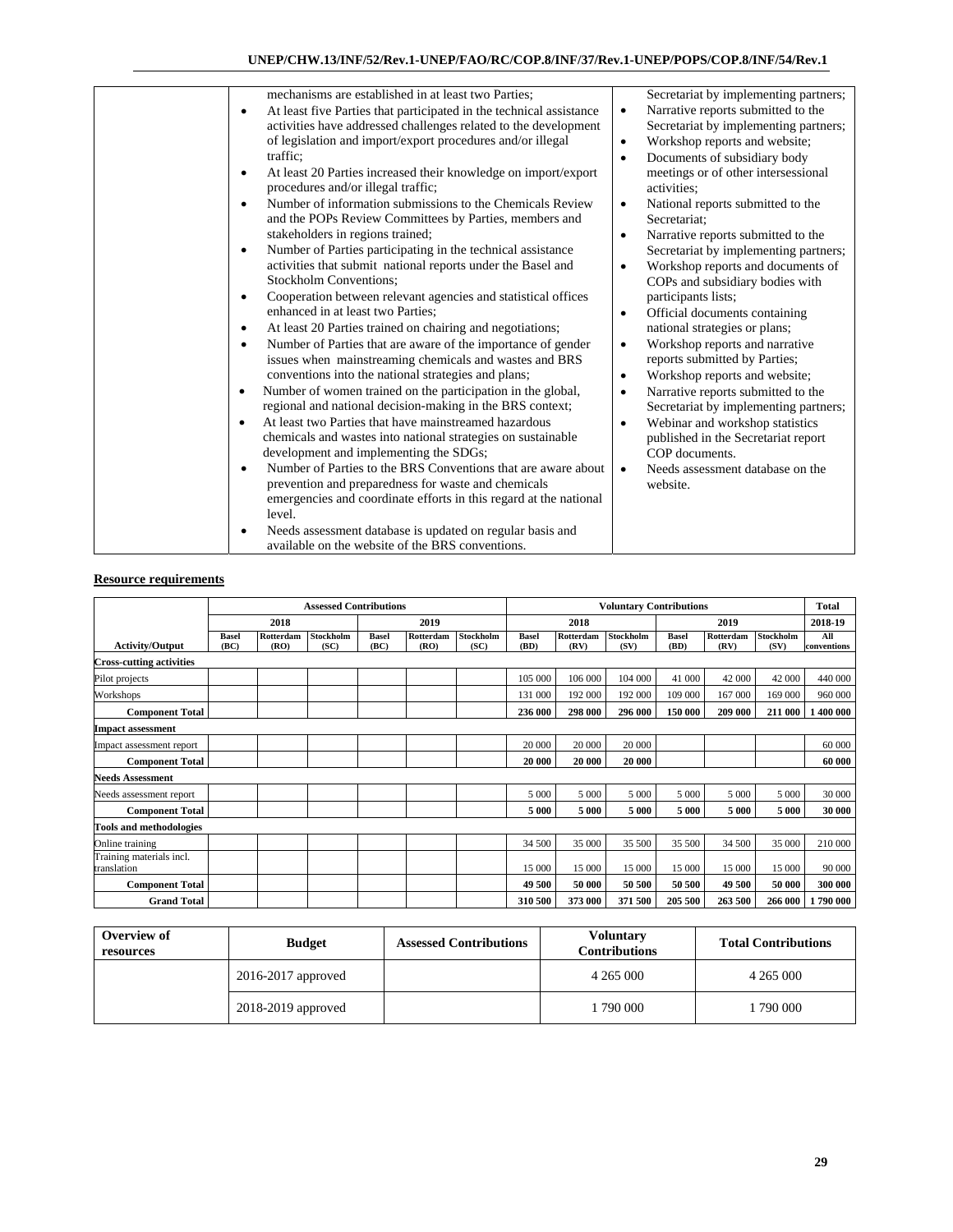| Partner(s)                | The activity will be implemented in in close collaboration with the regional centers, which will provide<br>administrative support and technical input. The UNEP Chemicals and Waste Branch, the Interim Secretariat on the<br>Minamata Convention on Mercury and SAICM will be consulted on the activity when relevant. IOMC<br>organizations will be invited to participate in the workshops and projects. Other relevant key stakeholders, such as<br>the UNEP and FAO Regional Offices, non-governmental organizations and private sector organizations, will be<br>welcomed to participate in the activity.                                                                                                                                                                                                                                                                                                                                                                                                                                                                                                                                                                                                                                                                                                                                                                                                                                                                                                                                                                                                                                                                                                                                                                                                                                                                   |
|---------------------------|------------------------------------------------------------------------------------------------------------------------------------------------------------------------------------------------------------------------------------------------------------------------------------------------------------------------------------------------------------------------------------------------------------------------------------------------------------------------------------------------------------------------------------------------------------------------------------------------------------------------------------------------------------------------------------------------------------------------------------------------------------------------------------------------------------------------------------------------------------------------------------------------------------------------------------------------------------------------------------------------------------------------------------------------------------------------------------------------------------------------------------------------------------------------------------------------------------------------------------------------------------------------------------------------------------------------------------------------------------------------------------------------------------------------------------------------------------------------------------------------------------------------------------------------------------------------------------------------------------------------------------------------------------------------------------------------------------------------------------------------------------------------------------------------------------------------------------------------------------------------------------|
| Socio-economic<br>aspects | <b>Sustainable Development Goals:</b><br>The project supports directly SDG target 12.4 related to sustainable consumption and production where, by 2020,<br>environmentally sound management of chemicals and all wastes should be achieve throughout their life cycle in<br>accordance with agreed international frameworks and their release to air, water and soil should be significantly<br>reduced to minimize their adverse impacts on human health and the environment.<br>It further contributes to SDG target 2.4 to ensure sustainable food production systems and implement resilient<br>agricultural practices that increase productivity and production; and to SDG target 3.9, to substantially reduce the<br>number of deaths and illnesses from hazardous chemicals and air, water and soil pollution and contamination. The<br>project supports SDG target 17.9 by enhancing international support for implementing effective and targeted<br>capacity-building in developing countries to support national plans to implement all the sustainable development<br>goals, including through North-South, South-South and triangular cooperation<br>Gender mainstreaming:<br>All capacity development activities set out in PoWs 13 to 16 will take into consideration social issues and gender<br>equality. Gender will be considered when specific activities are designed and during the implementation of<br>activities and their evaluation. A basic gender analysis will be conducted for gender relevant activities as part of the<br>design phase<br><b>Integrated Approach:</b><br>The capacity development activities are also supportive of the integrated approach to financing options for<br>chemicals and waste, as it promotes industry involvement and mainstreaming of the objectives of the conventions<br>into the broader development agenda. |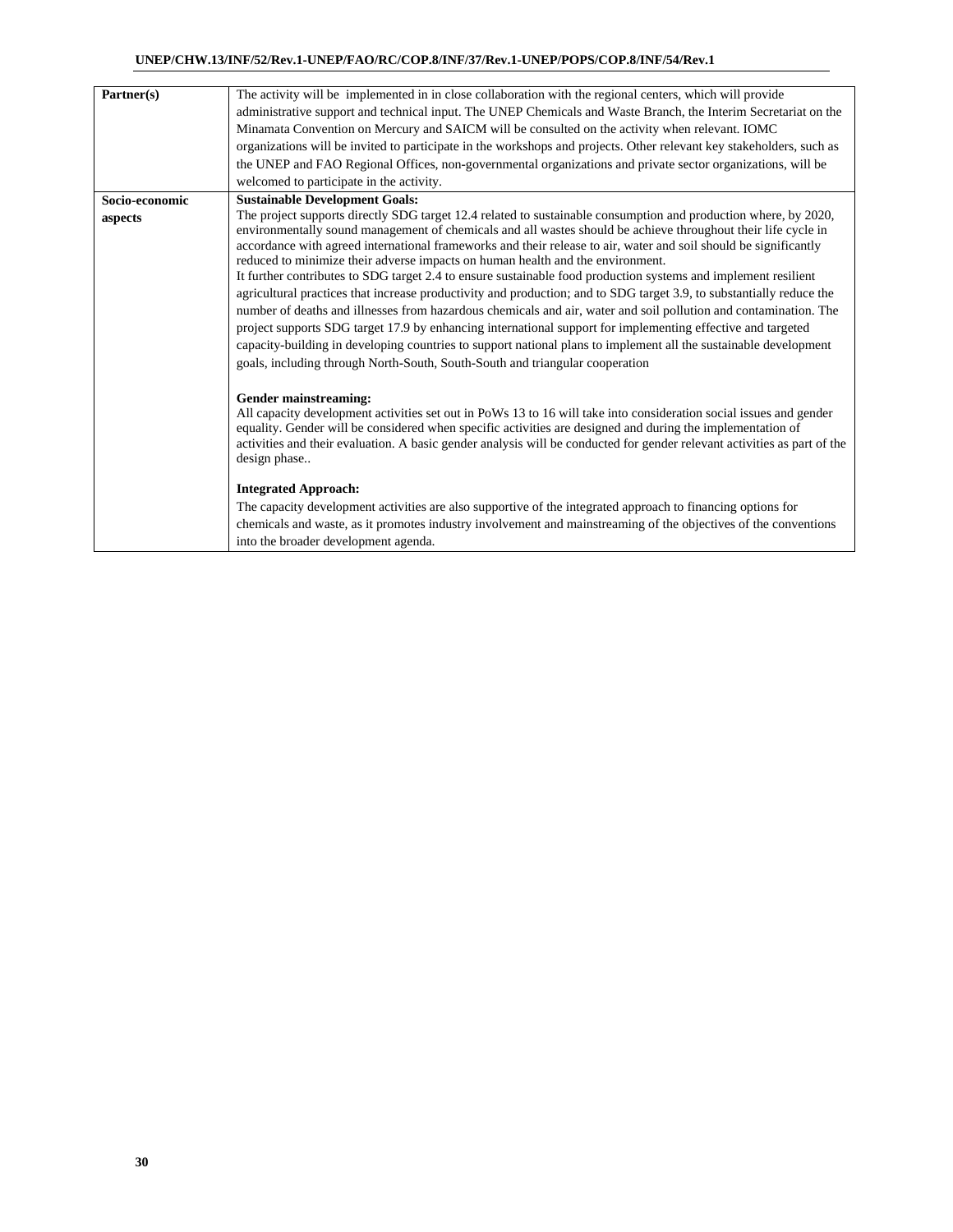| <b>Programme heading</b> | <b>Technical Assistance and Capacity Building</b>                                                                                                                                                                                                                                                                                                                                                                                                                                                                                                                                                                                                                                                                                                                                                                                                                                                                                                                                                                                                                                                                                                                                                                         |
|--------------------------|---------------------------------------------------------------------------------------------------------------------------------------------------------------------------------------------------------------------------------------------------------------------------------------------------------------------------------------------------------------------------------------------------------------------------------------------------------------------------------------------------------------------------------------------------------------------------------------------------------------------------------------------------------------------------------------------------------------------------------------------------------------------------------------------------------------------------------------------------------------------------------------------------------------------------------------------------------------------------------------------------------------------------------------------------------------------------------------------------------------------------------------------------------------------------------------------------------------------------|
| PoW number               | <b>Activity 14</b>                                                                                                                                                                                                                                                                                                                                                                                                                                                                                                                                                                                                                                                                                                                                                                                                                                                                                                                                                                                                                                                                                                                                                                                                        |
| <b>Title of activity</b> | Training and capacity development activities under the Basel Convention                                                                                                                                                                                                                                                                                                                                                                                                                                                                                                                                                                                                                                                                                                                                                                                                                                                                                                                                                                                                                                                                                                                                                   |
| Convention(s)            | $\boxtimes$ Basel Convention                                                                                                                                                                                                                                                                                                                                                                                                                                                                                                                                                                                                                                                                                                                                                                                                                                                                                                                                                                                                                                                                                                                                                                                              |
|                          | Rotterdam Convention                                                                                                                                                                                                                                                                                                                                                                                                                                                                                                                                                                                                                                                                                                                                                                                                                                                                                                                                                                                                                                                                                                                                                                                                      |
|                          | Stockholm Convention                                                                                                                                                                                                                                                                                                                                                                                                                                                                                                                                                                                                                                                                                                                                                                                                                                                                                                                                                                                                                                                                                                                                                                                                      |
| <b>Budget</b>            | $\boxtimes$ Voluntary budget<br>$\Box$ Core budget                                                                                                                                                                                                                                                                                                                                                                                                                                                                                                                                                                                                                                                                                                                                                                                                                                                                                                                                                                                                                                                                                                                                                                        |
| Reference                | UNEP/CHW.13/17-UNEP/FAO/RC/COP.8/17-UNEP/POPS/COP.8/17                                                                                                                                                                                                                                                                                                                                                                                                                                                                                                                                                                                                                                                                                                                                                                                                                                                                                                                                                                                                                                                                                                                                                                    |
| <b>Mandate</b>           | <b>Convention Articles:</b>                                                                                                                                                                                                                                                                                                                                                                                                                                                                                                                                                                                                                                                                                                                                                                                                                                                                                                                                                                                                                                                                                                                                                                                               |
|                          | Articles 4, 10 and 16 of the Basel Convention<br><b>COP</b> decisions:                                                                                                                                                                                                                                                                                                                                                                                                                                                                                                                                                                                                                                                                                                                                                                                                                                                                                                                                                                                                                                                                                                                                                    |
|                          | BC-12/9, BC-12/10, BC-12/1, BC-12/2, BC-12/3, BC 12/4, BC-12/5, BC-12/6, BC-12/8, BC-12/11, BC-12/14                                                                                                                                                                                                                                                                                                                                                                                                                                                                                                                                                                                                                                                                                                                                                                                                                                                                                                                                                                                                                                                                                                                      |
|                          | $BC-12/25$                                                                                                                                                                                                                                                                                                                                                                                                                                                                                                                                                                                                                                                                                                                                                                                                                                                                                                                                                                                                                                                                                                                                                                                                                |
| <b>Rationale</b>         | <b>Thematic Technical Assistance areas under the Basel Convention:</b>                                                                                                                                                                                                                                                                                                                                                                                                                                                                                                                                                                                                                                                                                                                                                                                                                                                                                                                                                                                                                                                                                                                                                    |
|                          | This activity aims at addressing the priority areas that emerged from the ongoing needs assessment surveys and<br>from individual Party requests as well and face-to-face training, meetings and online training sessions. This<br>includes improving the effectiveness of the Basel Convnention in support of the Country-led initiative, achieving<br>the ESM of hazardous and other wastes, as well as final disposal of hazardous wastes. The activity also focuses on<br>enhancing the implementation of the Convention at the national level through the control of transboundary<br>movements of hazardous and other wastes and the development of national strategies and plans. It also aims at<br>building institutional frameworks such as coordination mechanisms and developing legal frameworks. In addition,<br>this activity will address training and capacity building needs raised by Parties, upon request, for the effective<br>implementation of the Basel Convention.<br>Area 1: Increasing capacities of Parties to implement control procedures under the Basel Convention<br>These activities aim at providing continuous training to competent authorities, focal points, enforcement entities |
|                          | (Customs, prosecutors, judiciary) as well as other relevant stakeholders on the implementation of the Basel<br>convention. It will assist Parties in implementing the Basel Convention control procedure for transboundary<br>movements of hazardous wastes and other wastes and in preventing and combating illegal traffic. This activity will<br>also facilitate the information and experience exchange at the regional level.<br>Area 2: Strengthening capacities of Parties for the environmentally sound management of hazardous and                                                                                                                                                                                                                                                                                                                                                                                                                                                                                                                                                                                                                                                                               |
|                          | other wastes, including prevention and minimization                                                                                                                                                                                                                                                                                                                                                                                                                                                                                                                                                                                                                                                                                                                                                                                                                                                                                                                                                                                                                                                                                                                                                                       |
|                          | These activities will promote the environmentally sound management of hazardous wastes and other wastes. This<br>sub-programme aims at disseminating and testing newly developed/revised technical guidelines and guidance<br>documents.                                                                                                                                                                                                                                                                                                                                                                                                                                                                                                                                                                                                                                                                                                                                                                                                                                                                                                                                                                                  |
|                          | Activities presented below contribute to the implementation of the technical assistance plan in 2018-2019. The<br>cross cutting and specific thematic priorities under the Basel, Rotterdam and Stockholm conventions are set out in<br>PoW activities 13, 14, 15, 16, 18 and 19 respectively.                                                                                                                                                                                                                                                                                                                                                                                                                                                                                                                                                                                                                                                                                                                                                                                                                                                                                                                            |
| <b>Activities and</b>    | Activities:                                                                                                                                                                                                                                                                                                                                                                                                                                                                                                                                                                                                                                                                                                                                                                                                                                                                                                                                                                                                                                                                                                                                                                                                               |
| outcomes                 | Specific capacity development activities under the Basel Convention                                                                                                                                                                                                                                                                                                                                                                                                                                                                                                                                                                                                                                                                                                                                                                                                                                                                                                                                                                                                                                                                                                                                                       |
|                          | (1) Control procedures under the Basel Convention                                                                                                                                                                                                                                                                                                                                                                                                                                                                                                                                                                                                                                                                                                                                                                                                                                                                                                                                                                                                                                                                                                                                                                         |
|                          | Regional training workhop on transit, import/export restrictions or prohibitions, national definitions of<br>$\bullet$<br>hazardous wastes based on long-term national hazardous waste strategies:                                                                                                                                                                                                                                                                                                                                                                                                                                                                                                                                                                                                                                                                                                                                                                                                                                                                                                                                                                                                                        |
|                          | Pilot project on development of legal and institutional frameworks implementing the control regime, including<br>$\bullet$<br>with respect to the roles and responsibilities of the competent authorities and engagement of Parties with<br>partners involved in the enforcement chain at the national level<br>Regional workshop for competent authorities on the implementation of the Basel Convention, including<br>$\bullet$<br>regional networks, national plans and strategies and reporting.                                                                                                                                                                                                                                                                                                                                                                                                                                                                                                                                                                                                                                                                                                                      |
|                          | Outcomes:                                                                                                                                                                                                                                                                                                                                                                                                                                                                                                                                                                                                                                                                                                                                                                                                                                                                                                                                                                                                                                                                                                                                                                                                                 |
|                          | <i>Increased</i> capacities of Parties to implement control procedures and national reporting under the Basel Convention.                                                                                                                                                                                                                                                                                                                                                                                                                                                                                                                                                                                                                                                                                                                                                                                                                                                                                                                                                                                                                                                                                                 |
|                          | (2) ESM of hazardous and other wastes                                                                                                                                                                                                                                                                                                                                                                                                                                                                                                                                                                                                                                                                                                                                                                                                                                                                                                                                                                                                                                                                                                                                                                                     |
|                          | Training workshop on e-waste and forum at regional level in line with the strategic framework for the<br>$\bullet$<br>implementation of the Basel Convention for 2012-2021.<br>Training workshop on the environmentally sound management of hazardous wastes with focus on POPs<br>٠<br>wastes.                                                                                                                                                                                                                                                                                                                                                                                                                                                                                                                                                                                                                                                                                                                                                                                                                                                                                                                           |
|                          | Pilot projects on disseminating and applying tools and guidance on specific waste streams as well as practical<br>$\bullet$<br>guidance documents and manuals developed by the expert working group on environmentally sound<br>management of hazardous waste and other wasteand by the proposed household waste partnership;                                                                                                                                                                                                                                                                                                                                                                                                                                                                                                                                                                                                                                                                                                                                                                                                                                                                                             |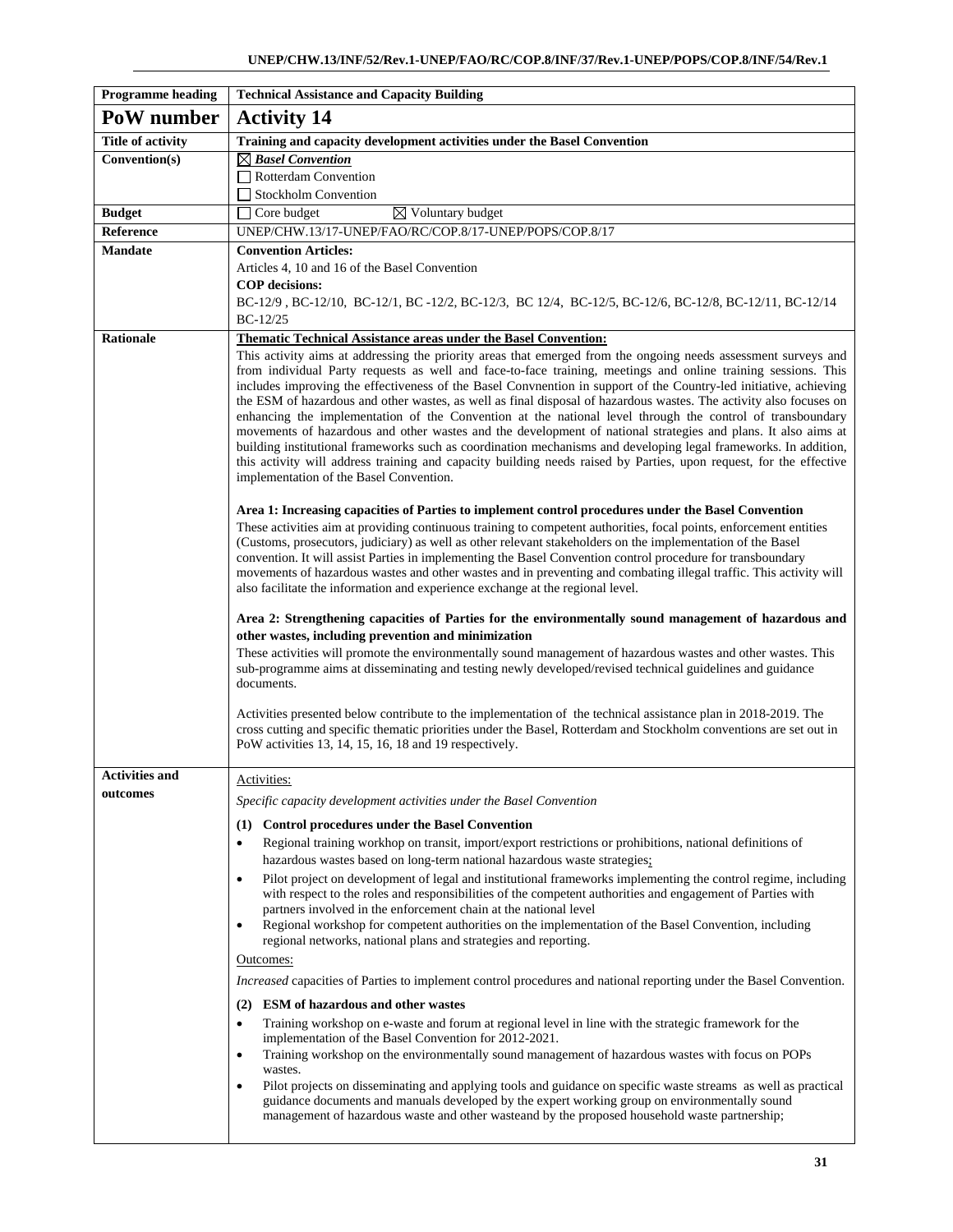| Outcomes:                                                                                                                                                                                                                                                                                                                                                                                                                                                                                                                                                                                                                                                                                                                                                                                                                                                                                                                                                                                                                                                                                                                                          |                                                                                                                                                                                                                                                                                                                                                                                                                                                                                                                                                                                                                                                |
|----------------------------------------------------------------------------------------------------------------------------------------------------------------------------------------------------------------------------------------------------------------------------------------------------------------------------------------------------------------------------------------------------------------------------------------------------------------------------------------------------------------------------------------------------------------------------------------------------------------------------------------------------------------------------------------------------------------------------------------------------------------------------------------------------------------------------------------------------------------------------------------------------------------------------------------------------------------------------------------------------------------------------------------------------------------------------------------------------------------------------------------------------|------------------------------------------------------------------------------------------------------------------------------------------------------------------------------------------------------------------------------------------------------------------------------------------------------------------------------------------------------------------------------------------------------------------------------------------------------------------------------------------------------------------------------------------------------------------------------------------------------------------------------------------------|
| Strengthened capacities of Parties to manage hazardous and other wastes in an environmentally sound manner,<br>including prevention and minimization of such wastes.                                                                                                                                                                                                                                                                                                                                                                                                                                                                                                                                                                                                                                                                                                                                                                                                                                                                                                                                                                               |                                                                                                                                                                                                                                                                                                                                                                                                                                                                                                                                                                                                                                                |
| Capacity building activities upon request<br>Pilot projects on developing national inventories of hazardous and other wastes for the purpose of national<br>$\bullet$<br>reporting and other training and capacity-building activities relating to the Basel Convention.<br>Outcomes:                                                                                                                                                                                                                                                                                                                                                                                                                                                                                                                                                                                                                                                                                                                                                                                                                                                              |                                                                                                                                                                                                                                                                                                                                                                                                                                                                                                                                                                                                                                                |
| Strengthened capacities of Parties for the developing of national inventories of hazardous and other wastes and                                                                                                                                                                                                                                                                                                                                                                                                                                                                                                                                                                                                                                                                                                                                                                                                                                                                                                                                                                                                                                    |                                                                                                                                                                                                                                                                                                                                                                                                                                                                                                                                                                                                                                                |
| enhanced submission rate of national reports from Parties that participated in the technical assistance.                                                                                                                                                                                                                                                                                                                                                                                                                                                                                                                                                                                                                                                                                                                                                                                                                                                                                                                                                                                                                                           |                                                                                                                                                                                                                                                                                                                                                                                                                                                                                                                                                                                                                                                |
| <b>Indicators of achievement:</b>                                                                                                                                                                                                                                                                                                                                                                                                                                                                                                                                                                                                                                                                                                                                                                                                                                                                                                                                                                                                                                                                                                                  | <b>Means of verification:</b>                                                                                                                                                                                                                                                                                                                                                                                                                                                                                                                                                                                                                  |
| At two least 20 Parties are trained on transit, import/export<br>$\bullet$<br>restrictions or prohibitions, national definitions of<br>hazardous wastes and experience of the use guidance on<br>control of transboundary movements is shared between<br>Parties:<br>At least two Parties developed or strengthened their legal<br>$\bullet$<br>and institutional frameworks and on the coordination at the<br>national and regional level among entities involved in the<br>enforcement chain;<br>At least 20 Parties trained on the use of a new reporting<br>$\bullet$<br>format under the Basel Convention:<br>At least 40 Parties are training on the environmentally<br>$\bullet$<br>sound management of e-waste, POPs waste, mercury waste<br>or other hazardous wastes:<br>At least three pilot projects on the development of national<br>$\bullet$<br>inventories of hazardous and other wastes are implemented;<br>Tools, guidance and manuals on specific waste streams as<br>$\bullet$<br>well as practical guidance documents and manuals<br>disseminated or pilot tested and experiences shared by at<br>least two Parties per year | Workshop report and comments and<br>$\bullet$<br>experiences on convention website;<br>Narrative report from parties and draft<br>$\bullet$<br>and final legal documents;<br>Narrative reports from implementing<br>$\bullet$<br>Parties on projects website;<br>National reports on the concention<br>$\bullet$<br>website:<br>Workshop reports and website;<br>$\bullet$<br>Pilot project reports on project websites;<br>$\bullet$<br>Narrative reports from implementing<br>$\bullet$<br>Parties on projects website and/or<br>information documents;<br>Guidance documents, manuals and<br>$\bullet$<br>factsheets on convention website. |

|                                                                     |                      | <b>Assessed Contributions</b> |                          |                      |                   |                   |                      | <b>Voluntary Contributions</b> |                   |                      |                   | <b>Total</b>      |                    |
|---------------------------------------------------------------------|----------------------|-------------------------------|--------------------------|----------------------|-------------------|-------------------|----------------------|--------------------------------|-------------------|----------------------|-------------------|-------------------|--------------------|
|                                                                     |                      | 2018                          |                          | 2019                 |                   |                   | 2018                 |                                | 2019              |                      |                   | 2018-19           |                    |
| <b>Activity/Output</b>                                              | <b>Basel</b><br>(BC) | Rotterdam<br>(RO)             | <b>Stockholm</b><br>(SC) | <b>Basel</b><br>(BC) | Rotterdam<br>(RO) | Stockholm<br>(SC) | <b>Basel</b><br>(BD) | Rotterdam<br>(RV)              | Stockholm<br>(SV) | <b>Basel</b><br>(BD) | Rotterdam<br>(RV) | Stockholm<br>(SV) | All<br>conventions |
| Capacity building activities on request                             |                      |                               |                          |                      |                   |                   |                      |                                |                   |                      |                   |                   |                    |
| Pilot projects                                                      |                      |                               |                          |                      |                   |                   | 75 000               |                                |                   | 75 000               |                   |                   | 150 000            |
| <b>Component Total</b>                                              |                      |                               |                          |                      |                   |                   | 75 000               |                                |                   | 75 000               |                   |                   | 150 000            |
| Specific capacity development activities under the Basel Convention |                      |                               |                          |                      |                   |                   |                      |                                |                   |                      |                   |                   |                    |
| Pilot projects                                                      |                      |                               |                          |                      |                   |                   | 95 000               |                                |                   | 95 000               |                   |                   | 190 000            |
| Workshops                                                           |                      |                               |                          |                      |                   |                   | 330 000              |                                |                   | 330 000              |                   |                   | 660 000            |
| <b>Component Total</b>                                              |                      |                               |                          |                      |                   |                   | 425 000              |                                |                   | 425 000              |                   |                   | 850 000            |
| <b>Grand Total</b>                                                  |                      |                               |                          |                      |                   |                   | 500 000              |                                |                   | 500 000              |                   |                   | 1 000 000          |

| Overview of<br>resources | <b>Budget</b>      | <b>Assessed Contributions</b> |          | <b>Total Contributions</b> |  |  |
|--------------------------|--------------------|-------------------------------|----------|----------------------------|--|--|
|                          | 2016-2017 approved |                               | 1470 000 | 1470 000                   |  |  |
|                          | 2018-2019 approved |                               | 000 000  | 1 000 000                  |  |  |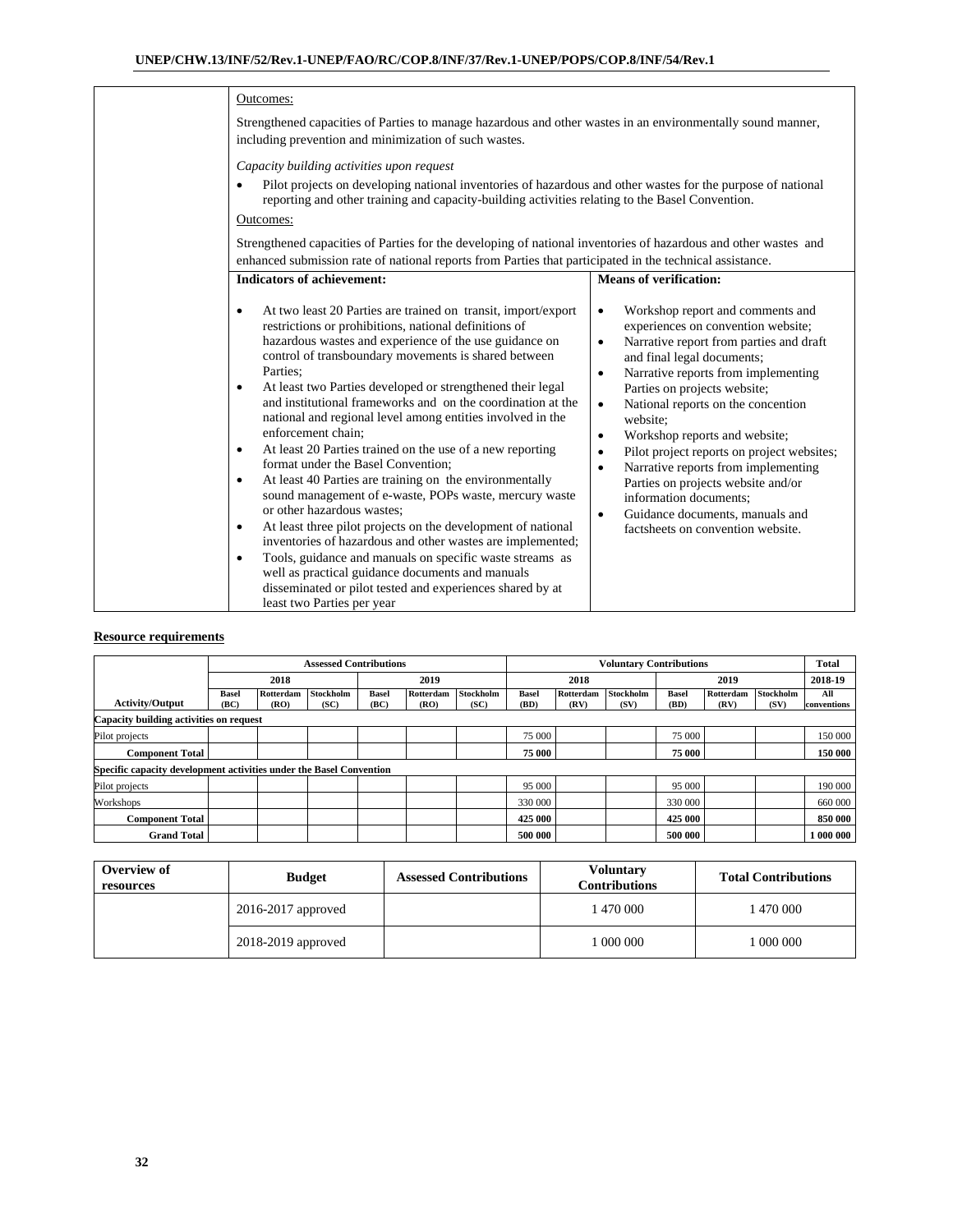| Partner(s)     | Regional centres of the Basel and Stockholm conventions, FAO and UNEP regional offices, UNEP chemicals and               |
|----------------|--------------------------------------------------------------------------------------------------------------------------|
|                | wastes and other UNEP offices such as the International Environment and Technology Centre (IETC), including              |
|                | the Joint UNEP/ Office for the Coordination of Humanitarian Affairs (OCHA) Environment Unit, UNDP,                       |
|                | UNITAR, SAICM secretariat and partners, WHO, NGOs, academia and the private sector.                                      |
| Socio-economic | <b>Sustainable Development Goals:</b> The project will contribute to sustainable development and in particular to the    |
| aspects        | achievement of Goal 12. Ensure sustainable consumption and production patterns and targets 12.4 and 12.5: by             |
|                | 2030, substantially reduce waste generation through prevention, reduction, recycling, and reuse.                         |
|                |                                                                                                                          |
|                | Gender mainstreaming: All technical assistance activities will take into consideration social issues and gender          |
|                | equality. Gender will be considered when specific activities are designed and during the implementation of               |
|                | activities and their evaluation. A basic gender analysis will be conducted for gender relevant activities as part of the |
|                | design phase.                                                                                                            |
|                |                                                                                                                          |
|                | <b>Integrated Approach:</b> This activity is also supportive of the integrated approach to financing options for         |
|                | chemicals and waste as it promotes mainstreaming of the Basel Convention-related issues into development                 |
|                | processes.                                                                                                               |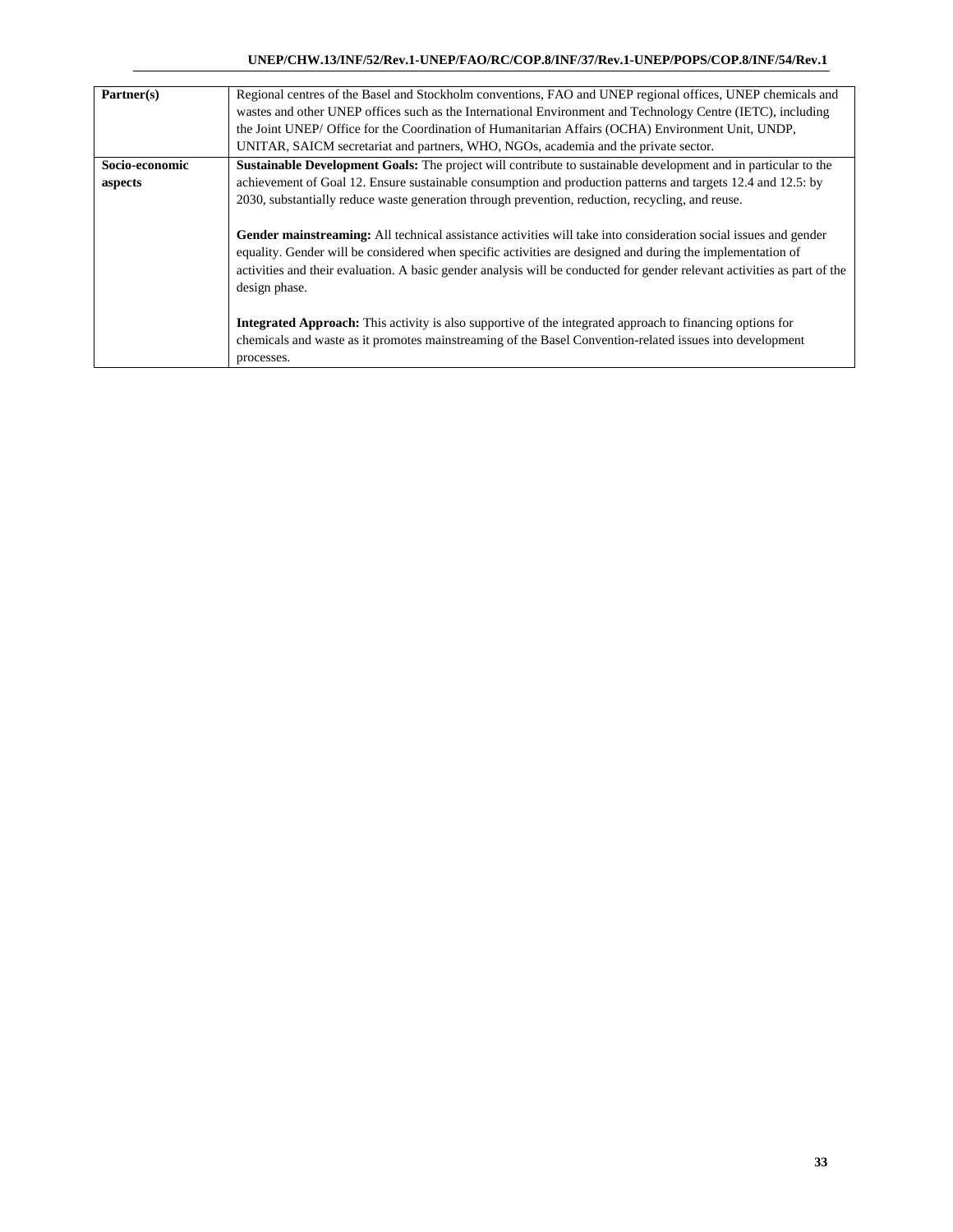| <b>Programme</b> heading | <b>Technical Assistance and Capacity Building</b>                                                                                                                                                                                                                                                                                                                                                                                                                                                                                                                                         |                                                                                                             |  |  |  |  |  |
|--------------------------|-------------------------------------------------------------------------------------------------------------------------------------------------------------------------------------------------------------------------------------------------------------------------------------------------------------------------------------------------------------------------------------------------------------------------------------------------------------------------------------------------------------------------------------------------------------------------------------------|-------------------------------------------------------------------------------------------------------------|--|--|--|--|--|
| PoW number               | <b>Activity 15</b>                                                                                                                                                                                                                                                                                                                                                                                                                                                                                                                                                                        |                                                                                                             |  |  |  |  |  |
| Title of activity        | Training and capacity development activities under the Rotterdam Convention                                                                                                                                                                                                                                                                                                                                                                                                                                                                                                               |                                                                                                             |  |  |  |  |  |
| Convention(s)            | □ Basel Convention                                                                                                                                                                                                                                                                                                                                                                                                                                                                                                                                                                        |                                                                                                             |  |  |  |  |  |
|                          | $\boxtimes$ Rotterdam Convention                                                                                                                                                                                                                                                                                                                                                                                                                                                                                                                                                          |                                                                                                             |  |  |  |  |  |
|                          | Stockholm Convention                                                                                                                                                                                                                                                                                                                                                                                                                                                                                                                                                                      |                                                                                                             |  |  |  |  |  |
| <b>Budget</b>            | $\boxtimes$ Voluntary budget<br>$\Box$ Core budget                                                                                                                                                                                                                                                                                                                                                                                                                                                                                                                                        |                                                                                                             |  |  |  |  |  |
| Reference                | UNEP/CHW.13/17-UNEP/FAO/RC/COP.8/17-UNEP/POPS/COP.8/17                                                                                                                                                                                                                                                                                                                                                                                                                                                                                                                                    |                                                                                                             |  |  |  |  |  |
| <b>Mandate</b>           | <b>Convention Article:</b> Articles 16 and 19 of the Rotterdam Convention<br>COP decision(s): RC-5/12, RC-5/10, RC-5/14, and RC-6/11, RC-7/5, RC-7/7, RC-7/10, and RC-7/12                                                                                                                                                                                                                                                                                                                                                                                                                |                                                                                                             |  |  |  |  |  |
| <b>Rationale</b>         | <b>Thematic Technical Assistance areas under the Rotterdam Convention:</b>                                                                                                                                                                                                                                                                                                                                                                                                                                                                                                                |                                                                                                             |  |  |  |  |  |
|                          | This activity aims at addressing the priority areas that emerged from the ongoing needs assessment surveys and<br>from individual Party requests. The Secretariat, as mandated by decision RC-7/7, has received information from<br>Parties through an online survey on the technical assistance needs and a survey on what the developed countries<br>could offer to assist developing country Parties in implementing the convention. Activities will address the<br>following areas:<br>Availability of new and updated guidance documents under the Rotterdam Convention<br>$\bullet$ |                                                                                                             |  |  |  |  |  |
|                          | Strengthened functions and procedures of the Rotterdam Convention<br>$\bullet$                                                                                                                                                                                                                                                                                                                                                                                                                                                                                                            |                                                                                                             |  |  |  |  |  |
|                          | Activities presented below contribute to the implementation of the technical assistance plan in 2018-2019. The                                                                                                                                                                                                                                                                                                                                                                                                                                                                            |                                                                                                             |  |  |  |  |  |
|                          | cross cutting and specific thematic priorities under the Basel, Rotterdam and Stockholm conventions are set out in                                                                                                                                                                                                                                                                                                                                                                                                                                                                        |                                                                                                             |  |  |  |  |  |
|                          | PoW activities 13, 14, 15, 16, 18 and 19 respectively.                                                                                                                                                                                                                                                                                                                                                                                                                                                                                                                                    |                                                                                                             |  |  |  |  |  |
| <b>Activities and</b>    | Activities:                                                                                                                                                                                                                                                                                                                                                                                                                                                                                                                                                                               |                                                                                                             |  |  |  |  |  |
| outcomes                 | Specific capacity development activities under the Rotterdam Convention                                                                                                                                                                                                                                                                                                                                                                                                                                                                                                                   |                                                                                                             |  |  |  |  |  |
|                          | (1) New and updated guidance documents under the Rotterdam Convention                                                                                                                                                                                                                                                                                                                                                                                                                                                                                                                     |                                                                                                             |  |  |  |  |  |
|                          | Updating and disseminating guidance for the the identification of elements of national action plans on the<br>$\bullet$<br>implementation of the Rotterdam Convention to Parties and others;                                                                                                                                                                                                                                                                                                                                                                                              |                                                                                                             |  |  |  |  |  |
|                          | Developing and disseminating guidance on the use of bridging information for final regulatory actions to<br>٠<br>Parties and others;                                                                                                                                                                                                                                                                                                                                                                                                                                                      |                                                                                                             |  |  |  |  |  |
|                          | Developing and disseminating guidance materials on vulnerable groups to Parties and others;<br>$\bullet$<br>Preparing and disseminating information documents on alternatives to chemical substances considered under<br>$\bullet$<br>the Rotterdam Convention to Parties and others.                                                                                                                                                                                                                                                                                                     |                                                                                                             |  |  |  |  |  |
|                          | Outcomes:                                                                                                                                                                                                                                                                                                                                                                                                                                                                                                                                                                                 |                                                                                                             |  |  |  |  |  |
|                          | Availability of new and updated guidance documents under the Rotterdam Convention                                                                                                                                                                                                                                                                                                                                                                                                                                                                                                         |                                                                                                             |  |  |  |  |  |
|                          |                                                                                                                                                                                                                                                                                                                                                                                                                                                                                                                                                                                           |                                                                                                             |  |  |  |  |  |
|                          | <b>Functions and procedures of the Rotterdam Convention</b><br>(2)                                                                                                                                                                                                                                                                                                                                                                                                                                                                                                                        |                                                                                                             |  |  |  |  |  |
|                          | Training workshop on complience with export notification requirements for chemicals addressed by the<br>$\bullet$<br>Rotterdam Convention;                                                                                                                                                                                                                                                                                                                                                                                                                                                |                                                                                                             |  |  |  |  |  |
|                          | Training workshop on developing risk evaluations of hazardous chemicals and pesticides, take decisions on<br>$\bullet$<br>final regulatory action (FRAs) and preparing notifications;                                                                                                                                                                                                                                                                                                                                                                                                     |                                                                                                             |  |  |  |  |  |
|                          | Training workshops to support Parties to prepare Import Responses;<br>$\bullet$                                                                                                                                                                                                                                                                                                                                                                                                                                                                                                           |                                                                                                             |  |  |  |  |  |
|                          | Training workshop on integrated approach on pesticide management both the work on identification of<br>$\bullet$<br>Severely Hazardous Pesticide Formulations (SHPF) and on Highly Hazardous Pesticides (HHPs) on the<br>national level.                                                                                                                                                                                                                                                                                                                                                  |                                                                                                             |  |  |  |  |  |
|                          | Outcomes:                                                                                                                                                                                                                                                                                                                                                                                                                                                                                                                                                                                 |                                                                                                             |  |  |  |  |  |
|                          | Strengthened functions and procedures of the Rotterdam Convention.                                                                                                                                                                                                                                                                                                                                                                                                                                                                                                                        |                                                                                                             |  |  |  |  |  |
|                          | Capacity building activities on request<br>Pilot project on developing national regulatory frameworks and sub-regional approaches in line with the<br>requirements of the Rotterdam Convention and other training and capacity-building activities relating to the<br><b>Rotterdam Convention</b>                                                                                                                                                                                                                                                                                         |                                                                                                             |  |  |  |  |  |
|                          | Outcomes:<br>National regulatory frameworks and sub-regional approaches are consistent with the requirements of the Rotterdam<br>Convention                                                                                                                                                                                                                                                                                                                                                                                                                                               |                                                                                                             |  |  |  |  |  |
|                          | <b>Indicators of achievement:</b>                                                                                                                                                                                                                                                                                                                                                                                                                                                                                                                                                         | <b>Means of verification:</b>                                                                               |  |  |  |  |  |
|                          | Guidance for development of national action plans applied by at<br>$\bullet$<br>least two Parties;<br>Guidance on bridging information made available to Parties in<br>$\bullet$<br>three languages;                                                                                                                                                                                                                                                                                                                                                                                      | $\bullet$<br>Draft or final national action plans;<br>Guidance document in three<br>$\bullet$<br>languages; |  |  |  |  |  |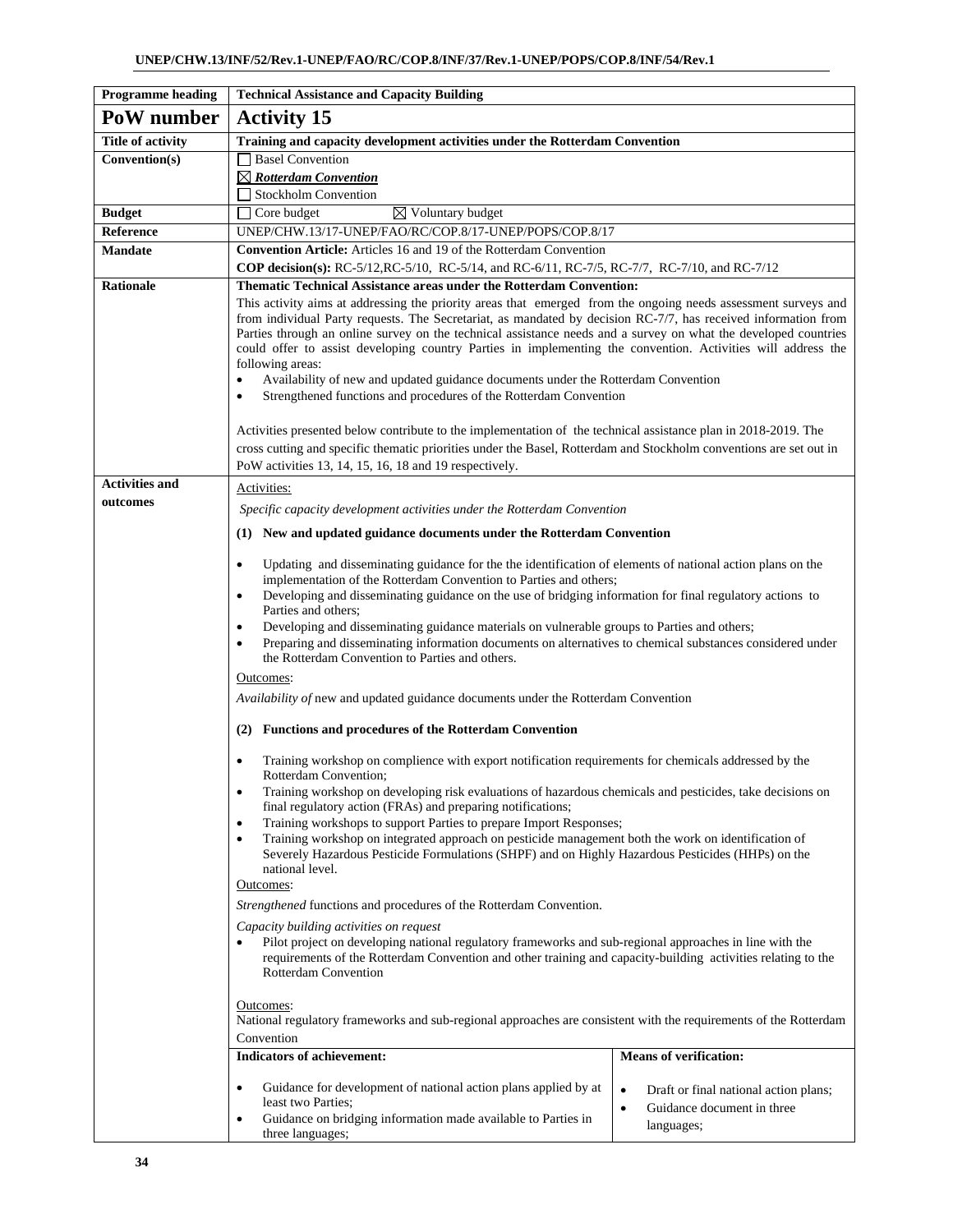|                                                                         |              | <b>Assessed Contributions</b> |                  |              |           |           | <b>Voluntary Contributions</b> |           |                  |       |                  | <b>Total</b>     |             |
|-------------------------------------------------------------------------|--------------|-------------------------------|------------------|--------------|-----------|-----------|--------------------------------|-----------|------------------|-------|------------------|------------------|-------------|
|                                                                         |              | 2018                          |                  | 2019         |           | 2018      |                                | 2019      |                  |       | 2018-19          |                  |             |
|                                                                         | <b>Basel</b> | Rotterdam                     | <b>Stockholm</b> | <b>Basel</b> | Rotterdam | Stockholm | <b>Basel</b>                   | Rotterdam | <b>Stockholm</b> | Basel | <b>Rotterdam</b> | <b>Stockholm</b> | All         |
| <b>Activity/Output</b>                                                  | (BC)         | (RO)                          | (SC)             | (BC)         | (RO)      | (SC)      | (BD)                           | (RV)      | (SV)             | (BD)  | (RV)             | (SV)             | conventions |
| Capacity building activities on request                                 |              |                               |                  |              |           |           |                                |           |                  |       |                  |                  |             |
| Pilot projects                                                          |              |                               |                  |              |           |           |                                | 75 000    |                  |       | 75 000           |                  | 150 000     |
| <b>Component Total</b>                                                  |              |                               |                  |              |           |           |                                | 75 000    |                  |       | 75 000           |                  | 150 000     |
| Specific capacity development activities under the Rotterdam Convention |              |                               |                  |              |           |           |                                |           |                  |       |                  |                  |             |
| Workshops                                                               |              |                               |                  |              |           |           |                                | 425 000   |                  |       | 425 000          |                  | 850 000     |
| <b>Component Total</b>                                                  |              |                               |                  |              |           |           |                                | 425 000   |                  |       | 425 000          |                  | 850 000     |
| <b>Grand Total</b>                                                      |              |                               |                  |              |           |           |                                | 500 000   |                  |       | 500 000          |                  | 1 000 000   |

| Overview of<br>resources | <b>Budget</b>          | <b>Assessed Contributions</b> | <b>Voluntary</b><br><b>Contributions</b> | <b>Total Contributions</b> |  |
|--------------------------|------------------------|-------------------------------|------------------------------------------|----------------------------|--|
|                          | $2016 - 2017$ approved |                               | 1 957 000                                | 957 000                    |  |
|                          | 2018-2019 approved     |                               | 1 000 000                                | 000 000                    |  |

| Partner(s)     | Regional centres of the Basel and Stockholm conventions, FAO regional, sub-regional and country offices, UNEP                                                                                                                                                                                                                                                                                                                                                                                                                                                                                                                                                                                                                                                                                                                                                                                                                                                                                                                                                                                                           |
|----------------|-------------------------------------------------------------------------------------------------------------------------------------------------------------------------------------------------------------------------------------------------------------------------------------------------------------------------------------------------------------------------------------------------------------------------------------------------------------------------------------------------------------------------------------------------------------------------------------------------------------------------------------------------------------------------------------------------------------------------------------------------------------------------------------------------------------------------------------------------------------------------------------------------------------------------------------------------------------------------------------------------------------------------------------------------------------------------------------------------------------------------|
|                | regional offices, UNEP, UNDP, UNIDO, WB, RDBs, GEF, SAICM, WHO and others as appropriate.                                                                                                                                                                                                                                                                                                                                                                                                                                                                                                                                                                                                                                                                                                                                                                                                                                                                                                                                                                                                                               |
| Socio-economic | <b>Sustainable Development Goals:</b>                                                                                                                                                                                                                                                                                                                                                                                                                                                                                                                                                                                                                                                                                                                                                                                                                                                                                                                                                                                                                                                                                   |
| aspects        | The project supports directly SDG target 12.4 related to sustainable consumption and production where, by 2020,<br>environmentally sound management of chemicals and all wastes should be achieve throughout their life cycle in<br>accordance with agreed international frameworks and their release to air, water and soil should be significantly<br>reduced to minimize their adverse impacts on human health and the environment.<br>It further contributes to SDG target 2.4 to ensure sustainable food production systems and implement resilient<br>agricultural practices that increase productivity and production; and to SDG target 3.9, to substantially reduce the<br>number of deaths and illnesses from hazardous chemicals and air, water and soil pollution and contamination. The<br>project supports SDG target 17.9 by enhancing international support for implementing effective and targeted<br>capacity-building in developing countries to support national plans to implement all the sustainable development<br>goals, including through North-South, South-South and triangular cooperation |
|                | Gender mainstreaming:<br>All technical assistance activities will take into consideration social issues and gender equality. Gender will be<br>considered when specific activities are designed and during the implementation of activities and their evaluation. A<br>basic gender analysis will be conducted for gender relevant activities as part of the design phase<br><b>Integrated Approach:</b><br>This activity is also supportive of the integrated approach to financing options for chemicals and waste as it<br>promotes mainstreaming of the Rotterdam Convention-related issues into development processes.                                                                                                                                                                                                                                                                                                                                                                                                                                                                                             |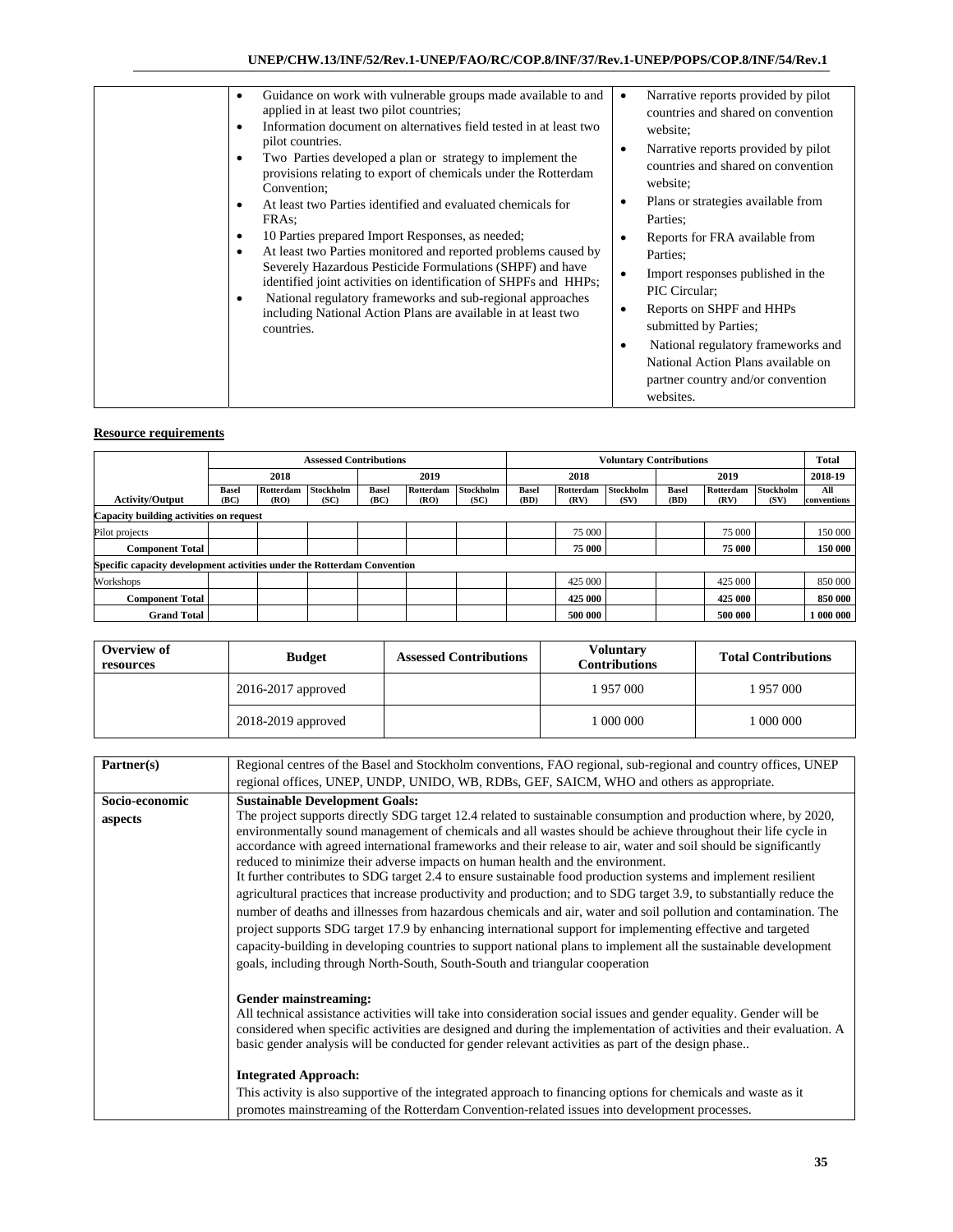| <b>Programme heading</b> | <b>Technical Assistance and Capacity Building</b>                                                                                                                                                                                                                                                                                                                                                                                                                                                                                                                                                                                                                                                                                                                                                                                                                                                                                                                                                                                                                                                                                                                                                                                                                                                                                                                                                                                                                                                         |
|--------------------------|-----------------------------------------------------------------------------------------------------------------------------------------------------------------------------------------------------------------------------------------------------------------------------------------------------------------------------------------------------------------------------------------------------------------------------------------------------------------------------------------------------------------------------------------------------------------------------------------------------------------------------------------------------------------------------------------------------------------------------------------------------------------------------------------------------------------------------------------------------------------------------------------------------------------------------------------------------------------------------------------------------------------------------------------------------------------------------------------------------------------------------------------------------------------------------------------------------------------------------------------------------------------------------------------------------------------------------------------------------------------------------------------------------------------------------------------------------------------------------------------------------------|
| PoW number               | <b>Activity 16</b>                                                                                                                                                                                                                                                                                                                                                                                                                                                                                                                                                                                                                                                                                                                                                                                                                                                                                                                                                                                                                                                                                                                                                                                                                                                                                                                                                                                                                                                                                        |
| <b>Title of activity</b> | Training and capacity development activities under the Stockholm Convention                                                                                                                                                                                                                                                                                                                                                                                                                                                                                                                                                                                                                                                                                                                                                                                                                                                                                                                                                                                                                                                                                                                                                                                                                                                                                                                                                                                                                               |
| Convention(s)            | <b>Basel Convention</b>                                                                                                                                                                                                                                                                                                                                                                                                                                                                                                                                                                                                                                                                                                                                                                                                                                                                                                                                                                                                                                                                                                                                                                                                                                                                                                                                                                                                                                                                                   |
|                          | Rotterdam Convention                                                                                                                                                                                                                                                                                                                                                                                                                                                                                                                                                                                                                                                                                                                                                                                                                                                                                                                                                                                                                                                                                                                                                                                                                                                                                                                                                                                                                                                                                      |
|                          | $\boxtimes$ Stockholm Convention                                                                                                                                                                                                                                                                                                                                                                                                                                                                                                                                                                                                                                                                                                                                                                                                                                                                                                                                                                                                                                                                                                                                                                                                                                                                                                                                                                                                                                                                          |
| <b>Budget</b>            | $\boxtimes$ Voluntary budget<br>Core budget                                                                                                                                                                                                                                                                                                                                                                                                                                                                                                                                                                                                                                                                                                                                                                                                                                                                                                                                                                                                                                                                                                                                                                                                                                                                                                                                                                                                                                                               |
| Reference                | UNEP/CHW.13/17-UNEP/FAO/RC/COP.8/17-UNEP/POPS/COP.8/17                                                                                                                                                                                                                                                                                                                                                                                                                                                                                                                                                                                                                                                                                                                                                                                                                                                                                                                                                                                                                                                                                                                                                                                                                                                                                                                                                                                                                                                    |
| <b>Mandate</b>           | Convention Article: Article 12 and 20 of the Stockholm Convention                                                                                                                                                                                                                                                                                                                                                                                                                                                                                                                                                                                                                                                                                                                                                                                                                                                                                                                                                                                                                                                                                                                                                                                                                                                                                                                                                                                                                                         |
|                          | COP decision(s): Decision SC-7/16, SC-7/10, SC-7/17                                                                                                                                                                                                                                                                                                                                                                                                                                                                                                                                                                                                                                                                                                                                                                                                                                                                                                                                                                                                                                                                                                                                                                                                                                                                                                                                                                                                                                                       |
| <b>Rationale</b>         | <b>Thematic Technical Assistance areas under the Stockholm Convention:</b><br>This activity aims at addressing the priority areas that emerged from the ongoing needs assessment surveys and<br>from individual Party requests. In particular, it aims at addressing the following priority areas that emerged from<br>the needs assessment survey:<br>(a) National implementation plans, including legal and institutional frameworks, national reporting and national<br>coordination; and<br>(b) Technical issues pertaining to the chemicals listed in the convention such as stockpiles and wastes,<br>Unintentionally produced POPs, Intentionally produced POPs industrial chemicals and pesticides and POPs                                                                                                                                                                                                                                                                                                                                                                                                                                                                                                                                                                                                                                                                                                                                                                                       |
|                          | for which exemptions are not available and supporting the work of the POPs Review Committee.<br>This activity will also address training and capacity building needs raised by Parties, upon request, for the effective<br>implementation of the Stockholm Convention.                                                                                                                                                                                                                                                                                                                                                                                                                                                                                                                                                                                                                                                                                                                                                                                                                                                                                                                                                                                                                                                                                                                                                                                                                                    |
|                          | Area 1: development, review and update of National Implementation Plans, national strategies and related<br>guidance<br>These activities aim at providing Parties with necessary tools to understand and implement key obligations under<br>the Convention, taking into account the new obligations that arise from the inclusion of new POPS in the annexes<br>to the convention. Relevant existing NIP guidance will be updated. New guidance on the establishment of<br>inventories and management of POPs to be added at COP-8 will be developed, tested and validated. Capacity<br>building and training activities will be provided addressing the review and update of NIPs. This includes the use of<br>relevant guidance, strategies for developing inventories, priority setting, and the evaluation of the effectiveness and<br>sustainability of the plans.<br>Area 2: technical issues pertaining to the chemicals listed in the convention<br>These activities aim at supporting Parties in their efforts to manage POPs listed in Annexes A, B and C of the                                                                                                                                                                                                                                                                                                                                                                                                                                |
|                          | Convention in an environmentally sound manner. The different nature, stakeholder groups, sectors and other<br>specific issues faced by Parties will be taken into consideration. Progress will be evaluated in the elimination and<br>reviewing of the continued need for specific exemptions for POPs. Support will be provided for the evaluation of<br>the continued need for DDT listed in Annex B to the Stockholm Convention with the ultimate objective of<br>eliminating continued reliance by introducing locally safe, effective and affordable alternatives. In addition<br>technical guidance related to the elimination of POPs including phasing out of POPs (alternatives to PFOS, HBCD,<br>PCP, lindane etc.), sound management of POPs in waste streams (PCB, BDEs, HBCD, PFOS, etc.), application of<br>Toolkit (U-POPs), will be disseminated and tested as applicable. In evaluating the progress in the elimination and<br>reviewing the continued need of exemptions for POPs will be provided. Further more, targeted training and<br>capacity building in support of regional implementation of the global monitoring plan for persistent organic<br>pollutants are undertaken.<br>Activities presented below contribute to the implementation of the technical assistance plan in 2018-2019. The<br>cross cutting and specific thematic priorities under the Basel, Rotterdam and Stockholm conventions are set out in<br>PoW activities 13, 14, 15, 16, 18 and 19 respectively. |
| <b>Activities and</b>    |                                                                                                                                                                                                                                                                                                                                                                                                                                                                                                                                                                                                                                                                                                                                                                                                                                                                                                                                                                                                                                                                                                                                                                                                                                                                                                                                                                                                                                                                                                           |
| outcomes                 | Activities:<br>Specific capacity development activities under the Stockholm Convention<br>(1) National Implementation Plans (NIPs)<br>Developing and updating guidance documents to develop and review their NIPs and inventory and<br>1.<br>management guidance for the newly listed POPs;<br>Training workshop on the review and update of NIPs addressing topics such as the use of relevant guidance,<br>2.<br>inventories, strategies, priorities, the effectiveness and sustainability of the plans and available tools.<br>3.<br>Pilot project on the development of legal and institutional frameworks implementing the Stockholm<br>Convention, including with respect to the elimination and environmentally sound management of<br>polychlorinated biphenyls throughout their life cycle.<br>Outcomes:                                                                                                                                                                                                                                                                                                                                                                                                                                                                                                                                                                                                                                                                                         |
|                          | Legal and institutional frameworks and national implementation plans (NIPs) are reviewed and updated supported                                                                                                                                                                                                                                                                                                                                                                                                                                                                                                                                                                                                                                                                                                                                                                                                                                                                                                                                                                                                                                                                                                                                                                                                                                                                                                                                                                                            |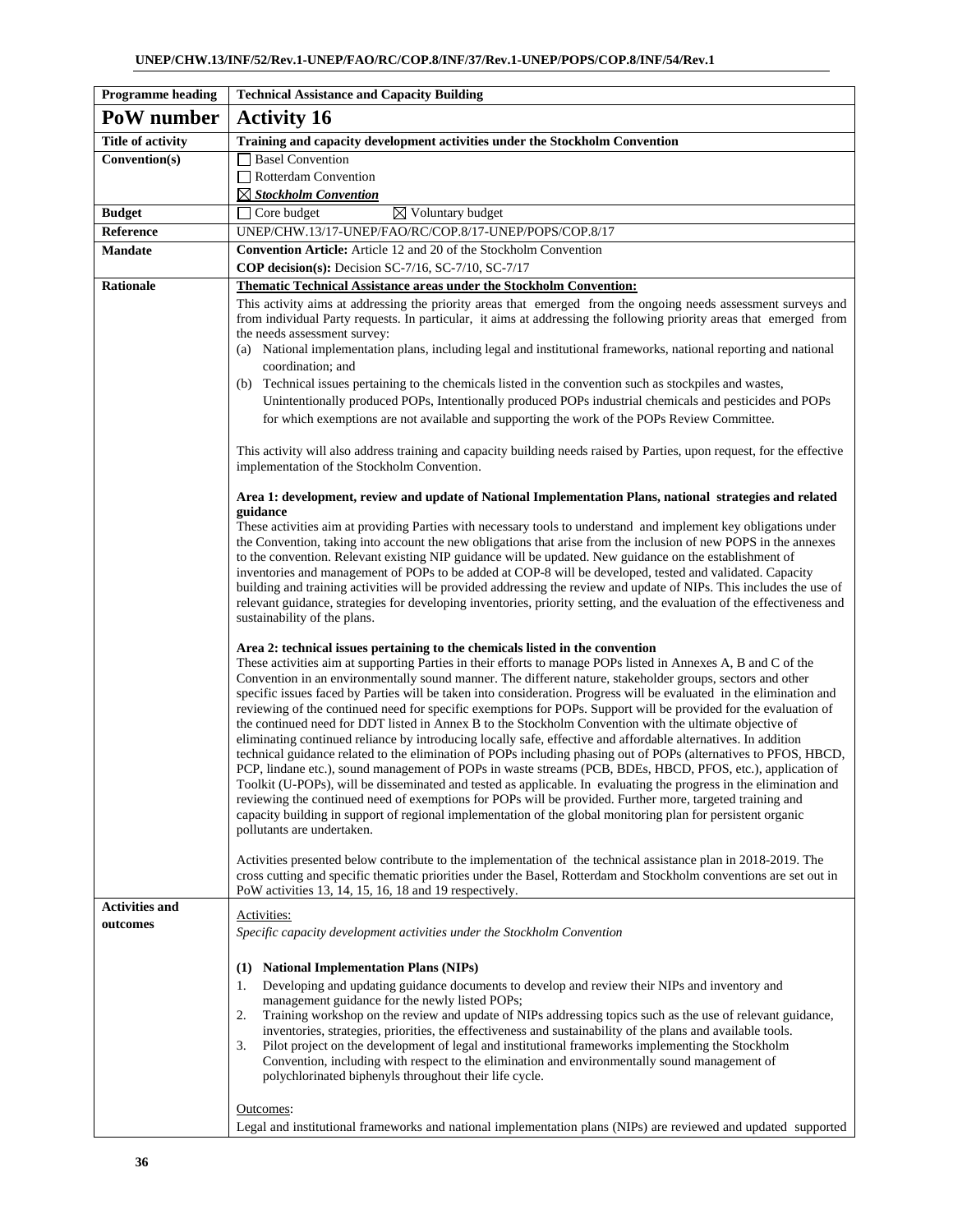| by guidance for newly listed chemicals                                                                                                                                                                                                                                                                                                                                                                                                                                                                                                                                                                                                                                                                                                                                                                                                                                                                                                                                                                                                                                                                                                                                                                                                                                                                                                                                                                                                                                                                                                                                                                                                                                                                                                                                                                                                                                                                                                                                                             |  |  |  |  |  |
|----------------------------------------------------------------------------------------------------------------------------------------------------------------------------------------------------------------------------------------------------------------------------------------------------------------------------------------------------------------------------------------------------------------------------------------------------------------------------------------------------------------------------------------------------------------------------------------------------------------------------------------------------------------------------------------------------------------------------------------------------------------------------------------------------------------------------------------------------------------------------------------------------------------------------------------------------------------------------------------------------------------------------------------------------------------------------------------------------------------------------------------------------------------------------------------------------------------------------------------------------------------------------------------------------------------------------------------------------------------------------------------------------------------------------------------------------------------------------------------------------------------------------------------------------------------------------------------------------------------------------------------------------------------------------------------------------------------------------------------------------------------------------------------------------------------------------------------------------------------------------------------------------------------------------------------------------------------------------------------------------|--|--|--|--|--|
| (2)<br>Technical issues pertaining to the chemicals listed in the convention                                                                                                                                                                                                                                                                                                                                                                                                                                                                                                                                                                                                                                                                                                                                                                                                                                                                                                                                                                                                                                                                                                                                                                                                                                                                                                                                                                                                                                                                                                                                                                                                                                                                                                                                                                                                                                                                                                                       |  |  |  |  |  |
| 1.<br>Training workshops on enhancing capacities for Parties to identify, collect and share information on POPs, in<br>particular those still in use and those newly listed and to make informed decisions on newly listed POP and<br>data on stockpiles and contaminated sites are available for specific POPs, i.e. DDT.<br>Pilot project on alternatives to DDT to promot and reduce need for the use DDT;<br>2.<br>3.<br>Developing, updating, disseminating, and testing technical guidance related to the elimination of POPs<br>including phasing out of POPs (alternatives to PFOS, HBCD, PCP, lindane etc.), sound management of POPs<br>in waste streams (PCB, BDEs, HBCD, PFOS, etc.), application of Toolkit (U-POPs).                                                                                                                                                                                                                                                                                                                                                                                                                                                                                                                                                                                                                                                                                                                                                                                                                                                                                                                                                                                                                                                                                                                                                                                                                                                                 |  |  |  |  |  |
| Outcomes:<br>Strengthened capacities of Parties to address technical issues pertaining to the chemicals listed in the Stockholm<br>Convention.                                                                                                                                                                                                                                                                                                                                                                                                                                                                                                                                                                                                                                                                                                                                                                                                                                                                                                                                                                                                                                                                                                                                                                                                                                                                                                                                                                                                                                                                                                                                                                                                                                                                                                                                                                                                                                                     |  |  |  |  |  |
| Capacity building activities on request<br>Applying best available techniques and best environment practices, phasing in safer and affordable<br>$\bullet$<br>alternatives for selected POPs, collection of data on stockpiles and contaminated sites for specific POPs and<br>other training and capacity-building activities relating to the Stockholm Convention                                                                                                                                                                                                                                                                                                                                                                                                                                                                                                                                                                                                                                                                                                                                                                                                                                                                                                                                                                                                                                                                                                                                                                                                                                                                                                                                                                                                                                                                                                                                                                                                                                |  |  |  |  |  |
| Outcomes:<br>Strengthened capacities of Parties to apply best available techniques and best environment practices and increased<br>number of Parties phased in safer and affordable alternatives for selected POPs.                                                                                                                                                                                                                                                                                                                                                                                                                                                                                                                                                                                                                                                                                                                                                                                                                                                                                                                                                                                                                                                                                                                                                                                                                                                                                                                                                                                                                                                                                                                                                                                                                                                                                                                                                                                |  |  |  |  |  |
| <b>Indicators of achievement:</b><br><b>Means of verification:</b>                                                                                                                                                                                                                                                                                                                                                                                                                                                                                                                                                                                                                                                                                                                                                                                                                                                                                                                                                                                                                                                                                                                                                                                                                                                                                                                                                                                                                                                                                                                                                                                                                                                                                                                                                                                                                                                                                                                                 |  |  |  |  |  |
| Guidance on convention website;<br>Inventory guidance developed on new POPs and the existing<br>$\bullet$<br>$\bullet$<br>guidance updated, depending on COP decisions in 2017 and<br>NIPs on convention website;<br>$\bullet$<br>2019;<br>National legal and institutional<br>$\bullet$<br>$\bullet$<br>Number of Parties that have transmitted their revised and<br>frameworks available on Parties'<br>updated NIPs;<br>websites:<br>At least two Parties developed or strengthened their legal and<br>Information on newly listed POPs<br>$\bullet$<br>$\bullet$<br>institutional frameworks.<br>available from Parties;<br>At least 10 Parties collected and shared information on newly<br>Project reports on the projects and/or<br>$\bullet$<br>$\bullet$<br>listed POPs;<br>convention website;<br>Support provided to at least two Parties to implement projects in<br>$\bullet$<br>$\bullet$<br>Training reports;<br>the framework of the roadmap for the development of<br>Case studies on the application of<br>$\bullet$<br>alternatives to DDT;<br>BAT/BEP documented by Parties<br>At least 20 Parties participated in the training on technical<br>and/or on the convention website;<br>$\bullet$<br>guidance related to the elimination of POPs;<br>Case studies on safer and affordable<br>$\bullet$<br>Case studies on the application of best available techniques and<br>alternatives for selected POPs<br>$\bullet$<br>best environment practices available in at least four Parties;<br>documented by Parties and/or on the<br>Case studies on phased in safer and affordable alternatives for<br>convention website;<br>$\bullet$<br>selected POPs is available in at least two Parties;<br>Reginal inventories on stockpiles and<br>$\bullet$<br>One or more regional inventories on stockpiles and<br>contaminated sites of selected POPs<br>$\bullet$<br>contaminated sites of selected POPs are available.<br>documented by partners and/or on<br>convention website. |  |  |  |  |  |

|                                                                         |                      | <b>Assessed Contributions</b> |                   |                      |                   |                          | <b>Voluntary Contributions</b> |                   |                   |                      |                   | <b>Total</b>      |                    |
|-------------------------------------------------------------------------|----------------------|-------------------------------|-------------------|----------------------|-------------------|--------------------------|--------------------------------|-------------------|-------------------|----------------------|-------------------|-------------------|--------------------|
|                                                                         |                      | 2018                          |                   | 2019                 |                   | 2018                     |                                | 2019              |                   |                      | 2018-19           |                   |                    |
| <b>Activity/Output</b>                                                  | <b>Basel</b><br>(BC) | Rotterdam<br>(RO)             | Stockholm<br>(SC) | <b>Basel</b><br>(BC) | Rotterdam<br>(RO) | <b>Stockholm</b><br>(SC) | <b>Basel</b><br>(BD)           | Rotterdam<br>(RV) | Stockholm<br>(SV) | <b>Basel</b><br>(BD) | Rotterdam<br>(RV) | Stockholm<br>(SV) | All<br>conventions |
| Capacity building activities on request                                 |                      |                               |                   |                      |                   |                          |                                |                   |                   |                      |                   |                   |                    |
| Pilot projects                                                          |                      |                               |                   |                      |                   |                          |                                |                   | 75 000            |                      |                   | 75 000            | 150 000            |
| <b>Component Total</b>                                                  |                      |                               |                   |                      |                   |                          |                                |                   | 75 000            |                      |                   | 75 000            | 150 000            |
| Specific capacity development activities under the Stockholm Convention |                      |                               |                   |                      |                   |                          |                                |                   |                   |                      |                   |                   |                    |
| Guidance documents                                                      |                      |                               |                   |                      |                   |                          |                                |                   | 80 000            |                      |                   | 70 000            | 150 000            |
| Pilot projects                                                          |                      |                               |                   |                      |                   |                          |                                |                   | 155 000           |                      |                   | 235 000           | 390 000            |
| Workshops                                                               |                      |                               |                   |                      |                   |                          |                                |                   | 180 000           |                      |                   | 130 000           | 310 000            |
| <b>Component Total</b>                                                  |                      |                               |                   |                      |                   |                          |                                |                   | 415 000           |                      |                   | 435 000           | 850 000            |
| <b>Grand Total</b>                                                      |                      |                               |                   |                      |                   |                          |                                |                   | 490 000           |                      |                   | 510 000           | 1 000 000          |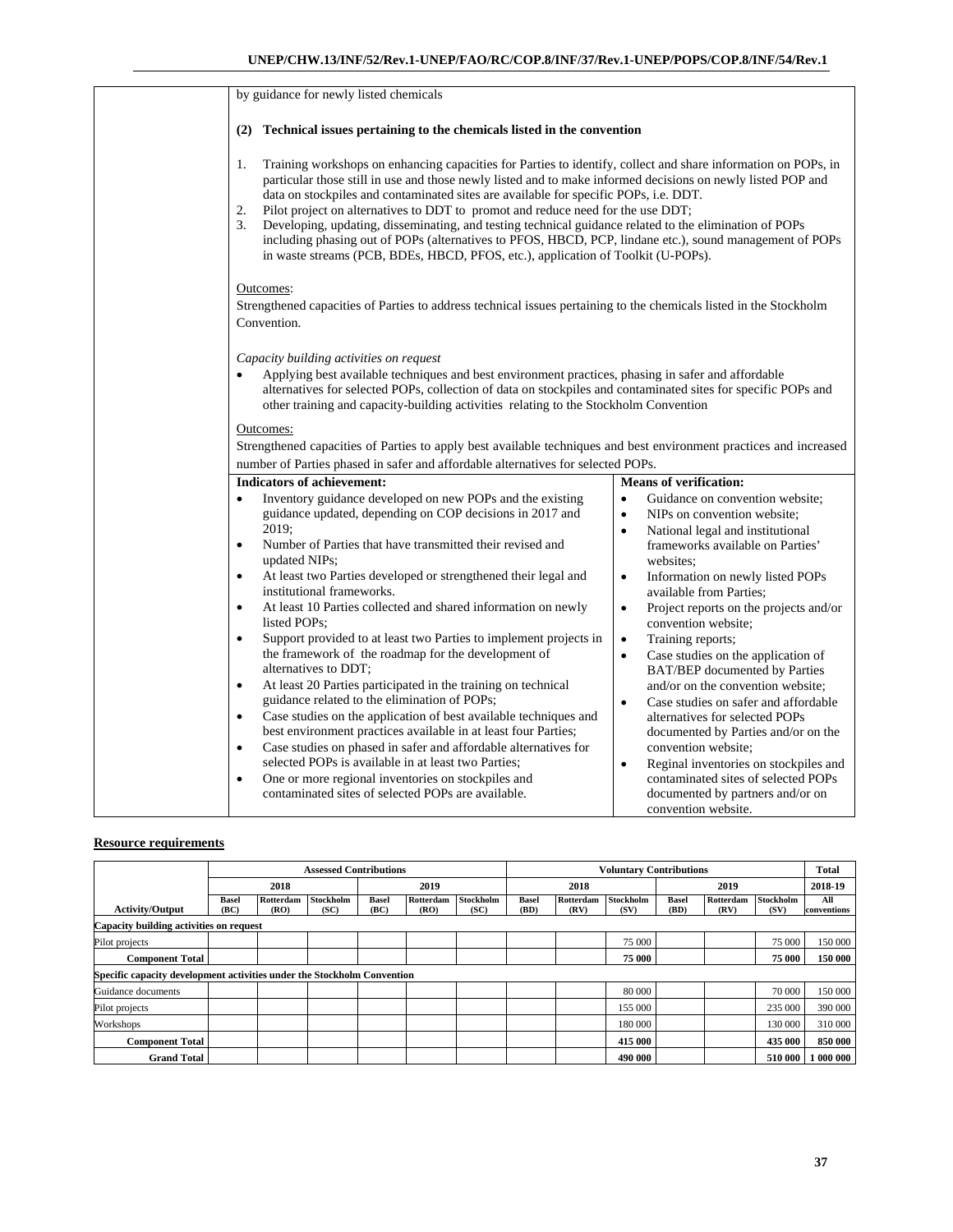| Overview of<br>resources | <b>Budget</b>          | <b>Assessed Contributions</b> | <b>Voluntary</b><br><b>Contributions</b> | <b>Total Contributions</b> |
|--------------------------|------------------------|-------------------------------|------------------------------------------|----------------------------|
|                          | $2016 - 2017$ approved |                               | 1807000                                  | 807 000                    |
|                          | 2018-2019 approved     |                               | 1 000 000                                | 000 000                    |

| Partner(s)     | Regional centres of the Basel and Stockholm conventions, FAO and UNEP regional offices, UNEP, UNDP,                                                                                                                                                                                                                                                                                                                                                                                                                                                                                                                                                                                                                                                                                                                                                                                                                                                                                                                                                                                                                                                                                                                                                                    |  |  |  |  |  |
|----------------|------------------------------------------------------------------------------------------------------------------------------------------------------------------------------------------------------------------------------------------------------------------------------------------------------------------------------------------------------------------------------------------------------------------------------------------------------------------------------------------------------------------------------------------------------------------------------------------------------------------------------------------------------------------------------------------------------------------------------------------------------------------------------------------------------------------------------------------------------------------------------------------------------------------------------------------------------------------------------------------------------------------------------------------------------------------------------------------------------------------------------------------------------------------------------------------------------------------------------------------------------------------------|--|--|--|--|--|
|                | UNIDO, WB, RDBs, GEF, UNITAR, SAICM, WHO, etc.                                                                                                                                                                                                                                                                                                                                                                                                                                                                                                                                                                                                                                                                                                                                                                                                                                                                                                                                                                                                                                                                                                                                                                                                                         |  |  |  |  |  |
| Socio-economic | <b>Sustainable Development Goals:</b>                                                                                                                                                                                                                                                                                                                                                                                                                                                                                                                                                                                                                                                                                                                                                                                                                                                                                                                                                                                                                                                                                                                                                                                                                                  |  |  |  |  |  |
| aspects        | This project would contribute to Sustainable Development Goal (SDG) 3 on ensuring healthy lives (specifically<br>Target 3.9: by 2030 substantially reduce the number of deaths and illnesses from hazardous chemicals and air,<br>water and soil pollution and contamination), as well as SDG 12 on ensuring sustainable consumption and<br>production patterns (specifically Target 12.4: by 2020 achieve environmentally sound management of chemicals<br>and all wastes throughout their lifecycle and minimizing their adverse impacts on human health and the<br>environment).<br>Increased capacity for proper use of chemical insecticides and the promotion of non-chemical alternatives in<br>disease vector control by participating countries promotes the UN Sustainable Development Goal #3 that seeks to<br>ensure healthy lives and promote well-being for all at all ages by substantially reducing the number of deaths and<br>illnesses from hazardous chemicals and air, water, and soil pollution and contamination. It also promotes Goal #12<br>to ensure sustainable consumption and production patterns by achieving the environmentally sound management of<br>chemicals and all wastes throughout their life cycle.<br>Gender mainstreaming: |  |  |  |  |  |
|                | The development and implementation of NIPs aims at reducing exposure to hazardous chemicals and thereby<br>contributes to improving the health of vulnerable groups, such as women and children. Further, all technical<br>assistance activities will take into consideration social issues and gender equality. Gender will be considered when<br>specific activities are designed and during their implementation and evaluation. A basic gender analysis will be<br>conducted for gender relevant activities as part of the design phase. In any follow-up projects, Terms of references<br>will include gender-related obligations.                                                                                                                                                                                                                                                                                                                                                                                                                                                                                                                                                                                                                                |  |  |  |  |  |
|                | <b>Integrated Approach:</b>                                                                                                                                                                                                                                                                                                                                                                                                                                                                                                                                                                                                                                                                                                                                                                                                                                                                                                                                                                                                                                                                                                                                                                                                                                            |  |  |  |  |  |
|                | This activity is supportive of the integrated approach to financing options for chemicals and waste as it promotes                                                                                                                                                                                                                                                                                                                                                                                                                                                                                                                                                                                                                                                                                                                                                                                                                                                                                                                                                                                                                                                                                                                                                     |  |  |  |  |  |
|                | mainstreaming of the Stockholm Convention-related issues into the development processes.                                                                                                                                                                                                                                                                                                                                                                                                                                                                                                                                                                                                                                                                                                                                                                                                                                                                                                                                                                                                                                                                                                                                                                               |  |  |  |  |  |
|                | Many of the programmes are implemented in colloaboration with UNEP Chemicals and Wastes Branch and WHO,<br>for example those on DDT. Considerations will be made to ensure that the activities would also complement and                                                                                                                                                                                                                                                                                                                                                                                                                                                                                                                                                                                                                                                                                                                                                                                                                                                                                                                                                                                                                                               |  |  |  |  |  |
|                | provide input into the proposed GEF-funded projects that will be implemented in African countries and India.                                                                                                                                                                                                                                                                                                                                                                                                                                                                                                                                                                                                                                                                                                                                                                                                                                                                                                                                                                                                                                                                                                                                                           |  |  |  |  |  |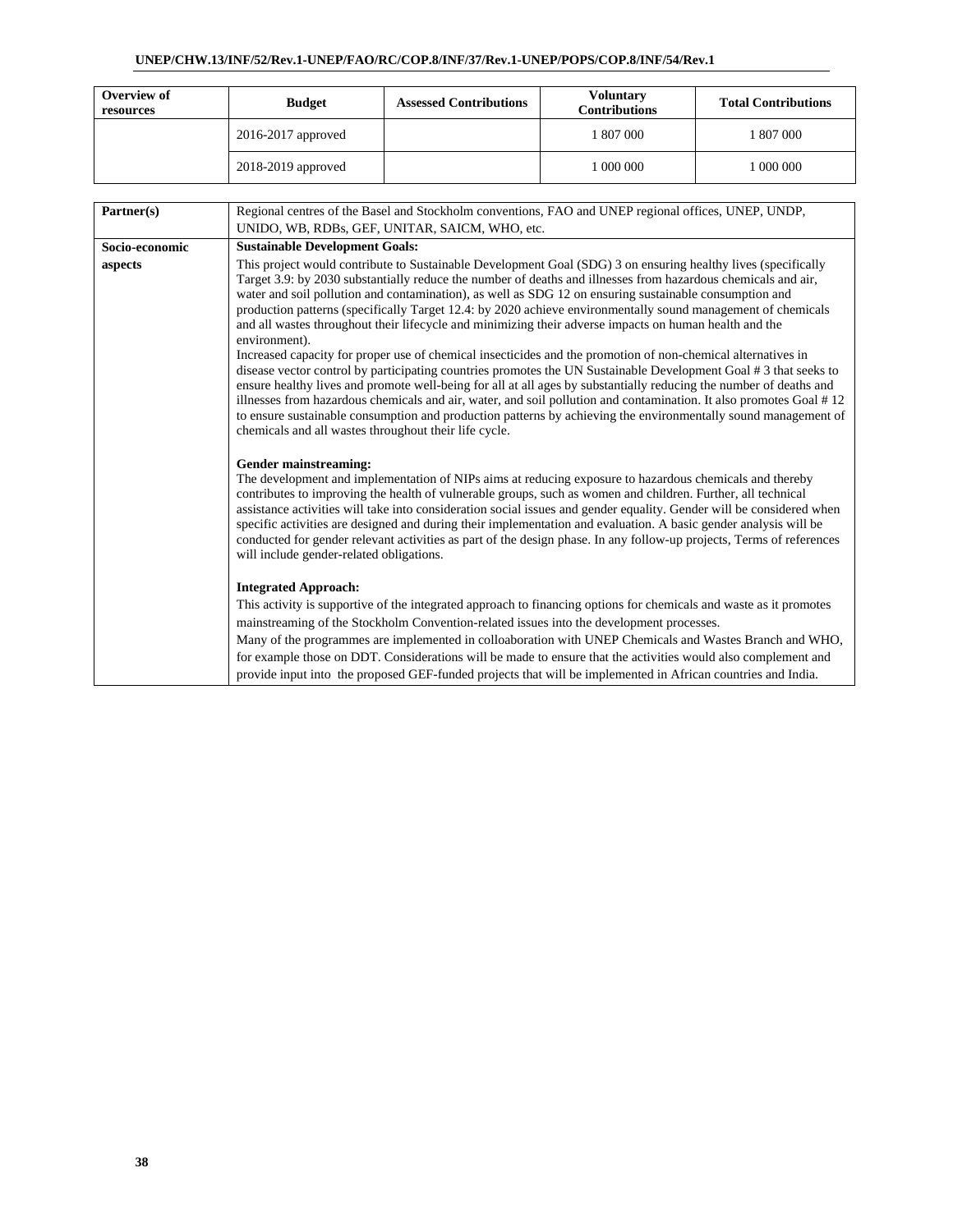| <b>Programme heading</b>        | <b>Technical Assistance and Capacity Building</b>                                                          |
|---------------------------------|------------------------------------------------------------------------------------------------------------|
| <b>PoW</b> number   Activity 17 |                                                                                                            |
| Title of activity               | Training and capacity-building activities to enhance the implementation of the Basel, Rotterdam, Stockholm |
|                                 | conventions at the regional and national levels                                                            |
|                                 | This activity has been moved, to be included under activity 13.                                            |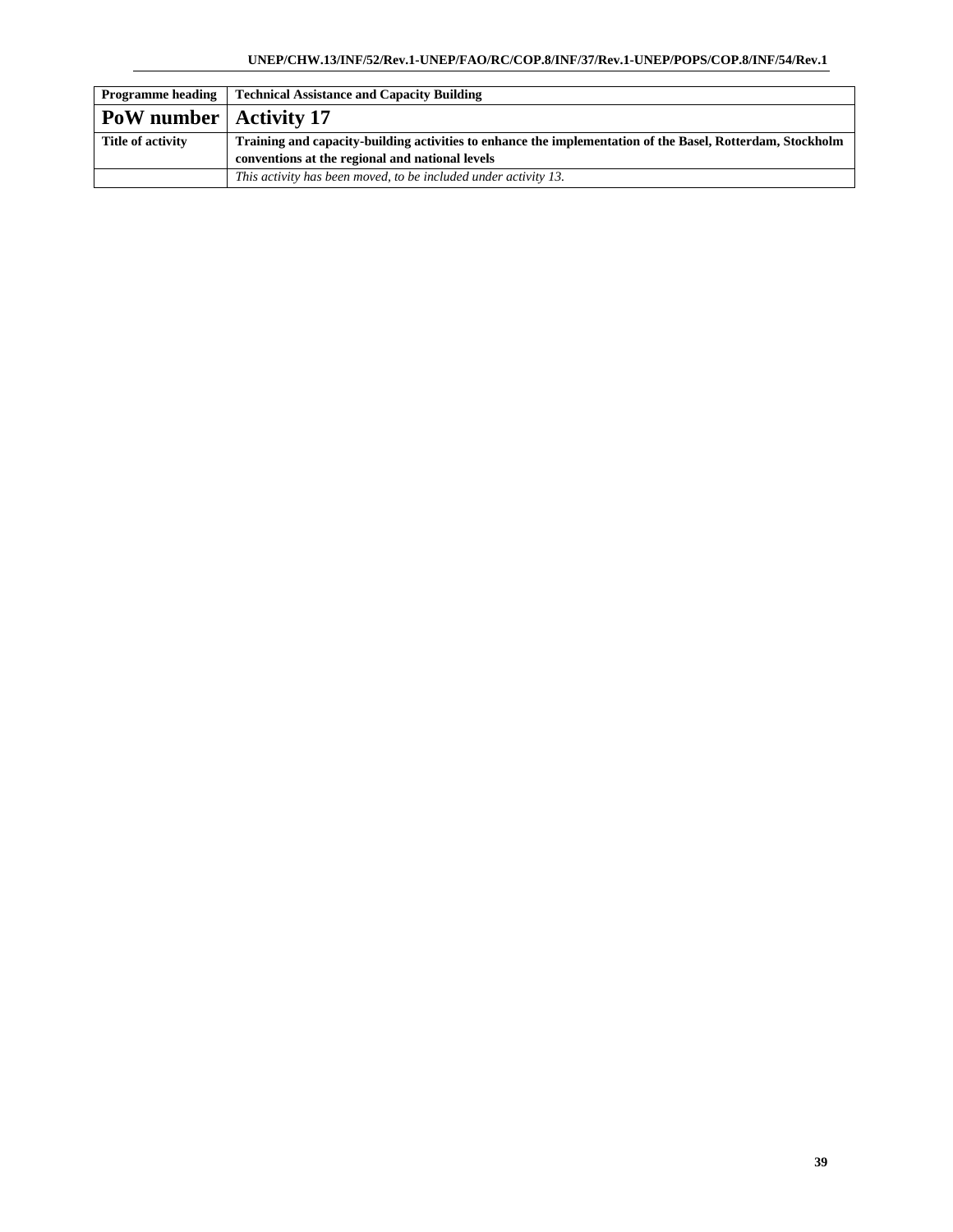| <b>Programme</b> heading | <b>Technical Assistance and Capacity Building</b>                                                                                                                                                                                 |
|--------------------------|-----------------------------------------------------------------------------------------------------------------------------------------------------------------------------------------------------------------------------------|
| PoW number               | <b>Activity 18</b>                                                                                                                                                                                                                |
| <b>Title of activity</b> | Partnerships for technical assistance                                                                                                                                                                                             |
| Convention(s)            | $\boxtimes$ Basel Convention                                                                                                                                                                                                      |
|                          | $\boxtimes$ Rotterdam Convention                                                                                                                                                                                                  |
|                          | $\boxtimes$ Stockholm Convention                                                                                                                                                                                                  |
| <b>Budget</b>            | $\boxtimes$ Voluntary budget<br>Core budget                                                                                                                                                                                       |
| Reference                | UNEP/CHW.13/13, UNEP/CHW.13/14, UNEP/CHW.13/15                                                                                                                                                                                    |
| <b>Mandate</b>           | <b>Convention Article: -</b>                                                                                                                                                                                                      |
|                          | COP decision(s): Decisions BC-12/12, BC-12/13, BC-12/14 and BC-12/9 of the Basel Convention, RC-7/7 of the                                                                                                                        |
|                          | Rotterdam Convention and SC-7/16 of the Stockholm Convention                                                                                                                                                                      |
| <b>Rationale</b>         | Involvement and cooperation with partners has a multiplier effect for the implementation of the Basel, Rotterdam<br>and Stockholm conventions because convention-specific issues are taken up and/or strengthened within the work |
|                          | programmes of partners or in programmes of mutual interest among several partners. This expands the outreach of                                                                                                                   |
|                          | convention issues to additional directly and indirectly affected stakeholders, but also brings in expertise from other                                                                                                            |
|                          | for a to the discussion under the COPs.                                                                                                                                                                                           |
|                          | The activity will focus on:                                                                                                                                                                                                       |
|                          | Supporting the existing partnerships served by the Secretariat, i.e. Household Waste Partnership, Follow-up                                                                                                                       |
|                          | Partnership to PACE and ENFORCE;                                                                                                                                                                                                  |
|                          | Contributing to partnerships and networks managed by partners like UNEP (Mercury, PEN, GPWM) UNU<br>$\bullet$                                                                                                                     |
|                          | (step), ITU/UNCTAD (Partnership on Measuring ICT for Development);                                                                                                                                                                |
|                          | Fostering new partnerships for capacity-building in areas related to the implementation of the Basel,<br>$\bullet$                                                                                                                |
|                          | Rotterdam and Stockholm conventions including the UN agencies, academia, private sector and civil society                                                                                                                         |
|                          | organizations like curricula development with universities, FAO, CABI and Pesticide Action Network                                                                                                                                |
|                          | (PAN), and                                                                                                                                                                                                                        |
|                          | Evaluating past and ongoing partnerships and development of a report with lessons learnt and<br>$\bullet$                                                                                                                         |
|                          | recommendations.                                                                                                                                                                                                                  |
|                          | Activities presented below contribute to the implementation of the technical assistance plan in 2018-2019. The                                                                                                                    |
|                          | cross cutting and specific thematic priorities under the Basel, Rotterdam and Stockholm conventions are set out in                                                                                                                |
|                          | PoW activities 13, 14, 15, 16, 18 and 19 respectively.                                                                                                                                                                            |
| <b>Activities and</b>    | (1) Partnerships for technical assistance                                                                                                                                                                                         |
| outcomes                 | Activities:                                                                                                                                                                                                                       |
|                          | Household Waste Partnership                                                                                                                                                                                                       |
|                          | Meeting of Household Waste Partnership members<br>$\bullet$                                                                                                                                                                       |
|                          | Support for development of Household Waste Partnership manuals<br>$\bullet$                                                                                                                                                       |
|                          | Follow-up Partnership to PACE                                                                                                                                                                                                     |
|                          | Design and development of a web portal                                                                                                                                                                                            |
|                          | Translation of information material<br>٠                                                                                                                                                                                          |
|                          | <b>ENFORCE</b>                                                                                                                                                                                                                    |
|                          | Meetings of ENFORCE members<br>٠                                                                                                                                                                                                  |
|                          | Support for dissemination of ENFORCE related information<br>$\bullet$                                                                                                                                                             |
|                          | Other partnerships organized by partners                                                                                                                                                                                          |
|                          | Input to partnerships of others<br>$\bullet$                                                                                                                                                                                      |
|                          | Cooperation with academia                                                                                                                                                                                                         |
|                          | Development of training curricula                                                                                                                                                                                                 |
|                          | Sponsorship for universities to develop and implement academic courses<br>$\bullet$                                                                                                                                               |
|                          | Development of MOOCs<br>$\bullet$                                                                                                                                                                                                 |
|                          | FAO farm field schools and field demonstration plots                                                                                                                                                                              |
|                          | Support to farmer field schools and demonstration plots<br>$\bullet$                                                                                                                                                              |
|                          | Partnerships evaluation                                                                                                                                                                                                           |
|                          | Development of evaluation and assessment report<br>$\bullet$                                                                                                                                                                      |
|                          | Translation of evaluation report<br>$\bullet$                                                                                                                                                                                     |
|                          | Layout and design of evaluation report<br>$\bullet$                                                                                                                                                                               |
|                          |                                                                                                                                                                                                                                   |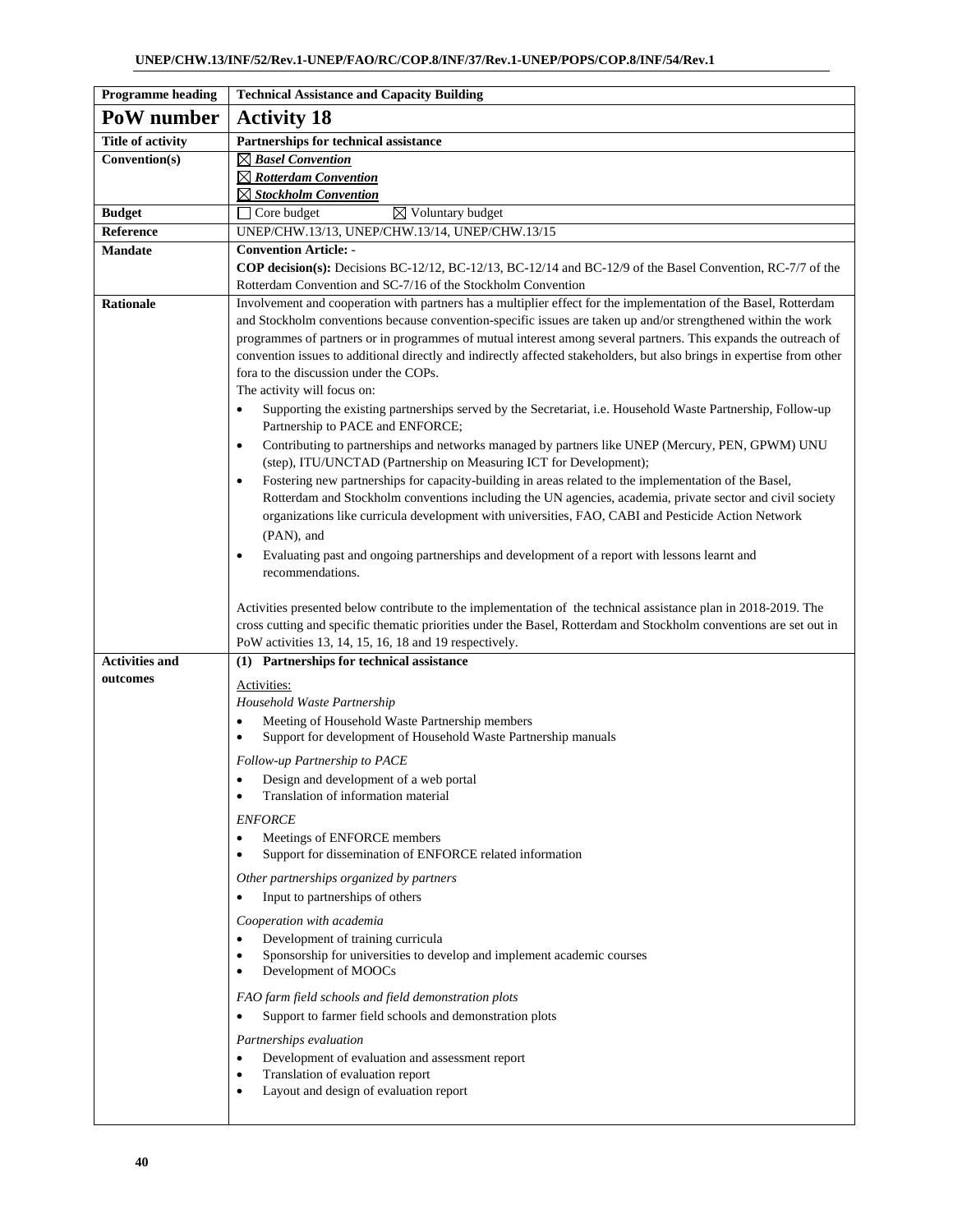#### Outcomes:

Provision of secretariat services to the partnerships established by the COPs will ensure continuous operation and timely delivery of outcomes and reports as expected by the COP decisions.

Cooperation with other partnerships allows the exchange of convention-related expertise with technical assistance programmes and networks of partners and their constituencies. Through cooperation with academic institutions training curricula related to convention opbejtives are established and increase in the medium term the number of experts on convention topics; special aspects of pesticide management on farm level are promoted through projects and programme of FAO which lead among others to the identification of alternatives to severely hazardous pesticide formulations.

An important additional aspect that is promoted through cooperation in partnerships, is the increased linkage between the regional centres and members and networks of these partnerships for further positioning regional centres as project executing agencies.

Evaluation of the impact of completed and ongoing partnerships will assist the COP in further developing target oriented and successful partnerships.

This activity has linkage to activity 13, 14, 15, 16 and 29.

|                                        | <b>Indicators of achievement:</b>                                                                                                                                                                                                                                                                                                                                                                                                                                                                                                                                                                                                                                                                         |                                        | <b>Means of verification:</b>                                                                                                                                                                                                                                                                                                                                                                                                                                                                                                                                                                                                                                                                                                                                                                    |
|----------------------------------------|-----------------------------------------------------------------------------------------------------------------------------------------------------------------------------------------------------------------------------------------------------------------------------------------------------------------------------------------------------------------------------------------------------------------------------------------------------------------------------------------------------------------------------------------------------------------------------------------------------------------------------------------------------------------------------------------------------------|----------------------------------------|--------------------------------------------------------------------------------------------------------------------------------------------------------------------------------------------------------------------------------------------------------------------------------------------------------------------------------------------------------------------------------------------------------------------------------------------------------------------------------------------------------------------------------------------------------------------------------------------------------------------------------------------------------------------------------------------------------------------------------------------------------------------------------------------------|
| 1.<br>2.<br>3.<br>4.<br>5.<br>6.<br>7. | The COP approved work plan of the Household Waste<br>Partnership is implemented;<br>Information sharing web portal for the Follow-up<br>Partnership to PACE is set up;<br>Success stories, techniques, expertise and good practice<br>reports are collected through ENFORCE and are available<br>on the website:<br>Number of partnerships in which the Secretariat<br>participates as a member;<br>Number of capacity-building activities on the conventions<br>developed and implemented by relevant academic partners;<br>Number of Farm Field Schools and Demonstration Plots<br>supported;<br>Evaluation and outcome assessment report on partnerships<br>is developed, translated and disseminated. | 1.<br>2.<br>3.<br>4.<br>5.<br>6.<br>7. | Progress report to BC OEWG-11 and<br>$COP14$ :<br>BRS website includes web portal for the<br>Follow-up Partnership to PACE;<br><b>ENFORCE</b> information exchange portal<br>is operational on website;<br>Partnerships website and progress report<br>to COPs in $2019$ ;<br>Report to COPs in 2019 on increase in<br>number of men and women in<br>convention relevant academic courses<br>and web-based discussion for aorganized<br>by universities in developing countries<br>(support gender balanced attendance at<br>trainings)<br>Reports on partner's websites (e.g. FAO,<br>CABI) and report to COPs in 2019;<br>Evaluation and outcome assessment<br>report on partnerships is translated in UN<br>languages, submitted to COPs in 2019<br>and available on the partnership website. |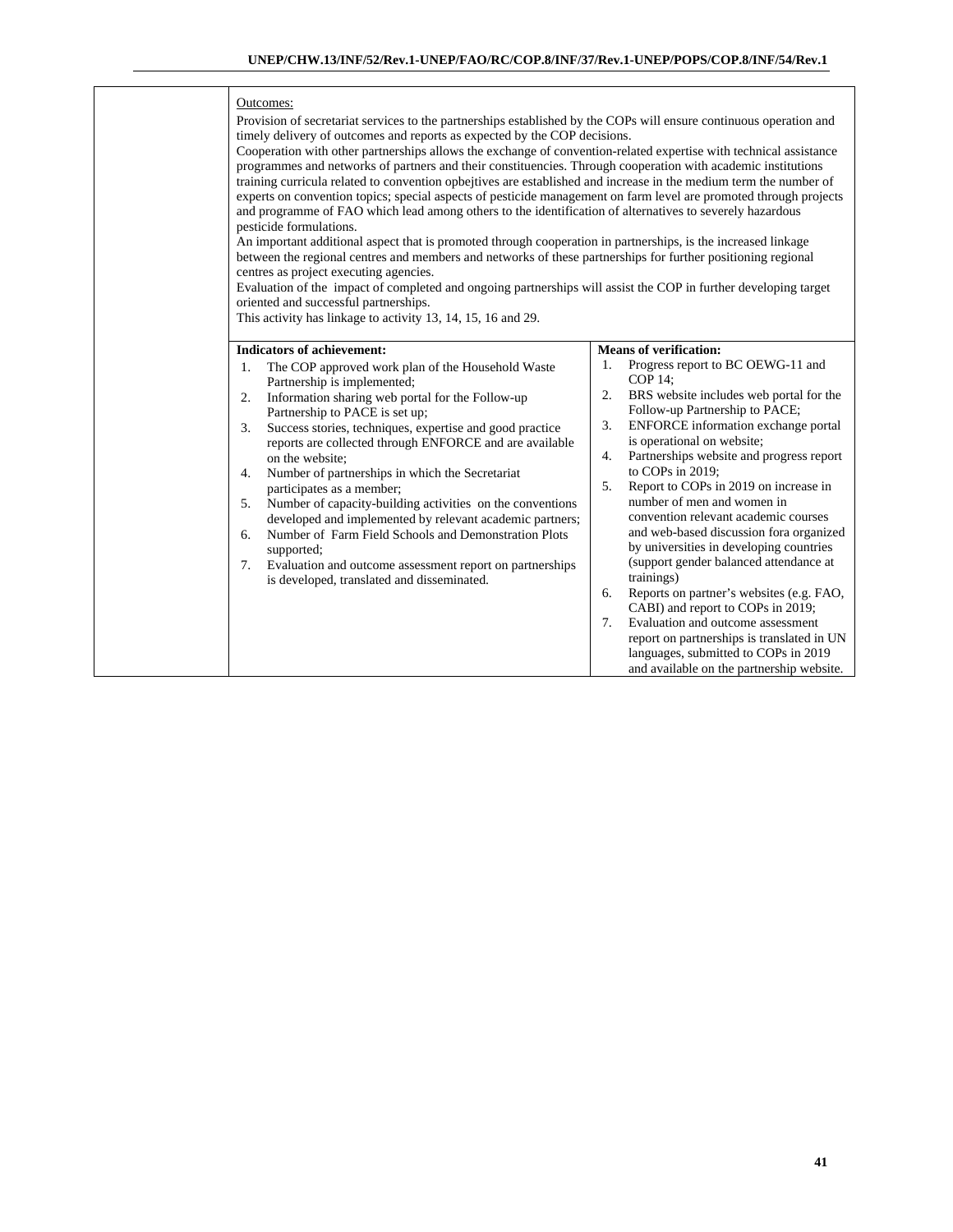|                                                      | <b>Assessed Contributions</b> |                   |                          |                      |                   | <b>Voluntary Contributions</b> |                      |                   |                   | <b>Total</b>         |                   |                   |                    |
|------------------------------------------------------|-------------------------------|-------------------|--------------------------|----------------------|-------------------|--------------------------------|----------------------|-------------------|-------------------|----------------------|-------------------|-------------------|--------------------|
|                                                      |                               | 2018              |                          |                      | 2019              |                                |                      | 2018              |                   |                      | 2019              |                   | 2018-19            |
| <b>Activity/Output</b>                               | <b>Basel</b><br>(BC)          | Rotterdam<br>(RO) | <b>Stockholm</b><br>(SC) | <b>Basel</b><br>(BC) | Rotterdam<br>(RO) | Stockholm<br>(SC)              | <b>Basel</b><br>(BD) | Rotterdam<br>(RV) | Stockholm<br>(SV) | <b>Basel</b><br>(BD) | Rotterdam<br>(RV) | Stockholm<br>(SV) | All<br>conventions |
| <b>Cooperation with academia</b>                     |                               |                   |                          |                      |                   |                                |                      |                   |                   |                      |                   |                   |                    |
| Academic courses                                     |                               |                   |                          |                      |                   |                                | 18 000               | 18 000            | 18 000            | 7000                 | 7 000             | 7000              | 75 000             |
| <b>Component Total</b>                               |                               |                   |                          |                      |                   |                                | 18 000               | 18 000            | 18 000            | 7 000                | 7000              | 7000              | 75 000             |
| <b>ENFORCE</b>                                       |                               |                   |                          |                      |                   |                                |                      |                   |                   |                      |                   |                   |                    |
| Experts' support                                     |                               |                   |                          |                      |                   |                                | 10 000               |                   |                   | 10 000               |                   |                   | 20 000             |
| Meeting and travel costs                             |                               |                   |                          |                      |                   |                                | 50 000               |                   |                   | 50 000               |                   |                   | 100 000            |
| <b>Component Total</b>                               |                               |                   |                          |                      |                   |                                | 60 000               |                   |                   | 60 000               |                   |                   | 120 000            |
| FAO farm field schools and field demonstration plots |                               |                   |                          |                      |                   |                                |                      |                   |                   |                      |                   |                   |                    |
| Pilot projects                                       |                               |                   |                          |                      |                   |                                |                      | 120 000           |                   |                      | 120 000           |                   | 240 000            |
| <b>Component Total</b>                               |                               |                   |                          |                      |                   |                                |                      | 120 000           |                   |                      | 120 000           |                   | 240 000            |
| <b>Follow-up Partnership to PACE</b>                 |                               |                   |                          |                      |                   |                                |                      |                   |                   |                      |                   |                   |                    |
| Translation                                          |                               |                   |                          |                      |                   |                                | 15 000               |                   |                   | 15 000               |                   |                   | 30 000             |
| Website                                              |                               |                   |                          |                      |                   |                                | 15 000               |                   |                   |                      |                   |                   | 15 000             |
| <b>Component Total</b>                               |                               |                   |                          |                      |                   |                                | 30 000               |                   |                   | 15 000               |                   |                   | 45 000             |
| <b>Household Waste Partnership</b>                   |                               |                   |                          |                      |                   |                                |                      |                   |                   |                      |                   |                   |                    |
| Experts' support                                     |                               |                   |                          |                      |                   |                                | 90 000               |                   |                   | 90 000               |                   |                   | 180 000            |
| Meeting and travel costs                             |                               |                   |                          |                      |                   |                                | 90 000               |                   |                   | 90 000               |                   |                   | 180 000            |
| <b>Component Total</b>                               |                               |                   |                          |                      |                   |                                | 180 000              |                   |                   | 180 000              |                   |                   | 360 000            |
| Other partnerships organized by partners             |                               |                   |                          |                      |                   |                                |                      |                   |                   |                      |                   |                   |                    |
| Participation costs                                  |                               |                   |                          |                      |                   |                                | 2 000                | 1 000             | 1 000             | 2 000                | 1 000             | 1 000             | 8 0 0 0            |
| <b>Component Total</b>                               |                               |                   |                          |                      |                   |                                | 2000                 | 1 000             | 1 000             | 2000                 | 1 000             | 1 000             | 8000               |
| <b>Partnerships evaluation</b>                       |                               |                   |                          |                      |                   |                                |                      |                   |                   |                      |                   |                   |                    |
| <b>Evaluation</b> report                             |                               |                   |                          |                      |                   |                                | 10 000               | 10 000            | 10 000            | 2 600                | 1800              | 2 600             | 37 000             |
| <b>Component Total</b>                               |                               |                   |                          |                      |                   |                                | 10 000               | 10 000            | 10 000            | 2600                 | 1800              | 2600              | 37 000             |
| <b>Grand Total</b>                                   |                               |                   |                          |                      |                   |                                | 300 000              | 149 000           | 29 000            | 266 600              | 129 800           | 10 600            | 885 000            |

| Overview of<br>resources | <b>Budget</b>          | <b>Assessed Contributions</b> | <b>Voluntary</b><br><b>Contributions</b> | <b>Total Contributions</b> |  |
|--------------------------|------------------------|-------------------------------|------------------------------------------|----------------------------|--|
|                          | $2016 - 2017$ approved |                               | 705 000                                  | 705 000                    |  |
|                          | 2018-2019 approved     |                               | 885 000                                  | 885 000                    |  |

| Partner(s)     | Regional centres of the Basel and Stockholm conventions implementing partnership activities; the GEF secretariat,<br>GEF implementing agencies, FAO (pesticides management team, social protection team and regional offices) and<br>UNEP regional offices, UNEP Chemicals and Waste, UNDP, UNIDO, SAICM Secretariat, Interim Minamata<br>Secretariat, WHO, WCO, other MEAs, WTO, academia, private sector and non-governmental organizations that<br>are partners or observers in the partnership activities.<br>European Commission to implement the Rotterdam Convention obligations and mandate by the COP, develop<br>new methodologies and tools and discuss on alternatives to newly listed or to hazardous pesticides. |
|----------------|--------------------------------------------------------------------------------------------------------------------------------------------------------------------------------------------------------------------------------------------------------------------------------------------------------------------------------------------------------------------------------------------------------------------------------------------------------------------------------------------------------------------------------------------------------------------------------------------------------------------------------------------------------------------------------------------------------------------------------|
| Socio-economic | <b>Sustainable Development Goals:</b>                                                                                                                                                                                                                                                                                                                                                                                                                                                                                                                                                                                                                                                                                          |
| aspects        | The household waste, e-waste and other waste-related partnerships support in the medium term the implementation                                                                                                                                                                                                                                                                                                                                                                                                                                                                                                                                                                                                                |
|                | of SDG target 12.5 where, by 2030, waste generation should be substantially reduced through prevention,                                                                                                                                                                                                                                                                                                                                                                                                                                                                                                                                                                                                                        |
|                | reduction, recycling and reuse. They also contribute to SDG target 11.6 by reducing the adverse environmental                                                                                                                                                                                                                                                                                                                                                                                                                                                                                                                                                                                                                  |
|                | impact of cities paying special attention to municipal and other waste management.                                                                                                                                                                                                                                                                                                                                                                                                                                                                                                                                                                                                                                             |
|                | The partnerships with academia support the implementation of SDG target 12.8 where, by 2030, people                                                                                                                                                                                                                                                                                                                                                                                                                                                                                                                                                                                                                            |
|                | everywhere should have the relevant information and awareness for sustainable development, and SDG target 12.a                                                                                                                                                                                                                                                                                                                                                                                                                                                                                                                                                                                                                 |
|                | where support should be provided to developing countries to strengthen their scientific and technological capacity                                                                                                                                                                                                                                                                                                                                                                                                                                                                                                                                                                                                             |
|                | to move towards more sustainable patterns of consumption and production.                                                                                                                                                                                                                                                                                                                                                                                                                                                                                                                                                                                                                                                       |
|                | The FAO/European Commission co-funded activity will contribute to SDG 2.4 to ensure sustainable food                                                                                                                                                                                                                                                                                                                                                                                                                                                                                                                                                                                                                           |
|                | production systems and implement resilient agricultural practices that increase productivity and production that                                                                                                                                                                                                                                                                                                                                                                                                                                                                                                                                                                                                               |
|                | help maintain ecosystems, to SDG 3.9 to reduce the number of deaths and illnesses from hazardous chemicals, to                                                                                                                                                                                                                                                                                                                                                                                                                                                                                                                                                                                                                 |
|                | SDG 8.8 to protect labour rights and promote safe and secure working environments for all workers including                                                                                                                                                                                                                                                                                                                                                                                                                                                                                                                                                                                                                    |
|                | migrant workers, in particular women migrants, and those in precarious employment, to SDG 12.4 to achieve the                                                                                                                                                                                                                                                                                                                                                                                                                                                                                                                                                                                                                  |
|                | environmentally sound management of chemicals to minimize their adverse impacts on human health and the                                                                                                                                                                                                                                                                                                                                                                                                                                                                                                                                                                                                                        |
|                | environment, to SDG 16.8 to broaden and strengthen the participation of developing countries in the institutions of                                                                                                                                                                                                                                                                                                                                                                                                                                                                                                                                                                                                            |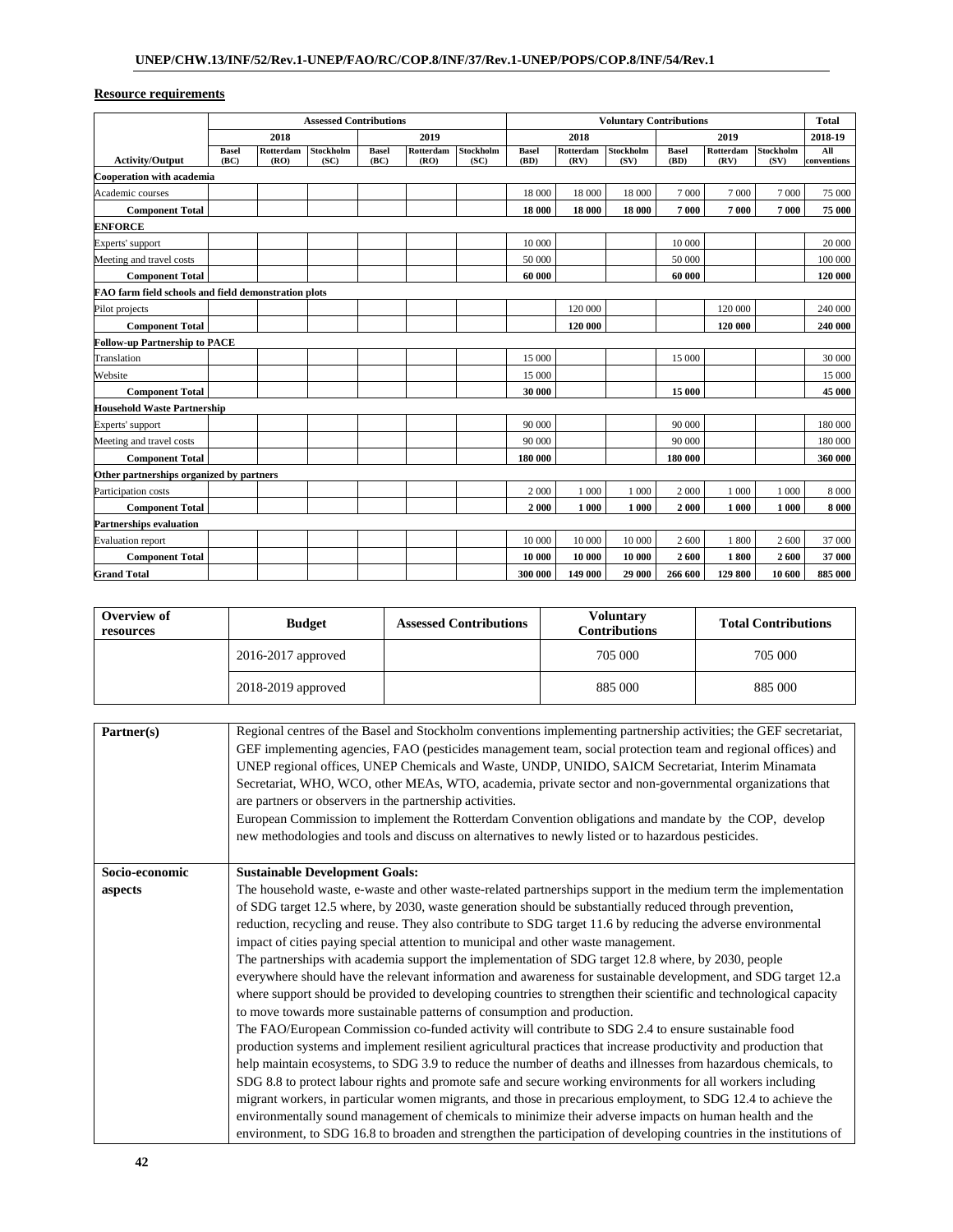#### global governance.

#### **Gender mainstreaming:**

The household waste, e-waste and other waste related partnerships address gender differentiated target groups, as appropriate, e.g. with respect to waste segregation in the households, waste collection and processing behavior and waste workers safety and protection. The most vulnerable groups are women and children who form about 30% of the workforce in crude waste processing business. Mother's intake and body burden is transferred across the placenta and through breast milk. Women and girls are affected directly and as mothers of tomorrow. The training carried out in partnership with academia will be open equally to men and women. The content of the courses will be provided in a gender differentiated manner, e.g. gender specific risks to exposure to chemical emissions in the work place and at home. The work developed under the EU/FAO programme takes into consideration the collect of data on different several

groups and in particular women and aims at raising awareness on hazardous pesticides for family farmers through the identification of alternatives. Women empowerment and gender equality are the main criteria in involving beneficiaries and stakeholders in all the established activities and nation or regional workshop.

#### **Integrated Approach:**

The partnerships involve the Basel and Stockholm conventions regional centres in the execution of related projects and activities to build and strengthen regional expertise on chemicals and waste issues. All activities support the implementation of the chemicals and wastes agenda and contribute to mainstreaming chemicals and waste issues at the regional and national levels.

The partnerships related to waste streams and chemical's life cycles involve industry partners from the beginning in the set-up and implementation of the partnership activities. The partnerships build on technical and financial support from countries and the private sector so that their work programme including face-to-face meetings and pilot projects can be implemented in time. Information exchange networks and partnerships support enforcement and chemicals and waste policy programmes of Parties and link to information from the private sector as appropriate.

The development of the activities under EU/FAO involve cross-cutting elements that are all concurring to the sustainable production and protection of natural resources. Different stakeholders are involved form the social pillar aspect of sustainability as for example health centers and local NGOs.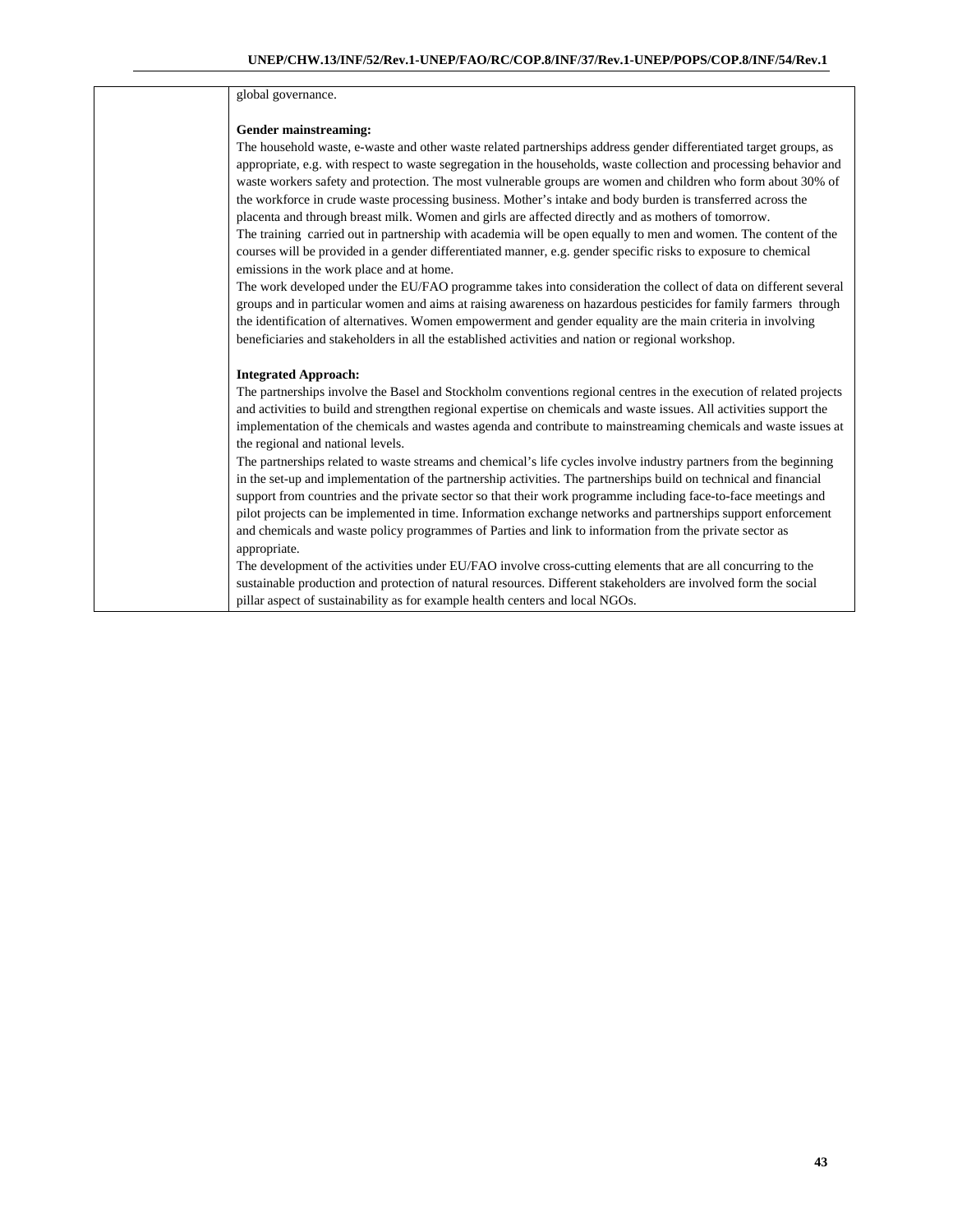| <b>Programme</b> heading          | <b>Technical Assistance and Capacity Building</b>                                                                                                                                                                                                                                                                                                                                                                                                                                                                                                                                                                                                                                                                                                                                                                                                                                                                                                                                                                                                                                                                                                                                                                                                                                                                                                                                                                                                                                                                                                                                                                                                                                                                                                                                                                                                                                                                                                 |
|-----------------------------------|---------------------------------------------------------------------------------------------------------------------------------------------------------------------------------------------------------------------------------------------------------------------------------------------------------------------------------------------------------------------------------------------------------------------------------------------------------------------------------------------------------------------------------------------------------------------------------------------------------------------------------------------------------------------------------------------------------------------------------------------------------------------------------------------------------------------------------------------------------------------------------------------------------------------------------------------------------------------------------------------------------------------------------------------------------------------------------------------------------------------------------------------------------------------------------------------------------------------------------------------------------------------------------------------------------------------------------------------------------------------------------------------------------------------------------------------------------------------------------------------------------------------------------------------------------------------------------------------------------------------------------------------------------------------------------------------------------------------------------------------------------------------------------------------------------------------------------------------------------------------------------------------------------------------------------------------------|
| PoW number                        | <b>Activity 19</b>                                                                                                                                                                                                                                                                                                                                                                                                                                                                                                                                                                                                                                                                                                                                                                                                                                                                                                                                                                                                                                                                                                                                                                                                                                                                                                                                                                                                                                                                                                                                                                                                                                                                                                                                                                                                                                                                                                                                |
| <b>Title of activity</b>          | Coordination of and support for the Basel and Stockholm convention regional centres and<br>cooperation and coordination between regional centres                                                                                                                                                                                                                                                                                                                                                                                                                                                                                                                                                                                                                                                                                                                                                                                                                                                                                                                                                                                                                                                                                                                                                                                                                                                                                                                                                                                                                                                                                                                                                                                                                                                                                                                                                                                                  |
| Convention(s)                     | $\boxtimes$ Basel Convention<br>$\Box$ Rotterdam Convention                                                                                                                                                                                                                                                                                                                                                                                                                                                                                                                                                                                                                                                                                                                                                                                                                                                                                                                                                                                                                                                                                                                                                                                                                                                                                                                                                                                                                                                                                                                                                                                                                                                                                                                                                                                                                                                                                       |
|                                   | $\boxtimes$ Stockholm Convention                                                                                                                                                                                                                                                                                                                                                                                                                                                                                                                                                                                                                                                                                                                                                                                                                                                                                                                                                                                                                                                                                                                                                                                                                                                                                                                                                                                                                                                                                                                                                                                                                                                                                                                                                                                                                                                                                                                  |
| <b>Budget</b>                     | $\overline{\boxtimes}$ Core budget<br>$\boxtimes$ Voluntary budget                                                                                                                                                                                                                                                                                                                                                                                                                                                                                                                                                                                                                                                                                                                                                                                                                                                                                                                                                                                                                                                                                                                                                                                                                                                                                                                                                                                                                                                                                                                                                                                                                                                                                                                                                                                                                                                                                |
| Reference                         | UNEP/CHW.13/11, UNEP/POPS/COP.8/16                                                                                                                                                                                                                                                                                                                                                                                                                                                                                                                                                                                                                                                                                                                                                                                                                                                                                                                                                                                                                                                                                                                                                                                                                                                                                                                                                                                                                                                                                                                                                                                                                                                                                                                                                                                                                                                                                                                |
| <b>Mandate</b>                    | Convention Article: Article 14 of the Basel Convention and Article 12 of the Stockholm Convention<br>COP decision(s): Decision BC-12/10 of the Basel Convention and SC-7/17 of the Stockholm Convention                                                                                                                                                                                                                                                                                                                                                                                                                                                                                                                                                                                                                                                                                                                                                                                                                                                                                                                                                                                                                                                                                                                                                                                                                                                                                                                                                                                                                                                                                                                                                                                                                                                                                                                                           |
| <b>Rationale</b>                  | The regional centres contribute to the implementation of the three conventions and play a key role as one of the<br>main actors in the delivery of technical assistance and technology transfer at the national and regional levels. The<br>Basel and Stockholm conventions regional centres serve as an entry point for Parties to channel their needs for<br>technical assistance in order to implement their obligations under the conventions. The activity is aimed at<br>strengthening and ensuring the effective functioning of the regional centres in order to ensure their delivery of<br>technical assistance and the transfer of technology to elegible Parties for the implementation of the Basel,<br>Stockholm and Rotterdam conventions. The Secretariat will undertake a number of activities to enhance the<br>effectiveness of the regional centres, which include:                                                                                                                                                                                                                                                                                                                                                                                                                                                                                                                                                                                                                                                                                                                                                                                                                                                                                                                                                                                                                                                            |
|                                   | Organizing annual meetings of the directors of the regional centres. These meetings will provide the<br>centres with an opportunity to exchange their experiences, best practices as well as to learn how to<br>overcome obstacles; opportunities to meet various international partners, such as bilateral and<br>multilateral donors, international agencies working in the field;<br>Pilot projects (Small Grant Projects or SGP) implemented by the regional centres. The regional centres<br>$\bullet$<br>under the Basel and Stockholm conventions will be invited to submit to the Secretariat project proposals<br>to implement activities in their business plans/workplans on the identified priority areas of the<br>conventions. This is expected to promote a competitive spirit among the centres in preparing the best<br>project proposals that ensure significant assistance to eligible recipient Parties in meeting their<br>obligations under the Basel and Stockholm conventions with a special focus on, but not limited to,<br>strengthening synergies among the Basel, Rotterdam and Stockholm conventions and other MEAs within<br>the chemicals and wastes cluster where possible;<br>Enhancing the visibility of the regional centres by providing necessary facilitation with Parties. One of<br>$\bullet$<br>the activity towards this will be participation of the secretariat in the steering committee meetings of the<br>BCRCs as ex-officio member, and participation in one or two projects/training activities undertaken by<br>the regional centres. Providing feedbackto the regional centres by undertaking monitoring and<br>evlaluation of the activities implemented by them;<br>Provide support to establish and or update their information exchange platforms, webportals, etc. to<br>$\bullet$<br>enhance their visibility on the Internet and disseminate their information to a broader audience. |
|                                   | Sustainability and replicability of the activity:<br>The organization by the secretariat of the annual meetings of the regional centres and other relevant stakeholders<br>with a provision of regular follow up actions is a desirable activity in order to encourage the partners involved in<br>providing technical assistance supporting Parties to meet their obligations.<br>In order to ensure the sustainability of the outcomes of the pilot projects under SGP the project having multiplier<br>effects will be taken into account, such as those aimed at developing training modules/training materials, train the<br>trainers including by forging partnership with academia or those promoting partnerships with relevant IGOs,<br>NGOs and private sector etc.<br>Activities presented below contribute to the implementation of the technical assistance plan in 2018-2019. The<br>cross cutting and specific thematic priorities under the Basel, Rotterdam and Stockholm conventions are set out in<br>PoW activities 13, 14, 15, 16, 18 and 19 respectively.                                                                                                                                                                                                                                                                                                                                                                                                                                                                                                                                                                                                                                                                                                                                                                                                                                                                   |
| <b>Activities and</b><br>outcomes | (1) Coordination of and support for the Basel and Stockholm convention regional centres and cooperation<br>and coordination between regional centres                                                                                                                                                                                                                                                                                                                                                                                                                                                                                                                                                                                                                                                                                                                                                                                                                                                                                                                                                                                                                                                                                                                                                                                                                                                                                                                                                                                                                                                                                                                                                                                                                                                                                                                                                                                              |
|                                   | Activities:<br>Increasing coordination between activities undertaken by regional centres through the annual meetings of their<br>directors<br>Organize one meeting each for the directors of BCRCs and SCRCs<br>$\bullet$<br>Other Support for Regional Centres<br>Select the best four proposals to be implemented by the regional centres such that two projects from each<br>$\bullet$<br>cluster of BCRCs and SCRCs every year are selected and funded<br>Update and put in place an integrated online platform for development and submission of workplans, activity<br>$\bullet$<br>reports and performance evaluation reports<br>Enhance the visibility of those centres lacking visible websites and provide support to establish and or update<br>$\bullet$<br>their information exchange platform                                                                                                                                                                                                                                                                                                                                                                                                                                                                                                                                                                                                                                                                                                                                                                                                                                                                                                                                                                                                                                                                                                                                       |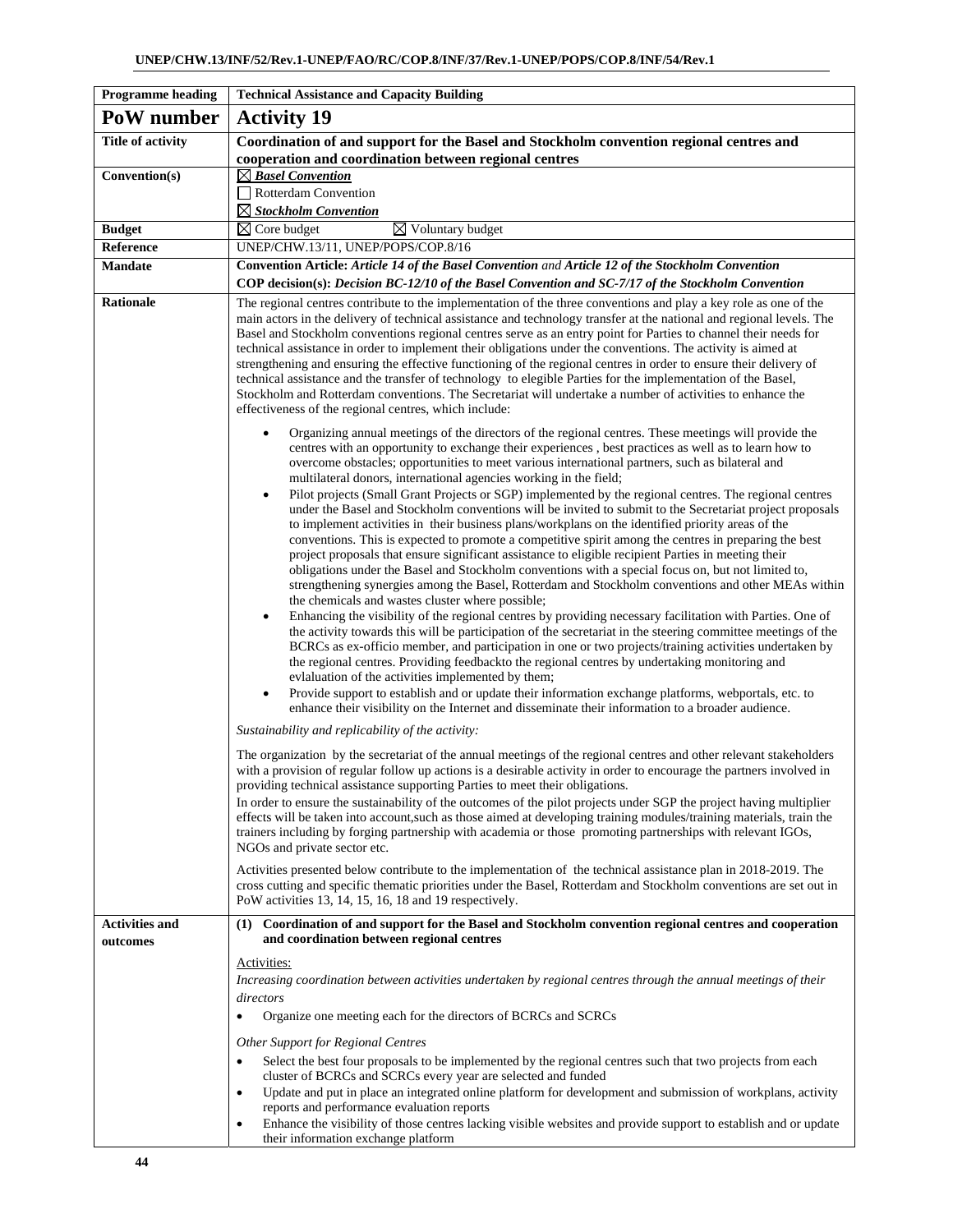| Outcomes:<br>Parties to the Basel and Stockholm conventions are able to implement their obligations under these conventions<br>due to technical assistance and capacity building support provided by the regional centres. The regional centres<br>under the Basel and Stockholm conventions are provided opportunities to forge collaboration through<br>coordination, and networking among themselves and with other relevant stakeholders by promoting the<br>comparative advantage and specific expertise of each of these centres. |                                                                                                                                                                                                                                                              |  |  |  |  |  |
|-----------------------------------------------------------------------------------------------------------------------------------------------------------------------------------------------------------------------------------------------------------------------------------------------------------------------------------------------------------------------------------------------------------------------------------------------------------------------------------------------------------------------------------------|--------------------------------------------------------------------------------------------------------------------------------------------------------------------------------------------------------------------------------------------------------------|--|--|--|--|--|
| <b>Indicators of achievement:</b><br>1. Number of joint programmes of the regional centres developed<br>and/or further strengthened (e.g. regional coordination and division<br>of specialized work areas, follow-up partnership to PACE) during<br>meetings of the directors of the regional centres<br>2. Regional centres receive adequate guidance from the Secretariat in<br>preparing and submitting their workplans/business plans and activity<br>reports;<br>3. Webportals of regional centres are updated on regular basis.   | <b>Means of verification:</b><br>1. Meeting reports published in the<br>conventions' websites;<br>2. Workplans and activity reports<br>submitted by the centres published on<br>the conventions' website and<br>presented to the COPs;<br>3. Web statistics. |  |  |  |  |  |

|                                           |                      | <b>Assessed Contributions</b> |                          |                      |                          |                          | <b>Voluntary Contributions</b> |                   |                   |                      | <b>Total</b>      |                   |                    |
|-------------------------------------------|----------------------|-------------------------------|--------------------------|----------------------|--------------------------|--------------------------|--------------------------------|-------------------|-------------------|----------------------|-------------------|-------------------|--------------------|
|                                           |                      | 2018                          |                          |                      | 2019                     |                          | 2018                           |                   |                   | 2019                 |                   | 2018-19           |                    |
| <b>Activity/Output</b>                    | <b>Basel</b><br>(BC) | Rotterdam<br>(RO)             | <b>Stockholm</b><br>(SC) | <b>Basel</b><br>(BC) | <b>Rotterdam</b><br>(RO) | <b>Stockholm</b><br>(SC) | <b>Basel</b><br>(BD)           | Rotterdam<br>(RV) | Stockholm<br>(SV) | <b>Basel</b><br>(BD) | Rotterdam<br>(RV) | Stockholm<br>(SV) | All<br>conventions |
| Annual meeting of the regional centres    |                      |                               |                          |                      |                          |                          |                                |                   |                   |                      |                   |                   |                    |
| Meeting and travel costs                  | 44 150               |                               | 44 150                   |                      |                          |                          |                                |                   |                   |                      |                   |                   | 88 300             |
| <b>Component Total</b>                    | 44 150               |                               | 44 150                   |                      |                          |                          |                                |                   |                   |                      |                   |                   | 88 300             |
| <b>Other Support for Regional Centres</b> |                      |                               |                          |                      |                          |                          |                                |                   |                   |                      |                   |                   |                    |
| Communication tools                       |                      |                               |                          |                      |                          |                          | 25 000                         |                   | 25 000            | 5 0 0 0              |                   | 5 0 0 0           | 60 000             |
| Pilot projects                            |                      |                               |                          |                      |                          |                          | 135 000                        |                   | 135 000           | 135 000              |                   | 135 000           | 540 000            |
| <b>Component Total</b>                    |                      |                               |                          |                      |                          |                          | 160 000                        |                   | 160 000           | 140 000              |                   | 140 000           | 600 000            |
| <b>Grand Total</b>                        | 44 150               |                               | 44 150                   |                      |                          |                          | 160 000                        |                   | 160 000           | 140 000              |                   | 140 000           | 688 300            |

| Overview of<br>resources | <b>Budget</b>          | <b>Assessed Contributions</b> | <b>Voluntary</b><br><b>Contributions</b> | <b>Total Contributions</b> |  |
|--------------------------|------------------------|-------------------------------|------------------------------------------|----------------------------|--|
|                          | $2016 - 2017$ approved | 88 300                        | 1 033 000                                | 1 121 300                  |  |
|                          | 2018-2019 approved     | 88 300                        | 600 000                                  | 688 300                    |  |

| Partner(s)     | The activity will be implemented for the regional centres in collaboration with various partners including UNEP's                                                                                                                                                                                                                                                                                                                                                                                                                                                                                                                                                                                                                                                                                                                                                                                                                                                                                                                                                                                                                                                                                                                                                                                                                                            |
|----------------|--------------------------------------------------------------------------------------------------------------------------------------------------------------------------------------------------------------------------------------------------------------------------------------------------------------------------------------------------------------------------------------------------------------------------------------------------------------------------------------------------------------------------------------------------------------------------------------------------------------------------------------------------------------------------------------------------------------------------------------------------------------------------------------------------------------------------------------------------------------------------------------------------------------------------------------------------------------------------------------------------------------------------------------------------------------------------------------------------------------------------------------------------------------------------------------------------------------------------------------------------------------------------------------------------------------------------------------------------------------|
|                | regional offices and the Chemicals and Wastes subprogramme coordinators, FAOs regional offices, the GEF                                                                                                                                                                                                                                                                                                                                                                                                                                                                                                                                                                                                                                                                                                                                                                                                                                                                                                                                                                                                                                                                                                                                                                                                                                                      |
|                | Secretariat, the Special Programme Secretariat, the Minamata Convention Secretariat, network of National                                                                                                                                                                                                                                                                                                                                                                                                                                                                                                                                                                                                                                                                                                                                                                                                                                                                                                                                                                                                                                                                                                                                                                                                                                                     |
|                | Cleaner Production Centres (NCPCs), bilateral donors, etc.                                                                                                                                                                                                                                                                                                                                                                                                                                                                                                                                                                                                                                                                                                                                                                                                                                                                                                                                                                                                                                                                                                                                                                                                                                                                                                   |
| Socio-economic | <b>Sustainable Development Goals:</b>                                                                                                                                                                                                                                                                                                                                                                                                                                                                                                                                                                                                                                                                                                                                                                                                                                                                                                                                                                                                                                                                                                                                                                                                                                                                                                                        |
| aspects        | The project supports directly SDG target 12.4 related to sustainable consumption and production where, by 2020,<br>environmentally sound management of chemicals and all wastes should be achieve throughout their life cycle in<br>accordance with agreed international frameworks and their release to air, water and soil should be significantly<br>reduced to minimize their adverse impacts on human health and the environment.<br>Gender mainstreaming:<br>Regional centres, in addition to their regular activities, also are a training arm of the Secretariat in promoting the<br>implementation of the conventions in the regions. The Secretariat will continue to engage the centres in its gender-<br>related activities so that the centres will reach out to the regional, national and local stakeholders on the<br>mainstreaming of gender into the chemicals and wastes management. Promotion of gender equality will be one of<br>the guiding principles in the selection of topics and discussion points for the annual meetings, as well as in the<br>selection of proposals under the Small Grant Projects. Participants will be encouraged to be aware of cultural and<br>social aspects when implementing national and regional projects. Multi-cultural and gender awareness will also be<br>promoted during the annual meetings. |
|                | <b>Integrated Approach:</b><br>Many of the regional centres are located within universities and have a close interface with academia, industries<br>and waste management authorities and hence they have direct relevance with the integrated approach. Further to<br>this, the centres in collaboration with the beneficiary country could get involved in the projects on national<br>institutional strengthing that are approved by the special programme.                                                                                                                                                                                                                                                                                                                                                                                                                                                                                                                                                                                                                                                                                                                                                                                                                                                                                                |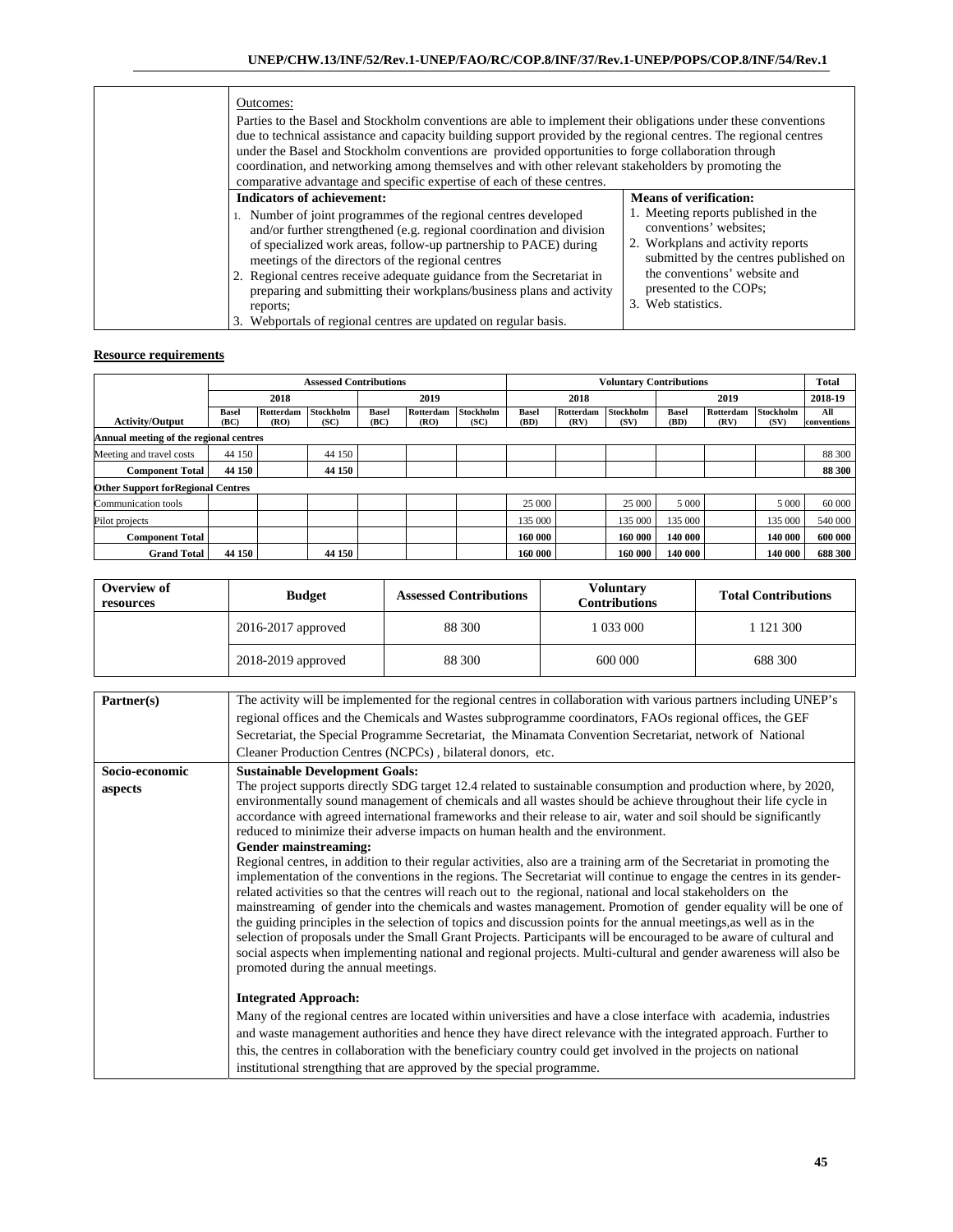| 3. | <b>Scientific and technical activities</b> |  |
|----|--------------------------------------------|--|
|    |                                            |  |

| <b>Programme</b> heading | Scientific and technical activities                                                                                                                                                                                     |
|--------------------------|-------------------------------------------------------------------------------------------------------------------------------------------------------------------------------------------------------------------------|
| PoW number               | <b>Activity 20</b>                                                                                                                                                                                                      |
| <b>Title of activity</b> | <b>Scientific support for Parties to the Basel Convention</b>                                                                                                                                                           |
| Convention(s)            | $\boxtimes$ Basel Convention                                                                                                                                                                                            |
|                          | $\Box$ Rotterdam Convention                                                                                                                                                                                             |
|                          | Stockholm Convention                                                                                                                                                                                                    |
| <b>Budget</b>            | $\boxtimes$ Core budget<br>$\boxtimes$ Voluntary budget                                                                                                                                                                 |
| Reference                | UNEP/CHW.13/6, UNEP/CHW.13/7                                                                                                                                                                                            |
| <b>Mandate</b>           | Technical Guidelines for Environmentally Sound Management (ESM) of hazardous waste                                                                                                                                      |
|                          | Section II C, paragraphs 4 and 5 of the synergies decisions (BC-IX/10, SC-4/34, omnibus decisions (BC.Ex-1/1,<br>SC.Ex-1/1), decisions BC-12/3, BC-12/5, OEWG-10/2, OEWG-10/4 and OEWG-10/5 of the Basel Convention and |
|                          | decision SC-7/9 of the Stockholm Convention                                                                                                                                                                             |
|                          | <b>Scientific advisory support to Parties</b>                                                                                                                                                                           |
|                          | Decisions BC-11/6, BC-12/1, BC-11/2 and BC-12/19 of the Basel Convention                                                                                                                                                |
|                          | <b>Cooperation with the World Customs Organization</b>                                                                                                                                                                  |
|                          | Decisions VIII/20 and BC-10/10                                                                                                                                                                                          |
| <b>Rationale</b>         | The COPs mandated the Secretariat to update the technical guidelines on POPs waste, as well as developing new                                                                                                           |
|                          | ones, as appropriate. Since 2011 experts under the Basel and the Stockholm conventions have been working                                                                                                                |
|                          | together in the development and the update of technical guidelines on POPs waste. Seven of these documents were                                                                                                         |
|                          | adopted by decision BC-12/3, and new requests for the development and update of different POPs waste technical<br>guidelines were made.                                                                                 |
|                          |                                                                                                                                                                                                                         |
|                          | In addition, the eight meeting of the Conference of the Parties to the Stockholm Convention may decide to list two                                                                                                      |
|                          | or three new POPs in the Annexes A and C of the convention, which will imply that new technical guidelines may                                                                                                          |
|                          | be developed and previous technical guidelines may need to be updated.                                                                                                                                                  |
|                          | Work on the development of technical guidelines on the transboundary movements of e-waste would continue in                                                                                                             |
|                          | 2017-2018, unless this technical guidelines is adopted at BC COP-13. An interim version of the technical                                                                                                                |
|                          | guidelines was adopted by decision BC-12/5.                                                                                                                                                                             |
|                          | Decision BC-12/19 included the consideration of whether 3 previously adopted technical guidelines should be                                                                                                             |
|                          | updated. During the OEWG-10, a discussion took place in this regards and as part of decision OEWG-10/2, a                                                                                                               |
|                          | survey will be elaborated to inquiry Parties on their views about which documents, should be updated as a matter                                                                                                        |
|                          | of priority. COP-13 may decide to update these specific guidelines.                                                                                                                                                     |
|                          | Pursuant to decisions VIII/20 and BC-10/10, the Secretariat maintains an ongoing cooperation with the World                                                                                                             |
|                          | Customs Organization (WCO) that ensures the identification of wastes covered by the Basel Convention in the                                                                                                             |
|                          | World Customs Organization Harmonized Commodity Description and Coding System. A list of wastes submitted                                                                                                               |
|                          | by Parties for inclusion in the Harmonized System is under review by the relevant Committees of the WCO. The                                                                                                            |
|                          | Secretariat provides advisory support to the Committees during the review process and prepares submissions for                                                                                                          |
|                          | new wastes for inclusion in the Harmonized System, as may be requested by Parties.                                                                                                                                      |
|                          | In addressing continuous needs of Parties, the Secretariat provides technical advice, either through guidelines,                                                                                                        |
|                          | emails or meetings. Inputs into various processes at the international levels are also required, for instance with                                                                                                      |
|                          | OECD, UNEP, SAICM, the Minamata Convention on Mercury, etc.                                                                                                                                                             |
|                          | This activity will also be implemented in coordination with activities listed in the fact sheet 14 (Training and                                                                                                        |
|                          | capacity-building activities to enhance the implementation of the Basel Convention).                                                                                                                                    |
| <b>Activities and</b>    | (1) Technical Guidelines for ESM of hazardous wastes                                                                                                                                                                    |
| outcomes                 | Activities:                                                                                                                                                                                                             |
|                          | Develop new technical guidelines for the newly listed POPs - DecaBDE<br>$\bullet$                                                                                                                                       |
|                          | Develop new technical guidelines for the newly listed POPs – SCCP<br>٠                                                                                                                                                  |
|                          | Update technical guidelines according to the newly listed POPs (General technical guidelines with any<br>$\bullet$                                                                                                      |
|                          | relevant information on all newly listed POPS, U-POPs technical guidelines to include HCBD, and HCBD                                                                                                                    |
|                          | technical guidelines to remove section on U-POPs)<br>Update the e-waste technical guidelines<br>٠                                                                                                                       |
|                          | Update two technical guidelines on waste management technologies<br>٠                                                                                                                                                   |
|                          | Translation of technical guidelines approved by the COP<br>٠                                                                                                                                                            |
|                          | Prepare electronic versions of the technical guidelines using the standard cover page, and UN layout                                                                                                                    |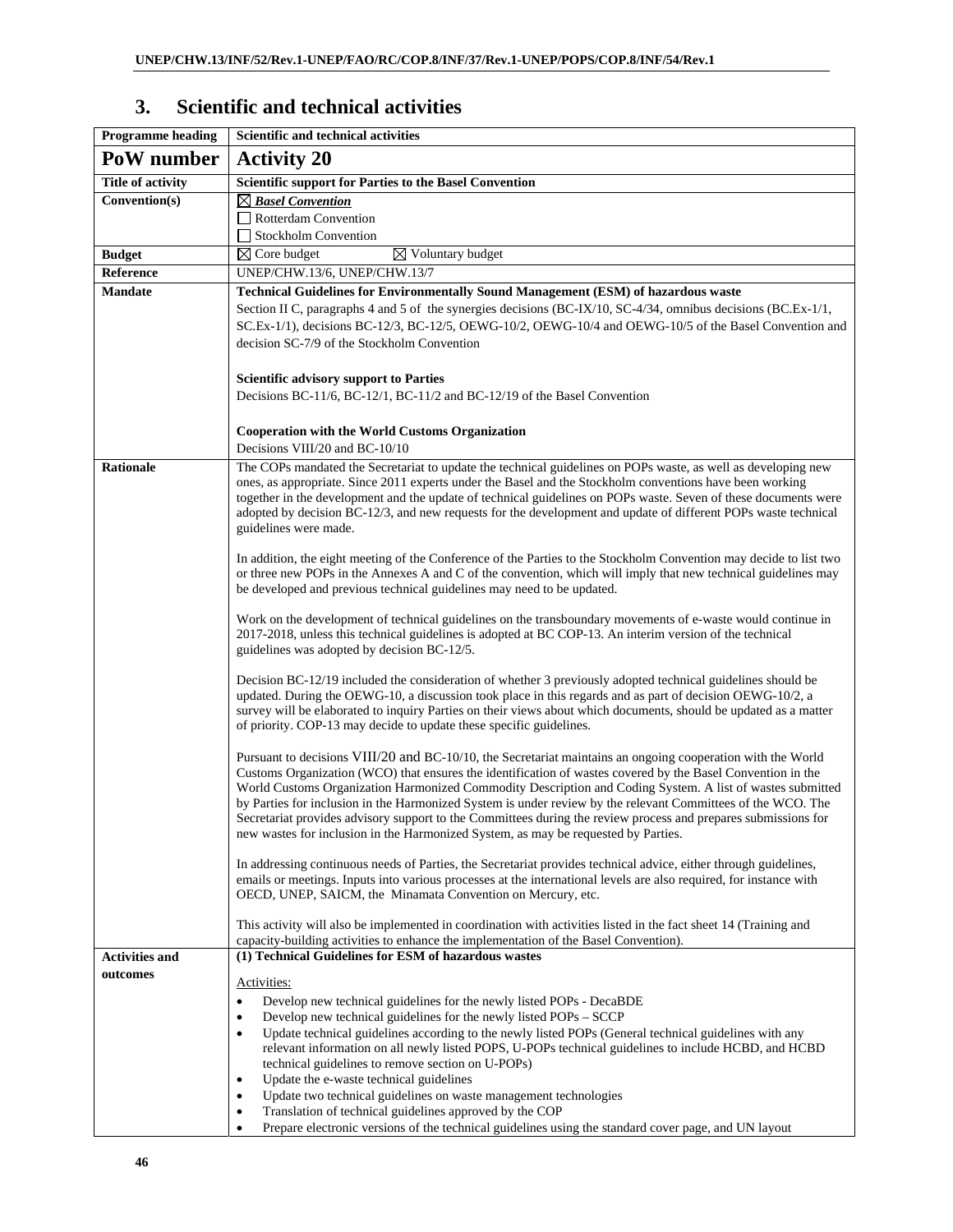| Hold face-to-face meeting of the small intersessional working group on POPs waste to facilitate the<br>$\bullet$<br>negotiation of the development and updates of technical guidelines on POPs waste<br>Hold one or two face-to-face meetings of the small intersessional working group on e-waste to facilitate the<br>$\bullet$<br>negotiation of the development of the technical guidelines on e-waste<br>Develop a legal analysis related to the e-waste technical guidelines as per request of the OEWG-10/5,<br>paragraph 9<br>Outcomes:<br>Coordinated development of technical guidelines on the ESM of different waste streams and on waste management<br>technologies. Parties to the Basel and to the Stockholm conventions are better equipped with technical information<br>on the sound management of chemicals and hazardous wastes, including POPs waste. |                                                                                                                                                                                                                                                                                                                                                                                                                          |
|----------------------------------------------------------------------------------------------------------------------------------------------------------------------------------------------------------------------------------------------------------------------------------------------------------------------------------------------------------------------------------------------------------------------------------------------------------------------------------------------------------------------------------------------------------------------------------------------------------------------------------------------------------------------------------------------------------------------------------------------------------------------------------------------------------------------------------------------------------------------------|--------------------------------------------------------------------------------------------------------------------------------------------------------------------------------------------------------------------------------------------------------------------------------------------------------------------------------------------------------------------------------------------------------------------------|
| <b>Indicators of achievement:</b>                                                                                                                                                                                                                                                                                                                                                                                                                                                                                                                                                                                                                                                                                                                                                                                                                                          | <b>Means of verification:</b>                                                                                                                                                                                                                                                                                                                                                                                            |
| Technical guidelines on the ESM of POPs waste are<br>1.<br>developed or updated, and made available to Parties and<br>others;<br>2.<br>Technical guidelines on different waste streams or<br>technologies are developed or updated, and made<br>available to Parties and others.<br>3.<br>Legal analysis related to the technical guidelines on e-<br>waste is made available to Parties and others.<br>4.<br>Number of women and men who are members of the<br>Small Intersessional Working Groups.                                                                                                                                                                                                                                                                                                                                                                       | Technical guidelines on the ESM of POPs<br>1.<br>waste on the convention website.<br>2.<br>Technical guidelines on different waste<br>streams or technologies on the convention<br>website.<br>3.<br>Legal analysis is related to the technical<br>guidelines on e-waste is made available<br>on the convention website.<br>4.<br>Membership of the Small Intersessional<br>Working Groups on the convention<br>website. |
|                                                                                                                                                                                                                                                                                                                                                                                                                                                                                                                                                                                                                                                                                                                                                                                                                                                                            |                                                                                                                                                                                                                                                                                                                                                                                                                          |
| (2) Scientific advisory support to Parties<br>Activities:<br>Provide scientific and technical advisory support to Parties (staff costs only)<br>Outcomes:<br>Sound advice is provided to Parties on technical issues related to the Basel Convention. Parties are better informed                                                                                                                                                                                                                                                                                                                                                                                                                                                                                                                                                                                          |                                                                                                                                                                                                                                                                                                                                                                                                                          |
| to make sound decisions regarding the management of chemicals and hazardous wastes.                                                                                                                                                                                                                                                                                                                                                                                                                                                                                                                                                                                                                                                                                                                                                                                        |                                                                                                                                                                                                                                                                                                                                                                                                                          |
| <b>Indicators of achievement:</b>                                                                                                                                                                                                                                                                                                                                                                                                                                                                                                                                                                                                                                                                                                                                                                                                                                          | <b>Means of verification:</b>                                                                                                                                                                                                                                                                                                                                                                                            |
| Scientific and technical advice is provided to Parties in<br>5.<br>need with the required quality level, to support them in<br>implementing a life-cycle approach to sound chemicals<br>and hazardous wastes management.<br>(3) Cooperation with the World Customs Organization                                                                                                                                                                                                                                                                                                                                                                                                                                                                                                                                                                                            | Record of communication (requests and<br>5.<br>responses) with Parties on scientific and<br>technical advice. Reports of missions.                                                                                                                                                                                                                                                                                       |
| Activities:<br>Engage consultant to prepare submission to the WCO for inclusion of Basel wastes in the harmonized system<br>and provide advisory support for the review of submissions by WCO Committees.<br>Outcomes:<br>Parties benefit from having coherence between the implementation of the Basel Convention and the WCO<br>Harmonized Commodity Description and Coding System. Monitoring of the transboundary movements of<br>hazardous and other wastes is facilitated. The goals of the Basel Convention are promoted through cooperation with<br>other international organizations.                                                                                                                                                                                                                                                                             |                                                                                                                                                                                                                                                                                                                                                                                                                          |
| <b>Indicators of achievement:</b><br>Wastes covered under the Basel Convention are identified<br>6.<br>in the Harmonized System and collaboration with relevant<br>international organizations is maintained, guarateeing<br>harmonization of common working areas (e.g. WCO<br>HSC).                                                                                                                                                                                                                                                                                                                                                                                                                                                                                                                                                                                      | <b>Means of verification:</b><br>Progress reports on submission to the<br>6.<br>WCO and the Harmonized System to<br>facilitate monitoring of wastes covered<br>by the Basel Convention.                                                                                                                                                                                                                                  |
| (4) Control system for transboundary movements of hazardous wastes and other wastes                                                                                                                                                                                                                                                                                                                                                                                                                                                                                                                                                                                                                                                                                                                                                                                        |                                                                                                                                                                                                                                                                                                                                                                                                                          |
| Activities:<br>Engage consultants to develop options for steps towards an electronic system for transboundary movement<br>Outcomes:<br>Parties have a better understanding of possible measures to improve the implementation of the Basel Convention<br>control system through the development of an electronic notification and movement system.<br><b>Indicators of achievement:</b>                                                                                                                                                                                                                                                                                                                                                                                                                                                                                    | <b>Means of verification:</b>                                                                                                                                                                                                                                                                                                                                                                                            |
| 7.<br>A report on options for steps towards an electronic system<br>for transboundary movement for consideration of OEWG-<br>11<br>(5) Issues related to waste containing nanomaterials and options for further work under the Basel                                                                                                                                                                                                                                                                                                                                                                                                                                                                                                                                                                                                                                       | Reports to OEWG-11.<br>7.                                                                                                                                                                                                                                                                                                                                                                                                |
| Convention                                                                                                                                                                                                                                                                                                                                                                                                                                                                                                                                                                                                                                                                                                                                                                                                                                                                 |                                                                                                                                                                                                                                                                                                                                                                                                                          |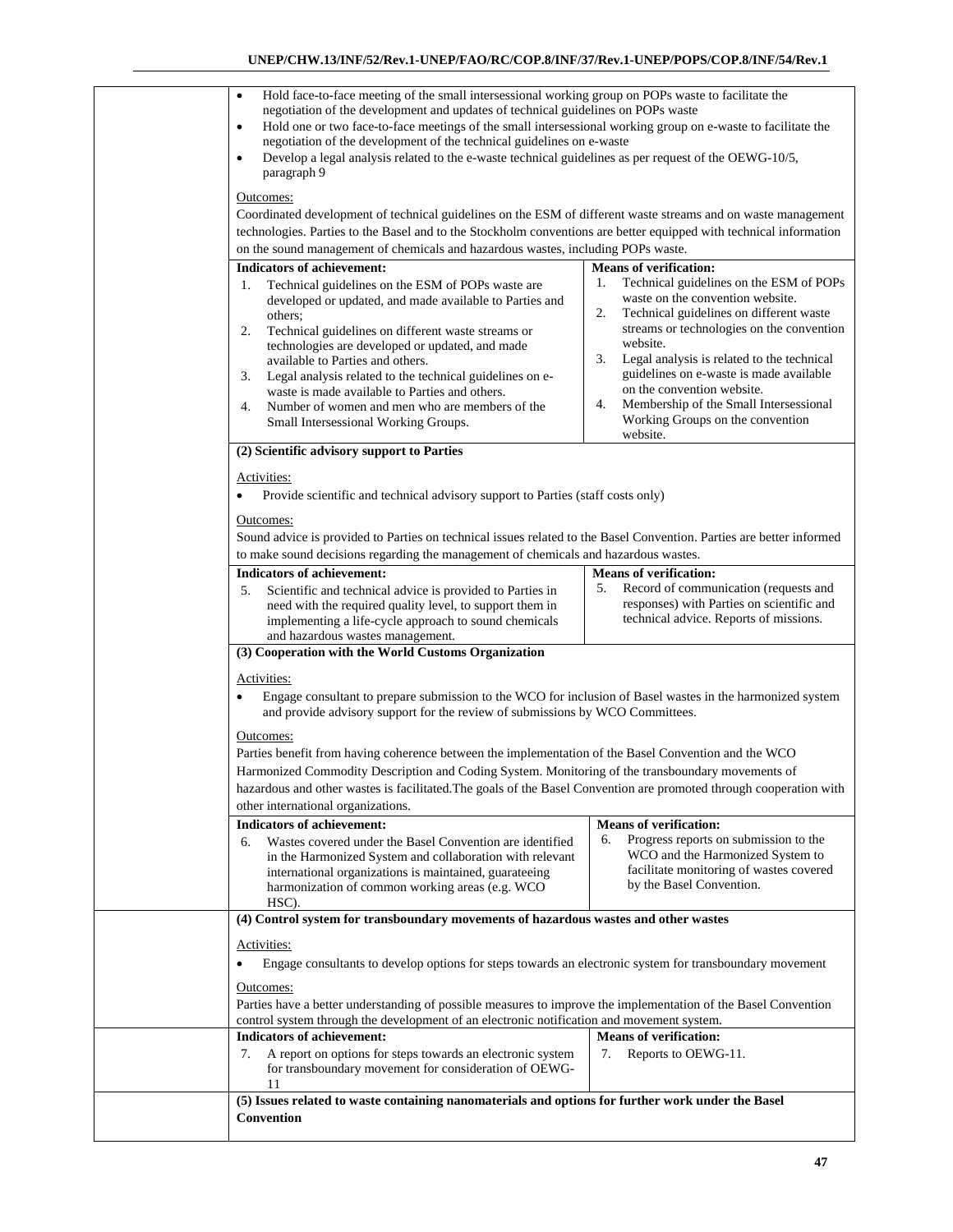| Activities:<br>Engage consultants to develop a report on issues related to waste containing nanomaterials and options for<br>٠<br>further work under the Basel Convention                                                                                                                               |                               |  |  |  |  |
|---------------------------------------------------------------------------------------------------------------------------------------------------------------------------------------------------------------------------------------------------------------------------------------------------------|-------------------------------|--|--|--|--|
| Outcomes:<br>Parties have an overview of issues related to waste containing nanomaterials, existing activities related to their<br>management and options to address this issue within the framework of the Basel Convention.                                                                           |                               |  |  |  |  |
| <b>Indicators of achievement:</b>                                                                                                                                                                                                                                                                       | <b>Means of verification:</b> |  |  |  |  |
| A report on issues related to waste containing<br>8.<br>nanomaterials and options for further work under the Basel<br>Convention is developed for consideration of OEWG-11                                                                                                                              | Report of OEWG-11<br>8.       |  |  |  |  |
| (6) Issues related to marine plastic litter and microplastics                                                                                                                                                                                                                                           |                               |  |  |  |  |
| Activities:<br>Engage consultants to develop a draft proposal for possible further actions further address marine plastic litter<br>٠<br>and micro-plastics, within the scope of the Basel Convention                                                                                                   |                               |  |  |  |  |
| Outcomes:                                                                                                                                                                                                                                                                                               |                               |  |  |  |  |
| Parties have an overview of options available under the Basel Convention to further address marine plastic litter<br>and micro-plastics                                                                                                                                                                 |                               |  |  |  |  |
| <b>Indicators of achievement:</b>                                                                                                                                                                                                                                                                       | <b>Means of verification:</b> |  |  |  |  |
| An overview of options available under the Convention to<br>9.<br>further address marine plastic litter and micro-plastics are<br>made available to OEWG-11 and a draft proposal for<br>possible further actions, within the scope of the Basel<br>Convention, is developed for consideration at COP-14 | Report of OEWG-11<br>9.       |  |  |  |  |

|                                                                                                          | <b>Assessed Contributions</b> |                   |                          | <b>Voluntary Contributions</b> |                   |                   |                      | <b>Total</b>      |                   |                      |                   |                   |                    |
|----------------------------------------------------------------------------------------------------------|-------------------------------|-------------------|--------------------------|--------------------------------|-------------------|-------------------|----------------------|-------------------|-------------------|----------------------|-------------------|-------------------|--------------------|
|                                                                                                          |                               | 2018              |                          |                                | 2019              |                   |                      | 2018              |                   |                      | 2019              |                   | 2018-19            |
| <b>Activity/Output</b>                                                                                   | <b>Basel</b><br>(BC)          | Rotterdam<br>(RO) | <b>Stockholm</b><br>(SC) | <b>Basel</b><br>(BC)           | Rotterdam<br>(RO) | Stockholm<br>(SC) | <b>Basel</b><br>(BD) | Rotterdam<br>(RV) | Stockholm<br>(SV) | <b>Basel</b><br>(BD) | Rotterdam<br>(RV) | Stockholm<br>(SV) | All<br>conventions |
| <b>Technical Guidelines for ESM of HW</b>                                                                |                               |                   |                          |                                |                   |                   |                      |                   |                   |                      |                   |                   |                    |
| Electronic versions                                                                                      | 35 000                        |                   |                          |                                |                   |                   |                      |                   |                   |                      |                   |                   | 35 000             |
| Legal analysis                                                                                           |                               |                   |                          |                                |                   |                   | 40 000               |                   |                   |                      |                   |                   | 40 000             |
| Meeting and travel costs                                                                                 |                               |                   |                          |                                |                   |                   | 90 000               |                   |                   |                      |                   |                   | 90 000             |
| New POPs guidelines                                                                                      | 10 000                        |                   | 10 000                   |                                |                   |                   |                      |                   |                   |                      |                   |                   | 20 000             |
| Translation                                                                                              | 160 000                       |                   |                          |                                |                   |                   |                      |                   |                   |                      |                   |                   | 160 000            |
| Updated e-waste<br>guidelines                                                                            |                               |                   |                          |                                |                   |                   | 20 000               |                   |                   |                      |                   |                   | 20 000             |
| <b>Updated POPs</b> guidelines                                                                           | 10 000                        |                   | 10 000                   |                                |                   |                   |                      |                   |                   |                      |                   |                   | 20 000             |
| <b>Updated</b> waste<br>management guidelines                                                            | 30 000                        |                   |                          |                                |                   |                   |                      |                   |                   |                      |                   |                   | 30 000             |
| <b>Component Total</b>                                                                                   | 245 000                       |                   | 20 000                   |                                |                   |                   | 150 000              |                   |                   |                      |                   |                   | 415 000            |
| <b>Cooperation with the World Customs Organization</b>                                                   |                               |                   |                          |                                |                   |                   |                      |                   |                   |                      |                   |                   |                    |
| <b>WCO Submission</b>                                                                                    | 30 000                        |                   |                          |                                |                   |                   |                      |                   |                   |                      |                   |                   | 30 000             |
| <b>Component Total</b>                                                                                   | 30 000                        |                   |                          |                                |                   |                   |                      |                   |                   |                      |                   |                   | 30 000             |
| <b>Control system for TBM</b>                                                                            |                               |                   |                          |                                |                   |                   |                      |                   |                   |                      |                   |                   |                    |
| Experts' support                                                                                         |                               |                   |                          |                                |                   |                   | 25 000               |                   |                   |                      |                   |                   | 25 000             |
| <b>Component Total</b>                                                                                   |                               |                   |                          |                                |                   |                   | 25 000               |                   |                   |                      |                   |                   | 25 000             |
| Issues related to waste containing nanomaterials and options for further work under the Basel Convention |                               |                   |                          |                                |                   |                   |                      |                   |                   |                      |                   |                   |                    |
| Experts' support                                                                                         |                               |                   |                          |                                |                   |                   | 30 000               |                   |                   |                      |                   |                   | 30 000             |
| <b>Component Total</b>                                                                                   |                               |                   |                          |                                |                   |                   | 30 000               |                   |                   |                      |                   |                   | 30 000             |
| <b>Issues related to marine plastic litter and microplastics</b>                                         |                               |                   |                          |                                |                   |                   |                      |                   |                   |                      |                   |                   |                    |
| Experts' support                                                                                         |                               |                   |                          |                                |                   |                   | 30 000               |                   |                   |                      |                   |                   | 30 000             |
| <b>Component Total</b>                                                                                   |                               |                   |                          |                                |                   |                   | 30 000               |                   |                   |                      |                   |                   | 30 000             |
| <b>Grand Total</b>                                                                                       | 275 000                       |                   | 20 000                   |                                |                   |                   | 235 000              |                   |                   |                      |                   |                   | 530 000            |

| Overview of<br>resources | <b>Budget</b>          | <b>Assessed Contributions</b> | <b>Voluntary</b><br><b>Contributions</b> | <b>Total Contributions</b> |  |
|--------------------------|------------------------|-------------------------------|------------------------------------------|----------------------------|--|
|                          | $2016 - 2017$ approved | 249 875                       | 520 000                                  | 769 875                    |  |
|                          | 2018-2019 approved     | 295 000                       | 235 000                                  | 530 000                    |  |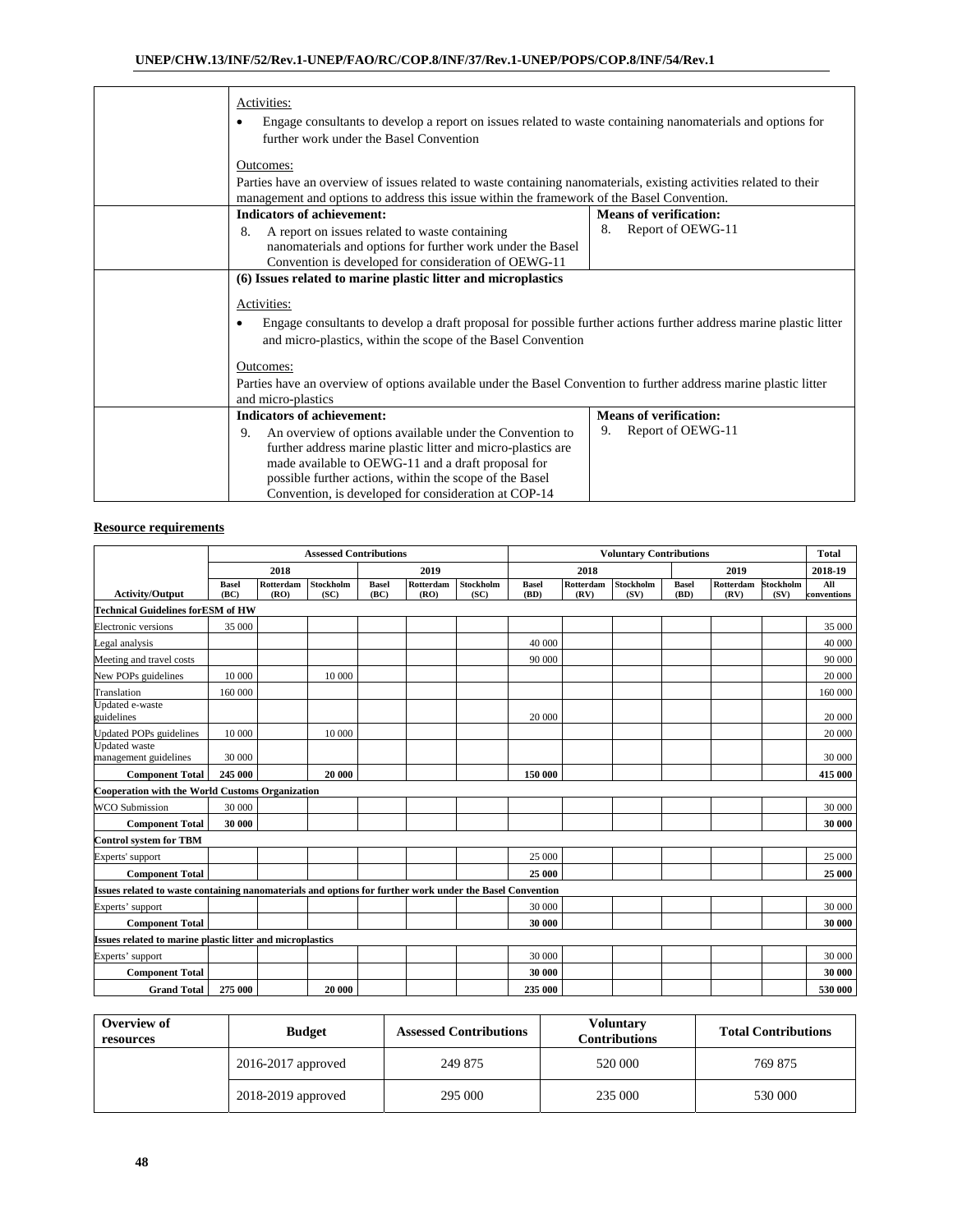|                | Parties, other relevant international organizations within the UN system, industry associations, NGOs, and other                                                                                                                                                                                                                                                                                                                                                                                                                                                                                                                                                                                                                                                   |
|----------------|--------------------------------------------------------------------------------------------------------------------------------------------------------------------------------------------------------------------------------------------------------------------------------------------------------------------------------------------------------------------------------------------------------------------------------------------------------------------------------------------------------------------------------------------------------------------------------------------------------------------------------------------------------------------------------------------------------------------------------------------------------------------|
| Partner(s)     |                                                                                                                                                                                                                                                                                                                                                                                                                                                                                                                                                                                                                                                                                                                                                                    |
|                | relevant stakeholders                                                                                                                                                                                                                                                                                                                                                                                                                                                                                                                                                                                                                                                                                                                                              |
| Socio-economic | <b>Sustainable Development Goals:</b> The activity relates to SDG 12 on ensuring sustainable consumption and                                                                                                                                                                                                                                                                                                                                                                                                                                                                                                                                                                                                                                                       |
| aspects        | production patterns (specifically Target 12.4: by 2020 achieve environmentally sound management of chemicals                                                                                                                                                                                                                                                                                                                                                                                                                                                                                                                                                                                                                                                       |
|                | and all wastes throughout their lifecycle and minimizing their adverse impacts on human health and the                                                                                                                                                                                                                                                                                                                                                                                                                                                                                                                                                                                                                                                             |
|                | environment). It also relates to Sustainable Development Goal 3 on ensuring healthy lives (specifically Target 3.9:                                                                                                                                                                                                                                                                                                                                                                                                                                                                                                                                                                                                                                                |
|                | by 2030 substantially reduce the number of deaths and illnesses from hazardous chemicals and air, water and soil                                                                                                                                                                                                                                                                                                                                                                                                                                                                                                                                                                                                                                                   |
|                | pollution and contamination).                                                                                                                                                                                                                                                                                                                                                                                                                                                                                                                                                                                                                                                                                                                                      |
|                |                                                                                                                                                                                                                                                                                                                                                                                                                                                                                                                                                                                                                                                                                                                                                                    |
|                | Gender mainstreaming: Membership of the different Small Intersessional Working Groups is gender neutral, and<br>participation of women is welcome. In line with the BRS Gender Action Plan, the Secretariat will, where<br>appropriate, encourage Parties and observers to take into account gender-related aspects in their nomination of<br>participants, as well as when engaging consultants to carry-out the different activities. Additionally, information<br>provided in the advice to Parties, and in the technical guidelines on the sound management of chemicals and<br>hazardous wastes, and their impacts on human health and the environment, can assist in formulating policies to<br>protect vulnerable populations including women and children. |
|                | <b>Integrated Approach:</b> The Small Intersessional Working Groups under this activity follow a multi-stakeholder<br>approach, where observers to the conventions, as well as civil society, academia and industry have an active role in<br>discussions and negotiations on the work and on the documents produced.                                                                                                                                                                                                                                                                                                                                                                                                                                              |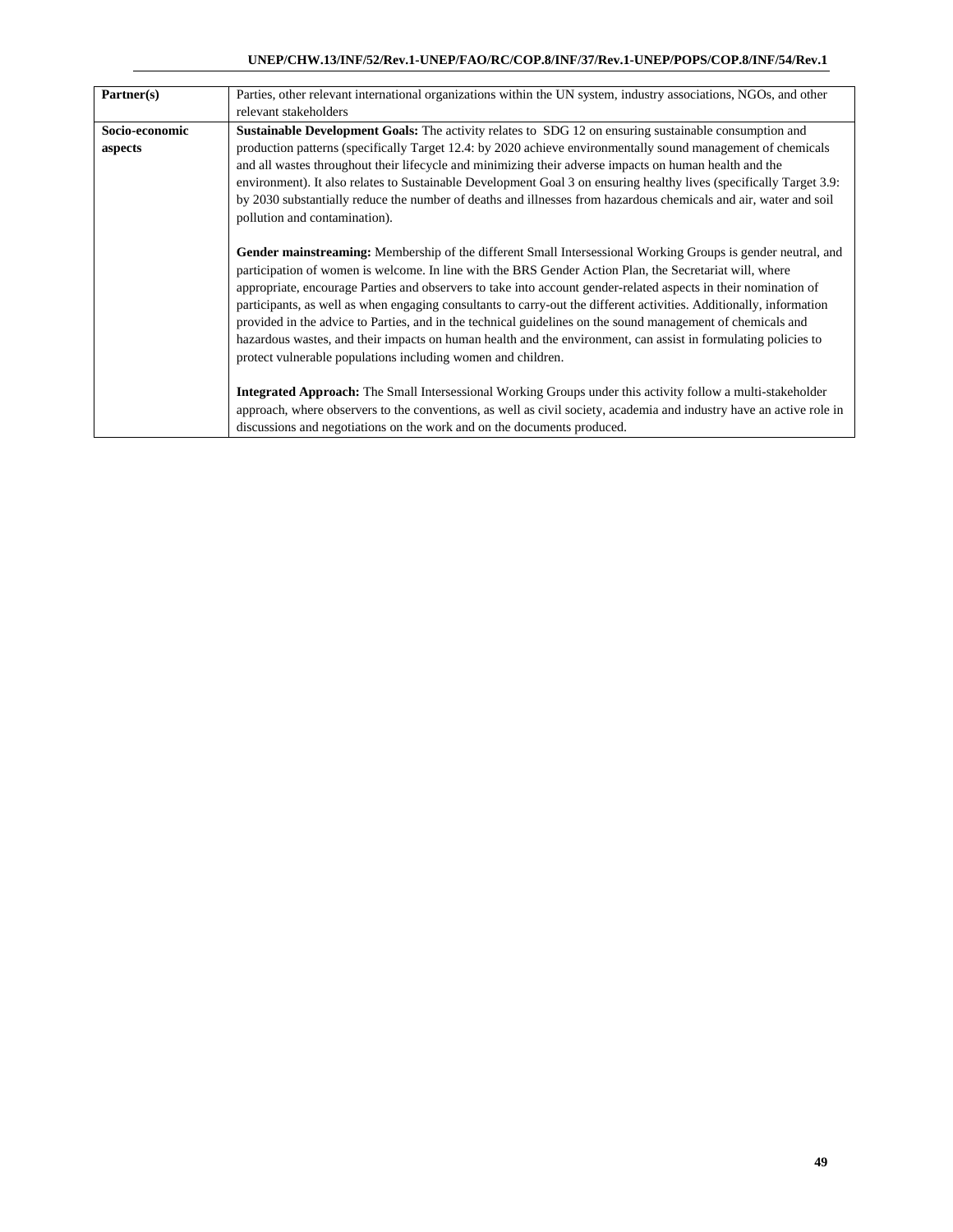| <b>Programme heading</b> | <b>Scientific and Technical Activities</b>                                                                                                                                                                                           |                                                                                                                                                                                                                                   |  |  |  |  |
|--------------------------|--------------------------------------------------------------------------------------------------------------------------------------------------------------------------------------------------------------------------------------|-----------------------------------------------------------------------------------------------------------------------------------------------------------------------------------------------------------------------------------|--|--|--|--|
| PoW number               | <b>Activity 21</b>                                                                                                                                                                                                                   |                                                                                                                                                                                                                                   |  |  |  |  |
| <b>Title of activity</b> | Scientific support to Parties to the Rotterdam Convention                                                                                                                                                                            |                                                                                                                                                                                                                                   |  |  |  |  |
| Convention(s)            | <b>Basel Convention</b>                                                                                                                                                                                                              |                                                                                                                                                                                                                                   |  |  |  |  |
|                          | $\boxtimes$ Rotterdam Convention                                                                                                                                                                                                     |                                                                                                                                                                                                                                   |  |  |  |  |
|                          | Stockholm Convention                                                                                                                                                                                                                 |                                                                                                                                                                                                                                   |  |  |  |  |
| <b>Budget</b>            | $\boxtimes$ Voluntary budget<br>$\boxtimes$ Core budget                                                                                                                                                                              |                                                                                                                                                                                                                                   |  |  |  |  |
| Reference                | UNEP/FAO/RC/COP.8/4, UNEP/FAO/RC/COP.8/5, UNEP/FAO/RC/COP.8/6, UNEP/FAO/RC/COP.8/7,                                                                                                                                                  |                                                                                                                                                                                                                                   |  |  |  |  |
|                          | UNEP/FAO/RC/COP.8/16                                                                                                                                                                                                                 |                                                                                                                                                                                                                                   |  |  |  |  |
| <b>Mandate</b>           | Convention Article: Articles 5, 6, 7, 10, 11, 12, 13 and 14 of the Rotterdam Convention<br>COP decision(s): Decisions RC-7/1, RC-7/2 and RC-7/5 of the Rotterdam Convention                                                          |                                                                                                                                                                                                                                   |  |  |  |  |
| <b>Rationale</b>         | These activities form the scientific basis of operations related to the Rotterdam Convention, support information                                                                                                                    |                                                                                                                                                                                                                                   |  |  |  |  |
|                          | exchange and work of the scientific body mandated by the Convention, Chemical Review Committee (CRC).                                                                                                                                |                                                                                                                                                                                                                                   |  |  |  |  |
|                          |                                                                                                                                                                                                                                      |                                                                                                                                                                                                                                   |  |  |  |  |
|                          | Parties need ready access to scientific and technical information to make informed decisions on hazardous                                                                                                                            |                                                                                                                                                                                                                                   |  |  |  |  |
|                          | chemicals and their sound management within the scope of the Convention. The Conference of the Parties has                                                                                                                           |                                                                                                                                                                                                                                   |  |  |  |  |
|                          | noted that developing countries need guidance for consideration of relevant information for scientifically sound                                                                                                                     |                                                                                                                                                                                                                                   |  |  |  |  |
|                          | decision making towards increasing the notifications of final regulatory actions under the Convention.                                                                                                                               |                                                                                                                                                                                                                                   |  |  |  |  |
|                          | The PIC Circular provides all Parties, through their Designated National Authorities (DNAs), with the information                                                                                                                    |                                                                                                                                                                                                                                   |  |  |  |  |
|                          | required to be circulated by the Secretariat in line with Articles 4, 5, 6, 7, 10, 11, 13 and 14 of the Convention. It                                                                                                               |                                                                                                                                                                                                                                   |  |  |  |  |
|                          | includes information related to notifications of final regulatory actions, proposal for severely hazardous pesticide                                                                                                                 |                                                                                                                                                                                                                                   |  |  |  |  |
|                          | formulations and import decisions on chemicals listed under the Convention. The PIC Circular is published every                                                                                                                      |                                                                                                                                                                                                                                   |  |  |  |  |
|                          | six months.                                                                                                                                                                                                                          |                                                                                                                                                                                                                                   |  |  |  |  |
|                          |                                                                                                                                                                                                                                      |                                                                                                                                                                                                                                   |  |  |  |  |
|                          | Intersessional work was commenced in the 2016-17 biennium to consider the process of listing chemicals in Annex<br>III to the Rotterdam Convention through the development of options for improving the effectiveness of the process |                                                                                                                                                                                                                                   |  |  |  |  |
|                          |                                                                                                                                                                                                                                      |                                                                                                                                                                                                                                   |  |  |  |  |
|                          |                                                                                                                                                                                                                                      | and proposals for enabling improved information flows that support the prior informed consent procedure for those<br>chemicals. Depending on the outcome of discussions at COP-8, further work may be required during the 2018-19 |  |  |  |  |
|                          | biennium to improve the effectiveness of the Rotterdam Convention.                                                                                                                                                                   |                                                                                                                                                                                                                                   |  |  |  |  |
|                          |                                                                                                                                                                                                                                      |                                                                                                                                                                                                                                   |  |  |  |  |
|                          | Tools and guidance developed under the current activity will be used in activity 15 (RC) on training and capacity-                                                                                                                   |                                                                                                                                                                                                                                   |  |  |  |  |
|                          | building activities to enhance the implementation of the Rotterdam Convention. The meetings of the CRC are                                                                                                                           |                                                                                                                                                                                                                                   |  |  |  |  |
|                          | described in factsheet 5 (RC) on the fourteenth and fifteenth meetings of the Rotterdam Convention Chemical<br>Review Committee and orientation workshop for members of the Chemical Review Committee.                               |                                                                                                                                                                                                                                   |  |  |  |  |
| <b>Activities and</b>    | (1) Information exchange and PIC procedure, including PIC Circular                                                                                                                                                                   |                                                                                                                                                                                                                                   |  |  |  |  |
| outcomes                 |                                                                                                                                                                                                                                      |                                                                                                                                                                                                                                   |  |  |  |  |
|                          | Activities:                                                                                                                                                                                                                          |                                                                                                                                                                                                                                   |  |  |  |  |
|                          | Produce, translate and publish the PIC Circular                                                                                                                                                                                      |                                                                                                                                                                                                                                   |  |  |  |  |
|                          | Outcomes:                                                                                                                                                                                                                            |                                                                                                                                                                                                                                   |  |  |  |  |
|                          | Information submitted by Parties in accordance with various Articles is reviewed and addressed in a timely manner                                                                                                                    |                                                                                                                                                                                                                                   |  |  |  |  |
|                          | and shared through the PIC Circular.                                                                                                                                                                                                 |                                                                                                                                                                                                                                   |  |  |  |  |
|                          | <b>Indicators of achievement:</b><br>The PIC Circular is published, as scheduled, every six<br>1.                                                                                                                                    | <b>Means of verification:</b><br>PIC circular published on Convention<br>1.                                                                                                                                                       |  |  |  |  |
|                          | months, in June and December, respectively;                                                                                                                                                                                          | website and distributed to Parties;                                                                                                                                                                                               |  |  |  |  |
|                          | Information on implementation of the PIC procedure and<br>2.                                                                                                                                                                         | 2.<br>Report to COP-9 on exchanging of                                                                                                                                                                                            |  |  |  |  |
|                          | other Convention articles is made available to Parties.                                                                                                                                                                              | related information.                                                                                                                                                                                                              |  |  |  |  |
|                          | (2) Support to Parties in increasing notifications of Final Regulatory Actions                                                                                                                                                       |                                                                                                                                                                                                                                   |  |  |  |  |
|                          | Activities:                                                                                                                                                                                                                          |                                                                                                                                                                                                                                   |  |  |  |  |
|                          | Develop and update tools and guidance on scientific information                                                                                                                                                                      |                                                                                                                                                                                                                                   |  |  |  |  |
|                          |                                                                                                                                                                                                                                      |                                                                                                                                                                                                                                   |  |  |  |  |
|                          | Outcomes:<br>Tools and guidance for user-friendly access to scientific and technical information for sound management of                                                                                                             |                                                                                                                                                                                                                                   |  |  |  |  |
|                          | hazardous chemicals and informed decision making are provided as necessary to enhance capacity at the national                                                                                                                       |                                                                                                                                                                                                                                   |  |  |  |  |
|                          | level on notifications of final regulatory actions.                                                                                                                                                                                  |                                                                                                                                                                                                                                   |  |  |  |  |
|                          | Indicators of achievement:                                                                                                                                                                                                           | <b>Means of verification:</b>                                                                                                                                                                                                     |  |  |  |  |
|                          | Tools and guidance made available to DNAs for the<br>3.                                                                                                                                                                              | RC website;<br>3.                                                                                                                                                                                                                 |  |  |  |  |
|                          | consideration of scientific and technical information;                                                                                                                                                                               | 4.<br>Report to COP-9 on exchanging of                                                                                                                                                                                            |  |  |  |  |
|                          | Compilations of scientific, technical and export information<br>4.                                                                                                                                                                   | related information.                                                                                                                                                                                                              |  |  |  |  |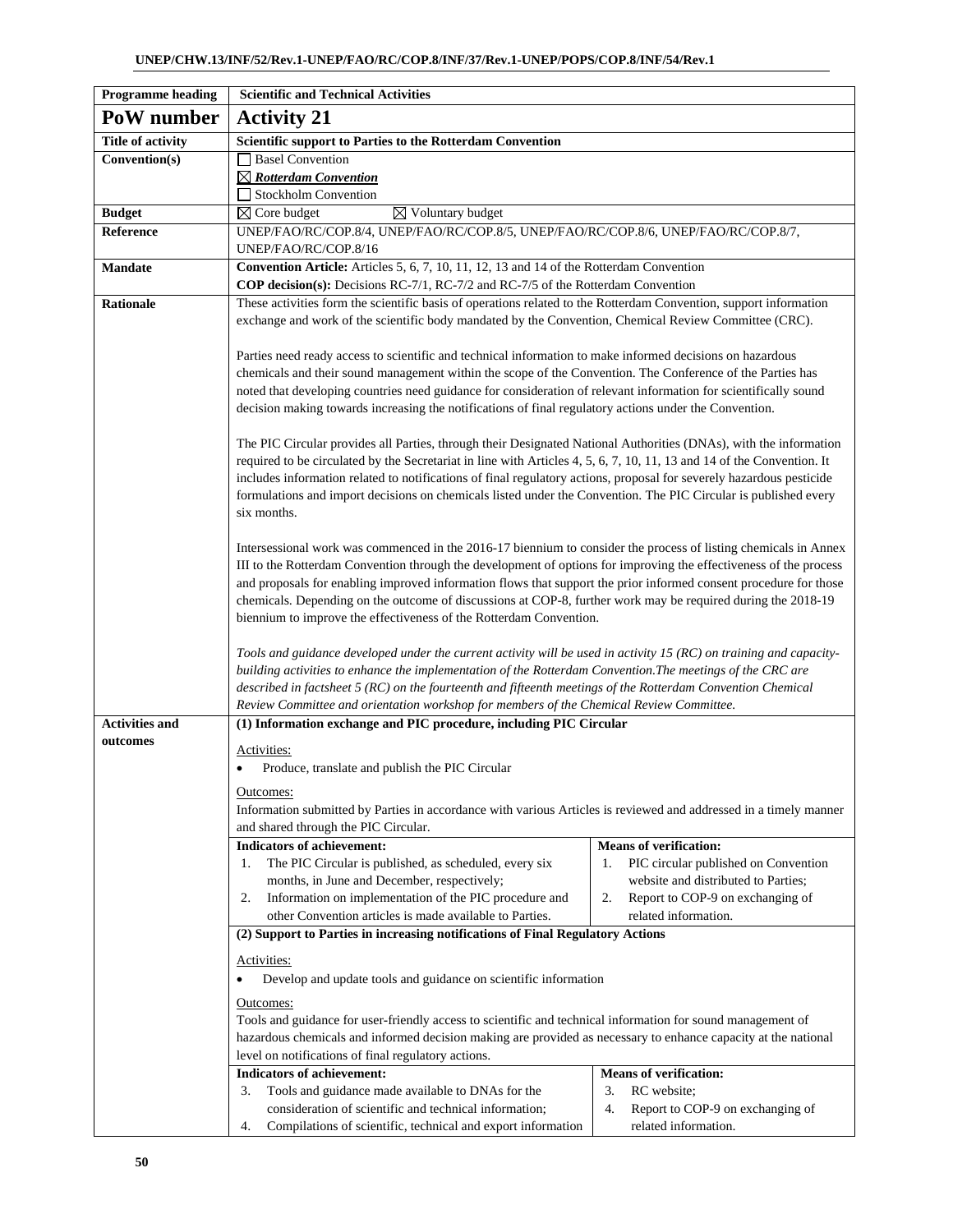| exchanged by Parties on hazardous chemicals.                                                                                                           |                                        |  |  |  |  |
|--------------------------------------------------------------------------------------------------------------------------------------------------------|----------------------------------------|--|--|--|--|
|                                                                                                                                                        |                                        |  |  |  |  |
| (3) Support to the work of the CRC                                                                                                                     |                                        |  |  |  |  |
| Activities:                                                                                                                                            |                                        |  |  |  |  |
| Facilitate the intersessional work of the CRC, in particular the review of Final Regulatory Actions and the<br>drafting of Decision Guidance Documents |                                        |  |  |  |  |
| Outcomes:                                                                                                                                              |                                        |  |  |  |  |
| Intersessional work of CRC on preliminary review of Final Regulatory Actions and drafting of Decision Guidance                                         |                                        |  |  |  |  |
| Documents is coordinated and facilitated. Support to the scientific work at the meetings of CRC is provided.                                           |                                        |  |  |  |  |
| <b>Indicators of achievement:</b>                                                                                                                      | <b>Means of verification:</b>          |  |  |  |  |
| Successful deliberations at the meeting of the CRC.<br>.5.                                                                                             | Meeting reports of CRC and their<br>5. |  |  |  |  |
|                                                                                                                                                        | accompanying decisions.                |  |  |  |  |
| (4) Support the process of listing chemicals in Annex III to the Rotterdam Convention                                                                  |                                        |  |  |  |  |
| Activities:                                                                                                                                            |                                        |  |  |  |  |
| Organize meeting of the intersessional working group<br>$\bullet$                                                                                      |                                        |  |  |  |  |
| Support the meeting of intersessional working group<br>٠                                                                                               |                                        |  |  |  |  |
| Consultant to support work of intersessional working group<br>$\bullet$                                                                                |                                        |  |  |  |  |
| Travel for consultant to support work of intersessional working group<br>$\bullet$                                                                     |                                        |  |  |  |  |
| Outcomes:                                                                                                                                              |                                        |  |  |  |  |
| The effectiveness of the process of listing chemicals in Annex III is improved. Information flows that support the                                     |                                        |  |  |  |  |
| prior informed consent procedure are improved.                                                                                                         |                                        |  |  |  |  |
| <b>Indicators of achievement:</b>                                                                                                                      | <b>Means of verification:</b>          |  |  |  |  |
| COP-9 decision adopted, including approach(es) for<br>6.                                                                                               | COP-9 meeting report and their<br>6.   |  |  |  |  |
| improving the effectiveness of the process of listing of                                                                                               | accompanying decisions.                |  |  |  |  |
| chemicals and for enabling improved information flows that                                                                                             |                                        |  |  |  |  |
| support the prior informed consent procedure.                                                                                                          |                                        |  |  |  |  |

|                                                                                   | <b>Assessed Contributions</b> |                   |                   |                      | <b>Voluntary Contributions</b> |                   |                      |                   |                          | Total                |                   |                          |                    |
|-----------------------------------------------------------------------------------|-------------------------------|-------------------|-------------------|----------------------|--------------------------------|-------------------|----------------------|-------------------|--------------------------|----------------------|-------------------|--------------------------|--------------------|
|                                                                                   |                               | 2018              |                   |                      | 2019                           |                   |                      | 2018              |                          |                      | 2019              |                          | 2018-19            |
| <b>Activity/Output</b>                                                            | <b>Basel</b><br>(BC)          | Rotterdam<br>(RO) | Stockholm<br>(SC) | <b>Basel</b><br>(BC) | Rotterdam<br>(RO)              | Stockholm<br>(SC) | <b>Basel</b><br>(BD) | Rotterdam<br>(RV) | <b>Stockholm</b><br>(SV) | <b>Basel</b><br>(BD) | Rotterdam<br>(RV) | <b>Stockholm</b><br>(SV) | All<br>conventions |
| Information exchange and PIC Procedure, including PIC Circular                    |                               |                   |                   |                      |                                |                   |                      |                   |                          |                      |                   |                          |                    |
| PIC circular                                                                      |                               | 30 000            |                   |                      | 30 000                         |                   |                      |                   |                          |                      |                   |                          | 60 000             |
| <b>Component Total</b>                                                            |                               | 30 000            |                   |                      | 30 000                         |                   |                      |                   |                          |                      |                   |                          | 60 000             |
| Support to Parties in increasing notifications of Final Regulatory Actions        |                               |                   |                   |                      |                                |                   |                      |                   |                          |                      |                   |                          |                    |
| Guidance documents                                                                |                               |                   |                   |                      |                                |                   |                      | 10 000            |                          |                      |                   |                          | 10 000             |
| <b>Component Total</b>                                                            |                               |                   |                   |                      |                                |                   |                      | 10 000            |                          |                      |                   |                          | 10 000             |
| Support the process of listing chemicals in Annex III to the Rotterdam Convention |                               |                   |                   |                      |                                |                   |                      |                   |                          |                      |                   |                          |                    |
| Experts' support                                                                  |                               |                   |                   |                      |                                |                   |                      | 31 000            |                          |                      |                   |                          | 31 000             |
| Meeting and travel costs                                                          |                               |                   |                   |                      |                                |                   |                      | 89 000            |                          |                      |                   |                          | 89 000             |
| <b>Component Total</b>                                                            |                               |                   |                   |                      |                                |                   |                      | 120 000           |                          |                      |                   |                          | 120 000            |
| <b>Grand Total</b>                                                                |                               | 30 000            |                   |                      | 30 000                         |                   |                      | 130 000           |                          |                      |                   |                          | 190 000            |

| Overview of<br>resources | <b>Budget</b>          | <b>Assessed Contributions</b> | Voluntary<br>Contributions | <b>Total Contributions</b> |  |
|--------------------------|------------------------|-------------------------------|----------------------------|----------------------------|--|
|                          | $2016 - 2017$ approved |                               | 255 000                    | 315 000                    |  |
|                          | 2018-2019 approved     | 60 000                        | 130 000                    | 190 000                    |  |

| Partner(s)     | FAO and UNEP regional offices are invited to collaborate in activities to provide guidance on scientific and         |  |  |  |  |  |
|----------------|----------------------------------------------------------------------------------------------------------------------|--|--|--|--|--|
|                | technical matters and information sharing in sound management of hazardous chemicals and pesticides. OECD,           |  |  |  |  |  |
|                | NGOs and industry groups and involved in CRC work.                                                                   |  |  |  |  |  |
| Socio-economic | <b>Sustainable Development Goals:</b> UN Sustainable Development Goal 3 seeks to ensure healthy lives and promote    |  |  |  |  |  |
| aspects        | well-being for all at all ages. One of the key strategies to achieve this goal is to reduce the number of deaths and |  |  |  |  |  |
|                | illnesses from direct and indirect exposure to hazardous chemicals. Supporting developing countries on user-         |  |  |  |  |  |
|                | friendly access to scientific information for informed decision-making on hazardous chemicals should facilitate      |  |  |  |  |  |
|                | achieving this goal. Further, the activity on the process of listing chemicals in Annex III to the Rotterdam         |  |  |  |  |  |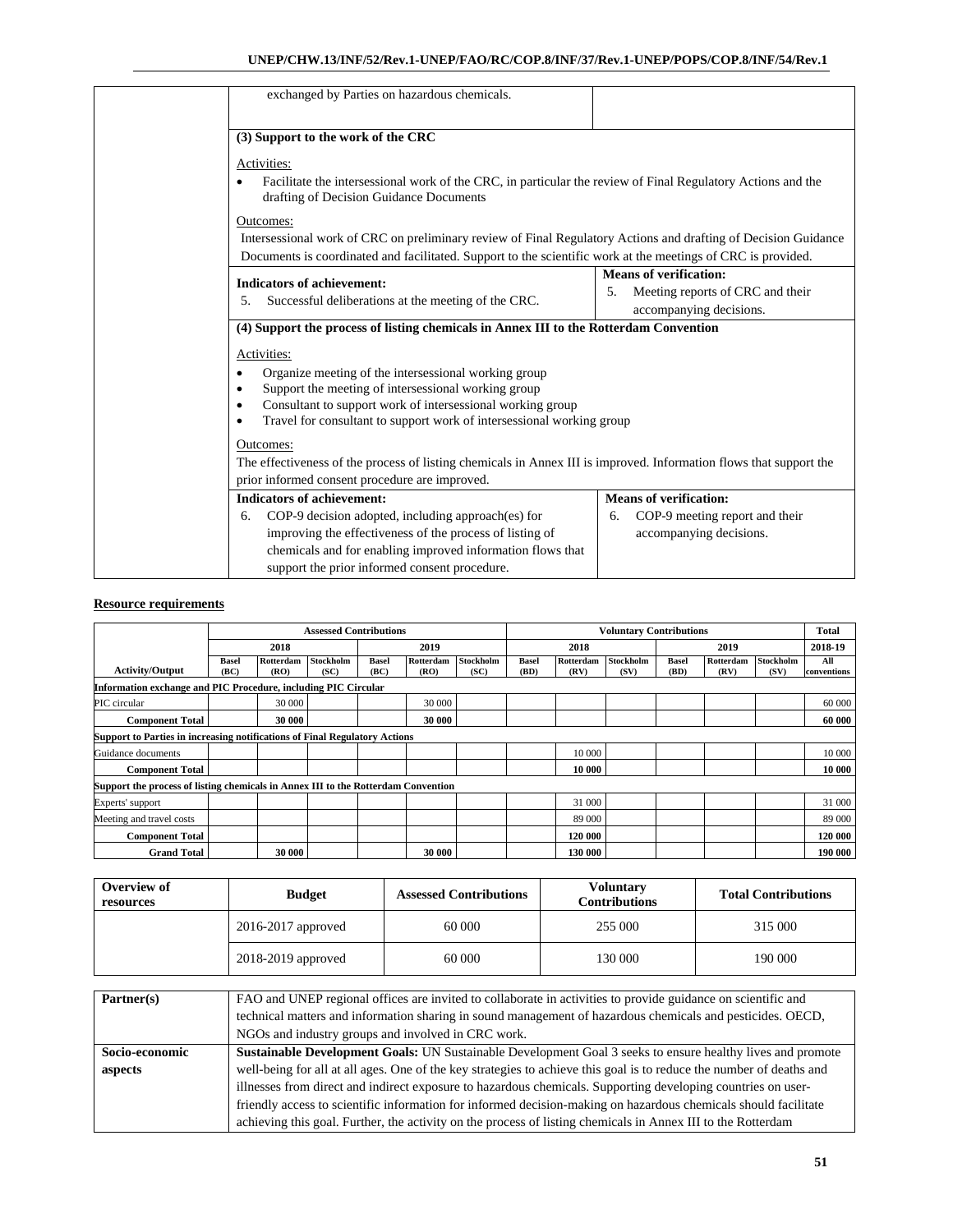| Convention will contribute to the Goal 12 on ensuring sustainable consumption and production patterns.                                                                                                                                                                                                                                                                                                                                                                                                      |
|-------------------------------------------------------------------------------------------------------------------------------------------------------------------------------------------------------------------------------------------------------------------------------------------------------------------------------------------------------------------------------------------------------------------------------------------------------------------------------------------------------------|
| Gender mainstreaming: In line with the BRS Gender Action Plan, the Secretariat will, where appropriate,<br>encourage Parties and observers to take into account gender-related aspects in their nomination of participants to<br>the intersessional working group. The Secretariat will also advise the intersessional working group of any potential<br>gender impacts of the proposals developed for consideration by COP-8.                                                                              |
| <b>Integrated Approach:</b> Industry is integrated in the intersessional process of the work of the CRC, its deliberations<br>during the meetings and information exchange under the PIC procedure. Consultative processes will be further<br>strengthened between relevant national focal points and external partners on scientific and technical matters to<br>enhance the capacity of decision-making by Designated National Authorities on Final Regulatory Actions and<br>notifications on chemicals. |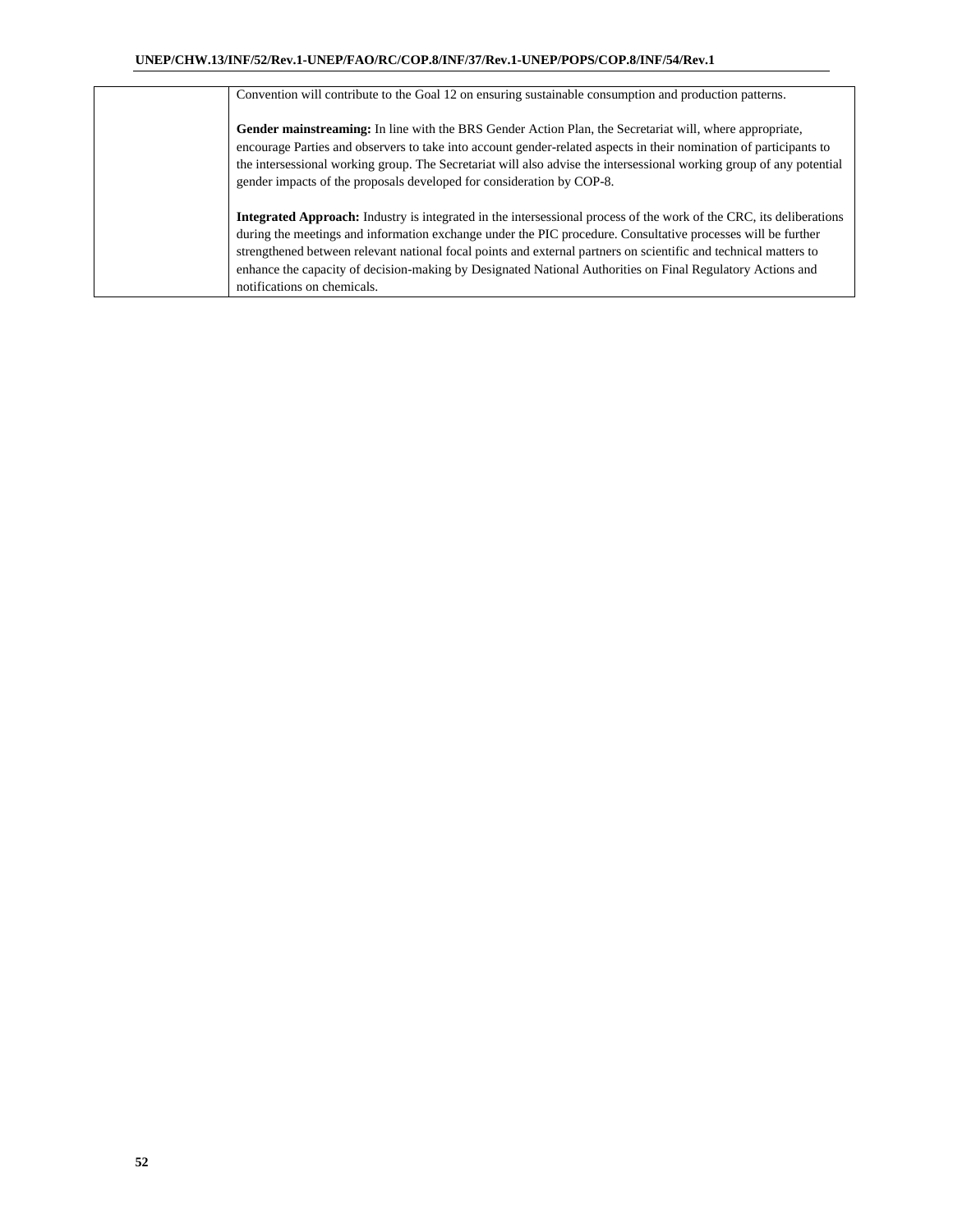| <b>Programme heading</b> | Scientific and technical activities                                                                                    |  |  |  |  |  |
|--------------------------|------------------------------------------------------------------------------------------------------------------------|--|--|--|--|--|
| PoW number               | <b>Activity 22</b>                                                                                                     |  |  |  |  |  |
| <b>Title of activity</b> | Scientific support for Parties to the Stockholm Convention                                                             |  |  |  |  |  |
| Convention(s)            | Basel Convention                                                                                                       |  |  |  |  |  |
|                          | Rotterdam Convention                                                                                                   |  |  |  |  |  |
|                          | $\boxtimes$ Stockholm Convention                                                                                       |  |  |  |  |  |
| <b>Budget</b>            | $\boxtimes$ Core budget<br>$\boxtimes$ Voluntary budget                                                                |  |  |  |  |  |
| Reference                | UNEP/POPS/COP.8/4; UNEP/POPS/COP.8/12; UNEP/POPS/COP.8/6; UNEP/POPS/COP.8/7;                                           |  |  |  |  |  |
|                          | UNEP/POPS/COP.8/8; UNEP/POPS/COP.8/5; UNEP/POPS/COP.8/9;                                                               |  |  |  |  |  |
| <b>Mandate</b>           | <b>Exemptions</b>                                                                                                      |  |  |  |  |  |
|                          | Article 4, Annexes A and B of the Stockholm Convention                                                                 |  |  |  |  |  |
|                          | Decision SC-7/1 of the Stockholm Convention                                                                            |  |  |  |  |  |
|                          |                                                                                                                        |  |  |  |  |  |
|                          | Scientific and technical work of Persistent Organic Pollutants Review Committee (POPRC)                                |  |  |  |  |  |
|                          | Article 8 of the Stockholm Convention                                                                                  |  |  |  |  |  |
|                          | Decision SC-7/15 of the Stockholm Convention                                                                           |  |  |  |  |  |
|                          |                                                                                                                        |  |  |  |  |  |
|                          | <b>Industrial POPs</b>                                                                                                 |  |  |  |  |  |
|                          | Articles 3, 6, Annexes A and B of the Stockholm Convention                                                             |  |  |  |  |  |
|                          | Decisions SC-7/3, SC-7/4, SC-7/5, SC-7/12, SC-7/14, SC-6/13 and SC-7/9 of the Stockholm Convention                     |  |  |  |  |  |
|                          |                                                                                                                        |  |  |  |  |  |
|                          | <b>POPs pesticides</b>                                                                                                 |  |  |  |  |  |
|                          | Articles 3, 4, 15, Annexes A and B of the Stockholm Convention                                                         |  |  |  |  |  |
|                          | Decisions SC-7/2, SC-7/13, SC-5/3 and SC-4/15 of the Stockholm Convention                                              |  |  |  |  |  |
|                          |                                                                                                                        |  |  |  |  |  |
|                          | Unintentionally produced POPs (U-POPs)                                                                                 |  |  |  |  |  |
|                          | Article 5 and Annex C of the Stockholm Convention                                                                      |  |  |  |  |  |
|                          | Decisions SC-7/7 and SC-7/8 of the Stockholm Convention                                                                |  |  |  |  |  |
| <b>Rationale</b>         | All the activities are in line with the Convention objectives and mandates given by the Convention or the              |  |  |  |  |  |
|                          | Conference of the Parties, i.e. highly relevant. The outcomes of the activities will be reported to the Conference of  |  |  |  |  |  |
|                          | the Parties and considered for its regular decision-making, for example on the continued need for acceptable           |  |  |  |  |  |
|                          | purposes or specific exemptions of chemicals listed in Annex A and B.                                                  |  |  |  |  |  |
|                          |                                                                                                                        |  |  |  |  |  |
|                          | <b>Exemptions</b>                                                                                                      |  |  |  |  |  |
|                          | This component enables implementation of Article 4 of the Stockholm Convention and other provisions related to         |  |  |  |  |  |
|                          | exemptions for chemicals listed in Annex A and Annex B. It provides scientific and technical support for Parties       |  |  |  |  |  |
|                          | in this process.                                                                                                       |  |  |  |  |  |
|                          |                                                                                                                        |  |  |  |  |  |
|                          | <b>Scientific and technical work of POPRC</b>                                                                          |  |  |  |  |  |
|                          | This component facilitates implementation of Article 8 of the Convention by supporting Parties in submitting           |  |  |  |  |  |
|                          | proposals for listing new chemicals and POPRC in evaluating the proposals. It supports POPRC in providing              |  |  |  |  |  |
|                          | scientific and technical guidance to Parties in relation to the substitution and elimination of POPs.                  |  |  |  |  |  |
|                          |                                                                                                                        |  |  |  |  |  |
|                          | <b>Industrial POPs</b>                                                                                                 |  |  |  |  |  |
|                          | This component provides guidance and tools to support Parties to identify and eliminate industrial POPs, including     |  |  |  |  |  |
|                          | through their identification in articles and wastes and their substitution with alternatives. It supports the ultimate |  |  |  |  |  |
|                          | goal of elimination of industrial POPs by supporting the COP in evaluating the progress made by Parties towards        |  |  |  |  |  |
|                          | this goal and the continued need for specific exemptions and acceptable purposes for industrial chemicals, as          |  |  |  |  |  |
|                          | mandated by the Convention.                                                                                            |  |  |  |  |  |
|                          |                                                                                                                        |  |  |  |  |  |
|                          | <b>POPs pesticides</b>                                                                                                 |  |  |  |  |  |
|                          | This component introduces safer and sustainable solutions to enable Parties to prohibit or restrict POPs towards       |  |  |  |  |  |
|                          | improving public health and environmental safety of the country and globally.                                          |  |  |  |  |  |
|                          |                                                                                                                        |  |  |  |  |  |
|                          | <b>U-POPs</b>                                                                                                          |  |  |  |  |  |
|                          | This component provides guidance and a tool to assist Parties to minimize and where feasible eliminate                 |  |  |  |  |  |
|                          | unintentional releases of POPs from various activities as listed in Annex C but also in Annex A parts III-V and        |  |  |  |  |  |
|                          | Annex B part III of the Stockholm Convention. Parties are also provided with the necessary guidance on how to          |  |  |  |  |  |
|                          | develop and maintain release inventories of POPs listed in Annex C to the Stockholm Convention.                        |  |  |  |  |  |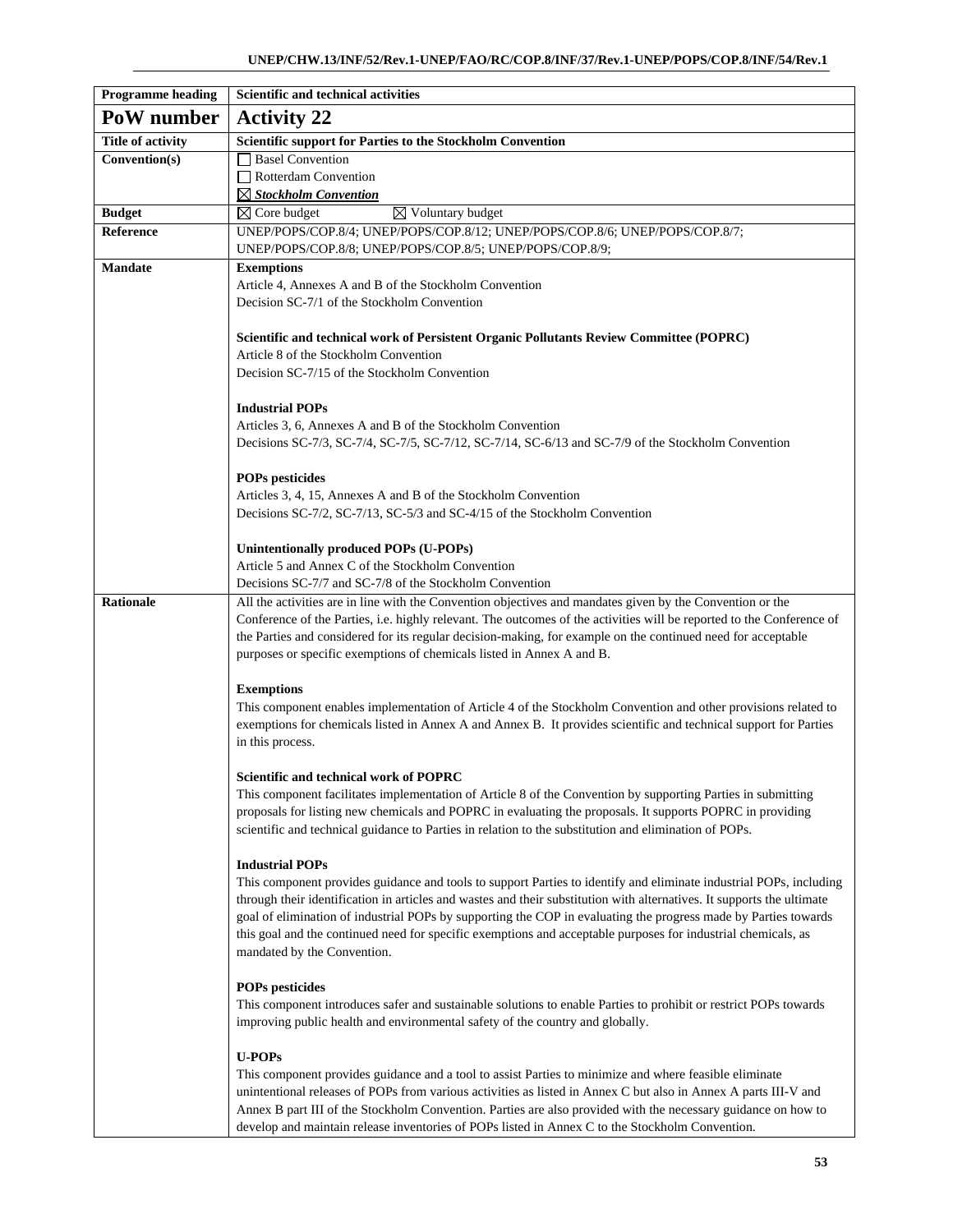|                                   | The guidance documents developed under the current activity will be used in activity 16 (SC) on training and<br>capacity-building activities to enhance the implementation of the Stockholm Convention. The meetings of the<br>POPR are described in factsheet 6 (SC) on the fourteenth and fifteenth meetings of the Stockholm Convention<br>Persistent Organic Pollutants Review Committee.                                                                                                                                                                                                                                                                                                                                                                                                                                                                                                                                             |                                                                                                                                                                                                                                                                      |  |  |  |  |  |
|-----------------------------------|-------------------------------------------------------------------------------------------------------------------------------------------------------------------------------------------------------------------------------------------------------------------------------------------------------------------------------------------------------------------------------------------------------------------------------------------------------------------------------------------------------------------------------------------------------------------------------------------------------------------------------------------------------------------------------------------------------------------------------------------------------------------------------------------------------------------------------------------------------------------------------------------------------------------------------------------|----------------------------------------------------------------------------------------------------------------------------------------------------------------------------------------------------------------------------------------------------------------------|--|--|--|--|--|
| <b>Activities and</b><br>outcomes | (1) Exemptions<br>Activities:<br>Maintain register of specific exemptions and acceptable purposes, support the review process of entries and<br>$\bullet$<br>provide support to Parties (staff costs only)<br>Support the collection of information to facilitate the review of entries in the register of specific exemptions<br>$\bullet$<br>for decabromodiphenyl ether by the COP<br>Support the collection of information to facilitate the review of entries in the register of specific exemptions<br>$\bullet$<br>for short-chain chlorinated paraffins<br>Outcomes:<br>The registers of specific exemptions and acceptable purposes are maintained and the notifications of closed system<br>site limited intermediate and consitutents of articles are managed on the Convention website. The review process<br>for entries in the Register of specific exemptions is supported. The scientific content of technical assistance |                                                                                                                                                                                                                                                                      |  |  |  |  |  |
|                                   | materials related to specific exemptions, acceptable purposes and other exemptions of chemicals listed in Annex A<br>and Annex B to the Stockholm Convention is developed and the relevant technical assistance activities are<br>supported.<br><b>Indicators of achievement:</b><br>The registers of various exemptions are maintained on the<br>1.<br>website without delay;<br>Number of technical assistance materials related to specific<br>2.<br>exemptions, acceptable purposes and other exemptions<br>developed and provided to Parties and other stakeholder.                                                                                                                                                                                                                                                                                                                                                                  | <b>Means of verification:</b><br>The website of the Stockholm<br>1.<br>Convention with the registers of various<br>exemptions;<br>Report of technical assistance activities<br>2.<br>related to specific exemptions,<br>acceptable purposes and other<br>exemptions. |  |  |  |  |  |
|                                   | (2) Scientific and technical work of POPRC<br>Activities:<br>Provide scientific and technical support during the meeting and intersessional period<br>Verify proposal for the listing of new chemicals<br>Develop scientific and technical documents in support of the work of POPRC<br>Outcomes:<br>Scientific and technical support is provided to POPRC during the meeting and the intersessional period. Proposals<br>for the listing of new chemicals are verified and forwarded to POPRC. Scientific and technical documents are<br>developed in support of the work of POPRC and listing of chemicals.                                                                                                                                                                                                                                                                                                                             |                                                                                                                                                                                                                                                                      |  |  |  |  |  |
|                                   | <b>Indicators of achievement:</b><br>3.<br>Number of scientific and technical documents developed<br>for POPRC:<br>Number of technical assistance materials related to the<br>4.<br>work of POPRC developed and provided to Parties and<br>other stakeholders.                                                                                                                                                                                                                                                                                                                                                                                                                                                                                                                                                                                                                                                                            | <b>Means of verification:</b><br>3.<br>Report of the POPRC meetings;<br>4.<br>Report of technical assistance activities<br>related to the work of POPRC and<br>listing of chemicals.                                                                                 |  |  |  |  |  |
|                                   | (3) Industrial POPs<br>Activities:<br>Develop guidance on management of BDEs in articles in developing countries<br>$\bullet$<br>Organize consultative meeting to validate the guidance on management of BDEs in articles in developing<br>$\bullet$<br>countries<br>Develop guidance on alternatives to industrial POPs<br>Develop guidance on identification of sectors using industrial POPs<br>$\bullet$<br>Develop a draft preliminary report on the assessment of alternatives to PFOS, its salts and PFOSF and a draft<br>٠<br>secretariat report on the evaluation of PFOS, its salts and PFOSF<br>Develop a draft report on the progress made in the elimination of PCB<br>$\bullet$<br>Consolidate existing guidance on polychlorinated biphenyls in open applications<br>٠<br>Secretariat staff to participate in relevant meetings<br>٠<br>Outcomes:                                                                          |                                                                                                                                                                                                                                                                      |  |  |  |  |  |
|                                   | The COP can make informed decisions related to evaluating progress in the elimination of industrial POPs and<br>Parties receive support in collecting the necessary information.<br>The following guidance and technical documents are developed: guidance on alternatives to industrial POPs and                                                                                                                                                                                                                                                                                                                                                                                                                                                                                                                                                                                                                                         |                                                                                                                                                                                                                                                                      |  |  |  |  |  |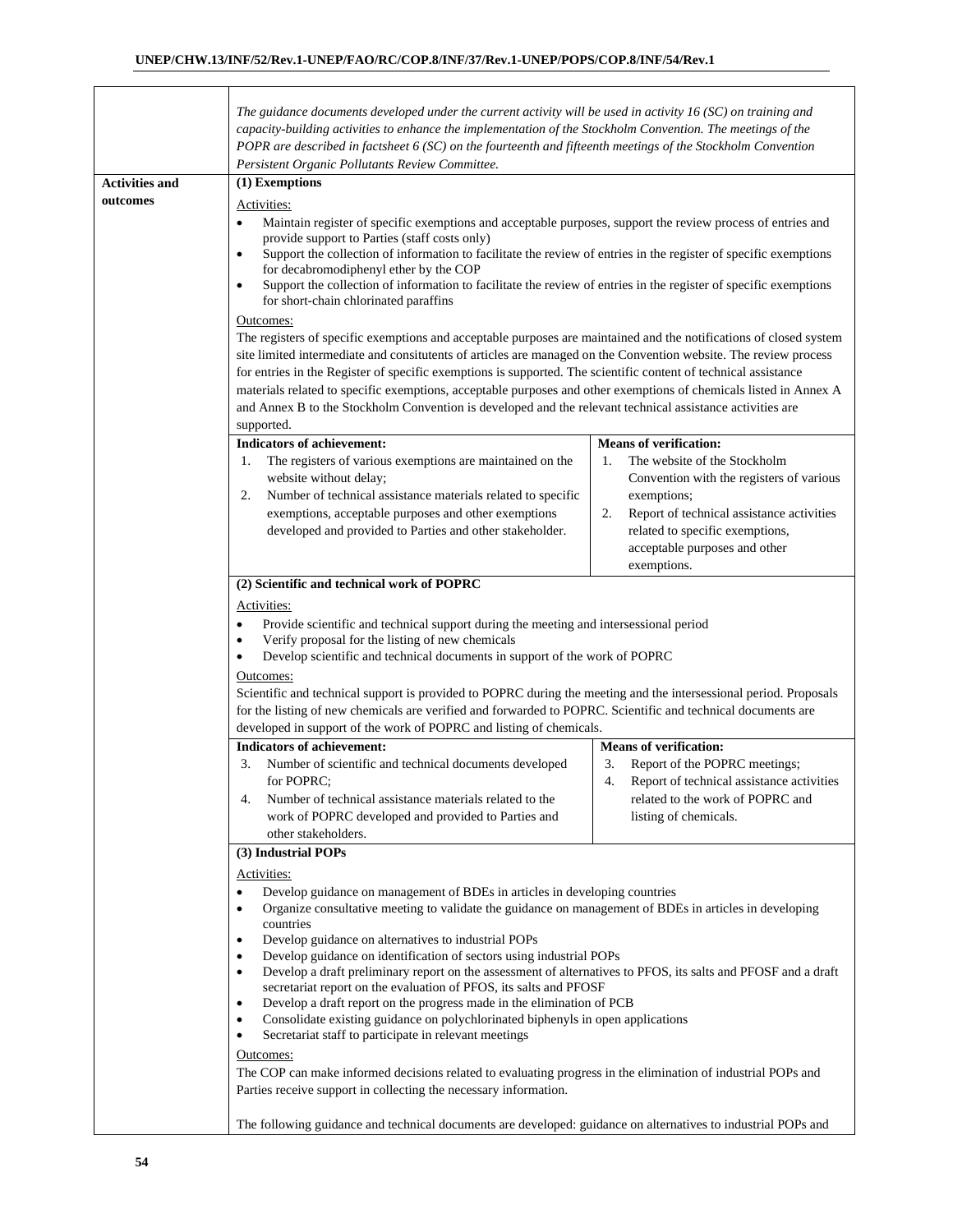phase-out of their use; guidance on identification of sectors using industrial POPs; draft preliminary report on the assessment of alternatives to perfluorooctane sulfonic acid (PFOS), its salts and perfluorooctane sulfonylfluoride (PFOSF); draft Secretariat report on the evaluation of PFOS, its salts and PFOSF; report on the progress made in the elimination of polychlorinated biphenyls (PCB) and guidance on practical approaches for managing brominated diplenyl ethers (BDEs) in articles and in the recycling and waste stream in developing countries. The scientific content of technical assistance materials related to environmentally sound management of industrial POPs is developed and the relevant technical assistance activities are supported. **Indicators of achievement:**  5. Information collected and reports developed to support COP in evaluating the progress made towards elimination of BDEs in articles, PFOS, and PCB and to review the continued need for the specific exemptions for BDEs and specific exemptions and acceptable purposes for PFOS; 6. Number of guidance documents and technical assistance materials related to the environmentally sound management of industrial POPs developed and provided to Parties and other stakeholders. **Means of verification:** 5. Reports submitted to COP meetings for the evaluation, of PFOS (COP-9), PCB (COP-9) and BDEs (COP-10). 6. Report of technical assistance activities related to the environmentally sound management of industrial POPs. **(4) POPs pesticides**  Activities: Hold DDT expert group meeting to assess the continued need for DDT Assess the continued need for DDT Develop guidance on effective stakeholder engagement and promotion of safer and sustainable solutions for DDT and PCP Secretariat to participate in related stakeholder meetings and workshops to promote effective stakeholder engagement and promotion of safer and sustainable solutions for DDT and PCP Outcomes: DDT expert group meeting is organized for the evaluation of continued need of DDT for disease vector control at COP-8. Stakeholder engagement is enhanced and safer and sustainable solutions are propmoted for the environmentally sound management of POPs pesticides in particular DDT and pentachlorophenol (PCP) and its salts and esters. The scientific content of technical assistance materials related to the environmentally sound management of POPs pesticides is developed and the relevant technical assistance activities are supported. **Indicators of achievement:**  7. DDT expter group meeting delivered; 8. Enhanced support and collaboration of stakeholders in the environmentally sound management of POPs pesticides; 9. Number of guidance documents and technical assistance materials related to the environmentally sound management of POPs pesticides developed and provided to Parties and other stakeholders. **Means of verification:**  7. Report by the DDT expert proup; 8. Reports to the COP-8 related to POPs pesticides; 9. Report of technical assistance activities related to the environmentally sound management of POPs pesticides. **(5) U-POPs**  Activities: Organize two joint expert group meetings Update guidelines on BAT/BEP to include new POPs Update toolkit to include new POPs Secretariat staff to participate in relevant meetings Outcomes: Parties are provided with up-to-date guidance to minimize and ultimately eliminate unintentional releases of POPs from various activities as listed in Annex C but also in Annex A parts III-V and Annex B part III of the Stockholm Convention, as well as guidance to develop and maintain release inventories of the POPs listed in Annex C. The information contained in the guidance assists Parties to meet the requirements of Article 5 of the Convention, and take measures towards minimization of releases of POPs. **Indicators of achievement:**  10. Expert group meetings are organized to support the work on updating of the guidance on Best Available Technicals (BAT) and Best Environmental Practice (BEP) andf the Toolkit; 11. The guidelines on BAT and BEP are updated with information relevant to the newly listed POPs; 12. The Toolkit is updated with information relevant to the newly listed POPs and other relevant guidance; **Means of verification:**  10. Two expert group meetings are organized over the 2018-19 biennium; 11. Updated guidelines on BAT and BEP are available at COP-9; 12. Updated source inventories and release estimates of unintentionally produced POPs under Article 15

13. The Toolkit and BAT and BEP experts are involved in the

provided by Parties;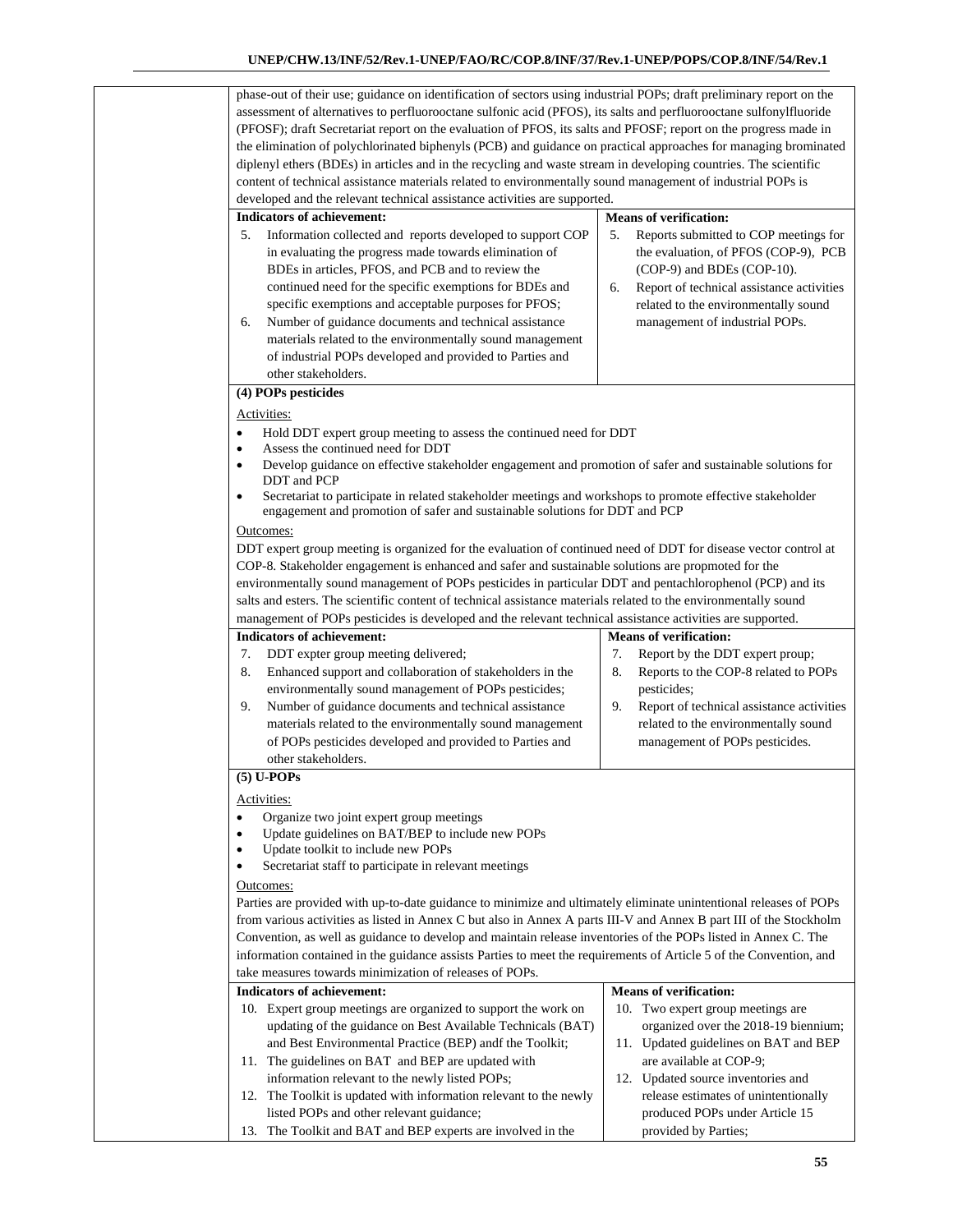| development of the scientific content of technical assistance | 13. Report of technical assistance  |
|---------------------------------------------------------------|-------------------------------------|
| materials related to unintentional releases of POPs and       | activities related to unintentional |
| relevant technical assistance activities.                     | releases of POPs.                   |

|                                        | <b>Assessed Contributions</b> |                   |                          |                      |                          |                   | <b>Voluntary Contributions</b> |                   |                   |                      | <b>Total</b>      |                   |                    |
|----------------------------------------|-------------------------------|-------------------|--------------------------|----------------------|--------------------------|-------------------|--------------------------------|-------------------|-------------------|----------------------|-------------------|-------------------|--------------------|
|                                        |                               | 2018              |                          |                      | 2019                     |                   | 2018<br>2019                   |                   |                   | 2018-19              |                   |                   |                    |
| <b>Activity/Output</b>                 | <b>Basel</b><br>(BC)          | Rotterdam<br>(RO) | <b>Stockholm</b><br>(SC) | <b>Basel</b><br>(BC) | <b>Rotterdam</b><br>(RO) | Stockholm<br>(SC) | <b>Basel</b><br>(BD)           | Rotterdam<br>(RV) | Stockholm<br>(SV) | <b>Basel</b><br>(BD) | Rotterdam<br>(RV) | Stockholm<br>(SV) | All<br>conventions |
| <b>Exemptions</b>                      |                               |                   |                          |                      |                          |                   |                                |                   |                   |                      |                   |                   |                    |
| Guidance documents                     |                               |                   |                          |                      |                          |                   |                                |                   | 20 000            |                      |                   |                   | 20 000             |
| <b>Component Total</b>                 |                               |                   |                          |                      |                          |                   |                                |                   | 20 000            |                      |                   |                   | 20 000             |
| <b>Industrial POPs</b>                 |                               |                   |                          |                      |                          |                   |                                |                   |                   |                      |                   |                   |                    |
| <b>BDE</b> guidance document           |                               |                   |                          |                      |                          |                   |                                |                   | 20 000            |                      |                   |                   | 20 000             |
| <b>BDE</b> meeting                     |                               |                   |                          |                      |                          |                   |                                |                   |                   |                      |                   | 30 000            | 30 000             |
| Guidance documents                     |                               |                   |                          |                      |                          |                   |                                |                   | 50 000            |                      |                   | 38 000            | 88 000             |
| PCB report                             |                               |                   |                          |                      |                          |                   |                                |                   | 50 000            |                      |                   |                   | 50 000             |
| PFOS report                            |                               |                   |                          |                      |                          |                   |                                |                   | 20 000            |                      |                   |                   | 20 000             |
| <b>Component Total</b>                 |                               |                   |                          |                      |                          |                   |                                |                   | 140 000           |                      |                   | 68 000            | 208 000            |
| <b>POPs pesticides</b>                 |                               |                   |                          |                      |                          |                   |                                |                   |                   |                      |                   |                   |                    |
| DDT and PCP guidance<br>documents      |                               |                   |                          |                      |                          |                   |                                |                   | 10 000            |                      |                   |                   | 10 000             |
| DDT assessment report                  |                               |                   |                          |                      |                          |                   |                                |                   | 10 000            |                      |                   |                   | 10 000             |
| DDT expert group<br>meeting            |                               |                   | 60 000                   |                      |                          |                   |                                |                   |                   |                      |                   |                   | 60 000             |
| <b>Component Total</b>                 |                               |                   | 60 000                   |                      |                          |                   |                                |                   | 20 000            |                      |                   |                   | 80 000             |
| Scientific and technical work of POPRC |                               |                   |                          |                      |                          |                   |                                |                   |                   |                      |                   |                   |                    |
| Experts' support                       |                               |                   | 17500                    |                      |                          | 17 500            |                                |                   | 20 000            |                      |                   | 20 000            | 75 000             |
| <b>Component Total</b>                 |                               |                   | 17500                    |                      |                          | 17500             |                                |                   | 20 000            |                      |                   | 20 000            | 75 000             |
| <b>U-POPs</b>                          |                               |                   |                          |                      |                          |                   |                                |                   |                   |                      |                   |                   |                    |
| <b>BAT/BEP</b> guidelines              |                               |                   |                          |                      |                          |                   |                                |                   | 20 000            |                      |                   |                   | 20 000             |
| Meeting and travel costs               |                               |                   | 40 000                   |                      |                          |                   |                                |                   | 4 0 0 0           |                      |                   | 40 000            | 84 000             |
| Toolkit update                         |                               |                   |                          |                      |                          |                   |                                |                   | 20 000            |                      |                   |                   | 20 000             |
| <b>Component Total</b>                 |                               |                   | 40 000                   |                      |                          |                   |                                |                   | 44 000            |                      |                   | 40 000            | 124 000            |
| <b>Grand Total</b>                     |                               |                   | 117 500                  |                      |                          | 17500             |                                |                   | 244 000           |                      |                   | 128 000           | 507 000            |

| Overview of<br>resources | <b>Budget</b>        | <b>Assessed Contributions</b> | <b>Voluntary</b><br>Contributions | <b>Total Contributions</b> |  |
|--------------------------|----------------------|-------------------------------|-----------------------------------|----------------------------|--|
|                          | 2016-2017 approved   |                               | 308 000                           | 403 000                    |  |
|                          | $2018-2019$ approved | 135 000                       | 372 000                           | 507 000                    |  |

| Partner(s)     | WHO, UNEP Chemicals and Waste Branch, FAO pesticide management division, Regional Centres of the Basel                   |
|----------------|--------------------------------------------------------------------------------------------------------------------------|
|                | and Stockholm conventions, UNIDO, OECD, NGOs, industry groups                                                            |
| Socio-economic | Sustainable Development Goals: The activities contribute to delivering of the post-2015 development agenda and           |
| aspects        | relevant sustainable development goals, in particular through promoting healthy lives and well-being by                  |
|                | environmentally sound management of chemicals and minimizing and ultimately eliminating releases of POPs and             |
|                | related exposure to hazardous chemicals.                                                                                 |
|                |                                                                                                                          |
|                | Gender mainstreaming: The activities consider involvement of stakeholders from wide range of groups and take             |
|                | into account gender aspects throughout the planning and implementation phase. The development and                        |
|                | implementation of various guidance aims at reducing exposure to hazardous chemicals and thereby contributes to           |
|                | improving the health of vulnerable groups, such as women and children.                                                   |
|                |                                                                                                                          |
|                | <b>Integrated Approach:</b> The activities contribute to the implementation of the integrated approach to addressing the |
|                | financing of the sound management of chemicals and wastes                                                                |
|                | in particular through enhancing industry's involvement in information gathering and developing guidance and              |
|                | reports, mainstreaming chemicals and waste issues at the regional and national levels.                                   |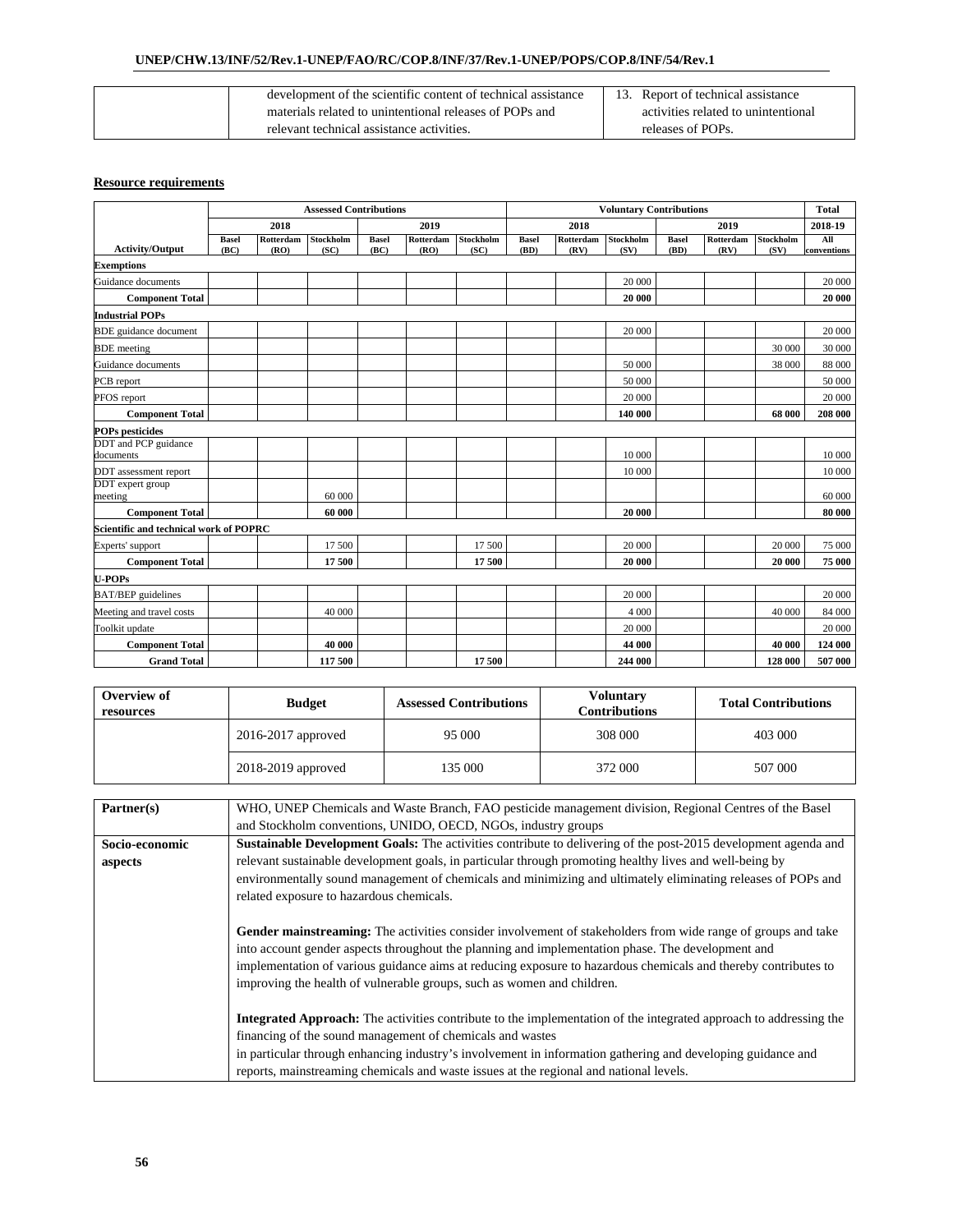| <b>Programme heading</b> | Scientific and technical activities                                                                                                                                                                                                     |                                                                            |  |  |  |  |  |  |
|--------------------------|-----------------------------------------------------------------------------------------------------------------------------------------------------------------------------------------------------------------------------------------|----------------------------------------------------------------------------|--|--|--|--|--|--|
| PoW number               | <b>Activity 23</b>                                                                                                                                                                                                                      |                                                                            |  |  |  |  |  |  |
| <b>Title of activity</b> | <b>Effectiveness Evaluation and the Global Monitoring Plan</b>                                                                                                                                                                          |                                                                            |  |  |  |  |  |  |
| Convention(s)            | <b>Basel Convention</b>                                                                                                                                                                                                                 |                                                                            |  |  |  |  |  |  |
|                          | Rotterdam Convention                                                                                                                                                                                                                    |                                                                            |  |  |  |  |  |  |
|                          | $\boxtimes$ Stockholm Convention                                                                                                                                                                                                        |                                                                            |  |  |  |  |  |  |
| <b>Budget</b>            | $\boxtimes$ Core budget<br>$\boxtimes$ Voluntary budget                                                                                                                                                                                 |                                                                            |  |  |  |  |  |  |
| Reference                | UNEP/POPS/COP.8/21; UNEP/POPS/COP.8/21/Add.1; UNEP/POPS/COP.8/22; UNEP/POPS/COP.8/22/Add.1;                                                                                                                                             |                                                                            |  |  |  |  |  |  |
| <b>Mandate</b>           | Convention Article: Article 16 of the Stockholm Convention                                                                                                                                                                              |                                                                            |  |  |  |  |  |  |
|                          | COP decision(s): Decisions SC-7/24 and SC-7/25 of the Stockholm Convention                                                                                                                                                              |                                                                            |  |  |  |  |  |  |
| <b>Rationale</b>         | <b>Effectiveness evaluation</b>                                                                                                                                                                                                         |                                                                            |  |  |  |  |  |  |
|                          | This activity is required by Article 16 of the Convention and enables Parties to evaluate whether the measures                                                                                                                          |                                                                            |  |  |  |  |  |  |
|                          | agreed in the Convention are effective to achieve its goal.                                                                                                                                                                             |                                                                            |  |  |  |  |  |  |
|                          | Global monitoring plan                                                                                                                                                                                                                  |                                                                            |  |  |  |  |  |  |
|                          | The global monitoring plan, besides providing major input for the effectiveness evaluation, is a unique source of                                                                                                                       |                                                                            |  |  |  |  |  |  |
|                          | relatively coherent data on POPs concentrations in air and PFOS concentrations in water, as well as on human                                                                                                                            |                                                                            |  |  |  |  |  |  |
|                          | exposure to POPs from all regions. The programme also strengthens sampling and analytical capacity in                                                                                                                                   |                                                                            |  |  |  |  |  |  |
|                          | developing countries.                                                                                                                                                                                                                   |                                                                            |  |  |  |  |  |  |
|                          | Both the global monitoring plan, as well as effectiveness evaluation are recurrent activities and their sustainability                                                                                                                  |                                                                            |  |  |  |  |  |  |
|                          | as well as harmonized global implementation are crucial for elaboration of the regional monitoring reports, the                                                                                                                         |                                                                            |  |  |  |  |  |  |
|                          | global monitoring reports and the effectiveness evaluation reports. These reports are presented at every third                                                                                                                          |                                                                            |  |  |  |  |  |  |
|                          | meeting of the conferences of the Parties (i.e. the regional monitoring reports at the seventh and tenth meetings,                                                                                                                      |                                                                            |  |  |  |  |  |  |
|                          | and the global monitoring report, as well as the effectiveness evaluation report at the eight and eleventh meetings).                                                                                                                   |                                                                            |  |  |  |  |  |  |
|                          | While monitoring activities are ongoing and currently in the third phase 2014-2019, effectiveness evaluation is                                                                                                                         |                                                                            |  |  |  |  |  |  |
|                          |                                                                                                                                                                                                                                         | performed during the last two years of the six-year cycle, i.e. 2022-2023. |  |  |  |  |  |  |
| <b>Activities and</b>    | (1) Effectiveness evaluation                                                                                                                                                                                                            |                                                                            |  |  |  |  |  |  |
| outcomes                 | Activities:                                                                                                                                                                                                                             |                                                                            |  |  |  |  |  |  |
|                          | Revise the Effectiveness Evaluation framework (staff costs only)                                                                                                                                                                        |                                                                            |  |  |  |  |  |  |
|                          | Outcomes:                                                                                                                                                                                                                               |                                                                            |  |  |  |  |  |  |
|                          | This activity would result in an updated framework for effectiveness evaluation according to the conclusions and                                                                                                                        |                                                                            |  |  |  |  |  |  |
|                          | recommendations of the effectiveness evaluation committee.                                                                                                                                                                              |                                                                            |  |  |  |  |  |  |
|                          | <b>Indicators of achievement:</b>                                                                                                                                                                                                       | <b>Means of verification:</b>                                              |  |  |  |  |  |  |
|                          | Framework for effectiveness evaluation is updated.<br>Updated framework for effectiveness<br>1.<br>1.                                                                                                                                   |                                                                            |  |  |  |  |  |  |
|                          | evaluation.                                                                                                                                                                                                                             |                                                                            |  |  |  |  |  |  |
|                          | (2) Global monitoring plan                                                                                                                                                                                                              |                                                                            |  |  |  |  |  |  |
|                          | Activities:                                                                                                                                                                                                                             |                                                                            |  |  |  |  |  |  |
|                          | Organize a meeting of the GMP global/regional coordination groups in 2018<br>$\bullet$                                                                                                                                                  |                                                                            |  |  |  |  |  |  |
|                          | Organize a meeting of the global coordination group in 2019                                                                                                                                                                             |                                                                            |  |  |  |  |  |  |
|                          | Support regional organization groups in eligible regions<br>$\bullet$                                                                                                                                                                   |                                                                            |  |  |  |  |  |  |
|                          | Update the GMP guidance document with the newly listed substances<br>٠                                                                                                                                                                  |                                                                            |  |  |  |  |  |  |
|                          | Support sustainable POPs monitoring in core media in eligible regions<br>Support the collection, processing, storing and presentation of the GMP monitoring data<br>$\bullet$                                                           |                                                                            |  |  |  |  |  |  |
|                          |                                                                                                                                                                                                                                         |                                                                            |  |  |  |  |  |  |
|                          | Outcomes:                                                                                                                                                                                                                               |                                                                            |  |  |  |  |  |  |
|                          | The desired outcome of this activity is the harmonized implementation of the third phase of the global monitoring<br>plan in all five United Nations Regions, resulting in sustainable persistent organic pollutants monitoring data in |                                                                            |  |  |  |  |  |  |
|                          | core media as input to the next effectiveness evaluation.                                                                                                                                                                               |                                                                            |  |  |  |  |  |  |
|                          | <b>Indicators of achievement:</b>                                                                                                                                                                                                       | <b>Means of verification:</b>                                              |  |  |  |  |  |  |
|                          | The global coordination group agreed on a strategy for the third<br>2.                                                                                                                                                                  | Report of the meeting of the global<br>2.                                  |  |  |  |  |  |  |
|                          | phase;                                                                                                                                                                                                                                  | coordination group;                                                        |  |  |  |  |  |  |
|                          | Regional organization groups agreed on a regional<br>3.                                                                                                                                                                                 | 3.<br>Five regional workplans for                                          |  |  |  |  |  |  |
|                          | implementation strategy for the third phase;                                                                                                                                                                                            | implementation of the third phase;                                         |  |  |  |  |  |  |
|                          | Third phase is implemented in all five United Nations regions;<br>4.                                                                                                                                                                    | Regional drafting teams are<br>4.                                          |  |  |  |  |  |  |
|                          | Guidance on the global monitoring plan is updated with the<br>5.                                                                                                                                                                        | established and enabled to develop                                         |  |  |  |  |  |  |
|                          | newly listed substances;                                                                                                                                                                                                                | regional monitoring reports;                                               |  |  |  |  |  |  |
|                          | Support sustainability of monitoring activities through strategic<br>6.                                                                                                                                                                 | Updated guidance on the global<br>5.                                       |  |  |  |  |  |  |
|                          | partnerships;                                                                                                                                                                                                                           | monitoring plan;                                                           |  |  |  |  |  |  |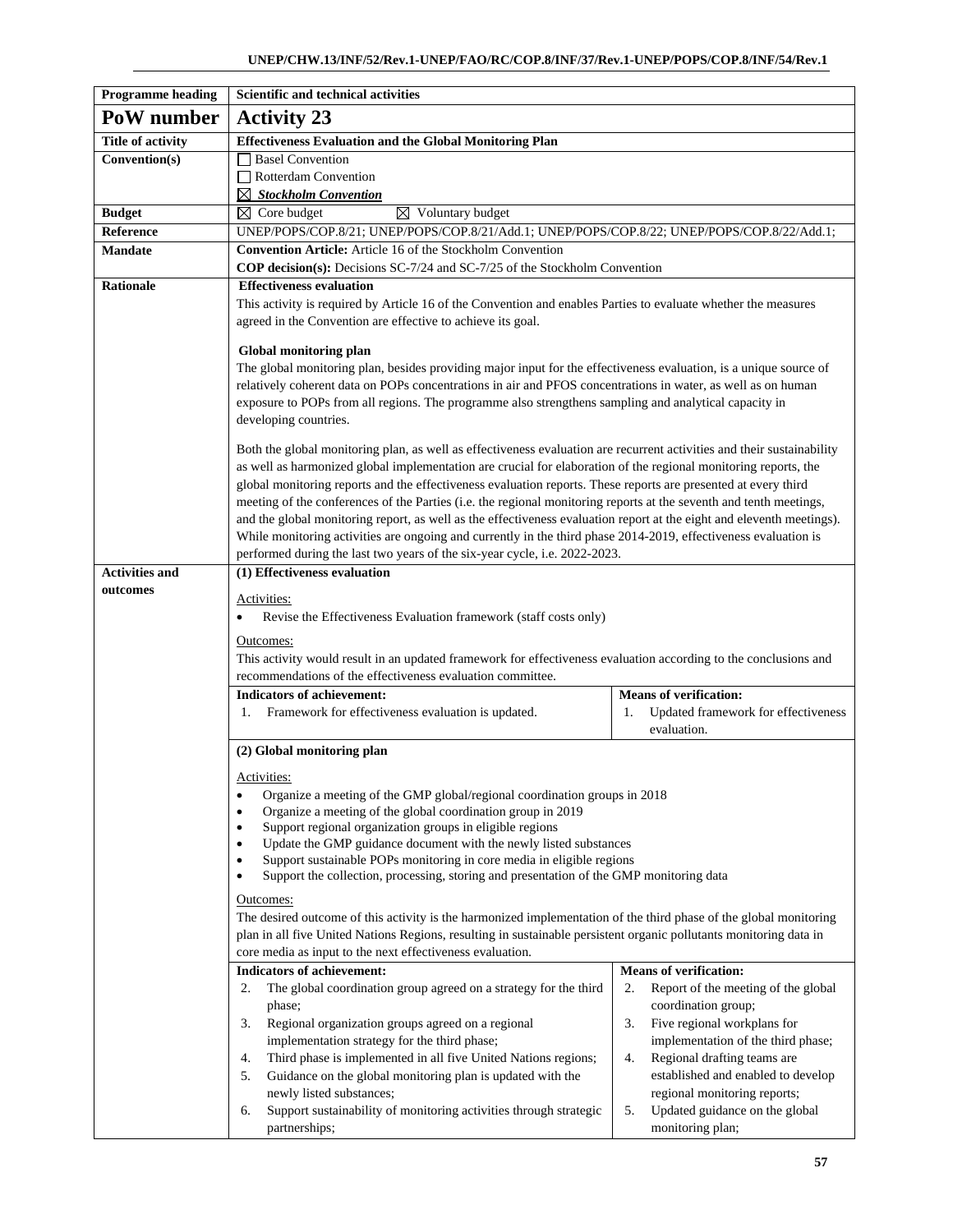| Existing monitoring data in core media are publicly available. | Sustainable monitoring activities are. |
|----------------------------------------------------------------|----------------------------------------|
|                                                                | on-going in all regions;               |
|                                                                | The electronic global monitoring       |
|                                                                | plan data warehouse.                   |

|                                 |                      | <b>Assessed Contributions</b> |                   |                      |                   |                   | <b>Voluntary Contributions</b> |                   |                   |                      |                   |                   | Total              |
|---------------------------------|----------------------|-------------------------------|-------------------|----------------------|-------------------|-------------------|--------------------------------|-------------------|-------------------|----------------------|-------------------|-------------------|--------------------|
|                                 |                      | 2019<br>2018                  |                   |                      | 2018              |                   |                                |                   | 2019              |                      |                   |                   |                    |
| <b>Activity/Output</b>          | <b>Basel</b><br>(BC) | Rotterdam<br>(RO)             | Stockholm<br>(SC) | <b>Basel</b><br>(BC) | Rotterdam<br>(RO) | Stockholm<br>(SC) | <b>Basel</b><br>(BD)           | Rotterdam<br>(RV) | Stockholm<br>(SV) | <b>Basel</b><br>(BD) | Rotterdam<br>(RV) | Stockholm<br>(SV) | All<br>conventions |
| <b>Effectiveness evaluation</b> |                      |                               |                   |                      |                   |                   |                                |                   |                   |                      |                   |                   |                    |
| Revised framework               |                      |                               |                   |                      |                   |                   |                                |                   |                   |                      |                   |                   |                    |
| <b>Component Total</b>          |                      |                               |                   |                      |                   |                   |                                |                   |                   |                      |                   |                   |                    |
| <b>Global Monitoring Plan</b>   |                      |                               |                   |                      |                   |                   |                                |                   |                   |                      |                   |                   |                    |
| Data collection and<br>analysis |                      |                               |                   |                      |                   |                   |                                |                   | 130 000           |                      |                   | 88 000            | 218 000            |
| Experts' support                |                      |                               |                   |                      |                   |                   |                                |                   | 120 000           |                      |                   |                   | 120 000            |
| GMP guidance document           |                      |                               |                   |                      |                   |                   |                                |                   | 30 000            |                      |                   |                   | 30 000             |
| Meeting and travel costs        |                      |                               | 30 000            |                      |                   | 30 000            |                                |                   | 30 000            |                      |                   |                   | 90 000             |
| <b>Component Total</b>          |                      |                               | 30 000            |                      |                   | 30 000            |                                |                   | 310 000           |                      |                   | 88 000            | 458 000            |
| <b>Grand Total</b>              |                      |                               | 30 000            |                      |                   | 30 000            |                                |                   | 310 000           |                      |                   | 88 000            | 458 000            |

| Overview of<br>resources | <b>Budget</b>          | <b>Assessed Contributions</b> | <b>Voluntary</b><br><b>Contributions</b> | <b>Total Contributions</b> |  |
|--------------------------|------------------------|-------------------------------|------------------------------------------|----------------------------|--|
|                          | $2016 - 2017$ approved | 180 000                       | 428 000                                  | 608 000                    |  |
|                          | 2018-2019 approved     | 60 000                        | 398 000                                  | 458 000                    |  |

| Partner(s)     | For the implementation of the global monitoring plan activities, regional organization groups were established in    |
|----------------|----------------------------------------------------------------------------------------------------------------------|
|                | the five united nations regions to define and apply the regional strategy for information gathering and to prepare   |
|                | regional monitoring reports. A global coordination group oversees the implementation of the plan and coordinates     |
|                | activities and cooperation between the regions.                                                                      |
|                |                                                                                                                      |
|                |                                                                                                                      |
|                | Strategic partnerships were established to benefit from extensive monitoring experience, scientifically sound inputs |
|                | on the newly listed persistent organic pollutants, and generate further consistent, comparable monitoring data.      |
|                | Strategic partners for air monitoring are the Global Atmospheric Passive Air Sampling Programme supported by         |
|                | Environment Canada, the MONET programme supported by the Government of the Czech Republic, and the South             |
|                | East Asian POPs Monitoring Programme supported by the Government of Japan. Further important strategic               |
|                | partners are the Arctic Monitoring and Assessment Program of the Arctic Council and the United Nations               |
|                | Economic Comission for Europe European Monitoring and Evaluation Programme. Strategic partners for the               |
|                | human monitoring are the World Health Organization and the expert laboratories.                                      |
|                | Activities are conducted in close cooperation with the Chemicals Branch of the Division of Technology Industry       |
|                | and Ebvironment of the United Nations Environment Pprogramme, as the implementing agency of Global                   |
|                | Environment Facolity projects providing capacity building in support of global monitoring plan implementation in     |
|                | developing countries                                                                                                 |
| Socio-economic | Sustainable Development Goals: The global monitoring plan is providing data on contamination of humans and           |
| aspects        | environment with persistent organic pollutants supporting the Sustainable Development goal #3 on Good Health         |
|                | and Well-being enabling informed preventive approach, aiming to avoid and reduce exposures towards hazards           |
|                | from chemicals and waste.                                                                                            |
|                |                                                                                                                      |
|                | Gender mainstreaming: Equal participation of women in project activities is systematically encouraged. The           |
|                | project results are made widely public and provide information on how the general public, including vulnerable       |
|                | groups such as woman and children, may be affected by persistent organic pollutants, hence contributing to their     |
|                | empowerment. In some cases monitoring results discovered bad practices (such as geophagia) which lead to             |
|                | increased PCDD/PCDF levels in the breast milk of practicing woman, thus contributed to awareness raising of the      |
|                | mothers and prevention of increased exposure of breastfed infants.                                                   |
|                |                                                                                                                      |
|                | Integrated Approach: Information on concentration of persistent organic pollutants in humans and the                 |
|                | environment is publicly available through a user-friendly electronic global monitoring plan data warehouse. This     |
|                | information can be used to justify need for various activities in particular mainstreaming of sound management of    |
|                | chemicals and hazardous wastes and industry involvement, including public-private partnerships, as well as to        |
|                | evaluate their efficiency in the future.                                                                             |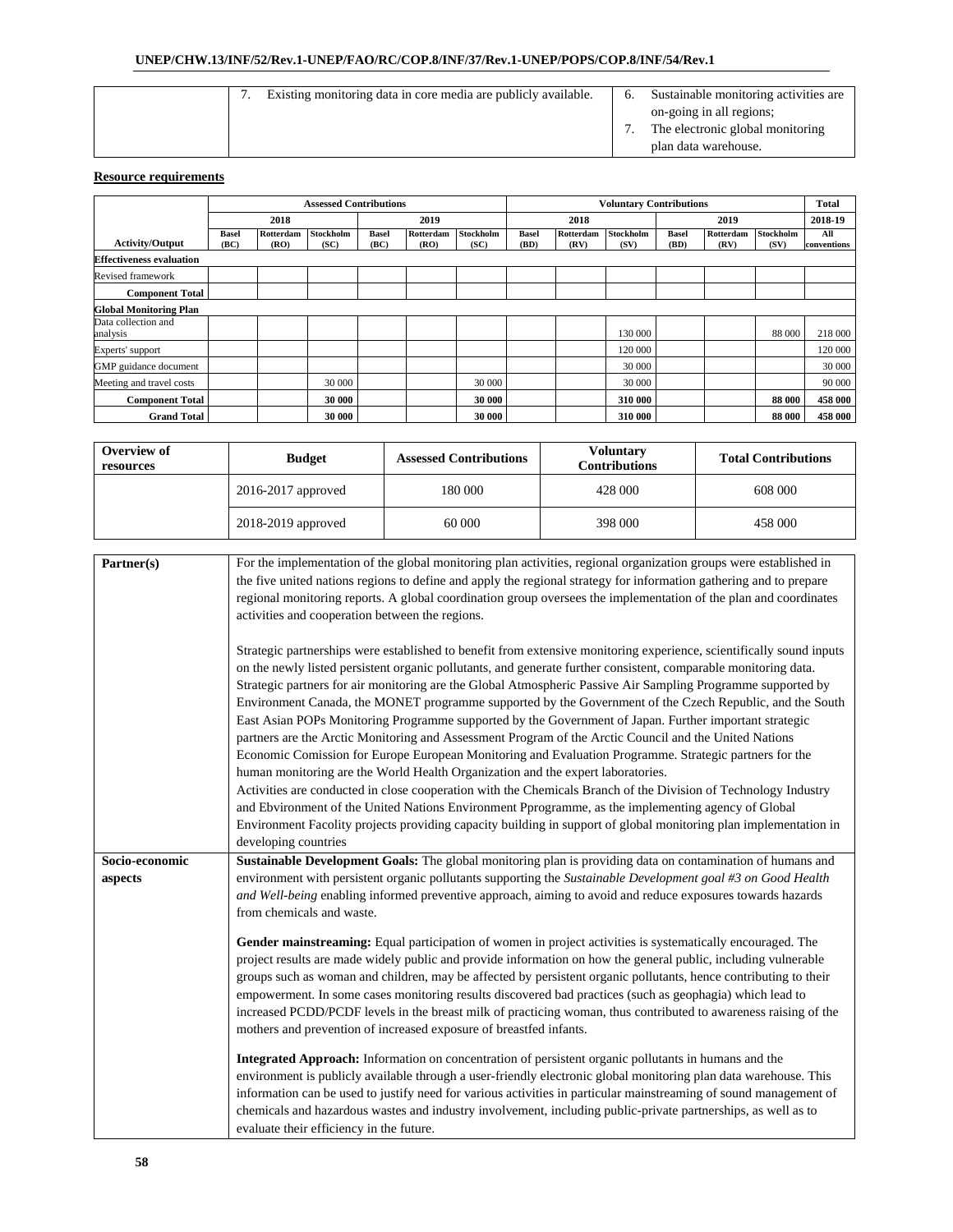| <b>Programme heading</b> | <b>Scientific and technical activities</b>                                                                                                                                                                                       |                                                                   |  |  |  |  |  |  |  |  |
|--------------------------|----------------------------------------------------------------------------------------------------------------------------------------------------------------------------------------------------------------------------------|-------------------------------------------------------------------|--|--|--|--|--|--|--|--|
| PoW number               | <b>Activity 24</b>                                                                                                                                                                                                               |                                                                   |  |  |  |  |  |  |  |  |
| <b>Title of activity</b> | <b>National reporting</b>                                                                                                                                                                                                        |                                                                   |  |  |  |  |  |  |  |  |
| Convention(s)            | $\boxtimes$ Basel Convention                                                                                                                                                                                                     |                                                                   |  |  |  |  |  |  |  |  |
|                          | Rotterdam Convention                                                                                                                                                                                                             |                                                                   |  |  |  |  |  |  |  |  |
|                          | $\boxtimes$ Stockholm Convention                                                                                                                                                                                                 |                                                                   |  |  |  |  |  |  |  |  |
| <b>Budget</b>            | $\boxtimes$ Voluntary budget<br>$\boxtimes$ Core budget                                                                                                                                                                          |                                                                   |  |  |  |  |  |  |  |  |
| Reference                | UNEP/CHW.13/8, UNEP/POPS/COP.8/20                                                                                                                                                                                                |                                                                   |  |  |  |  |  |  |  |  |
| <b>Mandate</b>           | <b>Convention Article</b> : Article 13(3) of the Basel Convention, Article 15 and Article 20.2(d) of the Stockholm                                                                                                               |                                                                   |  |  |  |  |  |  |  |  |
|                          | Convention<br>COP decision(s): Decision BC-12/6 of the Basel Convention, Decision SC-7/23 of the Stockholm Convention                                                                                                            |                                                                   |  |  |  |  |  |  |  |  |
| <b>Rationale</b>         | Reporting is a key obligation under both the Basel and Stockholm conventions. The activities under this                                                                                                                          |                                                                   |  |  |  |  |  |  |  |  |
|                          | programme assist Parties in transmitting complete and timely national reports. The information provided in                                                                                                                       |                                                                   |  |  |  |  |  |  |  |  |
|                          | national reports enables the conferences of the Parties to monitor progress in the implementation of the two                                                                                                                     |                                                                   |  |  |  |  |  |  |  |  |
|                          | conventions. For the Stockholm Convention, information provided in national reports is essential for the                                                                                                                         |                                                                   |  |  |  |  |  |  |  |  |
|                          | effectiveness evaluation under Article 16 and other evaluation processes such as that for PFOS, its salts and PFOSF                                                                                                              |                                                                   |  |  |  |  |  |  |  |  |
|                          | in accordance with Part III of Annex B of the Convention. For the Basel Convention, national reports are an                                                                                                                      |                                                                   |  |  |  |  |  |  |  |  |
|                          | important means for Parties to share information on the national control system for hazardous wastes and their                                                                                                                   |                                                                   |  |  |  |  |  |  |  |  |
|                          | transboundary movement. One of the main challenges encountered by Parties for reporting under the Basel                                                                                                                          |                                                                   |  |  |  |  |  |  |  |  |
|                          | Convention is to undertake inventories of hazardous wastes. Continous optimization and maintenance of the                                                                                                                        |                                                                   |  |  |  |  |  |  |  |  |
|                          | electronic reporting systems (ERS) and underlying databases of both conventions are necessary for Parties to<br>submit quality reports. Query tools need to be elaborated to enhance access to reporting data by Parties and for |                                                                   |  |  |  |  |  |  |  |  |
|                          | evaluation purposes and to support the preparation of periodic reports for the conferences of the Parties. Assistance                                                                                                            |                                                                   |  |  |  |  |  |  |  |  |
|                          | to Parties support them in understanding their obligations under the Basel and Stockholm cnventions.                                                                                                                             |                                                                   |  |  |  |  |  |  |  |  |
|                          |                                                                                                                                                                                                                                  |                                                                   |  |  |  |  |  |  |  |  |
|                          | This activity is linked to Activity 23 (Effectiveness Evaluation and the Global Monitoring Plan).                                                                                                                                |                                                                   |  |  |  |  |  |  |  |  |
| <b>Activities and</b>    | (1) Basel Convention                                                                                                                                                                                                             |                                                                   |  |  |  |  |  |  |  |  |
| outcomes                 |                                                                                                                                                                                                                                  |                                                                   |  |  |  |  |  |  |  |  |
|                          | Activities:<br>Optimize the functioning of the electronic reporting system; harmonise the online reporting questionnaire with<br>$\bullet$                                                                                       |                                                                   |  |  |  |  |  |  |  |  |
|                          | notification forms; further refine query functions and interface                                                                                                                                                                 |                                                                   |  |  |  |  |  |  |  |  |
|                          | Translate amendments to the manual for completing the format for national reporting<br>$\bullet$                                                                                                                                 |                                                                   |  |  |  |  |  |  |  |  |
|                          | Provide support to Parties in completing the reporting questionnaire (staff costs only)<br>$\bullet$                                                                                                                             |                                                                   |  |  |  |  |  |  |  |  |
|                          | Validate submitted data for entry into the reporting database (staff costs only)<br>٠<br>Provide scientific and technical input to training and capacity building and other cross-cutting activities<br>$\bullet$                |                                                                   |  |  |  |  |  |  |  |  |
|                          | related to reporting (staff costs only)                                                                                                                                                                                          |                                                                   |  |  |  |  |  |  |  |  |
|                          | Translate guidance documents on inventory<br>٠                                                                                                                                                                                   |                                                                   |  |  |  |  |  |  |  |  |
|                          | Pilot test the guidance documents on inventory of priority waste streams in 3 countries                                                                                                                                          |                                                                   |  |  |  |  |  |  |  |  |
|                          | Staff travel to countries undertaking pilot tests                                                                                                                                                                                |                                                                   |  |  |  |  |  |  |  |  |
|                          | Translate new guidance documents on the inventory of priority waste streams                                                                                                                                                      |                                                                   |  |  |  |  |  |  |  |  |
|                          | Outcomes:                                                                                                                                                                                                                        |                                                                   |  |  |  |  |  |  |  |  |
|                          | Parties to the Basel Convention are able to submit complete national reports in a timely manner, in compliance                                                                                                                   |                                                                   |  |  |  |  |  |  |  |  |
|                          | with their obligations, and the COP and the subsidiary bodies can make informed decisions on the basis of accurate<br>reports.                                                                                                   |                                                                   |  |  |  |  |  |  |  |  |
|                          | <b>Indicators of achievement:</b>                                                                                                                                                                                                | <b>Means of verification:</b>                                     |  |  |  |  |  |  |  |  |
|                          | Number of Parties using the ERS to submit national;<br>1.                                                                                                                                                                        | The revised ERS hosted on the Basel<br>1.                         |  |  |  |  |  |  |  |  |
|                          | Number of reports that are available in the correct format<br>2.                                                                                                                                                                 | Convention website;<br>2.<br>National reports posted on Basel     |  |  |  |  |  |  |  |  |
|                          | for consultation and analysis;<br>Number of reports produced for the COP and other<br>3.                                                                                                                                         | Convention website;                                               |  |  |  |  |  |  |  |  |
|                          | stakeholders on the basis of national reporting data;                                                                                                                                                                            | Reports produced for COP, the ICC and<br>3.                       |  |  |  |  |  |  |  |  |
|                          | Number of communications with Parties and queries<br>4.                                                                                                                                                                          | others;                                                           |  |  |  |  |  |  |  |  |
|                          | answered regarding completion of the reporting                                                                                                                                                                                   | 4.<br>Communications with Parties on their<br>national reports;   |  |  |  |  |  |  |  |  |
|                          | questionnaire;<br>5.<br>Number of times translated guidance documents on                                                                                                                                                         | 5.<br>Technical assistance calendar and                           |  |  |  |  |  |  |  |  |
|                          | inventories are accessed from the Basel Convention                                                                                                                                                                               | reports;                                                          |  |  |  |  |  |  |  |  |
|                          | website;                                                                                                                                                                                                                         | Statistics on website usage;<br>6.                                |  |  |  |  |  |  |  |  |
|                          | Number of countries that have tested the guidance on<br>6.<br>inventories at the national level;                                                                                                                                 | 7.<br>Guidance on inventories on the Basel<br>Convention website; |  |  |  |  |  |  |  |  |
|                          | Number of guidance documents on inventories developed;<br>7.                                                                                                                                                                     | 8.<br>Pilot testing project proposals and                         |  |  |  |  |  |  |  |  |
|                          | Number of training activities organized;<br>8.                                                                                                                                                                                   | reports;                                                          |  |  |  |  |  |  |  |  |
|                          | Number of women and men trained on national reporting.<br>9.                                                                                                                                                                     | List of participants of training activities.<br>9.                |  |  |  |  |  |  |  |  |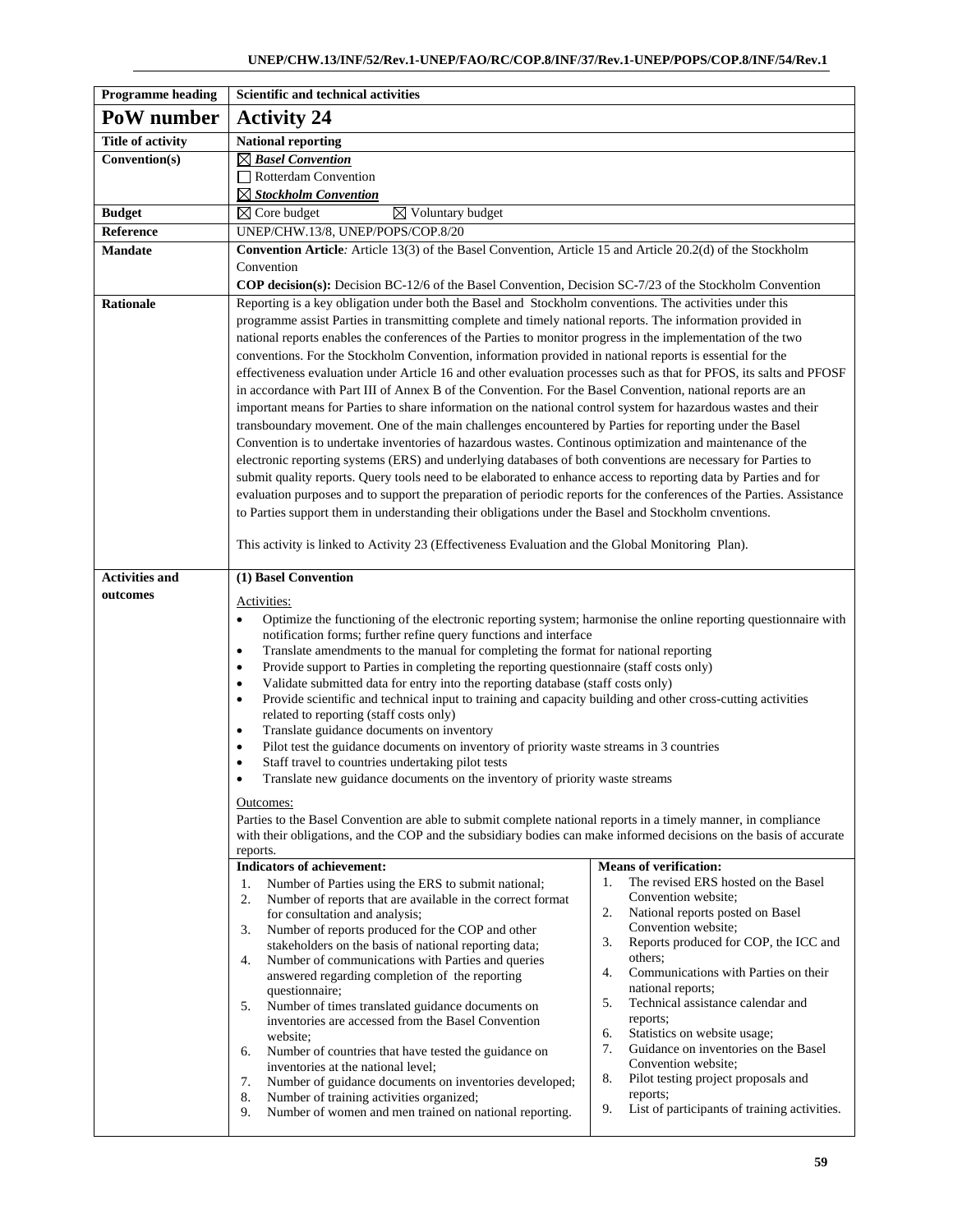| (2) Stockholm Convention                                                                                                 |     |                                                                 |  |  |  |  |  |  |  |  |  |  |
|--------------------------------------------------------------------------------------------------------------------------|-----|-----------------------------------------------------------------|--|--|--|--|--|--|--|--|--|--|
| Activities:                                                                                                              |     |                                                                 |  |  |  |  |  |  |  |  |  |  |
| Optimize the functioning of the electronic reporting database and query functions<br>$\bullet$                           |     |                                                                 |  |  |  |  |  |  |  |  |  |  |
| Provide support to Parties in completing the reporting questionnaire (staff costs only)<br>٠                             |     |                                                                 |  |  |  |  |  |  |  |  |  |  |
| Validate submitted data for entry into the reporting database (staff costs only)<br>$\bullet$                            |     |                                                                 |  |  |  |  |  |  |  |  |  |  |
| Translate reports provided in Arabic, Chinese, Russian, French and Spanish into English<br>٠                             |     |                                                                 |  |  |  |  |  |  |  |  |  |  |
| Provide scientific and technical input to training and capacity building and other cross-cutting activities<br>$\bullet$ |     |                                                                 |  |  |  |  |  |  |  |  |  |  |
| related to reporting (staff costs only)                                                                                  |     |                                                                 |  |  |  |  |  |  |  |  |  |  |
| Develop the manual for completing the questionnaire for national reporting under the Stockholm Convention<br>$\bullet$   |     |                                                                 |  |  |  |  |  |  |  |  |  |  |
| Adapt the electronic reporting system to allow reporting of newly listed POPs in languages<br>$\bullet$                  |     |                                                                 |  |  |  |  |  |  |  |  |  |  |
| Outcomes:                                                                                                                |     |                                                                 |  |  |  |  |  |  |  |  |  |  |
| Parties to the Stockholm Convention are able to submit complete national reports in a timely manner that include         |     |                                                                 |  |  |  |  |  |  |  |  |  |  |
| information on newly listed POPs, in compliance with their obligations, and the COP and the subsidiary bodies can        |     |                                                                 |  |  |  |  |  |  |  |  |  |  |
| make informed decisions on the basis of accurate reports.                                                                |     |                                                                 |  |  |  |  |  |  |  |  |  |  |
| <b>Indicators of achievement:</b>                                                                                        |     | <b>Means of verification:</b>                                   |  |  |  |  |  |  |  |  |  |  |
| 10. Number of Parties using the ERS to submit national reports                                                           |     | 10. The ERS hosted on the Stockholm                             |  |  |  |  |  |  |  |  |  |  |
| containing information on newly listed POPs.                                                                             |     | Convention website;                                             |  |  |  |  |  |  |  |  |  |  |
| 11. Number of reports that are available in the correct format<br>for consultation and analysis.                         |     | 11. National reports posted on Stockholm<br>Convention website; |  |  |  |  |  |  |  |  |  |  |
| 12. Number of reports produced for the COP and other                                                                     |     | 12. Reports produced for COP and for                            |  |  |  |  |  |  |  |  |  |  |
| stakeholders on the basis of national reporting data.                                                                    |     | others;                                                         |  |  |  |  |  |  |  |  |  |  |
| 13. Number of communications with Parties and queries                                                                    | 13. | Communications with Parties on their                            |  |  |  |  |  |  |  |  |  |  |
| answered regarding completion of the reporting                                                                           |     | national reports;                                               |  |  |  |  |  |  |  |  |  |  |
| questionnaire.                                                                                                           |     | 14. Technical assistance calendar and                           |  |  |  |  |  |  |  |  |  |  |
| 14. Manual on completing the questionnaire for national                                                                  |     | reports;                                                        |  |  |  |  |  |  |  |  |  |  |
| reporting under the Stockholm Convention.                                                                                |     | 15. Statistics on website usage;                                |  |  |  |  |  |  |  |  |  |  |
| 15. Number of training activities organized.                                                                             |     | 16. List of participants of training activities.                |  |  |  |  |  |  |  |  |  |  |
| 16. Number of women and men trained on national reporting.                                                               |     |                                                                 |  |  |  |  |  |  |  |  |  |  |

|                                                      |                      |                   | <b>Assessed Contributions</b> |                      |                   |                   |                      |                   | <b>Voluntary Contributions</b> |                      |                   |                          | <b>Total</b>       |
|------------------------------------------------------|----------------------|-------------------|-------------------------------|----------------------|-------------------|-------------------|----------------------|-------------------|--------------------------------|----------------------|-------------------|--------------------------|--------------------|
| 2018                                                 |                      |                   | 2019                          |                      | 2018              |                   |                      | 2019              |                                |                      | 2018-19           |                          |                    |
| <b>Activity/Output</b>                               | <b>Basel</b><br>(BC) | Rotterdam<br>(RO) | Stockholm<br>(SC)             | <b>Basel</b><br>(BC) | Rotterdam<br>(RO) | Stockholm<br>(SC) | <b>Basel</b><br>(BD) | Rotterdam<br>(RV) | Stockholm<br>(SV)              | <b>Basel</b><br>(BD) | Rotterdam<br>(RV) | <b>Stockholm</b><br>(SV) | All<br>conventions |
| <b>Reporting unde the Basel Convention</b>           |                      |                   |                               |                      |                   |                   |                      |                   |                                |                      |                   |                          |                    |
| National reporting format                            | 2 500                |                   |                               |                      |                   |                   |                      |                   |                                |                      |                   |                          | 2 500              |
| Pilot projects                                       |                      |                   |                               |                      |                   |                   | 27 500               |                   |                                | 55 000               |                   |                          | 82 500             |
| Translation                                          |                      |                   |                               |                      |                   |                   | 12 500               |                   |                                | 12 500               |                   |                          | 25 000             |
| <b>Updated Electronic</b><br><b>Reporting System</b> | 20 000               |                   |                               | 20 000               |                   |                   |                      |                   |                                |                      |                   |                          | 40 000             |
| <b>Component Total</b>                               | 22 500               |                   |                               | 20 000               |                   |                   | 40 000               |                   |                                | 67 500               |                   |                          | 150 000            |
| <b>Reporting underthe Stockholm Convention</b>       |                      |                   |                               |                      |                   |                   |                      |                   |                                |                      |                   |                          |                    |
| Guidance documents                                   |                      |                   |                               |                      |                   |                   |                      |                   | 15 000                         |                      |                   | 5 0 0 0                  | 20 000             |
| Translation                                          |                      |                   | 10 000                        |                      |                   |                   |                      |                   |                                |                      |                   |                          | 10 000             |
| <b>Updated Electronic</b><br><b>Reporting System</b> |                      |                   | 60 000                        |                      |                   |                   |                      |                   |                                |                      |                   |                          | 60 000             |
| <b>Component Total</b>                               |                      |                   | 70 000                        |                      |                   |                   |                      |                   | 15 000                         |                      |                   | 5 000                    | 90 000             |
| <b>Grand Total</b>                                   | 22 500               |                   | 70 000                        | 20 000               |                   |                   | 40 000               |                   | 15 000                         | 67 500               |                   | 5 0 0 0                  | 240 000            |

| Overview of<br>resources | <b>Budget</b>          | <b>Assessed Contributions</b> | <b>Voluntary</b><br><b>Contributions</b> | <b>Total Contributions</b> |  |  |
|--------------------------|------------------------|-------------------------------|------------------------------------------|----------------------------|--|--|
|                          | $2016 - 2017$ approved | 156 000                       | 60 000                                   | 216 000                    |  |  |
|                          | 2018-2019 approved     | 112 500                       | 127 500                                  | 240 000                    |  |  |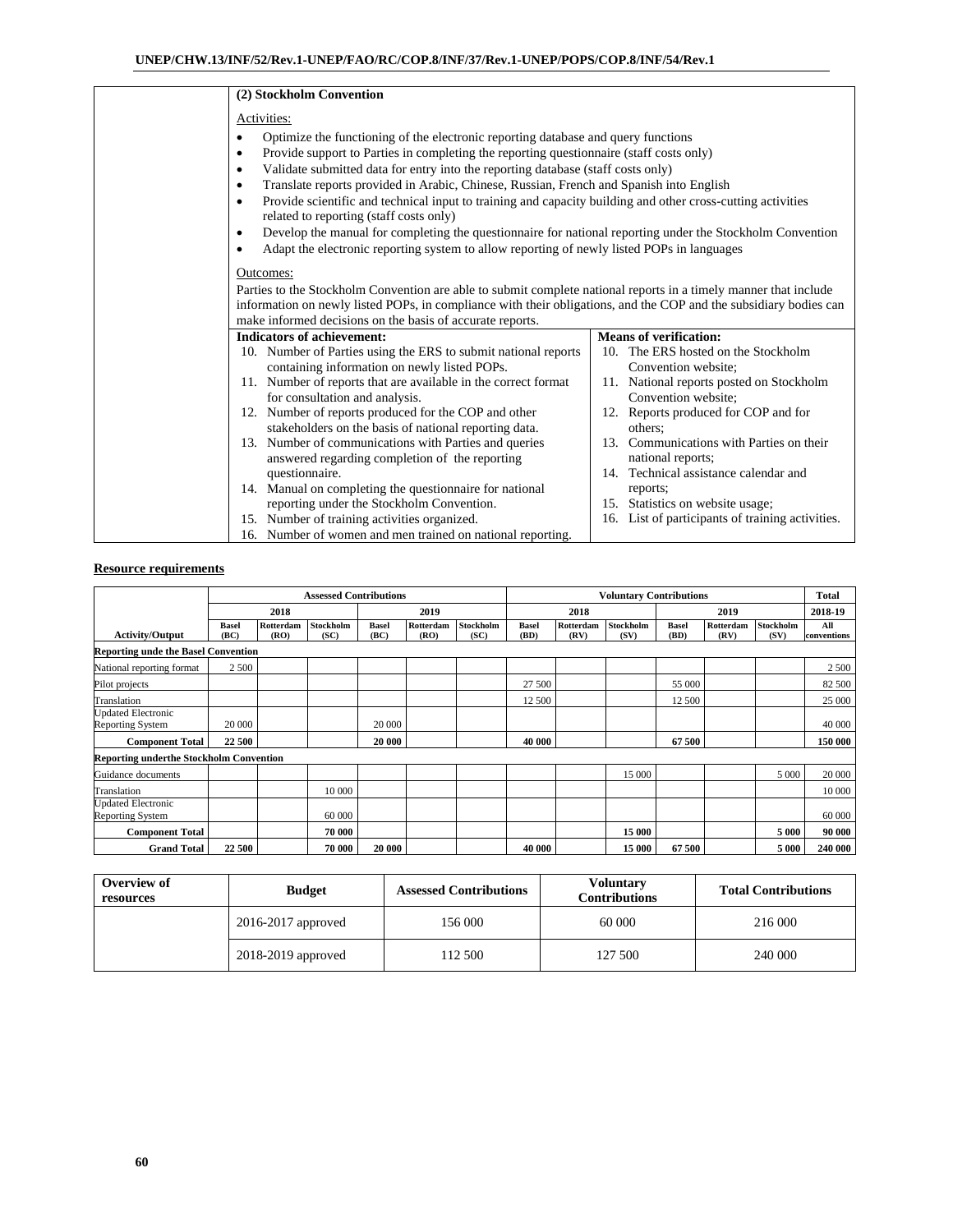| Partner(s)                                                                                                                                          | Regional centers; UNEP Chemicals and Wastes Branch.                                                                   |  |  |  |  |  |  |  |  |
|-----------------------------------------------------------------------------------------------------------------------------------------------------|-----------------------------------------------------------------------------------------------------------------------|--|--|--|--|--|--|--|--|
| Socio-economic                                                                                                                                      | Sustainable Development Goals: Information in national reports under the Basel and Stockholm conventions              |  |  |  |  |  |  |  |  |
| aspects                                                                                                                                             | contribute directly to monitoring progress in achieving Goal12.4 of the SDGs; UNEP, as the custodian for              |  |  |  |  |  |  |  |  |
|                                                                                                                                                     | indicators 12.4.1 and 12.4.2, will obtain the relevant data from the BRS Secretariat. Information in national reports |  |  |  |  |  |  |  |  |
| under the Stockholm Convention also contributes to tracking progress in achieving several other goals including<br>Goal 3.9 and 6.3, 6 of the SDGs. |                                                                                                                       |  |  |  |  |  |  |  |  |
|                                                                                                                                                     |                                                                                                                       |  |  |  |  |  |  |  |  |
|                                                                                                                                                     | Gender mainstreaming: National reports provide information on whether Parties have implemented public                 |  |  |  |  |  |  |  |  |
|                                                                                                                                                     | awareness programmes for women, children and the least educated on the environmental and health effects of            |  |  |  |  |  |  |  |  |
|                                                                                                                                                     | POPs. Information on the production, generation and transboundary movements hazardous chemicals and wastes            |  |  |  |  |  |  |  |  |
|                                                                                                                                                     | and their impacts on human health and the environment can assist in formulating policies to protect vulnerable        |  |  |  |  |  |  |  |  |
|                                                                                                                                                     | populations including women and children.                                                                             |  |  |  |  |  |  |  |  |
|                                                                                                                                                     |                                                                                                                       |  |  |  |  |  |  |  |  |
|                                                                                                                                                     | <b>Integrated Approach:</b> Timely and complete reporting by Parties depends on cooperation by a wide range of        |  |  |  |  |  |  |  |  |
|                                                                                                                                                     | national stakeholders, including industry, who are the providers of information on implementation of the              |  |  |  |  |  |  |  |  |
|                                                                                                                                                     | obligations under the Convention. The guidance documents on the inventory of waste streams will facilitate            |  |  |  |  |  |  |  |  |
|                                                                                                                                                     | understanding of the sources of certain types of wastes which serves to devise measures towards managing the          |  |  |  |  |  |  |  |  |
|                                                                                                                                                     | related material streams throughout their life-cycle.                                                                 |  |  |  |  |  |  |  |  |
|                                                                                                                                                     |                                                                                                                       |  |  |  |  |  |  |  |  |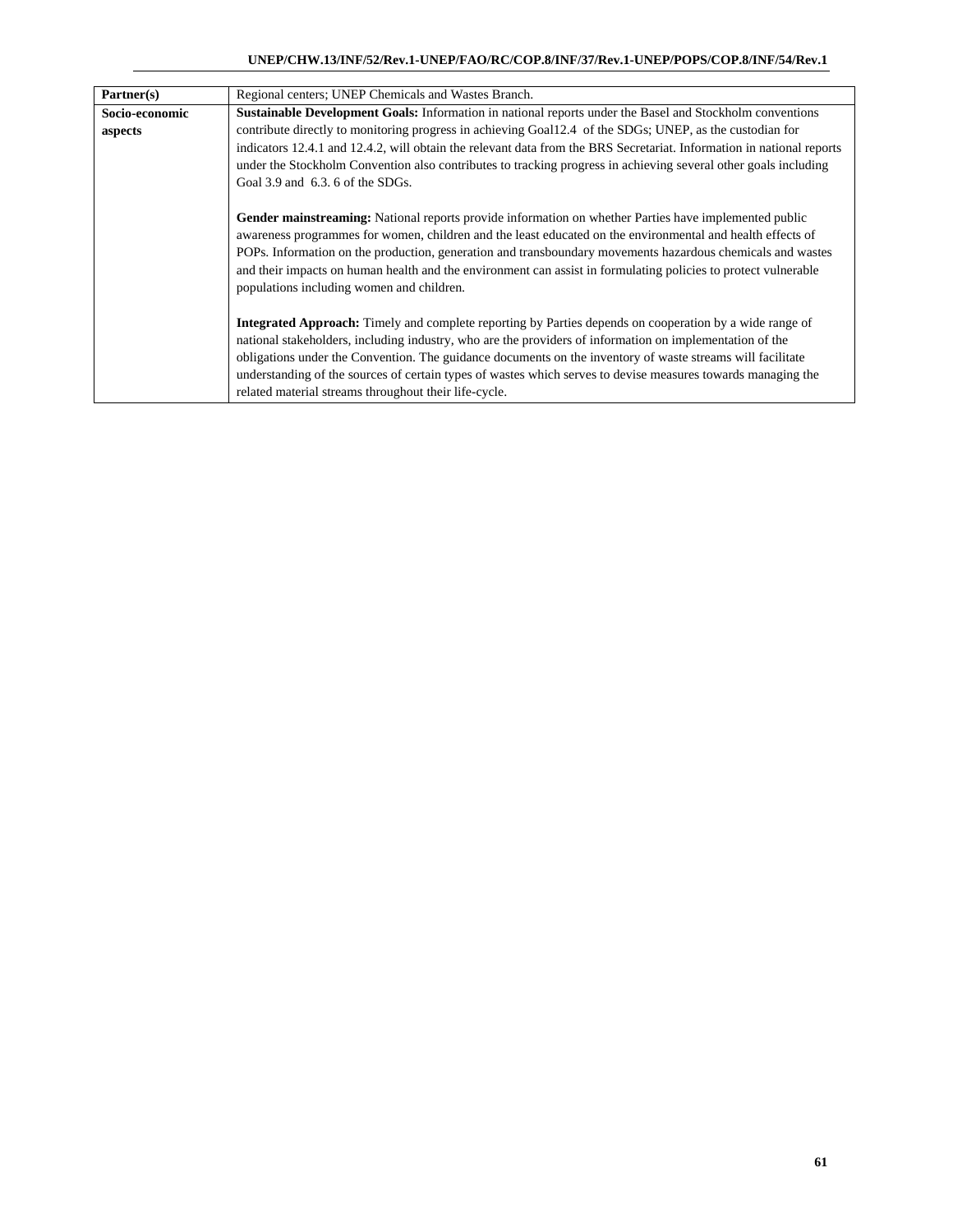| <b>Programme heading</b> | Knowledge and information management and outreach                                                                                                                                                                                |                                              |  |  |  |  |  |  |  |  |
|--------------------------|----------------------------------------------------------------------------------------------------------------------------------------------------------------------------------------------------------------------------------|----------------------------------------------|--|--|--|--|--|--|--|--|
| PoW number               | <b>Activity 25</b>                                                                                                                                                                                                               |                                              |  |  |  |  |  |  |  |  |
| <b>Title of activity</b> | Clearing-house mechanism for information exchange, including the prior informed consent database and                                                                                                                             |                                              |  |  |  |  |  |  |  |  |
|                          | the Rotterdam Convention website in English, French and Spanish                                                                                                                                                                  |                                              |  |  |  |  |  |  |  |  |
| Convention(s)            | $\boxtimes$ Basel Convention                                                                                                                                                                                                     |                                              |  |  |  |  |  |  |  |  |
|                          | $\boxtimes$ Rotterdam Convention                                                                                                                                                                                                 |                                              |  |  |  |  |  |  |  |  |
|                          | $\boxtimes$ Stockholm Convention                                                                                                                                                                                                 |                                              |  |  |  |  |  |  |  |  |
| <b>Budget</b>            | $\boxtimes$ Core budget<br>$\boxtimes$ Voluntary budget                                                                                                                                                                          |                                              |  |  |  |  |  |  |  |  |
| Reference                | UNEP/CHW.13/23-UNEP/FAO/RC/COP.8/22-UNEP/POPS/COP.8/26                                                                                                                                                                           |                                              |  |  |  |  |  |  |  |  |
| <b>Mandate</b>           | <b>Conventions Articles:</b>                                                                                                                                                                                                     |                                              |  |  |  |  |  |  |  |  |
|                          | Articles 3, 4, 6, 10, 13 and 16 of the Basel Convention                                                                                                                                                                          |                                              |  |  |  |  |  |  |  |  |
|                          | Articles 1, 5, 6, 8, 12, 13 and 14 of the Rotterdam Convention                                                                                                                                                                   |                                              |  |  |  |  |  |  |  |  |
|                          | Articles 4, 9, 10, 11, 15 and 16 of the Stockholm Convention                                                                                                                                                                     |                                              |  |  |  |  |  |  |  |  |
|                          |                                                                                                                                                                                                                                  |                                              |  |  |  |  |  |  |  |  |
|                          | COP decision(s):                                                                                                                                                                                                                 |                                              |  |  |  |  |  |  |  |  |
|                          | Omnibus decisions taken in 2013 (BC.Ex-2/1, RC.Ex-2/1, SC.Ex-2/1) – paragraph 17                                                                                                                                                 |                                              |  |  |  |  |  |  |  |  |
|                          | Decisions BC-12/21 of the Basel Convention, RC-7/11 of the Rotterdam Convention and SC-7/29 of the<br><b>Stockholm Convention</b>                                                                                                |                                              |  |  |  |  |  |  |  |  |
|                          |                                                                                                                                                                                                                                  |                                              |  |  |  |  |  |  |  |  |
| <b>Rationale</b>         | The conventions define their secretariats as having a key role in the information exchange procedures and<br>mechanisms to facilitate their implementation, effectively serving as centralized hubs for collecting, repackaging, |                                              |  |  |  |  |  |  |  |  |
|                          | translating if necessary and disseminating information relevant to the implementation of the conventions, including                                                                                                              |                                              |  |  |  |  |  |  |  |  |
|                          | information on human health and environmental impacts of hazardous chemicals and wastes, as well as legal and                                                                                                                    |                                              |  |  |  |  |  |  |  |  |
|                          | administrative measures that the states have put in place to mitigate those impacts and to produce, use and dispose                                                                                                              |                                              |  |  |  |  |  |  |  |  |
|                          | chemicals in an environmentally sound manner.                                                                                                                                                                                    |                                              |  |  |  |  |  |  |  |  |
|                          |                                                                                                                                                                                                                                  |                                              |  |  |  |  |  |  |  |  |
|                          | The joint clearing-house mechanism facilitates or undertakes the identification, collection, management, access to                                                                                                               |                                              |  |  |  |  |  |  |  |  |
|                          | and exchange of information in relation to the sound management of chemicals and wastes. By promoting the                                                                                                                        |                                              |  |  |  |  |  |  |  |  |
|                          | understanding of scientific, technical and legal aspects of the three conventions it supports Parties and other                                                                                                                  |                                              |  |  |  |  |  |  |  |  |
|                          | stakeholders in the implementation of the Basel, Rotterdam and Stockholm conventions. The joint clearing-house                                                                                                                   |                                              |  |  |  |  |  |  |  |  |
|                          | mechanism mainly provides access to information via the conventions' websites.                                                                                                                                                   |                                              |  |  |  |  |  |  |  |  |
|                          |                                                                                                                                                                                                                                  |                                              |  |  |  |  |  |  |  |  |
|                          | By decisions BC-12/21, RC-7/11 and SC-7/29, the conferences of the Parties requested the Secretariat to provide,                                                                                                                 |                                              |  |  |  |  |  |  |  |  |
|                          | within available resources, access to thematic information in a number of priority areas. While funds have been                                                                                                                  |                                              |  |  |  |  |  |  |  |  |
|                          | raised to implement activities in certain areas, it is expected that work in some areas, such as technology transfer                                                                                                             |                                              |  |  |  |  |  |  |  |  |
|                          | and transfer of know-how, regional centres, national reporting, the prior informed consent procedure and other                                                                                                                   |                                              |  |  |  |  |  |  |  |  |
|                          | notification procedures under the conventions and priority waste streams, will continue in the biennium 2018-2019.                                                                                                               |                                              |  |  |  |  |  |  |  |  |
| <b>Activities and</b>    | (1) Joint clearing-house mechanism for information exchange                                                                                                                                                                      |                                              |  |  |  |  |  |  |  |  |
| outcomes                 |                                                                                                                                                                                                                                  |                                              |  |  |  |  |  |  |  |  |
|                          | Activities:                                                                                                                                                                                                                      |                                              |  |  |  |  |  |  |  |  |
|                          | Sub-activity 1: Maintenance of Secretariat records keeping systems, including documents management,<br>٠<br>correspondence tracking, meeting record systems and status of ratifications                                          |                                              |  |  |  |  |  |  |  |  |
|                          | Sub-activity 2: Maintenance of existing websites and related information systems and services<br>٠                                                                                                                               |                                              |  |  |  |  |  |  |  |  |
|                          | Sub-activity 3: Translation of the Rotterdam website into French and Spanish                                                                                                                                                     |                                              |  |  |  |  |  |  |  |  |
|                          | Sub-activity 4: Hardware and software upgrades<br>٠                                                                                                                                                                              |                                              |  |  |  |  |  |  |  |  |
|                          | Sub-activity 5: Enhance the "chemical profiles" to include information provided by selected partners<br>$\bullet$                                                                                                                |                                              |  |  |  |  |  |  |  |  |
|                          | Sub-activity 6: Development of a joint portal on information from regional centres<br>٠                                                                                                                                          |                                              |  |  |  |  |  |  |  |  |
|                          | Sub-activity 7: Online visualization tool for data and trends using information submitted by Parties through<br>٠<br>national reports, the PIC procedure and other notification procedures under the conventions                 |                                              |  |  |  |  |  |  |  |  |
|                          | Sub-activity 8: Development of an online library on priority waste streams, including related guidelines<br>$\bullet$                                                                                                            |                                              |  |  |  |  |  |  |  |  |
|                          | Sub-activity 9: Integration of the ENFORCE website on illegal traffic issues into the joint clearing-house<br>٠                                                                                                                  |                                              |  |  |  |  |  |  |  |  |
|                          | mechanism                                                                                                                                                                                                                        |                                              |  |  |  |  |  |  |  |  |
|                          | Sub-activity 10: Development of an online catalogue on alternatives to chemicals<br>٠                                                                                                                                            |                                              |  |  |  |  |  |  |  |  |
|                          | Outcomes:                                                                                                                                                                                                                        |                                              |  |  |  |  |  |  |  |  |
|                          | Access to information relevant to the conventions, from Parties and other stakeholders, is provided.                                                                                                                             |                                              |  |  |  |  |  |  |  |  |
|                          | <b>Indicators of achievement:</b>                                                                                                                                                                                                | <b>Means of verification:</b>                |  |  |  |  |  |  |  |  |
|                          | Number of information tools and packages made available;<br>1.                                                                                                                                                                   | List of tools and information packages<br>1. |  |  |  |  |  |  |  |  |
|                          | 2.<br>Number of information sources that are feeding the joint                                                                                                                                                                   | accessible from the clearing-house           |  |  |  |  |  |  |  |  |

# **4. Knowledge and information management and outreach**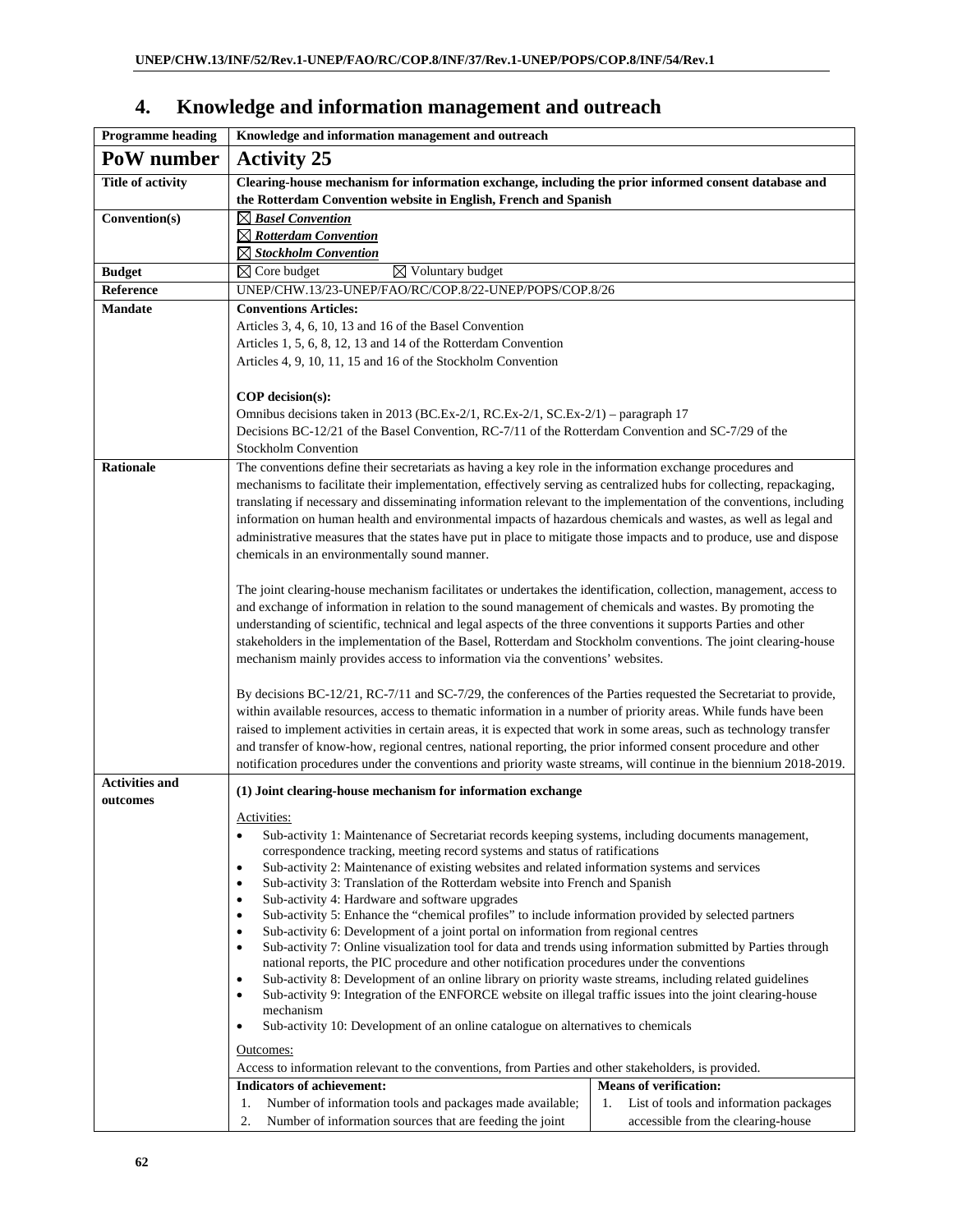## **UNEP/CHW.13/INF/52-UNEP/FAO/RC/COP.8/INF/37-UNEP/POPS/COP.8/INF/54**

| clearing-house mechanism;                           |    | mecha  |
|-----------------------------------------------------|----|--------|
| Number of new pages, number of pages updated on the |    | Inform |
| conventions' websites;                              |    | Websit |
| Number of documents made available;                 | 4. | Docur  |
| Number of visits and page views on the conventions' |    | Websit |
| websites.                                           |    |        |

# mism web section;

- nation exchange agreements;
- tes statistics;
- ments statistics;
- tes statistics.

|                                                         | <b>Assessed Contributions</b> |                   |                   |                      |                   |                   |                      |                          | <b>Voluntary Contributions</b> |                      |                   |                          | <b>Total</b>       |
|---------------------------------------------------------|-------------------------------|-------------------|-------------------|----------------------|-------------------|-------------------|----------------------|--------------------------|--------------------------------|----------------------|-------------------|--------------------------|--------------------|
|                                                         |                               | 2018              |                   |                      | 2019              |                   |                      | 2018                     |                                | 2019                 |                   |                          | 2018-19            |
| <b>Activity/Output</b>                                  | <b>Basel</b><br>(BC)          | Rotterdam<br>(RO) | Stockholm<br>(SC) | <b>Basel</b><br>(BC) | Rotterdam<br>(RO) | Stockholm<br>(SC) | <b>Basel</b><br>(BD) | <b>Rotterdam</b><br>(RV) | <b>Stockholm</b><br>(SV)       | <b>Basel</b><br>(BD) | Rotterdam<br>(RV) | <b>Stockholm</b><br>(SV) | All<br>conventions |
| Joint clearing-house mechanism forinformation exchange  |                               |                   |                   |                      |                   |                   |                      |                          |                                |                      |                   |                          |                    |
| <b>Alternative Technologies</b><br>Catalogue            |                               |                   |                   |                      |                   |                   | 10833                | 10833                    | 10834                          | 10833                | 10833             | 10834                    | 65 000             |
| <b>ENFORCE</b> website<br>integration (illegal traffic) |                               |                   |                   |                      |                   |                   | 3 3 3 4              | 3 3 3 3                  | 3 3 3 4                        | 3 3 3 3              | 3 3 3 3           | 3 3 3 3                  | 20 000             |
| Chemical profiles                                       |                               |                   |                   |                      |                   |                   | 8 3 3 4              | 8 3 3 3                  | 8 3 3 4                        | 8 3 3 3              | 8 3 3 3           | 8 3 3 3                  | 50 000             |
| Data and trends tool<br>(notifications)                 |                               |                   |                   |                      |                   |                   | 7 500                | 7500                     | 7500                           | 7500                 | 7500              | 7500                     | 45 000             |
| Internal information<br>management tools                | 6525                          | 1950              | 6525              | 6 5 2 5              | l 950             | 6525              |                      |                          |                                |                      |                   |                          | 30 000             |
| IT Infrastructure                                       | 2 800                         | 1900              | 2 800             | 2800                 | 1900              | 2800              |                      |                          |                                |                      |                   |                          | 15 000             |
| Maintenance of legacy<br>systems                        | 9 1 9 4                       | 2 7 1 3           | 9 1 9 4           | 9 1 9 4              | 2713              | 9 1 9 4           |                      |                          |                                |                      |                   |                          | 42 200             |
| Online library (priority<br>waste streams)              |                               |                   |                   |                      |                   |                   | 2 500                | 2 500                    | 2 500                          | 2 500                | 2 500             | 2 500                    | 15 000             |
| Regional centres portal                                 | 2 8 3 4                       | 2833              | 2833              | 2 8 3 4              | 2833              | 2833              | 9 1 6 7              | 9 1 6 6                  | 9 1 6 7                        | 9 1 6 7              | 9 1 6 6           | 9 1 6 7                  | 72 000             |
| Rotterdam website<br>translation                        |                               | 37 000            |                   |                      | 37 000            |                   |                      |                          |                                |                      |                   |                          | 74 000             |
| <b>Grand Total</b>                                      | 21 3 53                       | 46 396            | 21 3 52           | 21 353               | 46 396            | 21 3 52           | 41 668               | 41 665                   | 41 669                         | 41 666               | 41 665            | 41 667                   | 428 200            |

| Overview of<br>resources | <b>Budget</b>          | <b>Assessed Contributions</b> | <b>Voluntary</b><br><b>Contributions</b> | <b>Total Contributions</b> |  |
|--------------------------|------------------------|-------------------------------|------------------------------------------|----------------------------|--|
|                          | $2016 - 2017$ approved | 243 200                       | 233 000                                  | 476 200                    |  |
|                          | 2018-2019 approved     | 178 200                       | 250 000                                  | 428 200                    |  |

| Partner(s)     | Basel and Stockholm conventions regional centres, OECD eChem portal group, Members of the InforMEA                     |  |  |  |  |  |  |  |  |
|----------------|------------------------------------------------------------------------------------------------------------------------|--|--|--|--|--|--|--|--|
|                | initiative, including SAICM and the Minamata Convention.                                                               |  |  |  |  |  |  |  |  |
| Socio-economic | <b>Sustainable Development Goals:</b>                                                                                  |  |  |  |  |  |  |  |  |
| aspects        | By ensuring proper access to information related to the sound management of chemicals and wastes, this activity        |  |  |  |  |  |  |  |  |
|                | contributes to the Sustainable Development Goal 9 on "Industry, innovation and infrastructure" (target 9.c) and 16     |  |  |  |  |  |  |  |  |
|                | on "Peace, justice and strong institutions" (target 16.10). By supporting the implantation of the conventions, it also |  |  |  |  |  |  |  |  |
|                | contributes to targets 3.9, 6.3, 11.6, 12.3, 12.4 and 12.5.                                                            |  |  |  |  |  |  |  |  |
|                | Gender mainstreaming:                                                                                                  |  |  |  |  |  |  |  |  |
|                | In line with the BRS Gender Action Plan, the joint clearing-house mechanism will collect and provide access to         |  |  |  |  |  |  |  |  |
|                | information on gender issues related to chemicals and wastes management.                                               |  |  |  |  |  |  |  |  |
|                | <b>Integrated Approach:</b>                                                                                            |  |  |  |  |  |  |  |  |
|                | The joint clearing-house mechanism activities will contribute to catalysing cooperation and coordination among         |  |  |  |  |  |  |  |  |
|                | Parties and relevant stakeholders at the global and regional level, including civil society and private sector, as     |  |  |  |  |  |  |  |  |
|                | relevant, thus promoting the sound management of chemicals and wastes. As such, this activity contributes to the       |  |  |  |  |  |  |  |  |
|                | integrated approach to financing options for chemicals and wastes.                                                     |  |  |  |  |  |  |  |  |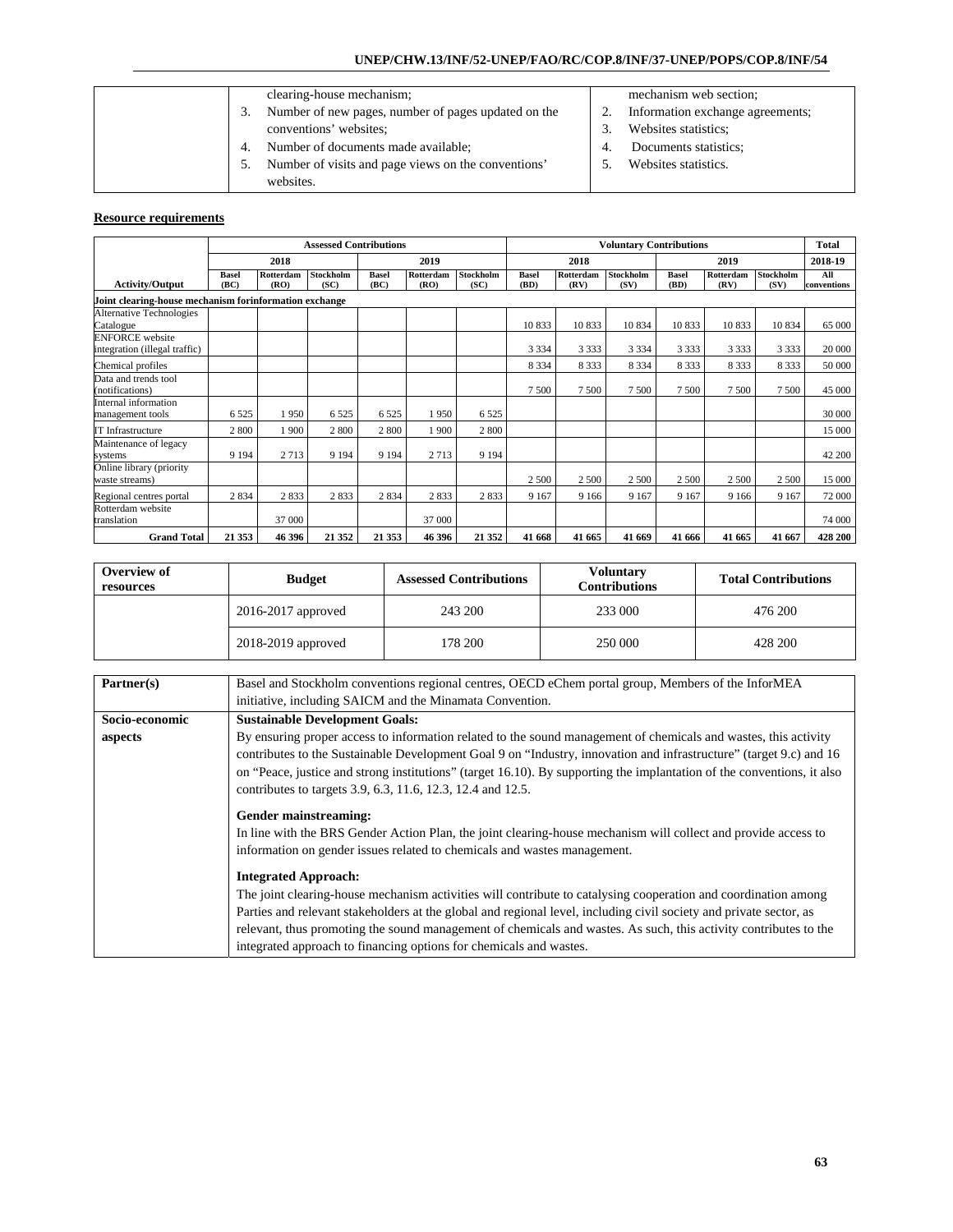| <b>Programme</b> heading | Knowledge and information management and outreach                                                                                         |                                               |
|--------------------------|-------------------------------------------------------------------------------------------------------------------------------------------|-----------------------------------------------|
| PoW number               | <b>Activity 26</b>                                                                                                                        |                                               |
| <b>Title of activity</b> | <b>Publications</b>                                                                                                                       |                                               |
| Convention(s)            | $\boxtimes$ Basel Convention                                                                                                              |                                               |
|                          | $\boxtimes$ Rotterdam Convention                                                                                                          |                                               |
|                          | <u><b>⊠ Stockholm Convention</b></u>                                                                                                      |                                               |
| <b>Budget</b>            | $\boxtimes$ Core budget<br>Voluntary budget                                                                                               |                                               |
| Reference                | N/A                                                                                                                                       |                                               |
| <b>Mandate</b>           | <b>Convention Articles:</b>                                                                                                               |                                               |
|                          | Article 14 of the Rotterdam Convention                                                                                                    |                                               |
|                          | Articles 9 and 10 of the Stockholm Convention                                                                                             |                                               |
| <b>Rationale</b>         | Provisions for sharing information and raising awareness relevant to the objectives of the Basel, Rotterdam and                           |                                               |
|                          | Stockholm conventions are contained in all three convention texts and activities to this end constitute a cornerstone                     |                                               |
|                          | of Parties' implementation efforts. Longer-term sustainability of implementation is enhanced when populations are                         |                                               |
|                          | aware and informed of the importance of sustainable management of chemicals and waste. The development and                                |                                               |
|                          | dissemination of publications – including updated versions of the convention texts – is fundamental to these                              |                                               |
|                          | efforts.                                                                                                                                  |                                               |
|                          |                                                                                                                                           |                                               |
|                          | This activity ensures that core publications, such as the conventions texts and the rules of procedures of the                            |                                               |
|                          | conventions, are available in the six UN languages. Further publications to be produced, such as syngized leaflets                        |                                               |
|                          | on conventions' matters, will be identified. Policy direction and strategic objectives for the development and                            |                                               |
|                          | dissemination of core publications by the Secretariat are incorporated into an agreed 2017-2019 BRS                                       |                                               |
|                          | Communications Strategy, developed after – and reflecting decisions of – the 2017 COPs.                                                   |                                               |
| <b>Activities and</b>    | (1) Convention texts and other core publications                                                                                          |                                               |
| outcomes                 |                                                                                                                                           |                                               |
|                          | Activities:                                                                                                                               |                                               |
|                          | Update, and/or reprint the Basel, Rotterdam and Stockholm conventions texts in 6 languages, incorporating<br>$\bullet$<br>2017 amendments |                                               |
|                          | Update, and/or reprint the rules of procedure for the three conventions or other core publications<br>$\bullet$                           |                                               |
|                          | Layout and print synergized leaflets on illegal traffic and trade in 6 languages<br>$\bullet$                                             |                                               |
|                          | Layout and print further synergized leaflets (e.g. on compliance mechanisms under the conventions or country<br>$\bullet$                 |                                               |
|                          | contacts) in 6 languages                                                                                                                  |                                               |
|                          | Outcomes:                                                                                                                                 |                                               |
|                          | This activity will result in legal and information information being available to Parties and other stakeholders of                       |                                               |
|                          | the conventions in the six UN languages, in the form of core publications such as convention texts, rules of                              |                                               |
|                          | procedure and leaflet on synergistic issues under the conventions. The activity will contribute to increased public                       |                                               |
|                          | awareness generally, within the development community, and within Parties/governments, of the importance of                               |                                               |
|                          | sustainable management of chemicals and waste in general                                                                                  |                                               |
|                          | <b>Indicators of achievement:</b>                                                                                                         | <b>Means of verification:</b>                 |
|                          | Updated conventions texts and rules of procedure available<br>1.                                                                          | Conventions websites and publications<br>1.   |
|                          | in all six UN languages;                                                                                                                  | available on stock within the Secretariat;    |
|                          | Number of other core publications produced and<br>2.                                                                                      | 2.<br>Conventions websites;                   |
|                          | disseminated in the six UN languages;                                                                                                     | 3.<br>Publications section of the conventions |
|                          | Photos and imagery contained in core publications reflects<br>3.                                                                          | websites.                                     |
|                          | gender aspects.                                                                                                                           |                                               |

|                                              | <b>Assessed Contributions</b> |                   |                          |                      |                          |                          | <b>Voluntary Contributions</b> |                   |                   |                      |                   | <b>Total</b>      |                    |
|----------------------------------------------|-------------------------------|-------------------|--------------------------|----------------------|--------------------------|--------------------------|--------------------------------|-------------------|-------------------|----------------------|-------------------|-------------------|--------------------|
|                                              |                               | 2018              |                          | 2019                 |                          | 2018                     |                                |                   | 2019              |                      |                   | 2018-19           |                    |
| <b>Activity/Output</b>                       | <b>Basel</b><br>(BC)          | Rotterdam<br>(RO) | <b>Stockholm</b><br>(SC) | <b>Basel</b><br>(BC) | <b>Rotterdam</b><br>(RO) | <b>Stockholm</b><br>(SC) | <b>Basel</b><br>(BD)           | Rotterdam<br>(RV) | Stockholm<br>(SV) | <b>Basel</b><br>(BD) | Rotterdam<br>(RV) | Stockholm<br>(SV) | All<br>conventions |
| Convention texts and other core publications |                               |                   |                          |                      |                          |                          |                                |                   |                   |                      |                   |                   |                    |
| Reprints of conventions'<br>texts            | 20 000                        | 20 000            | 20 000                   |                      |                          |                          |                                |                   |                   |                      |                   |                   | 60 000             |
| Reprints of rules of<br>procedure            | 6700                          | 6 600             | 6 700                    |                      |                          |                          |                                |                   |                   |                      |                   |                   | 20 000             |
| Synergized leaflets                          | 3 3 5 0                       | 3 3 0 0           | 3 3 5 0                  | 3 3 5 0              | 3 3 0 0                  | 3 3 5 0                  |                                |                   |                   |                      |                   |                   | 20 000             |
| <b>Grand Total</b>                           | 30 050                        | 29 900            | 30 050                   | 3 3 5 0              | 3 3 0 0                  | 3 3 5 0                  |                                |                   |                   |                      |                   |                   | 100 000            |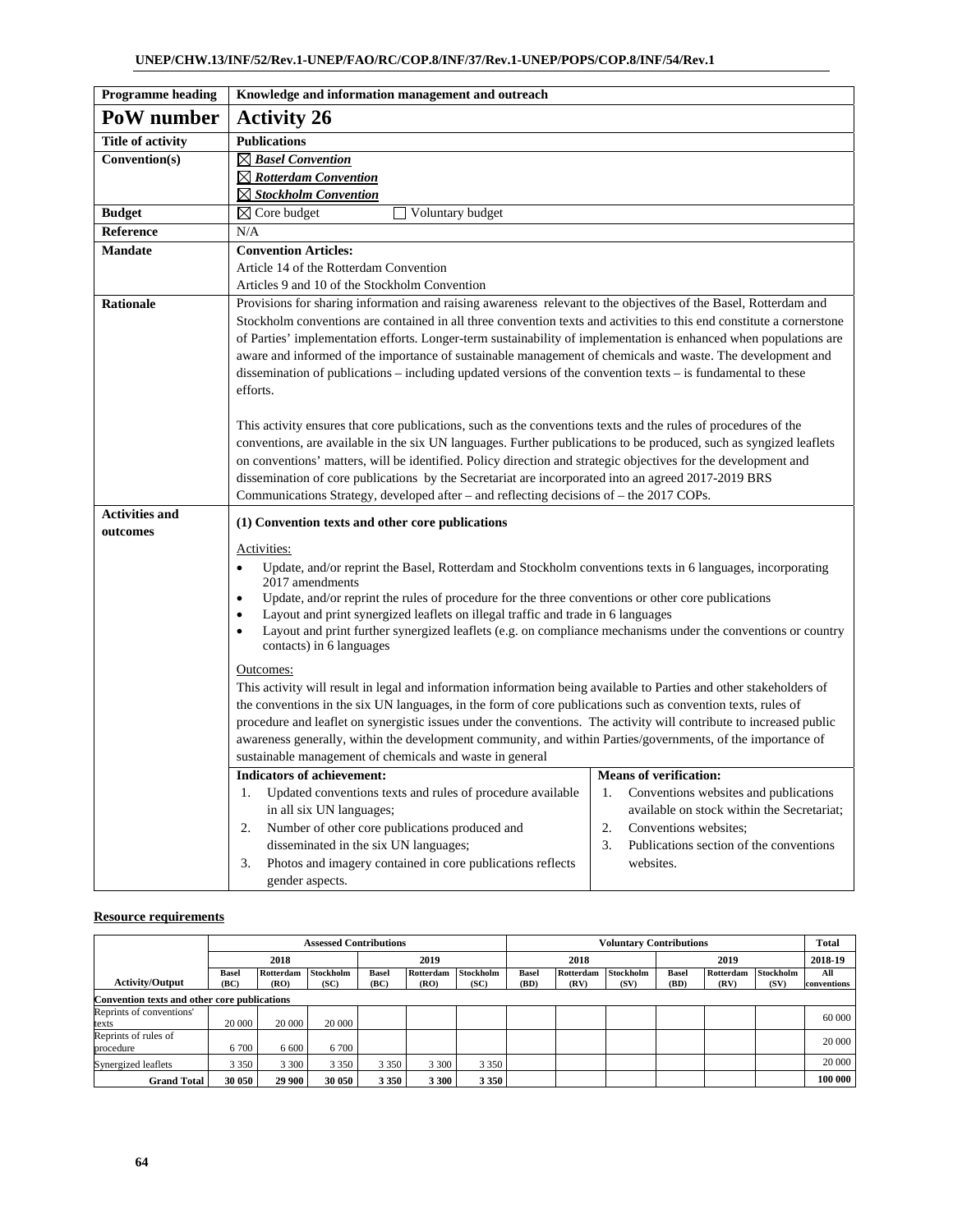| Overview of<br>resources | <b>Budget</b>          | <b>Assessed Contributions</b> | <b>Voluntary</b><br><b>Contributions</b> | <b>Total Contributions</b> |
|--------------------------|------------------------|-------------------------------|------------------------------------------|----------------------------|
|                          | $2016 - 2017$ approved | 100 000                       |                                          | 100 000                    |
|                          | 2018-2019 approved     | 100 000                       |                                          | 100 000                    |

| Partner(s)     | UNOG, UNEP Division of Communication and Public Information (DCPI) (Nairobi), UNEP Regional Offices,                                                                                                                                                                                                                                                                 |
|----------------|----------------------------------------------------------------------------------------------------------------------------------------------------------------------------------------------------------------------------------------------------------------------------------------------------------------------------------------------------------------------|
|                | Geneve Environment Network, other UN agencies as relevant                                                                                                                                                                                                                                                                                                            |
| Socio-economic | <b>Sustainable Development Goals:</b> By contributing to a higher awareness on the benefits of sustainable                                                                                                                                                                                                                                                           |
| aspects        | management of chemicals and wastes, this activity contributes to all of the SDGs among others to Goal 3 on                                                                                                                                                                                                                                                           |
|                | ensuring healthy lives and promoting well-being for all at all ages and Goal 12 on ensuring sustainable<br>consumption and production patterns.                                                                                                                                                                                                                      |
|                | Gender mainstreaming: Gender aspects are one very important key theme to be communicated through the<br>publications. The Secretariat ensures that – for example – photos and imagery contained in core publications<br>reflects gender aspects.                                                                                                                     |
|                | <b>Integrated Approach:</b> Mainstreaming and the development of partnerships rely upon a higher level of stakeholder<br>awareness of the importance of sustainable management of chemicals and waste in general. The development and<br>dissemination of appropriate publications – including updated versions of the convention texts – is fundamental to<br>this. |
|                |                                                                                                                                                                                                                                                                                                                                                                      |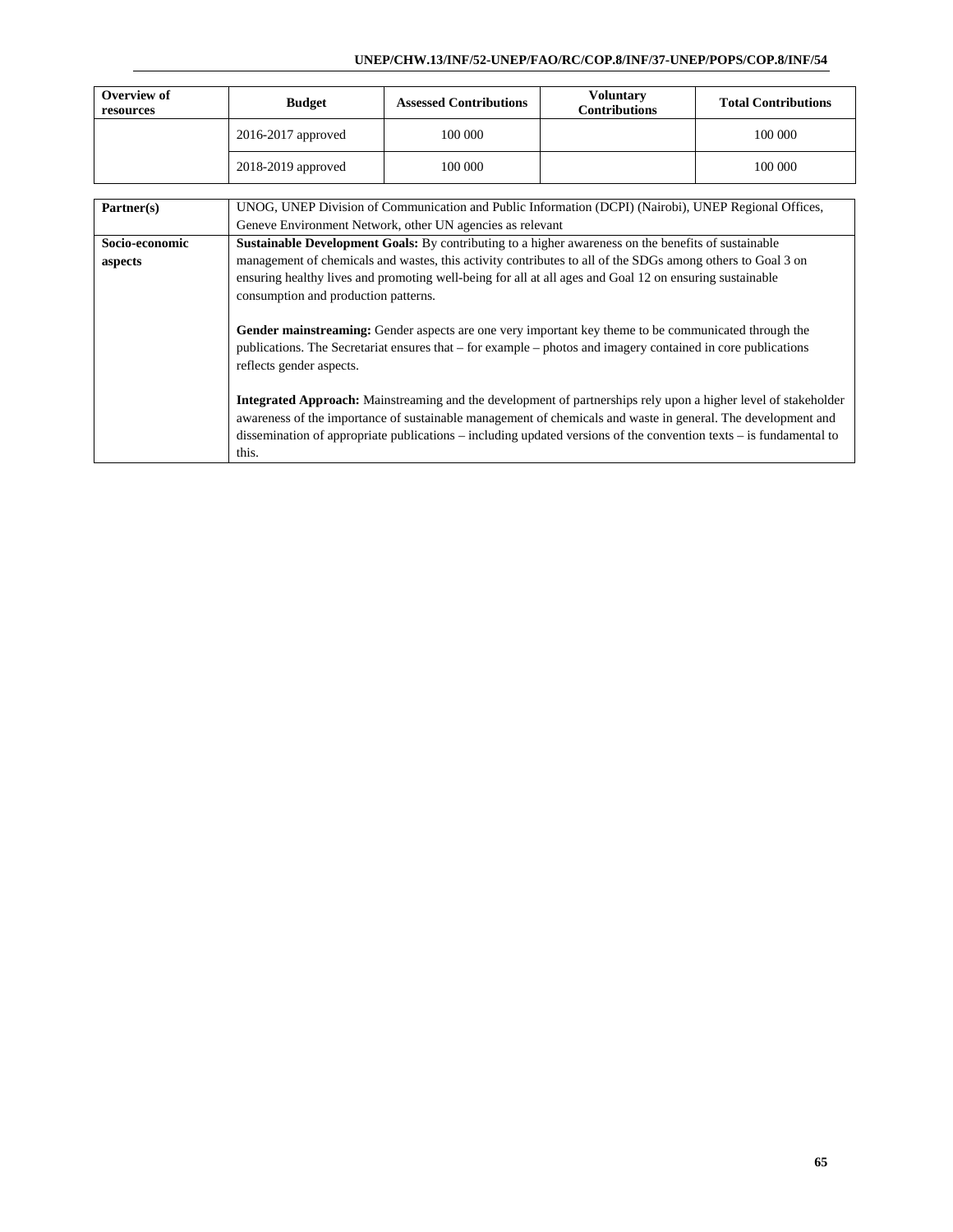| <b>Programme</b> heading | Knowledge and information management and outreach                                                                                                                                                             |                                              |  |  |  |  |  |  |  |  |
|--------------------------|---------------------------------------------------------------------------------------------------------------------------------------------------------------------------------------------------------------|----------------------------------------------|--|--|--|--|--|--|--|--|
| PoW number               | <b>Activity 27</b>                                                                                                                                                                                            |                                              |  |  |  |  |  |  |  |  |
| <b>Title of activity</b> | Joint communication, outreach and public awareness                                                                                                                                                            |                                              |  |  |  |  |  |  |  |  |
| Convention(s)            | $\boxtimes$ Basel Convention                                                                                                                                                                                  |                                              |  |  |  |  |  |  |  |  |
|                          | $\boxtimes$ Rotterdam Convention                                                                                                                                                                              |                                              |  |  |  |  |  |  |  |  |
|                          | $\boxtimes$ Stockholm Convention                                                                                                                                                                              |                                              |  |  |  |  |  |  |  |  |
| <b>Budget</b>            | Voluntary budget<br>$\boxtimes$ Core budget                                                                                                                                                                   |                                              |  |  |  |  |  |  |  |  |
| Reference                | N/A                                                                                                                                                                                                           |                                              |  |  |  |  |  |  |  |  |
| <b>Mandate</b>           | <b>Convention Articles:</b>                                                                                                                                                                                   |                                              |  |  |  |  |  |  |  |  |
|                          | Article 14 of the Rotterdam Convention                                                                                                                                                                        |                                              |  |  |  |  |  |  |  |  |
|                          | Articles 9 and 10 of the Stockholm Convention                                                                                                                                                                 |                                              |  |  |  |  |  |  |  |  |
| <b>Rationale</b>         | Provisions for raising awareness and sharing information relevant to the objectives of the Basel, Rotterdam and                                                                                               |                                              |  |  |  |  |  |  |  |  |
|                          | Stockholm conventions are contained in all three convention texts and activities to this end constitute a cornerstone                                                                                         |                                              |  |  |  |  |  |  |  |  |
|                          | of Parties' implementation efforts. Longer-term sustainability of implementation is enhanced when populations are<br>aware and informed of the importance of sustainable management of chemicals and waste.   |                                              |  |  |  |  |  |  |  |  |
|                          |                                                                                                                                                                                                               |                                              |  |  |  |  |  |  |  |  |
|                          | Policy direction and strategic objectives for these activities is given by the Secretariat as a whole and is                                                                                                  |                                              |  |  |  |  |  |  |  |  |
|                          | incorporated into an agreed 2017-2019 BRS Communications Strategy, developed after - and reflecting decisions                                                                                                 |                                              |  |  |  |  |  |  |  |  |
|                          | of – the 2017 COPs. The Strategy will incorporate general awareness raising and communication on the aims of the                                                                                              |                                              |  |  |  |  |  |  |  |  |
|                          | conventions and the protection of human healt and the environment from hazardous chemicals and wastes (e.g.                                                                                                   |                                              |  |  |  |  |  |  |  |  |
|                          | through the conventions monthly newsletter, press releases, announcements, leaflets, videos, activites on the web                                                                                             |                                              |  |  |  |  |  |  |  |  |
|                          | and in social media, etc.), as well as the production of specific outreach products (e.g. posters, banners, give-                                                                                             |                                              |  |  |  |  |  |  |  |  |
|                          | aways) for the 2019 meetings of the conferences of the Parties.                                                                                                                                               |                                              |  |  |  |  |  |  |  |  |
|                          |                                                                                                                                                                                                               |                                              |  |  |  |  |  |  |  |  |
|                          | The Communications Strategy is closely aligned to the donor recognition practices of the Secretariat and is the<br>operational plan for ensuring donor visibility, through targeted communication activities. |                                              |  |  |  |  |  |  |  |  |
| <b>Activities and</b>    | (1) Public Awareness and Outreach                                                                                                                                                                             |                                              |  |  |  |  |  |  |  |  |
| outcomes                 |                                                                                                                                                                                                               |                                              |  |  |  |  |  |  |  |  |
|                          | Activities:                                                                                                                                                                                                   |                                              |  |  |  |  |  |  |  |  |
|                          | Develop outreach and communications materials including website announcements, press releases, social<br>$\bullet$<br>media activities, leaflets and videos (staff costs only)                                |                                              |  |  |  |  |  |  |  |  |
|                          | Coordinate development and publication of monthly BRS newsletter (staff costs only)<br>$\bullet$                                                                                                              |                                              |  |  |  |  |  |  |  |  |
|                          | Digital graphic design work, video production and electronic media for digital communications<br>٠                                                                                                            |                                              |  |  |  |  |  |  |  |  |
|                          | Coordinate development and deployment of a visual identify for the 2019 COPs (staff costs only)<br>$\bullet$                                                                                                  |                                              |  |  |  |  |  |  |  |  |
|                          | Production and printing of posters and digital products for the 2019 COPs<br>$\bullet$                                                                                                                        |                                              |  |  |  |  |  |  |  |  |
|                          | Outcomes:                                                                                                                                                                                                     |                                              |  |  |  |  |  |  |  |  |
|                          | Increased public awareness generally, within the development community, and within Parties/governments, of the                                                                                                |                                              |  |  |  |  |  |  |  |  |
|                          | importance of sustainable management of chemicals and waste in general, and specifically the centrality of                                                                                                    |                                              |  |  |  |  |  |  |  |  |
|                          | chemicals and waste to efforts to implement the Sustainable Development Goals. This increased awareness                                                                                                       |                                              |  |  |  |  |  |  |  |  |
|                          | includes recognition of the importance of gender to the sustainable management of chemicals and waste.                                                                                                        |                                              |  |  |  |  |  |  |  |  |
|                          | <b>Indicators of achievement:</b>                                                                                                                                                                             | <b>Means of verification:</b>                |  |  |  |  |  |  |  |  |
|                          | Monthly conventions newsletter is produced within quality<br>1.                                                                                                                                               | Email distribution of conventions<br>1.      |  |  |  |  |  |  |  |  |
|                          | standards and in a timely manner;<br>Number of press releases on conventions issues and uptake<br>2.                                                                                                          | newsletter;<br>2.<br>International press;    |  |  |  |  |  |  |  |  |
|                          | of releases in the media;                                                                                                                                                                                     | 3.<br>Website statistics;                    |  |  |  |  |  |  |  |  |
|                          | Number of visits and page views on the conventions'<br>3.                                                                                                                                                     | 4.<br>@brsmeas twitter account;              |  |  |  |  |  |  |  |  |
|                          | websites and specific outreach pages;                                                                                                                                                                         | 5.<br>Conventions websites and social media. |  |  |  |  |  |  |  |  |
|                          | Number of twitter followers to @brsmeas;<br>4.                                                                                                                                                                |                                              |  |  |  |  |  |  |  |  |
|                          | Photos and imagery on the conventions websites and social<br>5.                                                                                                                                               |                                              |  |  |  |  |  |  |  |  |
|                          | media reflect gender aspects.                                                                                                                                                                                 |                                              |  |  |  |  |  |  |  |  |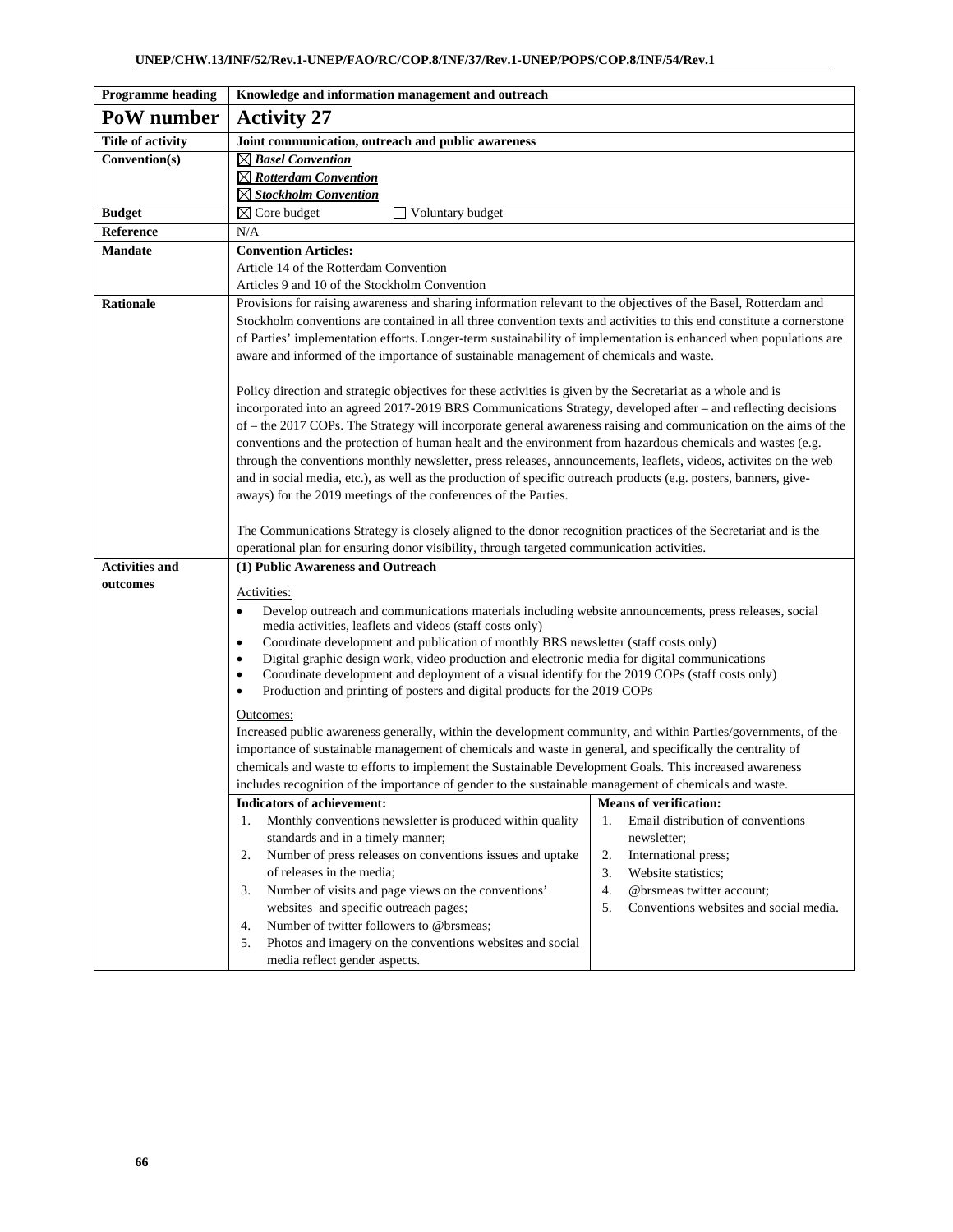|                                      | <b>Assessed Contributions</b> |           |           |              |           |           |              | <b>Voluntary Contributions</b> |           |              |           |           | <b>Total</b>       |
|--------------------------------------|-------------------------------|-----------|-----------|--------------|-----------|-----------|--------------|--------------------------------|-----------|--------------|-----------|-----------|--------------------|
|                                      | 2018                          |           | 2019      |              | 2018      |           | 2019         |                                | 2018-19   |              |           |           |                    |
| <b>Activity/Output</b>               | <b>Basel</b>                  | Rotterdam | Stockholm | <b>Basel</b> | Rotterdam | Stockholm | <b>Basel</b> | Rotterdam                      | Stockholm | <b>Basel</b> | Rotterdam | Stockholm | All<br>conventions |
|                                      | (BC)                          | (RO)      | (SC)      | (BC)         | (RO)      | (SC)      | (BD)         | (RV)                           | (SV)      | (BD)         | (RV)      | (SV)      |                    |
| <b>Public Awareness and Outreach</b> |                               |           |           |              |           |           |              |                                |           |              |           |           |                    |
| COPs outreach materials              |                               |           |           | 2 0 0 0      | 2 0 0 0   | 2 0 0 0   |              |                                |           |              |           |           | 6 0 0 0            |
| Digital outreach materials           | 4 0 0 0                       | 4 0 0 0   | 4 0 0 0   | 4 0 0 0      | 4 0 0 0   | 4 0 0 0   |              |                                |           |              |           |           | 24 000             |
| <b>Grand Total</b>                   | 4 0 0 0                       | 4 0 0 0   | 4 000     | 6 000        | 6 000     | 6 000     |              |                                |           |              |           |           | 30 000             |

| Overview of<br>resources | <b>Budget</b>      | <b>Assessed Contributions</b> | <b>Voluntary</b><br><b>Contributions</b> | <b>Total Contributions</b> |  |
|--------------------------|--------------------|-------------------------------|------------------------------------------|----------------------------|--|
|                          | 2016-2017 approved | 6.000                         | 50 000                                   | 56 000                     |  |
|                          | 2018-2019 approved | 30 000                        |                                          | 30 000                     |  |

| Partner(s)     | UNEP DCPI (Nairobi), UNEP Regional Offices, Geneva Environment Network, other UN agencies as relevant                                                                                                                                                                                                                          |
|----------------|--------------------------------------------------------------------------------------------------------------------------------------------------------------------------------------------------------------------------------------------------------------------------------------------------------------------------------|
| Socio-economic | <b>Sustainable Development Goals:</b> By contributing to a higher awareness on the benefits of sustainable                                                                                                                                                                                                                     |
| aspects        | management of chemicals and wastes, this activity contributes to all of the SDGs among others to Goal 3 on                                                                                                                                                                                                                     |
|                | ensuring healthy lives and promoting well-being for all at all ages and Goal 12 on ensuring sustainable                                                                                                                                                                                                                        |
|                | consumption and production patterns.                                                                                                                                                                                                                                                                                           |
|                | Gender mainstreaming: Gender aspects are one very important key theme to be communicated through the<br>activities. The Secretariat ensures – for example – that photos and imagery used on the 4 conventions websites and<br>through social media reflect the gender aspect to sustainable management of chemicals and waste. |
|                | <b>Integrated Approach:</b> Mainstreaming and the development of partnerships rely upon a higher level of stakeholder<br>awareness of the importance of sustainable management of chemicals and waste                                                                                                                          |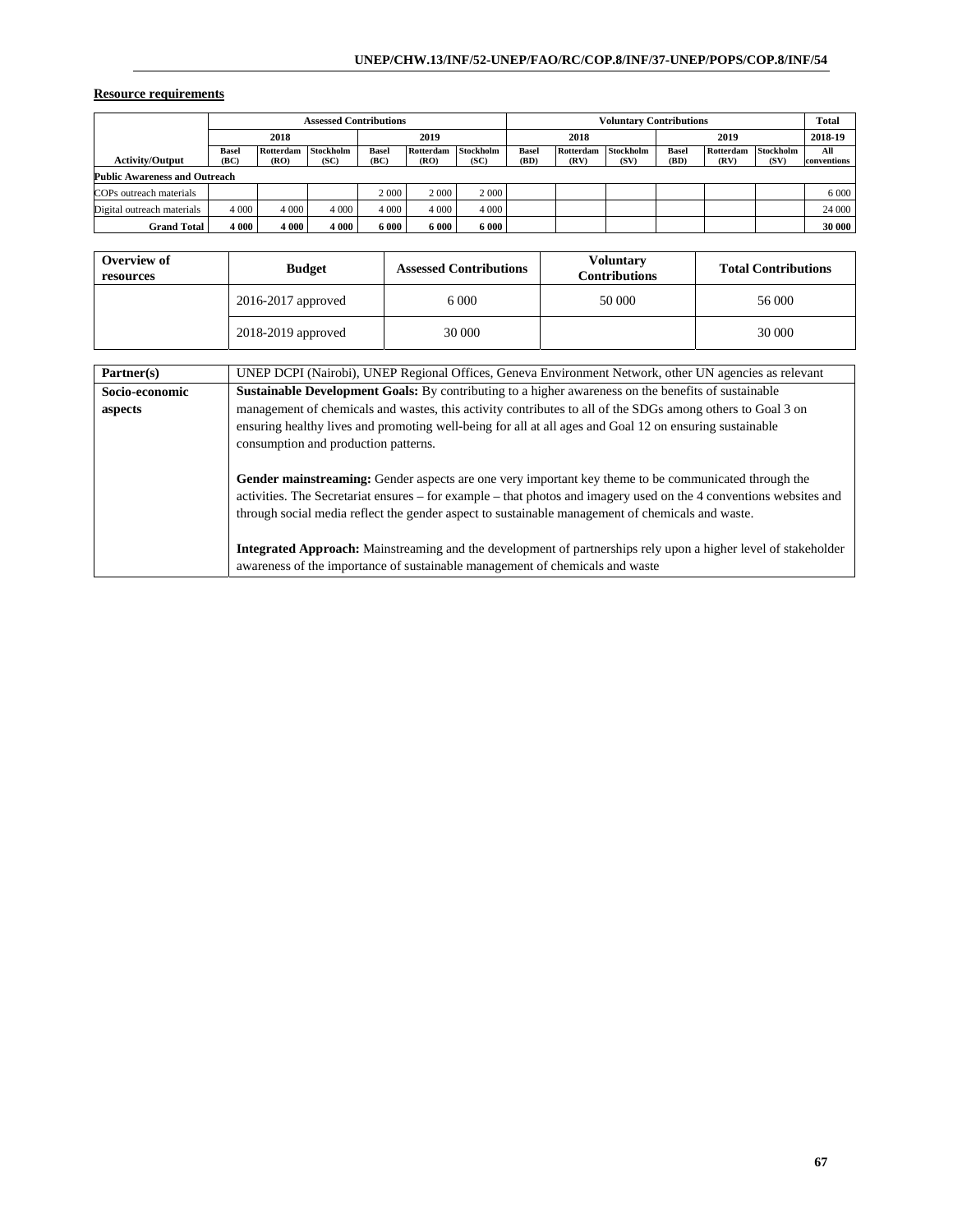# **5. Overall management**

| <b>Programme</b> heading | <b>Overall</b> management                                                                                                                                                                                                   |                                                                                  |  |  |  |  |  |  |  |  |  |
|--------------------------|-----------------------------------------------------------------------------------------------------------------------------------------------------------------------------------------------------------------------------|----------------------------------------------------------------------------------|--|--|--|--|--|--|--|--|--|
| PoW number               | <b>Activity 28</b>                                                                                                                                                                                                          |                                                                                  |  |  |  |  |  |  |  |  |  |
| <b>Title of activity</b> | <b>Executive direction and management</b>                                                                                                                                                                                   |                                                                                  |  |  |  |  |  |  |  |  |  |
| Convention(s)            | $\boxtimes$ Basel Convention                                                                                                                                                                                                |                                                                                  |  |  |  |  |  |  |  |  |  |
|                          | $\boxtimes$ Rotterdam Convention                                                                                                                                                                                            |                                                                                  |  |  |  |  |  |  |  |  |  |
|                          | $\boxtimes$ Stockholm Convention                                                                                                                                                                                            |                                                                                  |  |  |  |  |  |  |  |  |  |
| <b>Budget</b>            | $\boxtimes$ Core budget<br>Voluntary budget                                                                                                                                                                                 |                                                                                  |  |  |  |  |  |  |  |  |  |
| Reference                | N/A                                                                                                                                                                                                                         |                                                                                  |  |  |  |  |  |  |  |  |  |
| <b>Mandate</b>           | COP decision(s): 2013 omnibus decisions (BC.Ex-2/1, RC.Ex-2/1, SC.Ex-2/1), Decisions BC-12/20 of the Basel                                                                                                                  |                                                                                  |  |  |  |  |  |  |  |  |  |
|                          | Convention, RC-7/10 of the Rotterdam Convention and SC-7/27 of the Stockholm Convention, financial rules and<br>rules of procedure for the three conventions, relevant decisions of the United Nations Environment Assembly |                                                                                  |  |  |  |  |  |  |  |  |  |
| <b>Rationale</b>         | This activity provides for the coherent management, coordination and delivery mechanism required for the                                                                                                                    |                                                                                  |  |  |  |  |  |  |  |  |  |
|                          | implementation of the programmes of work of the three conventions as well as the efficient management of the                                                                                                                |                                                                                  |  |  |  |  |  |  |  |  |  |
|                          | Secretariat's staff and financial resources, by addressing the needs of the three conventions, in conformity with                                                                                                           |                                                                                  |  |  |  |  |  |  |  |  |  |
|                          | United Nations policies and procedures.                                                                                                                                                                                     |                                                                                  |  |  |  |  |  |  |  |  |  |
|                          |                                                                                                                                                                                                                             |                                                                                  |  |  |  |  |  |  |  |  |  |
|                          | This activity groups staff travel costs under the general trust funds from factsheets $2(RC)$ on the ninth meeting of                                                                                                       |                                                                                  |  |  |  |  |  |  |  |  |  |
|                          | the Conference of the Parties to the Rotterdam Convention, $5(RC)$ on the fourteenth and fifteenth meetings of the                                                                                                          |                                                                                  |  |  |  |  |  |  |  |  |  |
|                          | Rotterdam Convention Chemical Review Committee and orientation workshop for members of the Chemical                                                                                                                         |                                                                                  |  |  |  |  |  |  |  |  |  |
|                          | Review Committee, 6 (SC) on the fourteenth and fifteenth meetings of the Stockholm Convention Persistent                                                                                                                    |                                                                                  |  |  |  |  |  |  |  |  |  |
|                          | Organic Pollutants Review Committee, 29 (S19) on international cooperation and coordination, including                                                                                                                      |                                                                                  |  |  |  |  |  |  |  |  |  |
|                          | partnerships and 30 (S16) on financial resources and mechanisms.                                                                                                                                                            |                                                                                  |  |  |  |  |  |  |  |  |  |
| <b>Activities and</b>    | (1) Overall management                                                                                                                                                                                                      |                                                                                  |  |  |  |  |  |  |  |  |  |
| outcomes                 | Activities:                                                                                                                                                                                                                 |                                                                                  |  |  |  |  |  |  |  |  |  |
|                          | Implement operational synergies at various levels (staff costs only)<br>٠                                                                                                                                                   |                                                                                  |  |  |  |  |  |  |  |  |  |
|                          | Deliver outputs envisaged under the programme of work for 2018-19 (staff costs only)<br>٠                                                                                                                                   |                                                                                  |  |  |  |  |  |  |  |  |  |
|                          | Hold ongoing internal and external dialogue and consultations<br>٠                                                                                                                                                          |                                                                                  |  |  |  |  |  |  |  |  |  |
|                          | Outcomes:                                                                                                                                                                                                                   |                                                                                  |  |  |  |  |  |  |  |  |  |
|                          | This component aims at strengtheing the sound management of chemicals and wastes at the national, regional and                                                                                                              |                                                                                  |  |  |  |  |  |  |  |  |  |
|                          | global leves throughout their life cycle life-cycles, through the provision of secretariat's services to Parties, in                                                                                                        |                                                                                  |  |  |  |  |  |  |  |  |  |
|                          | particular sound information on chemicals management, capacity building and tools.                                                                                                                                          |                                                                                  |  |  |  |  |  |  |  |  |  |
|                          | <b>Indicators of achievement:</b>                                                                                                                                                                                           | <b>Means of verification:</b>                                                    |  |  |  |  |  |  |  |  |  |
|                          | Delivery of meetings of the conferences of the Parties and<br>1.                                                                                                                                                            | List of participants, meeting documents,<br>1.                                   |  |  |  |  |  |  |  |  |  |
|                          | their subsidiary bodies;                                                                                                                                                                                                    | reports and decisions of COPs and                                                |  |  |  |  |  |  |  |  |  |
|                          | Resources leveraged to support national implementation of<br>2.<br>the three conventions as a result of cohesive efforts to                                                                                                 | subsidiary bodies;                                                               |  |  |  |  |  |  |  |  |  |
|                          | increase resource mobilization for the three conventions;                                                                                                                                                                   | UNEP financial staments on voluntary<br>2.<br>contributions to BRS posted on the |  |  |  |  |  |  |  |  |  |
|                          | 3.<br>Implementation and delivery of technical assistance                                                                                                                                                                   | UNEP website;                                                                    |  |  |  |  |  |  |  |  |  |
|                          | activities in collaboration with regional centers and other                                                                                                                                                                 | BRS webinars and workshops posted on<br>3.                                       |  |  |  |  |  |  |  |  |  |
|                          | partners;                                                                                                                                                                                                                   | the BRS website;                                                                 |  |  |  |  |  |  |  |  |  |
|                          | Openness and transparency of the Secretariat and its<br>4.                                                                                                                                                                  | Financial reports posted on the BRS<br>4.                                        |  |  |  |  |  |  |  |  |  |
|                          | activities through web posting of the Secretariat's financial                                                                                                                                                               | website;                                                                         |  |  |  |  |  |  |  |  |  |
|                          | and progress reports;                                                                                                                                                                                                       | 5.<br>BRS programmes of work and budgets                                         |  |  |  |  |  |  |  |  |  |
|                          | Programmes of work of the three conventions delivered by<br>5.                                                                                                                                                              | approved by COPs;                                                                |  |  |  |  |  |  |  |  |  |
|                          | the Secretariat coherently while respecting the legal                                                                                                                                                                       | Smooth, collaborative and timely<br>6.                                           |  |  |  |  |  |  |  |  |  |
|                          | autonomy of the three MEAs;                                                                                                                                                                                                 | implementation of mandated activities.                                           |  |  |  |  |  |  |  |  |  |
|                          | Secretariat staff trained and working efficiently under a<br>6.                                                                                                                                                             |                                                                                  |  |  |  |  |  |  |  |  |  |
|                          | matrix structure.                                                                                                                                                                                                           |                                                                                  |  |  |  |  |  |  |  |  |  |
|                          | (2) Staff travel                                                                                                                                                                                                            |                                                                                  |  |  |  |  |  |  |  |  |  |
|                          | Activities:                                                                                                                                                                                                                 |                                                                                  |  |  |  |  |  |  |  |  |  |
|                          | Geneva staff to participate in CRC and POPRC meetings in Rome<br>$\bullet$                                                                                                                                                  |                                                                                  |  |  |  |  |  |  |  |  |  |
|                          | Participate in meetings/activities of other organizations in the chemicals and wastes cluster, in the sustainable<br>$\bullet$                                                                                              |                                                                                  |  |  |  |  |  |  |  |  |  |
|                          | development agenda, and in areas of common interest to the conventions (as described in factsheet on activity<br>29 (S19) International cooperation and coordination.                                                       |                                                                                  |  |  |  |  |  |  |  |  |  |
|                          | Participate in meetings of the Global Environment Facility (GEF Council, GEF Assembly, other relevant<br>٠                                                                                                                  |                                                                                  |  |  |  |  |  |  |  |  |  |
|                          | meetings) and meet with donors for resource mobilization purposes                                                                                                                                                           |                                                                                  |  |  |  |  |  |  |  |  |  |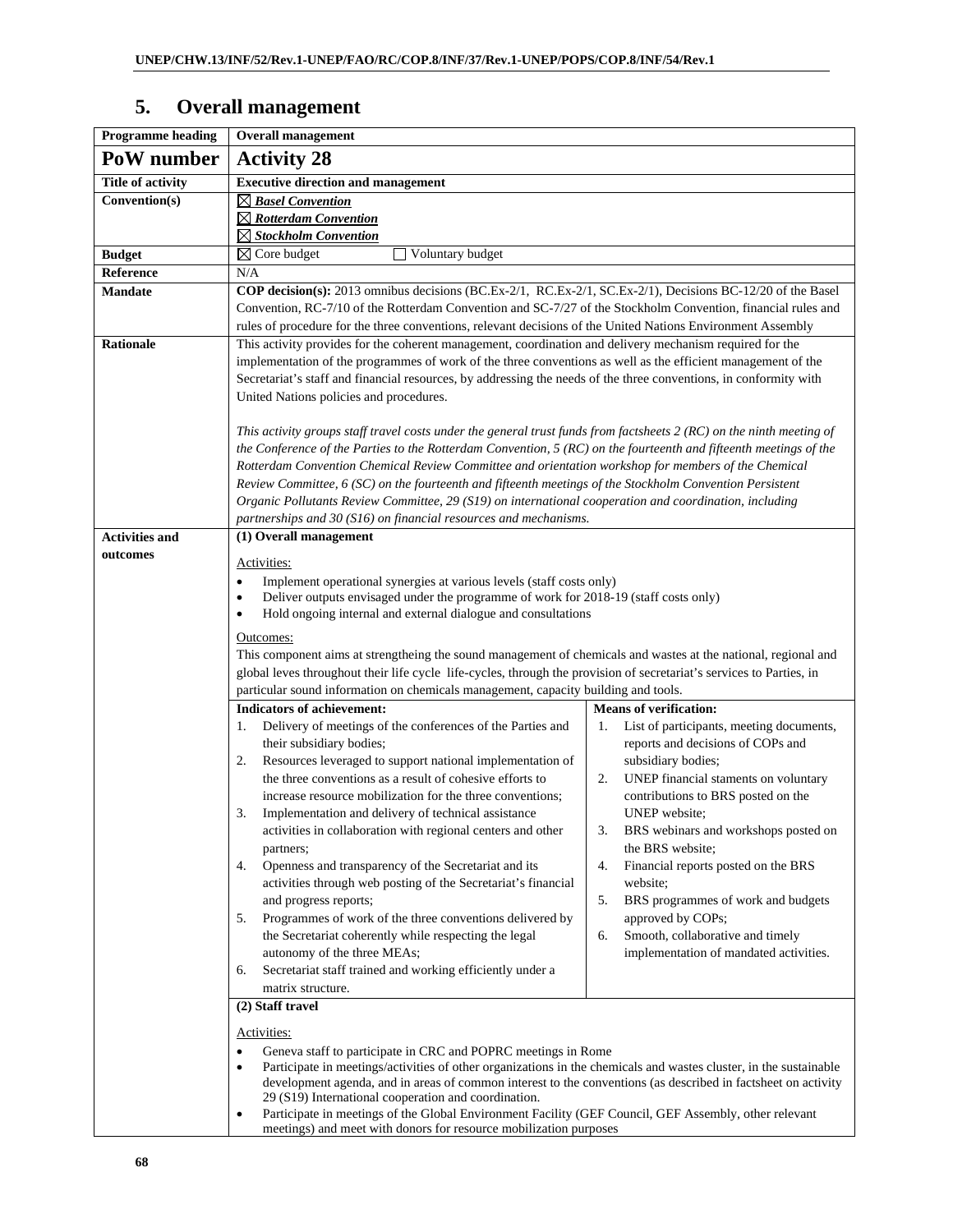| Travel of the Executive Secretary and Deputy Executive Secretary to partners and bilateral meetings<br>$\bullet$<br>Contingency for participation by Secretariat staff in meetings not specifically listed above (unplanned<br>$\bullet$<br>meetings)     |                                                |
|-----------------------------------------------------------------------------------------------------------------------------------------------------------------------------------------------------------------------------------------------------------|------------------------------------------------|
| Outcomes:<br>The Basel, Rotterdam and Stockholm conventions are taken into account as appropriate in relevant international<br>processes and the Secretariat cooperates actively with partners to implement the programmes of work of the<br>conventions. |                                                |
| <b>Indicators of achievement:</b>                                                                                                                                                                                                                         | <b>Means of verification:</b>                  |
| Secretariat presence at relevant meetings and conferences;<br>7.                                                                                                                                                                                          | Staff travel reports;<br>7.                    |
| Effective cooperation with partners and input is provided to<br>8.                                                                                                                                                                                        | 8.<br>Report on international cooperation      |
| ongoing processes as necessary.                                                                                                                                                                                                                           | activities.                                    |
| (3) RC Secretariat meeting                                                                                                                                                                                                                                |                                                |
| Activities:<br>Hold two meetings of the Rotterdam Convention Secretariat per year<br>$\bullet$<br>RC Secretariat staff to participate in meetings held in Geneva and Rome<br>$\bullet$                                                                    |                                                |
| Outcomes:                                                                                                                                                                                                                                                 |                                                |
| Effective cooperation and team work between the Geneva and Rome parts of the RC Secretariat and information is<br>shared efficiently.                                                                                                                     |                                                |
| <b>Indicators of achievement:</b>                                                                                                                                                                                                                         | <b>Means of verification:</b>                  |
| Two annual face-to-face meetings held between Geneva and<br>9.                                                                                                                                                                                            | Report of the meetings reflecting follow<br>9. |
| Rome staff of the Secretariat of the Rotterdam Convention.                                                                                                                                                                                                | up actions and agreements.                     |

|                                                | <b>Assessed Contributions</b> |                   |                          |                      |                   |                   | <b>Voluntary Contributions</b> |                   |                   |                      |                   | <b>Total</b>             |                    |
|------------------------------------------------|-------------------------------|-------------------|--------------------------|----------------------|-------------------|-------------------|--------------------------------|-------------------|-------------------|----------------------|-------------------|--------------------------|--------------------|
|                                                |                               | 2018              |                          |                      | 2019              |                   | 2018                           |                   | 2019              |                      |                   | 2018-19                  |                    |
| <b>Activity/Output</b>                         | <b>Basel</b><br>(BC)          | Rotterdam<br>(RO) | <b>Stockholm</b><br>(SC) | <b>Basel</b><br>(BC) | Rotterdam<br>(RO) | Stockholm<br>(SC) | <b>Basel</b><br>(BD)           | Rotterdam<br>(RV) | Stockholm<br>(SV) | <b>Basel</b><br>(BD) | Rotterdam<br>(RV) | <b>Stockholm</b><br>(SV) | All<br>conventions |
| <b>Overall management</b>                      |                               |                   |                          |                      |                   |                   |                                |                   |                   |                      |                   |                          |                    |
| Meeting and hospitality                        |                               |                   |                          |                      |                   |                   |                                |                   |                   |                      |                   |                          |                    |
| costs                                          | 5 0 0 0                       | 5 0 0 0           | 5 0 0 0                  | 5 0 0 0              | 5 0 0 0           | 5 0 0 0           |                                |                   |                   |                      |                   |                          | 30 000             |
| <b>Component Total</b>                         | 5 000                         | 5 000             | 5 000                    | 5 000                | 5 000             | 5 000             |                                |                   |                   |                      |                   |                          | 30 000             |
| <b>Staff travel and RC Secretariat meeting</b> |                               |                   |                          |                      |                   |                   |                                |                   |                   |                      |                   |                          |                    |
| Official travel                                | 56 067                        | 92 699            | 97 351                   | 56 233               | 122729            | 97 517            |                                |                   |                   |                      |                   |                          | 522 595            |
| <b>Component Total</b>                         | 56 067                        | 92 699            | 97 351                   | 56 233               | 122729            | 97 517            |                                |                   |                   |                      |                   |                          | 522 595            |
| <b>Grand Total</b>                             | 61 067                        | 97 699            | 102 351                  | 61 233               | 127 729           | 102 517           |                                |                   |                   |                      |                   |                          | 552 595            |

| Overview of<br>resources | <b>Budget</b>      | <b>Assessed Contributions</b> | <b>Voluntary</b><br><b>Contributions</b> | <b>Total Contributions</b> |
|--------------------------|--------------------|-------------------------------|------------------------------------------|----------------------------|
|                          | 2016-2017 approved | 552 595                       |                                          | 552 595                    |
|                          | 2018-2019 approved | 552 595                       |                                          | 552 595                    |

| Partner(s)     | UNEP and FAO as well as well as other collaborating organizations in the UN-system; civil society, industry,                                                                                                                                                                                                                                                                                                                                                                                                   |  |  |
|----------------|----------------------------------------------------------------------------------------------------------------------------------------------------------------------------------------------------------------------------------------------------------------------------------------------------------------------------------------------------------------------------------------------------------------------------------------------------------------------------------------------------------------|--|--|
|                |                                                                                                                                                                                                                                                                                                                                                                                                                                                                                                                |  |  |
|                | regional centers of the three conventions and regional offices of UNEP and FAO.                                                                                                                                                                                                                                                                                                                                                                                                                                |  |  |
| Socio-economic | <b>Sustainable Development Goals:</b> The activity will address all three dimensions of the Sustainable Development:                                                                                                                                                                                                                                                                                                                                                                                           |  |  |
| aspects        | environmental, economic and social. It will support the implementation of goal 3 on ensuring healthy lives (target                                                                                                                                                                                                                                                                                                                                                                                             |  |  |
|                | 3.9: by 2030 substantially reduce the number of deaths and illnesses from hazardous chemicals and air, water and                                                                                                                                                                                                                                                                                                                                                                                               |  |  |
|                | soil pollution and contamination), as well as goal 12 on ensuring sustainable consumption and production patterns                                                                                                                                                                                                                                                                                                                                                                                              |  |  |
|                | (target 12.4: by 2020 achieve environmentally sound management of chemicals and all wastes throughout their                                                                                                                                                                                                                                                                                                                                                                                                    |  |  |
|                | lifecycle and minimizing their adverse impacts on human health and the environment). It will also support goal 1                                                                                                                                                                                                                                                                                                                                                                                               |  |  |
|                | on end poverty in all its forms everywhere and goal 16 on promoting peaceful and inclusive societies for                                                                                                                                                                                                                                                                                                                                                                                                       |  |  |
|                | sustainable development, provide access to justice for all and build effective, accountable and inclusive institutions                                                                                                                                                                                                                                                                                                                                                                                         |  |  |
|                | at all levels.                                                                                                                                                                                                                                                                                                                                                                                                                                                                                                 |  |  |
|                |                                                                                                                                                                                                                                                                                                                                                                                                                                                                                                                |  |  |
|                | Gender mainstreaming: The proposed activity is gender-relevant and the Executive Office actively participates in                                                                                                                                                                                                                                                                                                                                                                                               |  |  |
|                | the Secretariat Gender Task Force which supports the principles of gender equality in the implementation of<br>covnentions activities as well as within the Secretariat. The activity will contribute to developing an understanding<br>amongst and support from Secretariat staff on the issue of gender equality, particularly in the context of<br>conventions operations and activities and to promoting the consideration of gender issues in hazardous chemicals<br>and wastes management at all levels. |  |  |
|                |                                                                                                                                                                                                                                                                                                                                                                                                                                                                                                                |  |  |
|                |                                                                                                                                                                                                                                                                                                                                                                                                                                                                                                                |  |  |
|                |                                                                                                                                                                                                                                                                                                                                                                                                                                                                                                                |  |  |
|                |                                                                                                                                                                                                                                                                                                                                                                                                                                                                                                                |  |  |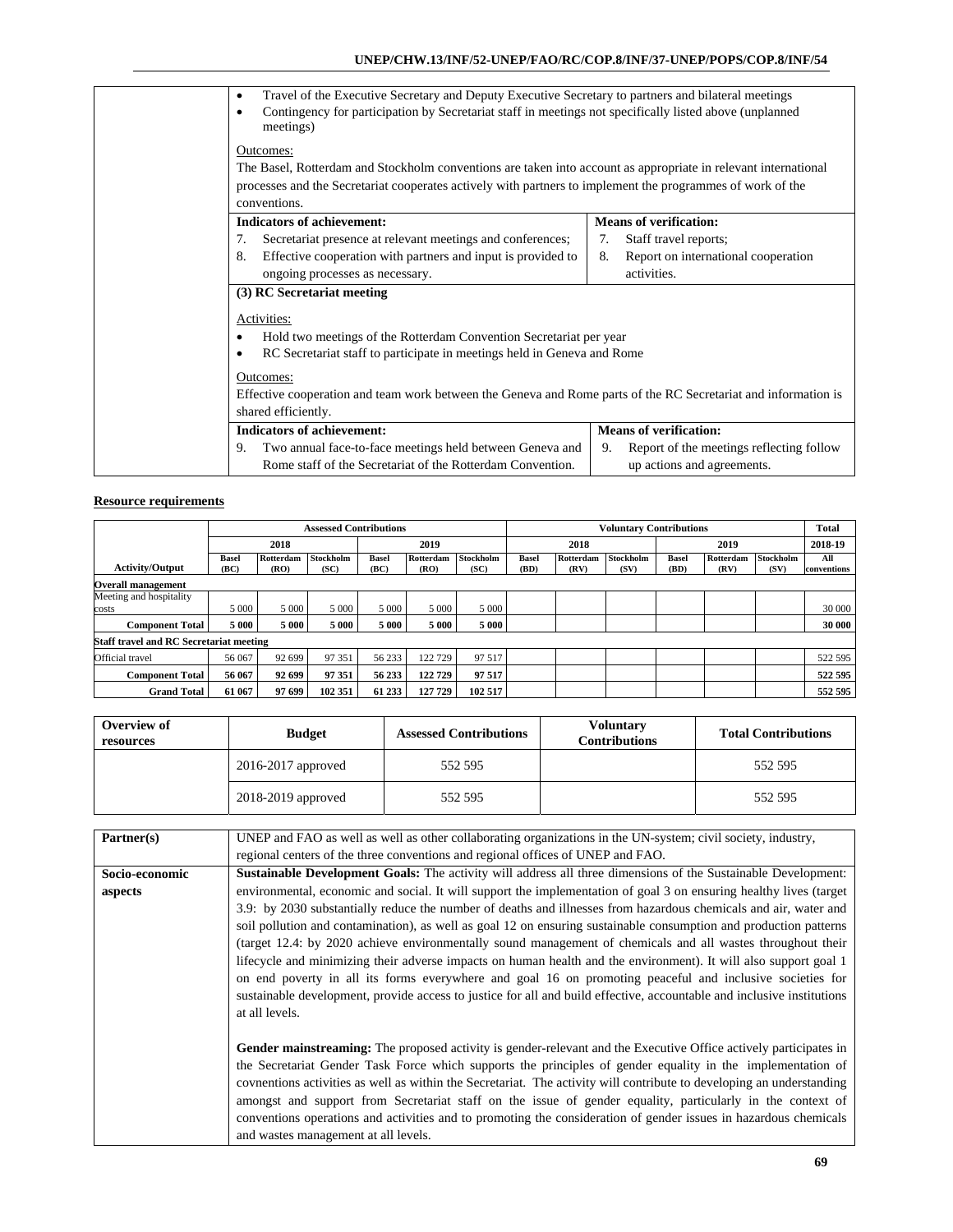| Integrated Approach: The activity will be supportive of the integrated approach to address the financing of the |
|-----------------------------------------------------------------------------------------------------------------|
| sound management of chemicals and wastes, in particular in relation to mainstreaming of chemicals and wastes    |
| into development processes, as provided for in the resolution 1/5 adopted by the United Nations Environment     |
| Assembly of the United Nations Environment Programme at its first session in 2014.                              |
|                                                                                                                 |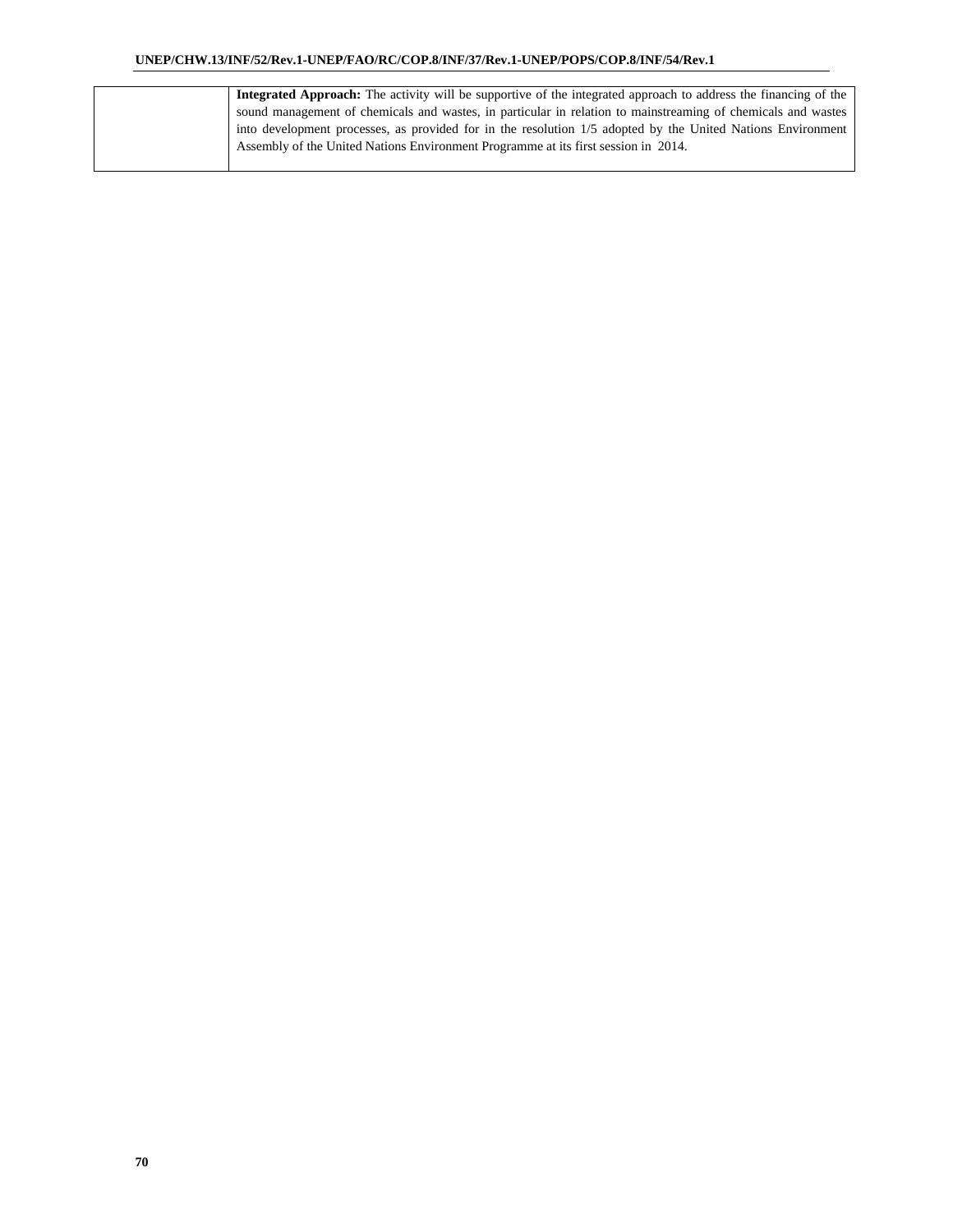| <b>Programme</b> heading | <b>Overall management</b>                                                                                                                                                                                     |  |  |
|--------------------------|---------------------------------------------------------------------------------------------------------------------------------------------------------------------------------------------------------------|--|--|
| PoW number               | <b>Activity 29</b>                                                                                                                                                                                            |  |  |
| <b>Title of activity</b> | International cooperation and coordination, including partnerships <sup>1</sup>                                                                                                                               |  |  |
| Convention(s)            | $\boxtimes$ Basel Convention                                                                                                                                                                                  |  |  |
|                          | $\boxtimes$ Rotterdam Convention                                                                                                                                                                              |  |  |
|                          | ⊠ Stockholm Convention                                                                                                                                                                                        |  |  |
| <b>Budget</b>            | $\boxtimes$ Core budget<br>Voluntary budget                                                                                                                                                                   |  |  |
| Reference                | UNEP/CHW.13/19-UNEP/FAO/RC/COP.8/20-UNEP/POPS/COP.8/24                                                                                                                                                        |  |  |
| <b>Mandate</b>           | Convention Article: Paragraph 1(d) of Article 16 of the Basel Convention; paragraph 2(c) of Article 19 of the                                                                                                 |  |  |
|                          | Rotterdam Convention; and paragraph 2(c) of Article 20 of the Stockholm Convention                                                                                                                            |  |  |
|                          | <b>COP decision(s):</b> Decisions BC-12/17 of the Basel Convention, RC-7/9 of the Rotterdam Convention and SC-                                                                                                |  |  |
|                          | 7/27 of the Stockholm Convention;                                                                                                                                                                             |  |  |
|                          | Decisions BC-12/15 and BC-12/16 of the Basel Convention                                                                                                                                                       |  |  |
| <b>Rationale</b>         | Cooperation efforts undertaken by the Secretariat with other international bodies aim at enhancing the                                                                                                        |  |  |
|                          | effectiveness of the implementation of the Basel, Rotterdam and Stockholm conventions by: i) ensuring                                                                                                         |  |  |
|                          | consistency and coherence between the conventions' requirements and processes and those of others; ii)                                                                                                        |  |  |
|                          | sharing experiences, approaches and policies with respect to the implementation of the conventions; iii)                                                                                                      |  |  |
|                          | increasing efficiency, resources and expertise for the implementation of the mandates and programmes of                                                                                                       |  |  |
|                          | work of the conventions.                                                                                                                                                                                      |  |  |
|                          |                                                                                                                                                                                                               |  |  |
|                          | International cooperation activities undertaken by the Secretariat can be clustered as follows:                                                                                                               |  |  |
|                          | Cooperation with organizations operating within the chemicals and wastes cluster: the importance of<br>1.<br>further enhancing cooperation and coordination with other organizations within the chemicals and |  |  |
|                          | wastes cluster, in particular with the interim secretariat of the Minamata Convention on Mercury and the                                                                                                      |  |  |
|                          | SAICM secretariat, was recognized in the 2015 decisions on international cooperation and coordination;                                                                                                        |  |  |
|                          | 2.<br>Cooperation with organizations linked to the broader environment and sustainable development agenda:                                                                                                    |  |  |
|                          | the 2015 decisions on international cooperation and coordination emphasized the essential role of                                                                                                             |  |  |
|                          | chemicals and wastes management for sustainable development, highlighting the relevance of the                                                                                                                |  |  |
|                          | conventions and the contribution they make to the implementation of the 2030 sustainable development                                                                                                          |  |  |
|                          | agenda;                                                                                                                                                                                                       |  |  |
|                          | Other cooperation and coordination with organizations that have areas of common interest with the<br>3.                                                                                                       |  |  |
|                          | conventions: the 2015 decisions on international cooperation and coordination requested the                                                                                                                   |  |  |
|                          | Secretatariat to enhance cooperation and coordination with other international bodies in areas of                                                                                                             |  |  |
|                          | relevance to the Basel, Rotterdam and Stockholm conventions, including in the areas and with the                                                                                                              |  |  |
| <b>Activities and</b>    | organizations listed in the report by the Secretariat on international cooperation and coordination <sup>2</sup> .                                                                                            |  |  |
| outcomes                 | (1) Cooperation within the chemicals and wastes cluster                                                                                                                                                       |  |  |
|                          | Activities:                                                                                                                                                                                                   |  |  |
|                          | Participate in the meetings/activities organized by the Minamata Convention secretariat, such as COPs,                                                                                                        |  |  |
|                          | regional preparatory meetings, expert groups (costs reflected in activity 28 (S18) on executive direction<br>and management)                                                                                  |  |  |
|                          | Participate in the meetings organized/activities by the SAICM secretariat, such as OEWG and the beyond<br>$\bullet$                                                                                           |  |  |
|                          | 2020 intersessional meetings (2nd and 3rd) (costs reflected in activity 28 (S18) on executive direction and                                                                                                   |  |  |
|                          | management)                                                                                                                                                                                                   |  |  |
|                          | Participate in the meetings/activities of the IOMC (costs reflected in activity 28 (S18) on executive<br>$\bullet$<br>direction and management)                                                               |  |  |
|                          | Participate in the meetings/activities of the UNEP Global Mercury Partnership (costs reflected in activity<br>٠                                                                                               |  |  |
|                          | 28 (S18) on executive direction and management)                                                                                                                                                               |  |  |
|                          | Participate in the meetings/activities of the UNEP Chemicals and Wastes Branch (costs reflected in<br>$\bullet$<br>activity 28 (S18) on executive direction and management)                                   |  |  |
|                          | Participate in the meetings/activities of UNEP IETC (e.g. Global Partnership on Waste Management or<br>$\bullet$                                                                                              |  |  |
|                          | the Global Waste Management Outlook) (costs reflected in activity 28 (S18) on executive direction and<br>management)                                                                                          |  |  |
|                          | Participate in meetings/activities of FAO and its Plant Production and Protection Division (costs reflected<br>$\bullet$                                                                                      |  |  |
|                          | in activity 28 (S18) on executive direction and management)                                                                                                                                                   |  |  |
|                          | Participate in meetings/activities of other chemicals and wastes-related multilateral environmental<br>٠<br>agreements, such as the Vienna Convention and its Montreal Protocol, the United Nations Economic  |  |  |

 <sup>1</sup>

<sup>&</sup>lt;sup>1</sup> Partnerships for technical assistance are covered under activity 18 (S4): Partnerships.<br><sup>2</sup> UNEP/CHW.12/INF/31-UNEP/FAO/RC/COP.7/INF/20-UNEP/POPS/COP.7/INF/41.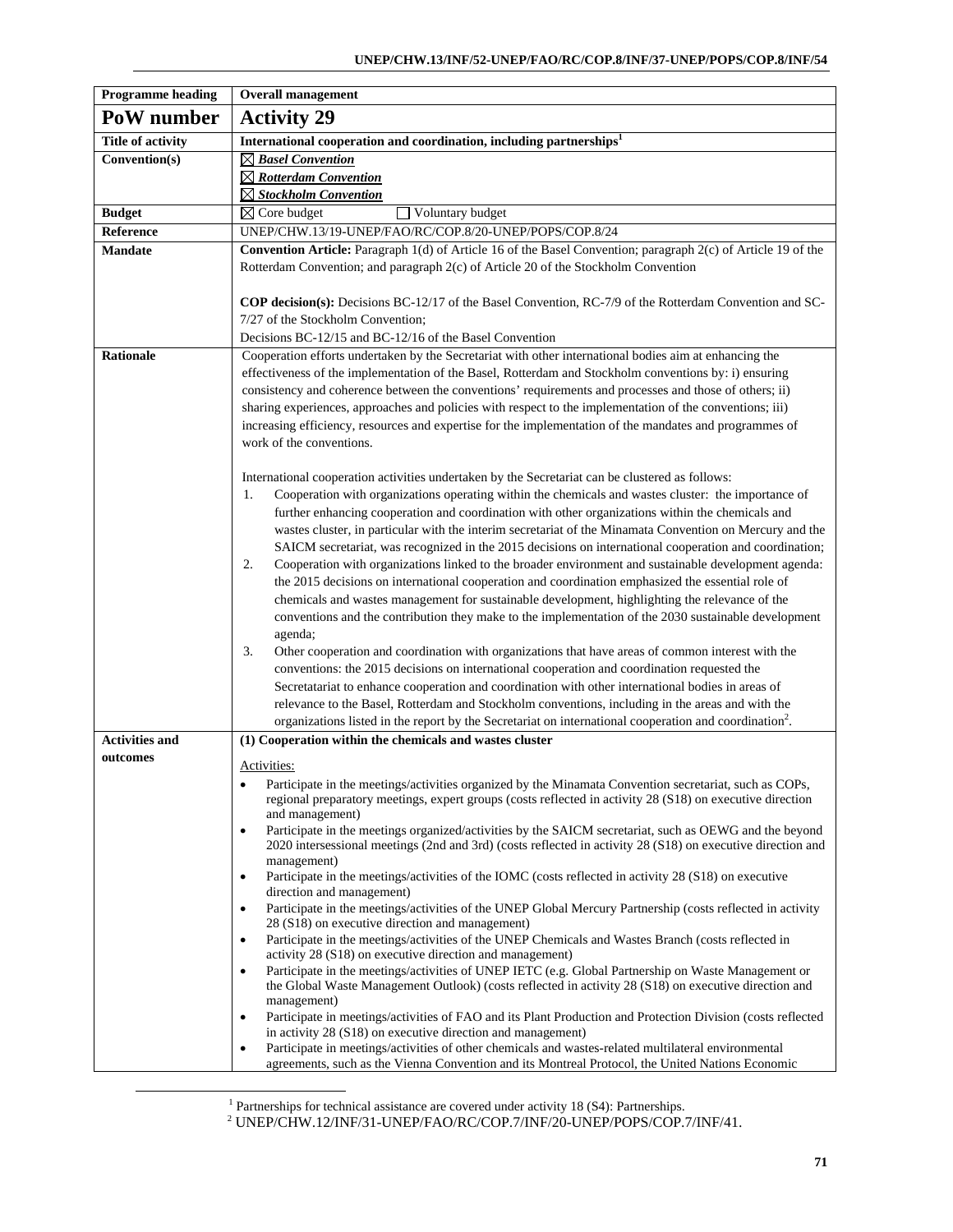| reflected in activity 28 (S18) on executive direction and management)<br>$\bullet$<br>direction and management)<br>$\bullet$<br>management)<br>$\bullet$<br>(S18) on executive direction and management)<br>$\bullet$<br>management)<br>$\bullet$<br>activity 28 (S18) on executive direction and management)<br>$\bullet$<br>activity 28 (S18) on executive direction and management)<br>Outcomes:                                                                                                            | Commission for Europe (UNECE) conventions; such as the Convention on Long-range Transboundary<br>Air Pollution (LRTAP), other regional conventions, such as the Waigani and Bamako conventions (costs<br>Participate in meetings/activities of the Asia 3R Forum (costs reflected in activity 28 (S18) on executive<br>Participate in meetings/activities of WHO (costs reflected in activity 28 (S18) on executive direction and<br>Participate in the meetings of the executive board of the special programme (costs reflected in activity 28<br>Participate in meetings/activities of ILO (costs reflected in activity 28 (S18) on executive direction and<br>Participate in meetings/activities of the Environment Management Group (EMG) (costs reflected in<br>Participate in relevant scientific meetings and workshops for the Rotterdam Convention (costs reflected in<br>This activity aims at enhanced implementation of the conventions, through continued and coordinated efforts |
|----------------------------------------------------------------------------------------------------------------------------------------------------------------------------------------------------------------------------------------------------------------------------------------------------------------------------------------------------------------------------------------------------------------------------------------------------------------------------------------------------------------|-------------------------------------------------------------------------------------------------------------------------------------------------------------------------------------------------------------------------------------------------------------------------------------------------------------------------------------------------------------------------------------------------------------------------------------------------------------------------------------------------------------------------------------------------------------------------------------------------------------------------------------------------------------------------------------------------------------------------------------------------------------------------------------------------------------------------------------------------------------------------------------------------------------------------------------------------------------------------------------------------|
|                                                                                                                                                                                                                                                                                                                                                                                                                                                                                                                | in areas that support the achievement of the sound management of chemicals and wastes by 2020 and beyond.                                                                                                                                                                                                                                                                                                                                                                                                                                                                                                                                                                                                                                                                                                                                                                                                                                                                                       |
| <b>Indicators of achievement:</b><br>Coherence is enhanced between conventions' activities<br>1.<br>and those of others; and potential linkages and synergies<br>are appropriately taken into account and fostered;<br>Effective and coherent exchange of experience and<br>2.<br>expertise is promoted for the effective implementation of<br>the three conventions;<br>Coordinated efforts are undertaken in areas that support<br>3.<br>the achievement of the 2020 goal on the sound                       | <b>Means of verification:</b><br>Meeting reports, decisions and other<br>1.<br>documents developed in the framework<br>of other organizations and of the<br>conventions;<br>2.<br>Reports to the COPs on the<br>implementation of the programmes of<br>work and on cooperative activities;<br>3.<br>Meeting reports.                                                                                                                                                                                                                                                                                                                                                                                                                                                                                                                                                                                                                                                                            |
| management of chemicals and wastes.                                                                                                                                                                                                                                                                                                                                                                                                                                                                            |                                                                                                                                                                                                                                                                                                                                                                                                                                                                                                                                                                                                                                                                                                                                                                                                                                                                                                                                                                                                 |
| ٠<br>٠<br>and management)<br>Outcomes:<br>Under this component, activities will enhance the implementation of the conventions through further<br>integration of chemicals and wastes issues into the implementation and monitoring of the sustainable<br>development goals at the national, regional and international levels.                                                                                                                                                                                 | Participate in UNEA (costs reflected in activity 28 (S18) on executive direction and management)<br>Participate in the High-Level Political Forum (costs reflected in activity 28 (S18) on executive direction                                                                                                                                                                                                                                                                                                                                                                                                                                                                                                                                                                                                                                                                                                                                                                                  |
| <b>Indicators of achievement:</b>                                                                                                                                                                                                                                                                                                                                                                                                                                                                              | <b>Means of verification:</b>                                                                                                                                                                                                                                                                                                                                                                                                                                                                                                                                                                                                                                                                                                                                                                                                                                                                                                                                                                   |
| 4.<br>. The conventions are taken into account to implement<br>the sustainable development goals and other frameworks<br>related to the broader environmental/sustainable<br>development agendas;<br>Mainstreaming of the sound management of chemicals<br>5.<br>and wastes into national sustainable development plans<br>and into the international development assistance<br>priorities is promoted;<br>Reach and influence of the conventions is promoted.<br>6.<br>(3) Other cooperation and coordination | Reports on the implementation of the<br>4.<br>sustainable development goals at the<br>international, regional and national<br>levels;<br>Meeting reports, decisions and other<br>5.<br>documents developed in the framework<br>of the organizations working on the<br>sustainable development and<br>environment agendas;<br>Reports to the COPs on the<br>6.<br>programmes of work and on<br>cooperative activities.                                                                                                                                                                                                                                                                                                                                                                                                                                                                                                                                                                           |
|                                                                                                                                                                                                                                                                                                                                                                                                                                                                                                                |                                                                                                                                                                                                                                                                                                                                                                                                                                                                                                                                                                                                                                                                                                                                                                                                                                                                                                                                                                                                 |
| Activities:<br>$\bullet$<br>management)<br>$\bullet$                                                                                                                                                                                                                                                                                                                                                                                                                                                           | Participate in meetings of Interpol (costs reflected in activity 28 (S18) on executive direction and<br>Participate in meetings of Impel (costs reflected in activity 28 (S18) on executive direction and                                                                                                                                                                                                                                                                                                                                                                                                                                                                                                                                                                                                                                                                                                                                                                                       |
| management)<br>Participate in meetings of GCI (costs reflected in activity 28 (S18) on executive direction and<br>$\bullet$<br>management)<br>$\bullet$                                                                                                                                                                                                                                                                                                                                                        | Participate in meetings of WCO Enforcement (costs reflected in activity 28 (S18) on executive direction                                                                                                                                                                                                                                                                                                                                                                                                                                                                                                                                                                                                                                                                                                                                                                                                                                                                                         |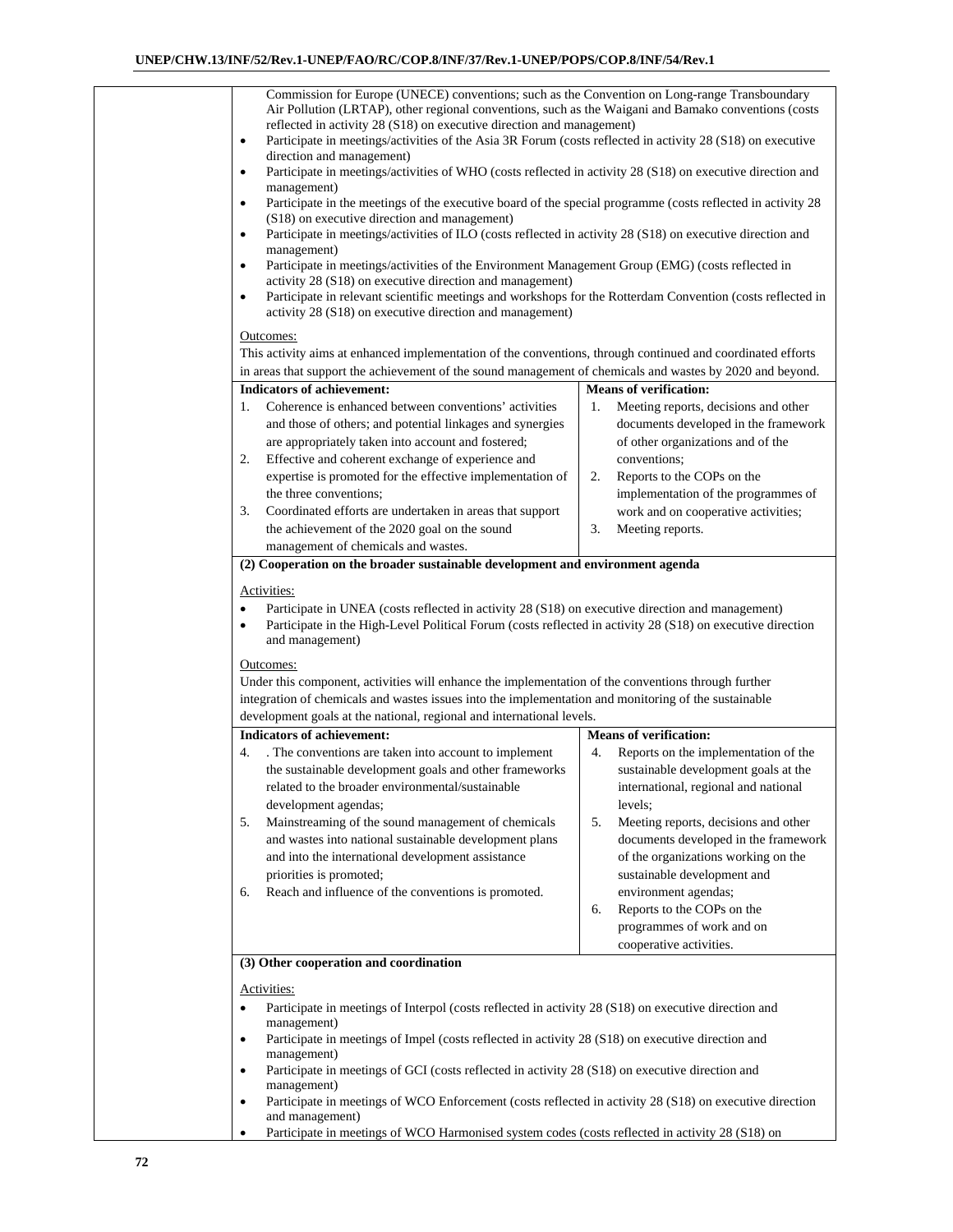| executive direction and management)                                                                                                       |                                            |  |  |  |  |  |
|-------------------------------------------------------------------------------------------------------------------------------------------|--------------------------------------------|--|--|--|--|--|
| Participate in meetings of the Asian Network (costs reflected in activity 28 (S18) on executive direction<br>$\bullet$                    |                                            |  |  |  |  |  |
| and management)                                                                                                                           |                                            |  |  |  |  |  |
| Participate in meetings of UNEP REN (costs reflected in activity 28 (S18) on executive direction and                                      |                                            |  |  |  |  |  |
| management)                                                                                                                               |                                            |  |  |  |  |  |
| Participate in meetings of UNEP DELC Montevideo Programme (costs reflected in activity 28 (S18) on<br>executive direction and management) |                                            |  |  |  |  |  |
|                                                                                                                                           |                                            |  |  |  |  |  |
| Participate in meetings of UNEP DELC (costs reflected in activity 28 (S18) on executive direction and<br>management)                      |                                            |  |  |  |  |  |
| Participate in meetings of IMO (costs reflected in activity 28 (S18) on executive direction and                                           |                                            |  |  |  |  |  |
| management)                                                                                                                               |                                            |  |  |  |  |  |
| Participate in legal meetings (costs reflected in activity 28 (S18) on executive direction and management)                                |                                            |  |  |  |  |  |
| Outcomes:                                                                                                                                 |                                            |  |  |  |  |  |
| Enhanced implementation of the conventions, through effective and coherent exchange of experiences and                                    |                                            |  |  |  |  |  |
| expertise as well as cooperative activities with other organizations that have areas of common interest with the                          |                                            |  |  |  |  |  |
| conventions.                                                                                                                              |                                            |  |  |  |  |  |
| <b>Indicators of achievement:</b>                                                                                                         | <b>Means of verification:</b>              |  |  |  |  |  |
| Experiences and expertise are shared, in the form of<br>7.                                                                                | Reports to the COPs on the<br>7.           |  |  |  |  |  |
| success stories or techniques, for an enhanced                                                                                            | implementation of the programmes of        |  |  |  |  |  |
| implementation of the conventions at global, regional and                                                                                 | work and on cooperative activities;        |  |  |  |  |  |
| national levels:                                                                                                                          | 8.<br>Meeting reports, decisions and other |  |  |  |  |  |
| Cooperative activities are undertaken when relevant.<br>8.                                                                                | documents developed in the framework       |  |  |  |  |  |
|                                                                                                                                           | of other organizations.                    |  |  |  |  |  |

|                                                     | <b>Assessed Contributions</b>                                             |                   |                          |                      | <b>Voluntary Contributions</b> |                   |                      |                   |                   | <b>Total</b>         |                   |                   |                    |
|-----------------------------------------------------|---------------------------------------------------------------------------|-------------------|--------------------------|----------------------|--------------------------------|-------------------|----------------------|-------------------|-------------------|----------------------|-------------------|-------------------|--------------------|
|                                                     |                                                                           | 2018              |                          |                      | 2019                           |                   |                      | 2018              |                   |                      | 2019              |                   | 2018-19            |
| <b>Activity/Output</b>                              | <b>Basel</b><br>(BC)                                                      | Rotterdam<br>(RO) | <b>Stockholm</b><br>(SC) | <b>Basel</b><br>(BC) | Rotterdam<br>(RO)              | Stockholm<br>(SC) | <b>Basel</b><br>(BD) | Rotterdam<br>(RV) | Stockholm<br>(SV) | <b>Basel</b><br>(BD) | Rotterdam<br>(RV) | Stockholm<br>(SV) | All<br>conventions |
|                                                     | Cooperation on the broader sustainable development and environment agenda |                   |                          |                      |                                |                   |                      |                   |                   |                      |                   |                   |                    |
| Official travel <sup>1</sup>                        |                                                                           |                   |                          |                      |                                |                   |                      |                   |                   |                      |                   |                   |                    |
| <b>Component Total</b>                              | 0                                                                         | 0                 | $\mathbf{0}$             | 0                    | $\mathbf{0}$                   | $\bf{0}$          | $\bf{0}$             | $\mathbf{0}$      | $\mathbf 0$       | 0                    | $\bf{0}$          | 0                 | 0                  |
| Cooperation within the chemicals and wastes cluster |                                                                           |                   |                          |                      |                                |                   |                      |                   |                   |                      |                   |                   |                    |
| Official travel <sup>1</sup>                        |                                                                           |                   |                          |                      |                                |                   |                      |                   |                   |                      |                   |                   |                    |
| <b>Component Total</b>                              | 0                                                                         | $\bf{0}$          | $\mathbf{0}$             | 0                    | $\bf{0}$                       | $\bf{0}$          | $\mathbf{0}$         | $\bf{0}$          | $\bf{0}$          | $\mathbf{0}$         | $\bf{0}$          | 0                 | $\bf{0}$           |
|                                                     | Other cooperation and coordination                                        |                   |                          |                      |                                |                   |                      |                   |                   |                      |                   |                   |                    |
| Official travel <sup>1</sup>                        |                                                                           |                   |                          |                      |                                |                   |                      |                   |                   |                      |                   |                   |                    |
| <b>Component Total</b>                              | 0                                                                         | 0                 | $\mathbf{0}$             | 0                    | 0                              | 0                 | $\mathbf{0}$         | 0                 | $\mathbf 0$       | o                    | $\mathbf{0}$      |                   | 0                  |
| <b>Grand Total</b><br>.                             | 0                                                                         | 0                 | $\mathbf{0}$<br>$\sim$   | 0                    |                                | 0                 | $\bf{0}$             | 0                 | $\mathbf 0$       |                      | $\bf{0}$          |                   | $\bf{0}$           |

<sup>1</sup> All travel costs have been included under Activity 28

| Overview of<br>resources | <b>Budget</b>          | <b>Assessed Contributions</b> |  | <b>Total Contributions</b> |  |
|--------------------------|------------------------|-------------------------------|--|----------------------------|--|
|                          | $2016 - 2017$ approved |                               |  |                            |  |
|                          | 2018-2019 approved     |                               |  |                            |  |

| Partner(s)     | Interim secretariat of the Minamata Convention on Mercury, SAICM Secretariat, UNEP and its divisions, such as        |
|----------------|----------------------------------------------------------------------------------------------------------------------|
|                | DTIE/Chemicals and Waste Branch, DTIE/IETC, DELC, DEWA, FAO and its divisions; other intergovernmental               |
|                | organizations, such as UNDESA (High-Level Political Forum on Sustainable Development), WHO, ILO, IMO,                |
|                | ITU, IOMC, UNIDO, UNDP, UNITAR, World Bank, GEF, UNU, OHCHR, OPCW, UNCRD; other international                        |
|                | and regional organizations, such as WCO, WTO, INTERPOL, OSCE, other MEAs such as Montreal Protocol,                  |
|                | CITES, CBD, UNFCCC, UNCCD, Waigani/Bamako conventions, UNECE conventions; and networks, such as                      |
|                | IMPEL, INECE, and Asian Network.                                                                                     |
| Socio-economic | <b>Sustainable Development Goals:</b> This activity will contribute to the implementation of the 2030 Agenda for     |
| aspects        | Sustainable Development and the Sustainable Development Goals (SDGs), in particular, Goal 3 on ensuring              |
|                | healthy lives and promoting well-being for all at all ages; Goal 11 on making cities and human settlements           |
|                | inclusive, safe, resilient and sustainable; and Goal 12 on ensuring sustainable consumption and production patterns. |
|                | By promoting cooperation and coordination with the entities and processes engaged in the 2030 sustainable            |
|                | development agenda at all levels, this activity will ensure that the sound management of chemicals and wastes and    |
|                | the conventions are an integral part of the efforts towards achieving the sustainable development goals.             |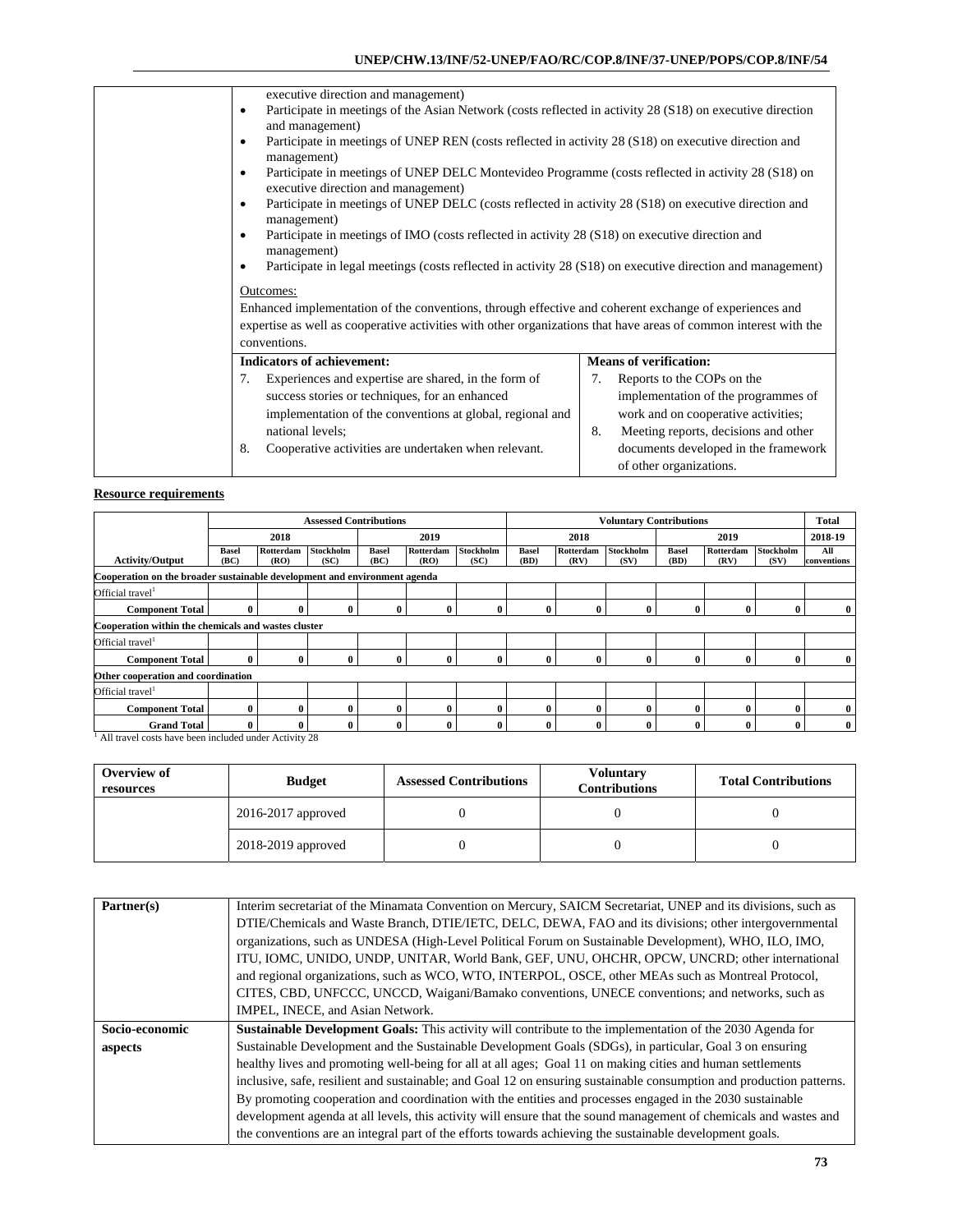| Gender mainstreaming: In line with the BRS Gender Action Plan, the Secretariat will pay special attention to<br>gender balance and encourage its partners to take into account these aspects when undertaking cooperative<br>activities with them. The Secretariat will also advise, where appropriate, any potential gender impacts of the<br>cooperative activites undertaken. |
|----------------------------------------------------------------------------------------------------------------------------------------------------------------------------------------------------------------------------------------------------------------------------------------------------------------------------------------------------------------------------------|
| <b>Integrated Approach:</b> This activity contributes to further integrated chemicals and wastes issues into national,<br>regional and international quotainable development agendes in line with the integrated engrosed to financing                                                                                                                                           |

regional and international sustainable development agendas, in line with the integrated approach to financing options for chemicals and wastes. It also assists in catalysing coordination among relevant partners, including civil society and private sector, as relevant, for an improved implementation of the conventions.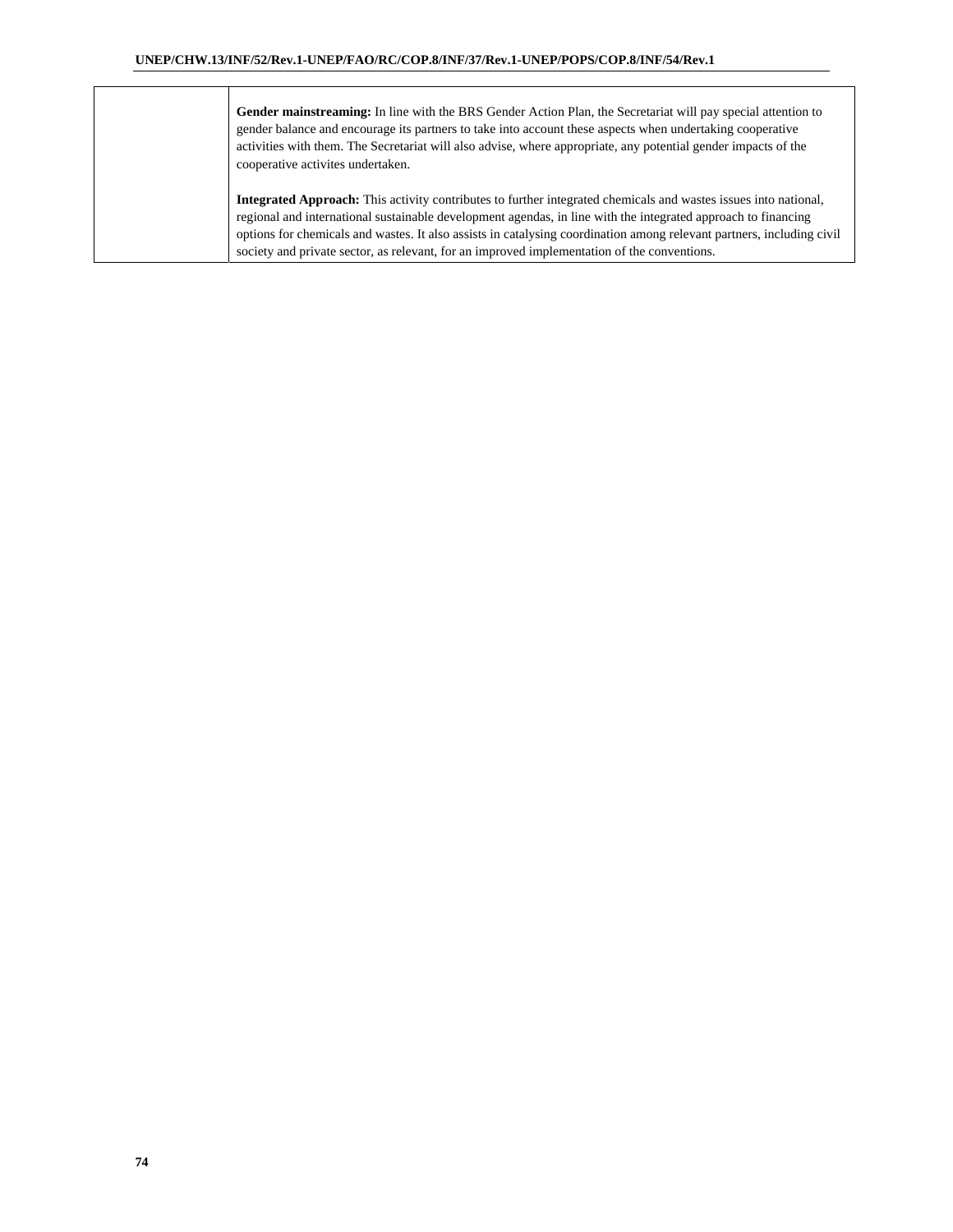| <b>Programme heading</b> | <b>Overall Management</b>                                                                                                                                                                                              |                                               |  |  |  |  |
|--------------------------|------------------------------------------------------------------------------------------------------------------------------------------------------------------------------------------------------------------------|-----------------------------------------------|--|--|--|--|
| PoW number               | <b>Activity 30</b>                                                                                                                                                                                                     |                                               |  |  |  |  |
| <b>Title of activity</b> | <b>Financial resources and mechanisms</b>                                                                                                                                                                              |                                               |  |  |  |  |
| Convention(s)            | $\boxtimes$ Basel Convention                                                                                                                                                                                           |                                               |  |  |  |  |
|                          | $\boxtimes$ Rotterdam Convention                                                                                                                                                                                       |                                               |  |  |  |  |
|                          | $\boxtimes$ Stockholm Convention                                                                                                                                                                                       |                                               |  |  |  |  |
| <b>Budget</b>            | $\boxtimes$ Core budget<br>$\overline{\boxtimes}$ Voluntary budget                                                                                                                                                     |                                               |  |  |  |  |
| Reference                | UNEP/POPS/COP.8/18, UNEP/CHW.13/INF/40-UNEP/FAO/RC/COP.8/INF/44-UNEP/POPS/COP.8/INF/35                                                                                                                                 |                                               |  |  |  |  |
| <b>Mandate</b>           | Convention Article: Articles 13 and 14 of the Stockholm Convention                                                                                                                                                     |                                               |  |  |  |  |
|                          | <b>COP decision(s):</b> Decisions BC-12/18 of the Basel Convention, RC-7/8 of the Rotterdam Convention and SC-7/22                                                                                                     |                                               |  |  |  |  |
|                          | of the Stockholm Convention                                                                                                                                                                                            |                                               |  |  |  |  |
|                          | Decisions SC-7/18, SC-7/19, SC-7/20 and SC-7/21 of the Stockholm Convention                                                                                                                                            |                                               |  |  |  |  |
| <b>Rationale</b>         | Financial resources under the Basel, Rotterdam and Stockholm conventions                                                                                                                                               |                                               |  |  |  |  |
|                          | The implementation of a large part of the programme of work activities under the three conventions requires the                                                                                                        |                                               |  |  |  |  |
|                          | mobilization of voluntary financial contributions from donor countries and other stakeholders. The activity aims at                                                                                                    |                                               |  |  |  |  |
|                          | mobilizing financial resources for activities of the programmes of work of the three conventions that are to be                                                                                                        |                                               |  |  |  |  |
|                          | funded by voluntary contributions and to monitor their implementation. The activity also seeks to implement                                                                                                            |                                               |  |  |  |  |
|                          | decisions BC-12/18, RC-7/8, SC-7/22 on the Integrated Approach (IA) and the Special Programme to support<br>institutional strengthening at the national level for implementation of the Basel, Rotterdam and Stockholm |                                               |  |  |  |  |
|                          | conventions, the Minamata convention and the Strategic Approach to International Chemicals Management                                                                                                                  |                                               |  |  |  |  |
|                          | (SAICM).                                                                                                                                                                                                               |                                               |  |  |  |  |
|                          |                                                                                                                                                                                                                        |                                               |  |  |  |  |
|                          | <b>Activities related to the Financial Mechanism of the Stockholm Convention</b>                                                                                                                                       |                                               |  |  |  |  |
|                          | This activity summarizes the work of the Secretariat with regard to the Financial Mechanism under the Stockholm                                                                                                        |                                               |  |  |  |  |
|                          | Convention, the GEF, which is pursuant to Article 14 of the Convention, on an interim basis, the principal entity                                                                                                      |                                               |  |  |  |  |
|                          | entrusted with the operations of the financial mechanism referred to in Article 13. This includes the implementation                                                                                                   |                                               |  |  |  |  |
|                          | of the decisions of the COP with regard to its Financial Mechanism; the regular communication with the GEF                                                                                                             |                                               |  |  |  |  |
|                          | Secretariat; the provisions of Secreariat comments to GEF projects; and the participation in GEF Council,                                                                                                              |                                               |  |  |  |  |
|                          | Assemply, replishment and other meetings as well as in technical advisory groups that may be established by the                                                                                                        |                                               |  |  |  |  |
|                          | GEF Secretariat.                                                                                                                                                                                                       |                                               |  |  |  |  |
| <b>Activities and</b>    | (1) Financial resources under the Basel, Rotterdam and Stockholm conventions                                                                                                                                           |                                               |  |  |  |  |
| outcomes                 | Activities:                                                                                                                                                                                                            |                                               |  |  |  |  |
|                          | The programme of work activities take as a reference the Integrated Approach (IA) (staff costs only)<br>$\bullet$                                                                                                      |                                               |  |  |  |  |
|                          | Reflect report on the implementation of the IA in documents for the COPs in 2019 (staff costs only)<br>$\bullet$                                                                                                       |                                               |  |  |  |  |
|                          | Participate in Executive Board meeting of the Special Programme (staff travel costs reflected in activity 28<br>٠                                                                                                      |                                               |  |  |  |  |
|                          | (S18) on executive direction and management)                                                                                                                                                                           |                                               |  |  |  |  |
|                          | Provide support to the Special Programme (staff costs only)<br>$\bullet$                                                                                                                                               |                                               |  |  |  |  |
|                          | Raise funds for activities under the Technical Cooperation Trust Fund (BD) and Voluntary Special Trust<br>$\bullet$<br>Funds (RC, SV) of the three conventions (staff costs only)                                      |                                               |  |  |  |  |
|                          | Communicate regularly with potential donors and other key partners on funding opportunities (staff travel<br>$\bullet$                                                                                                 |                                               |  |  |  |  |
|                          | costs reflected in activity 28 (S18) on executive direction and management)                                                                                                                                            |                                               |  |  |  |  |
|                          | Update and further develop resource mobilization and management strategy (staff costs only)<br>$\bullet$                                                                                                               |                                               |  |  |  |  |
|                          | Implement donor recognition activities for acknowledging the contributions received by donors<br>$\bullet$<br>$\bullet$                                                                                                |                                               |  |  |  |  |
|                          | Develop proposals and reports and submit to donors (staff costs only)                                                                                                                                                  |                                               |  |  |  |  |
|                          | Outcomes:                                                                                                                                                                                                              |                                               |  |  |  |  |
|                          | Through this activity, the Secretariat seeks to ensure that such voluntary funds for activities under the Technical                                                                                                    |                                               |  |  |  |  |
|                          | Cooperation Trust Fund (BD) and Voluntary Special Trust Funds (RV, SV) of the three conventions are being                                                                                                              |                                               |  |  |  |  |
|                          | jointly raised in a more predictable, sustainable, effective, cost-efficient and coordinated manner. This will be                                                                                                      |                                               |  |  |  |  |
|                          | achived, among others, through the preparation of reports and the monitoring the implementation of donor funded<br>activities.                                                                                         |                                               |  |  |  |  |
|                          | Indicators of achievement:                                                                                                                                                                                             | <b>Means of verification:</b>                 |  |  |  |  |
|                          | Funding proposals and reports meet conventions and donor<br>1.                                                                                                                                                         | Meeting and other reports covering<br>1.      |  |  |  |  |
|                          | requirements;                                                                                                                                                                                                          | matters related to financial resources and    |  |  |  |  |
|                          | Percentage of the voluntary programme of work budgets<br>2.                                                                                                                                                            | mechanisms; documents on financial            |  |  |  |  |
|                          | raised;                                                                                                                                                                                                                | resources and mechanisms submitted to         |  |  |  |  |
|                          | Number and type of Secretariat activities that contribute to<br>3.                                                                                                                                                     | bureaux meetings and COPs;                    |  |  |  |  |
|                          | the implementation of the integrated programme.                                                                                                                                                                        | Reports of the bureaux meetings and the<br>2. |  |  |  |  |
|                          |                                                                                                                                                                                                                        | COP <sub>s</sub> .                            |  |  |  |  |
|                          |                                                                                                                                                                                                                        | 3.<br>Meeting and other reports covering      |  |  |  |  |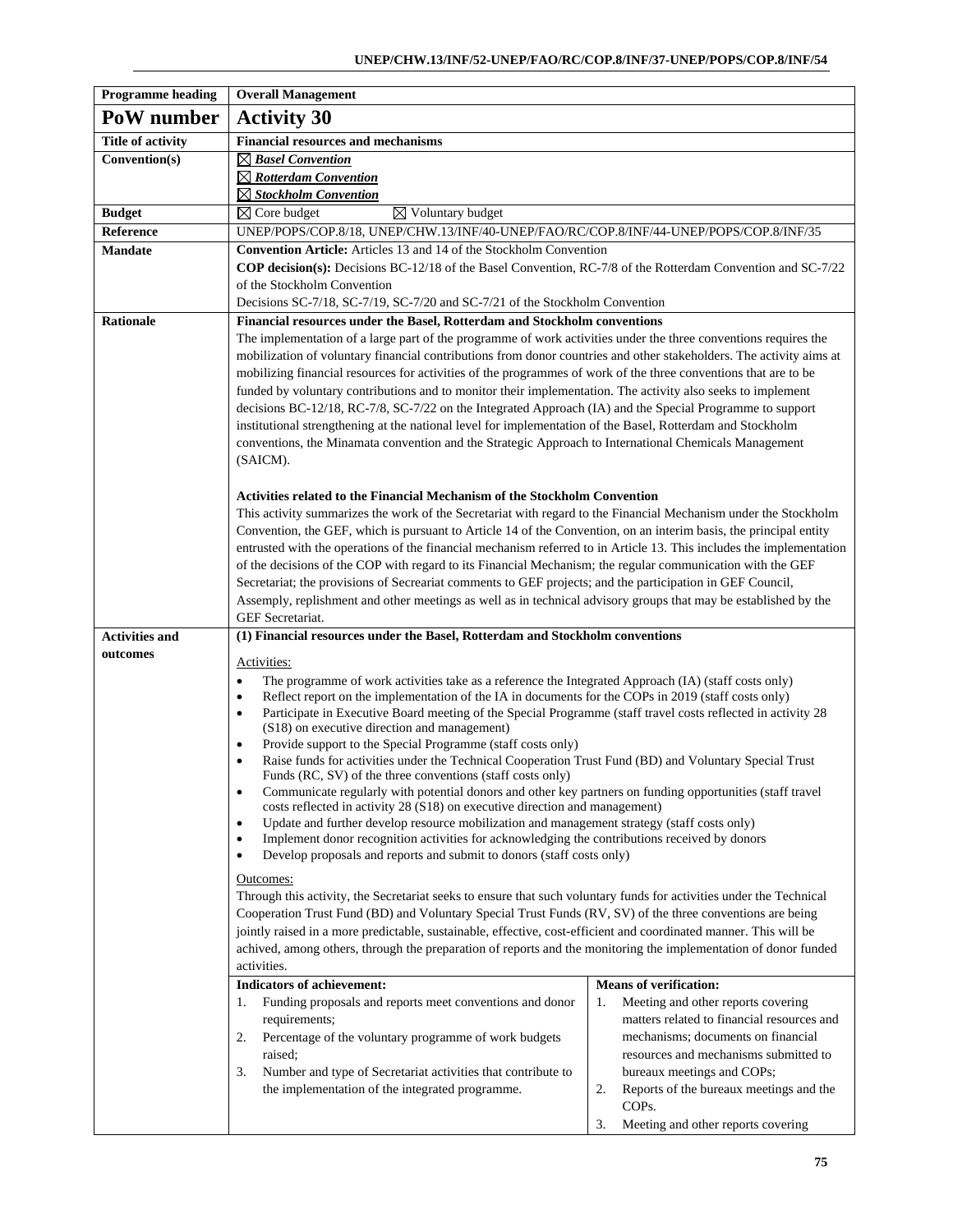|           |                                                                                                                  |    | matters related to financial resources and |
|-----------|------------------------------------------------------------------------------------------------------------------|----|--------------------------------------------|
|           |                                                                                                                  |    |                                            |
|           |                                                                                                                  |    | mechanisms.                                |
|           | (2) Activities related to the Financial Mechanism of the Stockholm Convention                                    |    |                                            |
|           |                                                                                                                  |    |                                            |
|           | Activities:                                                                                                      |    |                                            |
|           | Communicate regularly with the GEF Secretariat (staff costs only)                                                |    |                                            |
| $\bullet$ | Participate in GEF governing body, replenishment and technical advisory meetings (staff travel costs reflected   |    |                                            |
|           | in activity 28 (S18) on executive direction and management)                                                      |    |                                            |
|           | Outcomes:                                                                                                        |    |                                            |
|           | Key outcomes of this activity include the strengthenign of the relations with the GEF, including the development |    |                                            |
|           |                                                                                                                  |    |                                            |
|           | and submission of input to GEF proejcts that take into account the guidance of the COP to the GEF Council and    |    |                                            |
|           | other policy documents.                                                                                          |    |                                            |
|           | <b>Indicators of achievement:</b>                                                                                |    | <b>Means of verification:</b>              |
| 4.        | Follow-up on COP-8 decisions on the Financial Mechanism                                                          | 4. | Donor communication approving project      |
|           | is properly reflected in COP-8 documents;                                                                        |    | documents and reports;                     |
| 5.        | Institutions under the Financial Mechanism are better                                                            | 5. | Information posted on pertinent sections   |
|           | informed about relevant COP decisions;                                                                           |    | of conventions' and GEF websites;          |
| 6.        | COP guidance to the Financial Mechanism is incorporated                                                          | 6. | GEF commenting sheets;                     |
|           | in GEF and other donor strategies;                                                                               | 7. | GEF-7 programming and other relevant       |
| 7.        | BRS comments on GEF projects submitted in time;                                                                  |    | <b>GEF</b> documents                       |
|           | COP decisions and relevant outcomes are forwarded to the                                                         |    |                                            |
| 8.        |                                                                                                                  |    |                                            |
|           | GEF.                                                                                                             |    |                                            |

|                            | <b>Assessed Contributions</b> |                   |                   |                      |                   | <b>Voluntary Contributions</b> |                      |                   |                   |                      | <b>Total</b>      |                   |                    |
|----------------------------|-------------------------------|-------------------|-------------------|----------------------|-------------------|--------------------------------|----------------------|-------------------|-------------------|----------------------|-------------------|-------------------|--------------------|
|                            | 2018                          |                   | 2019              |                      | 2018              |                                | 2019                 |                   | 2018-19           |                      |                   |                   |                    |
| <b>Activity/Output</b>     | <b>Basel</b><br>(BC)          | Rotterdam<br>(RO) | Stockholm<br>(SC) | <b>Basel</b><br>(BC) | Rotterdam<br>(RO) | Stockholm<br>(SC)              | <b>Basel</b><br>(BD) | Rotterdam<br>(RV) | Stockholm<br>(SV) | <b>Basel</b><br>(BD) | Rotterdam<br>(RV) | Stockholm<br>(SV) | All<br>conventions |
| <b>Financial Resources</b> |                               |                   |                   |                      |                   |                                |                      |                   |                   |                      |                   |                   |                    |
| Donor recognition          |                               |                   |                   |                      |                   |                                |                      |                   |                   |                      |                   |                   |                    |
| materials                  | 6 0 0 0                       | 6 0 0 0           | 6 0 0 0           | 6 0 0 0              | 6 0 0 0           | 6 0 0 0                        |                      |                   |                   |                      |                   |                   | 36 000             |
| <b>Grand Total</b>         | 6 0 0 0                       | 6 0 0 0           | 6 000             | 6 000                | 6 0 0 0           | 6 000                          |                      |                   |                   |                      |                   |                   | 36 000             |

| Overview of<br>resources | <b>Budget</b>          | <b>Assessed Contributions</b> |        | <b>Total Contributions</b> |  |
|--------------------------|------------------------|-------------------------------|--------|----------------------------|--|
|                          | $2016 - 2017$ approved | 243 000                       | 20 000 | 263 000                    |  |
|                          | 2018-2019 approved     | 36 000                        |        | 36 000                     |  |

| Partner(s)     | Donor and recipient countries, bilateral and multilateral aid agencies, international financial institutions, private |
|----------------|-----------------------------------------------------------------------------------------------------------------------|
|                | sector entities, the GEF Secretariat, GEF Implementing Agencies and IOMC organizations.                               |
| Socio-economic | <b>Sustainable Development Goals:</b> Implementing the programme of work activity on financial resources and          |
| aspects        | mechanisms addresses Sustainable Development Goal (SDG) 3 on ensuring healthy lives and more specifically             |
|                | target 3.9, which aims at substantially reducing the number of deaths and illnesses from hazardous chemicals and      |
|                | air, water and soil pollution and contamination by 2030. It also addresses SDG 12 on ensuring sustainable             |
|                | consumption and production patterns with its target 12.4 to achieve, by 2020, environmentally sound management        |
|                | of chemicals and all wastes throughout their lifecycle and minimizing their adverse impacts on human health and       |
|                | the environment). Funding the implementation of the Basel, Rotterdam and Stockholm Convention also                    |
|                | contributes to SDG 1 on No Poverty, SDG 2 on Zero Hunger, SDG 6 on Clean Water and Sanitation, SDG 11 on              |
|                | Sustainable Cities and Communities, SDG 14 on Life Below Water, SDG 15 Life on Land, SDG 16 on Peace,                 |
|                | Justice and Strong Institutions and SDG 17 Partnerships for the Goals.                                                |
|                | Gender mainstreaming: The proposed activity is gender-relevant. The activity on financial resources and               |
|                | mechanisms seeks to apply the principles of gender equality in the implementation of the voluntary funded             |
|                | activities of the Secretariatts. This will be achieved by ensuring that funding proposals and reports take into       |
|                | account, if appropriate, gender-relataed aspects, such as promoting equality among women and men, girls and boys      |
|                | and acknowledging differences in access to services, resources and decision-making. It thus contributes to            |
|                | promoting the consideration of gender issues in hazardous chemicals and wastes management at all levels.              |
|                | <b>Integrated Approach:</b> Through this activity, the respective decisions of the meetings of the conferences of the |
|                | Parties with regard to the GEF, the IA and the Special Programme are also followed up.                                |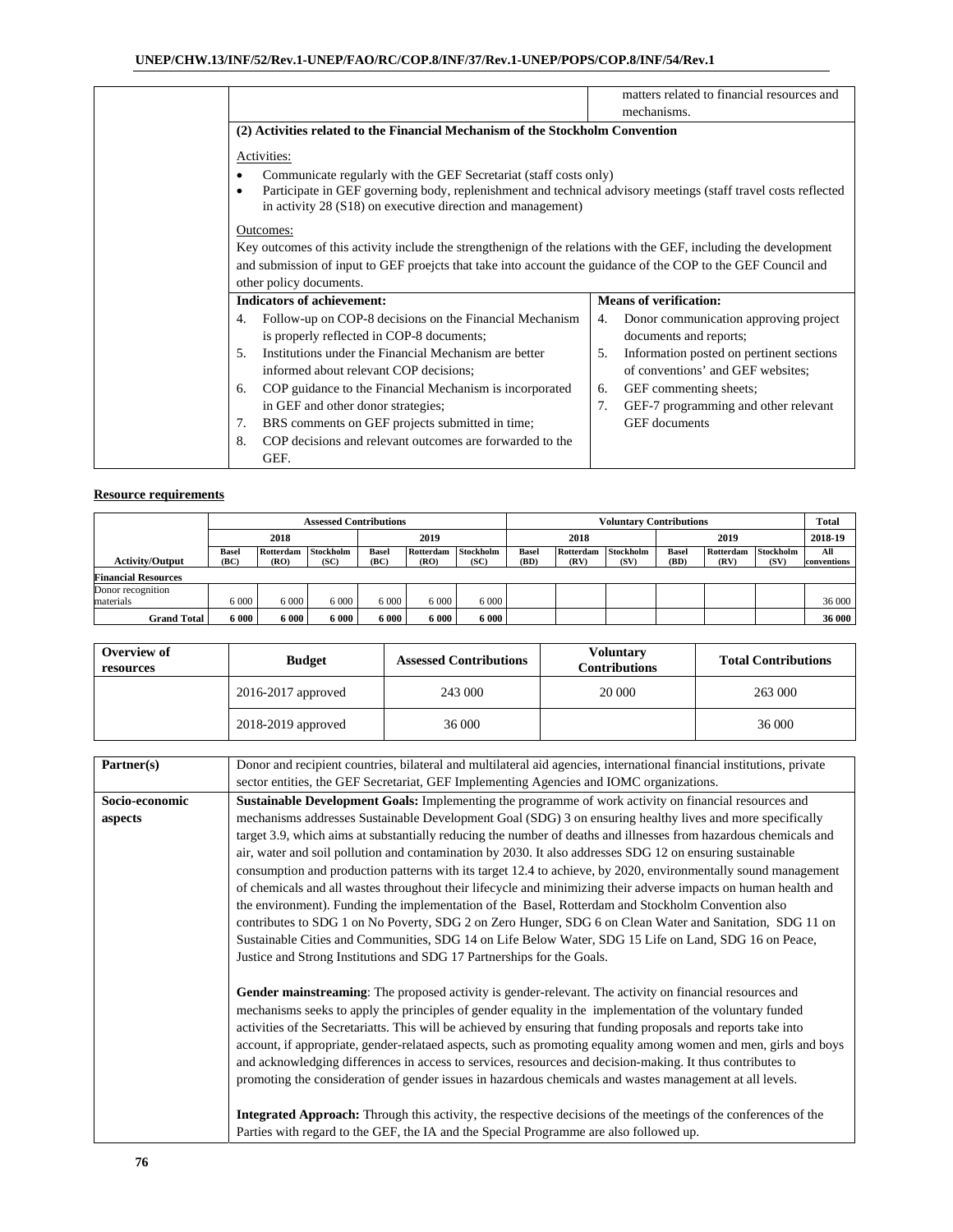| <b>Programme heading</b>        | <b>Overall Management</b>                                                                                 |
|---------------------------------|-----------------------------------------------------------------------------------------------------------|
| <b>PoW</b> number   Activity 31 |                                                                                                           |
| Title of activity               | Support for the review of the synergies decisions                                                         |
|                                 | This activity was completed during the 2016-2017 biennium and therefore no longer applicable in 2018-2019 |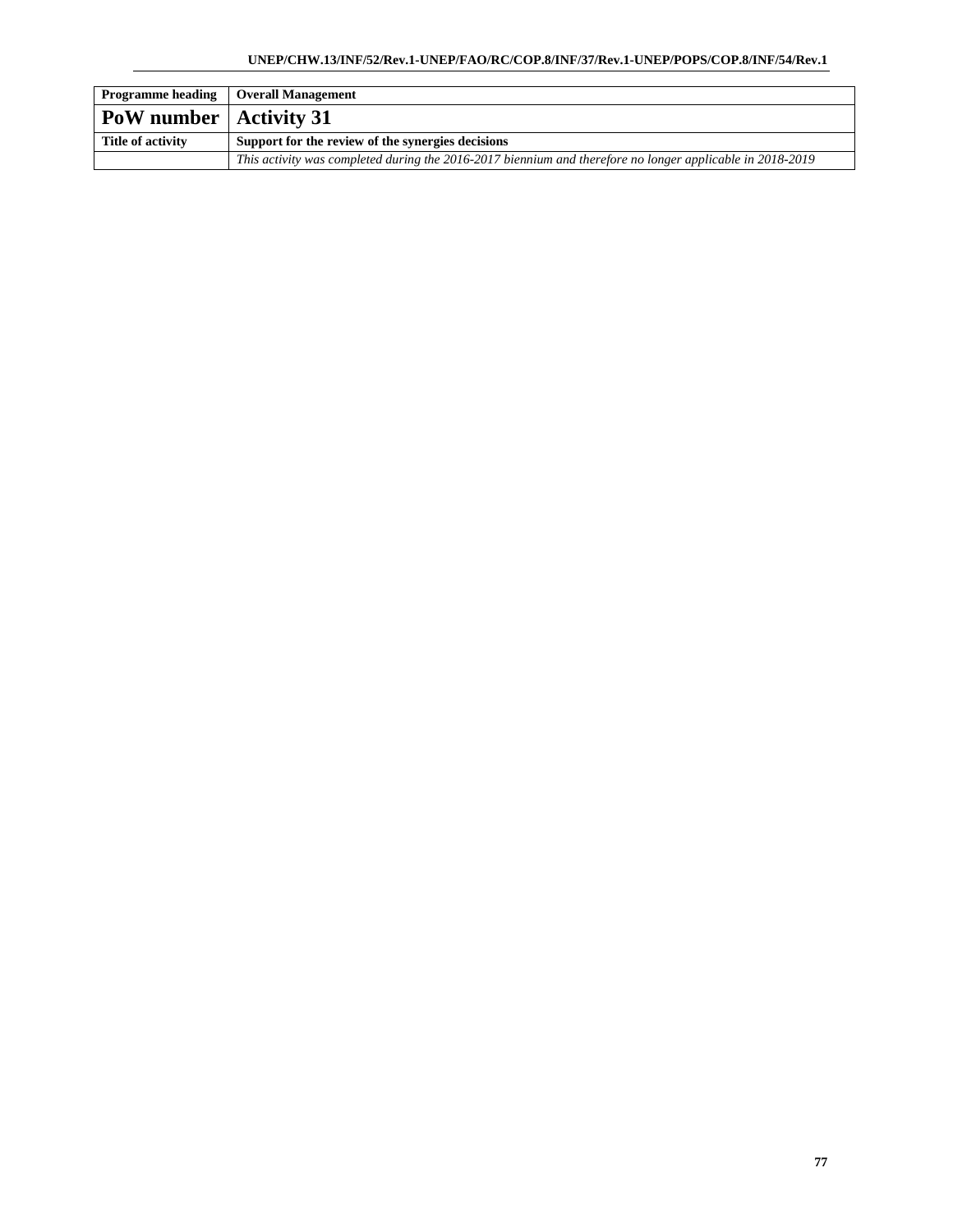## **Programme heading Legal and policy PoW number | Activity 32 Title of activity Legal and policy activities specific to the Basel Convention Convention(s)** *Basel Convention*  Rotterdam Convention Stockholm Convention **Budget** Core budget Voluntary budget **Reference** UNEP/CHW.13/3, UNEP/CHW.13/9, UNEP/CHW.13/10 **Mandate Convention Article:** Articles 3, 4, 9, 11, 13, 15 and 16 of the Basel Convention **COP decisions**: Decisions VI/12, BC-11/2, BC-12/7, BC-12/8, and BC-12/25 of the Basel Convention **Rationale Work programme of the Implementation and Compliance Committee (ICC)**  The ICC was specifically established to assist Parties to comply with their obligations under the Convention and to facilitate, promote, monitor and aim to secure the implementation of and compliance with the obligations under the Convention. The work programme of the Committee is adopted by the Conference of the Parties and reflects Parties' shared view of the activities to be undertaken to promote the implementation of and compliance with the Convention with respect to both individual and general issues of implementation and compliance. As of 31 January 2017, there are 9 individual submissions before the Committee. **Implementation Fund**  The provision of financial support to Parties that are developing countries or countries with economies in transition and that are the subject of a submission made in accordance with paragraph 9 of the terms of reference of the ICC may be critical in view of resolving an implementation and compliance matter. As at its twelfth meeting, the Committee approved 3 compliance action plans and recommended the use of resources from the implementation fund for undertaking the activities listed therein. As of 31 January 2017, a total of 10 compliance action plans have been approved by the Committee. **Notification of information pursuant to Articles 3 (national definitions), 4(1) (import prohibitions), 11 (agreements) and 13 (2) (transmission of information)** In order to effectively implement the Convention and to ensure compliance with relevant national implementing laws, regulations and policies, the Parties need sound and complete information about their own and other Parties' additional requirements under their national legal frameworks. Making this information available at least in English is essential to supporting cooperation between Parties and making available information with a view to promoting environmentally sound management of hazardous wastes. These activities also fall within the scope of and enable the Secretariat to fulfill its mandate under Art. 16 of the Convention. Additional programming activities are required as a result of the adoption of the revised reporting format to be used as of 2016 in order to harmonize the reporting and notification systems in place in the Secretariat and to avoid discrepancies between the information notified respectively reported to the Secretariat. **Strategic framework for the implementation of the Basel Convention for 2012 – 2021**  Implementation of the strategic framework by Parties and other stakeholders contributes to achieving the objectives of the Convention. To review progress in the implementation of the strategic framework, a mid-term evaluation initially to be considered by COP-13 (2017) will, subject to COP-13 approval, be considered at COP-14 (2019). *The meeting of the Implementation and Compliance Committee is described in factsheet 10 (BC) on the thirteenth meeting of the Basel Convention Implementation and Compliance Committee. Additional legal and policy activities specific to the Basel Convention are undertaken in the context of the technical assistance activities set out in factsheets 14 (BC) on training and capacity-building activities to enhance the implementation of the Basel Convention, 16 (SC) on training and capacity-building activities to enhance the implementation of the Stockholm Convention, 18 (S4) on partnerships for technical assistance and 19 (S8/S9) on coordination of and support for the Basel and Stockholm convention regional centres and cooperation and coordination between regional centres.*  **Activities and outcomes (1) Work programme of the Implementation and Compliance Committee**  Activities: • Coordinate within the Secretariat the ICC's intersessional work (staff costs only)

## **6. Legal and policy**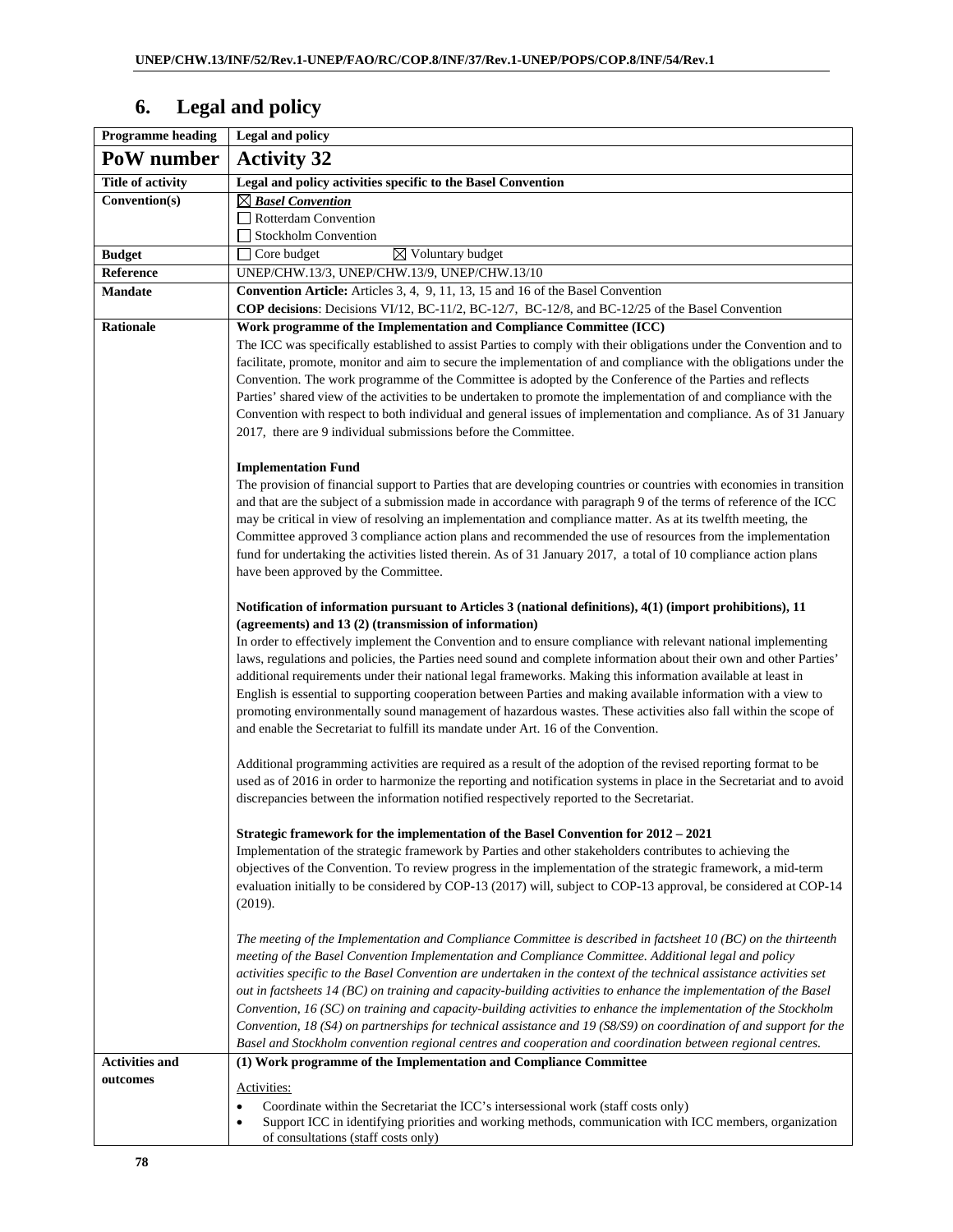| Support the ICC in implementing its work programme, under the guidance of the ICC (fundraising with<br>$\bullet$<br>support of resource mobilization officer, hiring and supervision of consultants, research and analysis,<br>development and translation of questionnaires, development of reports, translation of guidance documents for<br>the consideration by the COP, liaising with Parties concerned by a submission, internal procedures)<br>Support the ICC in developing its draft programme of work and its report to the COP (staff costs only)<br>$\bullet$<br>Follow-up on COP decisions related to the ICC's work (staff costs only)<br>٠<br>Outcomes: |                                             |
|------------------------------------------------------------------------------------------------------------------------------------------------------------------------------------------------------------------------------------------------------------------------------------------------------------------------------------------------------------------------------------------------------------------------------------------------------------------------------------------------------------------------------------------------------------------------------------------------------------------------------------------------------------------------|---------------------------------------------|
| Activities entrusted by the COP to the Implementation and Compliance Committee (ICC) and that the ICC decides                                                                                                                                                                                                                                                                                                                                                                                                                                                                                                                                                          |                                             |
| to undertake are implemented. The outcome of these activities is expected to be an improved implementation and                                                                                                                                                                                                                                                                                                                                                                                                                                                                                                                                                         |                                             |
| compliance with the Convention.                                                                                                                                                                                                                                                                                                                                                                                                                                                                                                                                                                                                                                        |                                             |
| <b>Indicators of achievement:</b>                                                                                                                                                                                                                                                                                                                                                                                                                                                                                                                                                                                                                                      | <b>Means of verification:</b>               |
|                                                                                                                                                                                                                                                                                                                                                                                                                                                                                                                                                                                                                                                                        | Feedback from members and the               |
| Assistance is provided to the satisfaction of the ICC and its<br>1.                                                                                                                                                                                                                                                                                                                                                                                                                                                                                                                                                                                                    | 1.                                          |
| Chair.                                                                                                                                                                                                                                                                                                                                                                                                                                                                                                                                                                                                                                                                 | Chair.                                      |
| (2) Implementation Fund                                                                                                                                                                                                                                                                                                                                                                                                                                                                                                                                                                                                                                                |                                             |
| Activities:                                                                                                                                                                                                                                                                                                                                                                                                                                                                                                                                                                                                                                                            |                                             |
| Liaise with the Parties benefitting from the implementation fund, negotiate legal agreements including by<br>inserting a gender component where appropriate and oversee their implementation, hire consultants and<br>supervise their work.                                                                                                                                                                                                                                                                                                                                                                                                                            |                                             |
| Outcomes:                                                                                                                                                                                                                                                                                                                                                                                                                                                                                                                                                                                                                                                              |                                             |
| Eligible Parties are supported in their efforts to undertake the activities of their ICC-approved compliance action                                                                                                                                                                                                                                                                                                                                                                                                                                                                                                                                                    |                                             |
| plan towards resolution of their implementation and compliance difficulties.                                                                                                                                                                                                                                                                                                                                                                                                                                                                                                                                                                                           |                                             |
| <b>Indicators of achievement:</b>                                                                                                                                                                                                                                                                                                                                                                                                                                                                                                                                                                                                                                      | <b>Means of verification:</b>               |
| Resources in the implementation fund are used to assist with<br>2.                                                                                                                                                                                                                                                                                                                                                                                                                                                                                                                                                                                                     | Report of the ICC to the COP<br>2.          |
| the resolution of the implementation and compliance matter.                                                                                                                                                                                                                                                                                                                                                                                                                                                                                                                                                                                                            |                                             |
| (3) Notification of information pursuant to Articles 3 (national definitions), 4(1) (import prohibitions), 11                                                                                                                                                                                                                                                                                                                                                                                                                                                                                                                                                          |                                             |
| (agreements) and 13 (2) (transmission of information)                                                                                                                                                                                                                                                                                                                                                                                                                                                                                                                                                                                                                  |                                             |
|                                                                                                                                                                                                                                                                                                                                                                                                                                                                                                                                                                                                                                                                        |                                             |
| Activities:                                                                                                                                                                                                                                                                                                                                                                                                                                                                                                                                                                                                                                                            |                                             |
| Receive and process information transmitted by Parties on national definitions, import / export restrictions<br>$\bullet$<br>and Article 11 agreements (including providing quality control and follow up, arranging for translation,                                                                                                                                                                                                                                                                                                                                                                                                                                  |                                             |
| liaising with Parties to confirm translated text, and posting on the web) (staff costs only)                                                                                                                                                                                                                                                                                                                                                                                                                                                                                                                                                                           |                                             |
| Translate national definitions, import / export restrictions and Article 11 agreements<br>$\bullet$                                                                                                                                                                                                                                                                                                                                                                                                                                                                                                                                                                    |                                             |
| Make adjustments to the reporting and notifications systems<br>$\bullet$                                                                                                                                                                                                                                                                                                                                                                                                                                                                                                                                                                                               |                                             |
| Outcomes:                                                                                                                                                                                                                                                                                                                                                                                                                                                                                                                                                                                                                                                              |                                             |
| Parties and others have access to information notified pursuant to Articles 3 (national definitions), 4(1) (import                                                                                                                                                                                                                                                                                                                                                                                                                                                                                                                                                     |                                             |
| prohibitions), 11 (agreements) and 13 (2) (transmission of information) in several or all of the UN languages.                                                                                                                                                                                                                                                                                                                                                                                                                                                                                                                                                         |                                             |
| <b>Indicators of achievement:</b>                                                                                                                                                                                                                                                                                                                                                                                                                                                                                                                                                                                                                                      | <b>Means of verification:</b>               |
| Notifications made available in several or all of the six official<br>3.                                                                                                                                                                                                                                                                                                                                                                                                                                                                                                                                                                                               | 3.<br>Translated notifications will be made |
| languages of the United Nations (translation);                                                                                                                                                                                                                                                                                                                                                                                                                                                                                                                                                                                                                         | available on the Basel Convention           |
| (See also factsheet for BC activities 13, 14, 17 and 18 for                                                                                                                                                                                                                                                                                                                                                                                                                                                                                                                                                                                                            | website and also available to the BC        |
| technical assistance activities)                                                                                                                                                                                                                                                                                                                                                                                                                                                                                                                                                                                                                                       | export and import control tool;             |
| Harmonized information is made available on the website of<br>4.                                                                                                                                                                                                                                                                                                                                                                                                                                                                                                                                                                                                       | Website of the Convention.<br>4.            |
| the Convention, whether it was notified or reported by Parties.                                                                                                                                                                                                                                                                                                                                                                                                                                                                                                                                                                                                        |                                             |
| (4) Strategic Framework for the implementation of the Basel Convention for 2012 – 2021                                                                                                                                                                                                                                                                                                                                                                                                                                                                                                                                                                                 |                                             |
| Activities:                                                                                                                                                                                                                                                                                                                                                                                                                                                                                                                                                                                                                                                            |                                             |
| Support Parties in implementing the Strategic Framework (staff costs only)<br>$\bullet$<br>Collection of 2015 information and development of the mid-term evaluation report                                                                                                                                                                                                                                                                                                                                                                                                                                                                                            |                                             |
| Outcomes:                                                                                                                                                                                                                                                                                                                                                                                                                                                                                                                                                                                                                                                              |                                             |
| Percentage of Parties contributing to the mid-term evaluation of the strategic framework                                                                                                                                                                                                                                                                                                                                                                                                                                                                                                                                                                               |                                             |
| Indicators of achievement:                                                                                                                                                                                                                                                                                                                                                                                                                                                                                                                                                                                                                                             | <b>Means of verification:</b>               |
| 5.<br>Follow up steps as decided by COP-13 are undertaken.                                                                                                                                                                                                                                                                                                                                                                                                                                                                                                                                                                                                             | Reports back to COP-14 on<br>5.             |
|                                                                                                                                                                                                                                                                                                                                                                                                                                                                                                                                                                                                                                                                        | implementation of the Strategic             |
|                                                                                                                                                                                                                                                                                                                                                                                                                                                                                                                                                                                                                                                                        | Framework.                                  |
|                                                                                                                                                                                                                                                                                                                                                                                                                                                                                                                                                                                                                                                                        |                                             |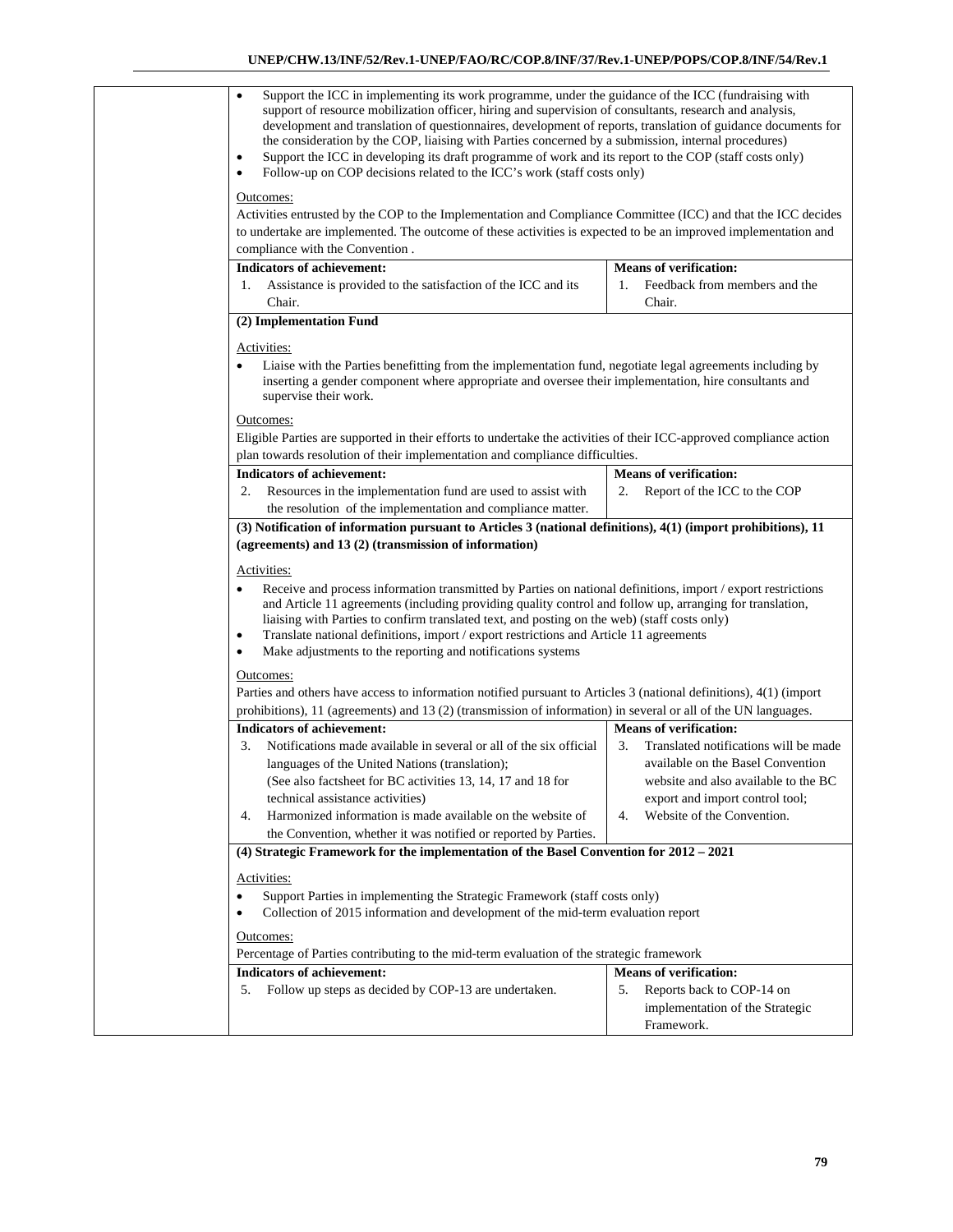|                                               | <b>Assessed Contributions</b> |                   |                   |                      | <b>Voluntary Contributions</b> |                   |                      |                   | <b>Total</b>      |                      |                   |                   |                    |
|-----------------------------------------------|-------------------------------|-------------------|-------------------|----------------------|--------------------------------|-------------------|----------------------|-------------------|-------------------|----------------------|-------------------|-------------------|--------------------|
|                                               | 2018                          |                   | 2019              |                      | 2018                           |                   | 2019                 |                   |                   | 2018-19              |                   |                   |                    |
| <b>Activity/Output</b>                        | <b>Basel</b><br>(BC)          | Rotterdam<br>(RO) | Stockholm<br>(SC) | <b>Basel</b><br>(BC) | <b>Rotterdam</b><br>(RO)       | Stockholm<br>(SC) | <b>Basel</b><br>(BD) | Rotterdam<br>(RV) | Stockholm<br>(SV) | <b>Basel</b><br>(BD) | Rotterdam<br>(RV) | Stockholm<br>(SV) | All<br>conventions |
| Work programme of the ICC                     |                               |                   |                   |                      |                                |                   |                      |                   |                   |                      |                   |                   |                    |
| ICC workprogramme<br>support                  |                               |                   |                   |                      |                                |                   | 60 000               |                   |                   | 60 000               |                   |                   | 120 000            |
| <b>Component Total</b>                        |                               |                   |                   |                      |                                |                   | 60 000               |                   |                   | 60 000               |                   |                   | 120 000            |
| <b>Implementation fund</b>                    |                               |                   |                   |                      |                                |                   |                      |                   |                   |                      |                   |                   |                    |
| Implementation support                        |                               |                   |                   |                      |                                |                   | 75 000               |                   |                   | 75 000               |                   |                   | 150 000            |
| <b>Component Total</b>                        |                               |                   |                   |                      |                                |                   | 75 000               |                   |                   | 75 000               |                   |                   | 150 000            |
| <b>Notifications</b>                          |                               |                   |                   |                      |                                |                   |                      |                   |                   |                      |                   |                   |                    |
| Translation                                   |                               |                   |                   |                      |                                |                   | 35 000               |                   |                   | 35 000               |                   |                   | 70 000             |
| Updated reporting and<br>notification systems |                               |                   |                   |                      |                                |                   | 22 500               |                   |                   |                      |                   |                   | 22 500             |
| <b>Component Total</b>                        |                               |                   |                   |                      |                                |                   | 57 500               |                   |                   | 35 000               |                   |                   | 92 500             |
| Strategic framework                           |                               |                   |                   |                      |                                |                   |                      |                   |                   |                      |                   |                   |                    |
| Mid-term evaluation                           |                               |                   |                   |                      |                                |                   |                      |                   |                   |                      |                   |                   |                    |
| report                                        |                               |                   |                   |                      |                                |                   | 20 000               |                   |                   | 20 000               |                   |                   | 40 000             |
| <b>Component Total</b>                        |                               |                   |                   |                      |                                |                   | 20 000               |                   |                   | 20 000               |                   |                   | 40 000             |
| <b>Grand Total</b>                            |                               |                   |                   |                      |                                |                   | 212 500              |                   |                   | 190 000              |                   |                   | 402 500            |

| Overview of<br>resources | <b>Budget</b>          | <b>Assessed Contributions</b> | <b>Voluntary</b><br><b>Contributions</b> | <b>Total Contributions</b> |
|--------------------------|------------------------|-------------------------------|------------------------------------------|----------------------------|
|                          | $2016 - 2017$ approved |                               | 380 000                                  | 380 000                    |
|                          | 2018-2019 approved     |                               | 402 500                                  | 402 500                    |

| Partner(s)     | Work programme of the ICC                                                                                              |
|----------------|------------------------------------------------------------------------------------------------------------------------|
|                | As decided by the ICC.                                                                                                 |
|                |                                                                                                                        |
|                | <b>Implementation Fund</b>                                                                                             |
|                | Parties concerned. Other partners to be decided by the ICC (eg. BCRC) or the Party concerned by a submission.          |
|                |                                                                                                                        |
|                | Notification of information pursuant to Articles 3 (national definitions), 4(1) (import prohibitions), 11              |
|                | (agreements) and 13 (2) (transmission of information)                                                                  |
|                | Parties and BCRCs.                                                                                                     |
|                |                                                                                                                        |
|                | Strategic framework for the implementation of the Basel Convention for 2012 – 2021                                     |
|                | Focal points and competent authorities of Parties; BCRCs, UNEP.                                                        |
|                |                                                                                                                        |
|                |                                                                                                                        |
| Socio-economic | <b>Sustainable Development Goals:</b>                                                                                  |
| aspects        | All five parts of this activity will contribute to the implementation of the 2030 Agenda for Sustainable               |
|                | Development and the Sustainable Development Goals (SDGs), in particular, Goal 3 on ensuring healthy lives and          |
|                | promoting well-being for all at all ages; Goal 11 on making cities and human settlements inclusive, safe, resilient    |
|                | and sustainable; and Goal 12 on ensuring sustainable consumption and production patterns.                              |
|                |                                                                                                                        |
|                | Gender mainstreaming:                                                                                                  |
|                | To be in line with the BRS Gender Action Plan, the Secretariat will, where appropriate, encourage governments to       |
|                | take into account gender-related aspects in nominating representatives to the meetings of the convention bodies and    |
|                | in other relevant activities where suitable. The Secretariat will also advise, where appropriate, any potential gender |
|                | impacts of the legal and policy matters considered.                                                                    |
|                |                                                                                                                        |
|                | <b>Integrated Approach:</b>                                                                                            |
|                | All five parts of this activity can contribute to catalysing coordination among relevant stakeholders within Parties,  |
|                | including civil society and private sector, as relevant, for an improved implementation and compliance with the        |
|                | Convention.                                                                                                            |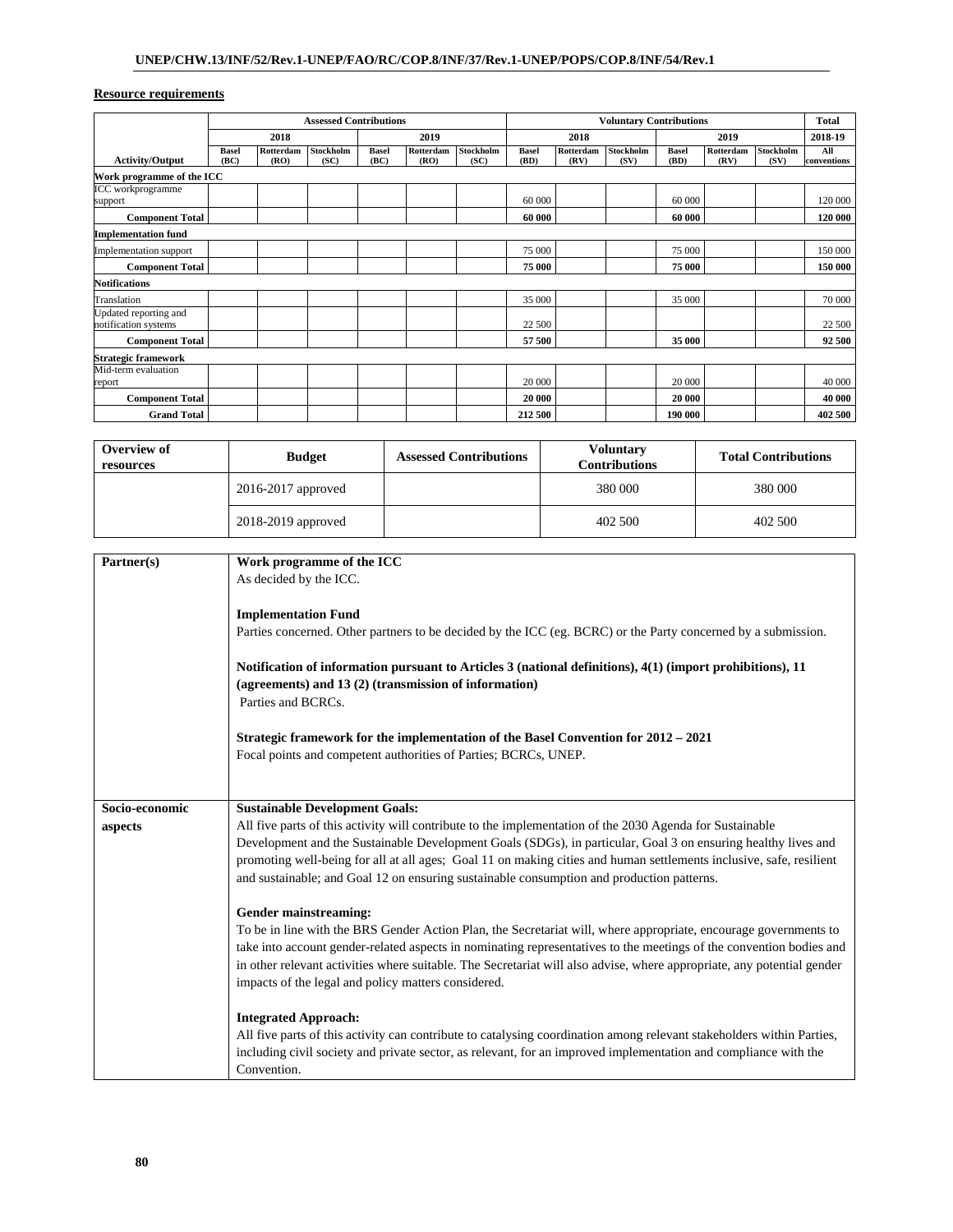| <b>Programme</b> heading | <b>Legal and policy</b>                                                                                                                                                                                                                                                                                                                                                                                                                                                                                                                                                                                                                                              |
|--------------------------|----------------------------------------------------------------------------------------------------------------------------------------------------------------------------------------------------------------------------------------------------------------------------------------------------------------------------------------------------------------------------------------------------------------------------------------------------------------------------------------------------------------------------------------------------------------------------------------------------------------------------------------------------------------------|
| PoW number               | <b>Activity 33</b>                                                                                                                                                                                                                                                                                                                                                                                                                                                                                                                                                                                                                                                   |
| Title of activity        | Legal and policy activities under the Basel, Rotterdam and Stockholm conventions; national legislation,<br>illegal traffic and trade, and enforcement under the Basel, Rotterdam and Stockholm conventions                                                                                                                                                                                                                                                                                                                                                                                                                                                           |
| Convention(s)            | $\boxtimes$ Basel Convention<br>$\boxtimes$ Rotterdam Convention<br>$\boxtimes$ Stockholm Convention                                                                                                                                                                                                                                                                                                                                                                                                                                                                                                                                                                 |
| <b>Budget</b>            | $\overline{\boxtimes}$ Voluntary budget<br>$\boxtimes$ Core budget                                                                                                                                                                                                                                                                                                                                                                                                                                                                                                                                                                                                   |
| Reference                | <b>UNEP/CHW.13/24</b>                                                                                                                                                                                                                                                                                                                                                                                                                                                                                                                                                                                                                                                |
| <b>Mandate</b>           | <b>Conventions Article:</b> Articles 10 and 16 of the Basel Convention, 18 of the Rotterdam Convention and 19 of the<br><b>Stockholm Convention</b>                                                                                                                                                                                                                                                                                                                                                                                                                                                                                                                  |
|                          | <b>COP</b> decisions:                                                                                                                                                                                                                                                                                                                                                                                                                                                                                                                                                                                                                                                |
|                          | Legal and policy activities under the Basel, Rotterdam and Stockholm conventions                                                                                                                                                                                                                                                                                                                                                                                                                                                                                                                                                                                     |
|                          | Legal and policy activities: Decisions BC-12/1, BC-12/7, BC-12/8, BC-11/21, BC-11/22 of the Basel<br>1.<br>Convention, RC-7/1, RC-6/13 and RC-6/14 of the Rotterdam Convention and SC-7/1, SC-7/5, SC-6/26 and<br>SC-6/28 of the Stockholm Convention mainly;<br>Compliance under SC and RC: Decisions SC-7/26 of the Stockholm Convention and RC-7/6 of the Rotterdam<br>2.                                                                                                                                                                                                                                                                                         |
|                          | Convention;                                                                                                                                                                                                                                                                                                                                                                                                                                                                                                                                                                                                                                                          |
|                          | Compliance and synergies under BC, RC and SC: Section II, part B of the synergies decisions (IX/10, RC-<br>3.<br>$4/11$ and SC-4/34).                                                                                                                                                                                                                                                                                                                                                                                                                                                                                                                                |
|                          | National legislation, illegal traffic and trade, and enforcement under the Basel, Rotterdam and Stockholm<br>conventions                                                                                                                                                                                                                                                                                                                                                                                                                                                                                                                                             |
|                          | BC: Decision BC-12/1, BC-12/7 and BC-12/8 of the Basel Convention;<br>4.                                                                                                                                                                                                                                                                                                                                                                                                                                                                                                                                                                                             |
|                          | RC: Decision RC-7/1 of the Rotterdam Convention;<br>5.                                                                                                                                                                                                                                                                                                                                                                                                                                                                                                                                                                                                               |
|                          | BC, RC and SC: section I, part A, paragraphs 3 and 4 of the synergies decisions (IX/10, RC-4/11 and SC-<br>6.<br>$4/34$ ), 2013 omnibus decision (BC.Ex-2/1, RC.Ex-2/1, SC.Ex-2/1), conclusions set out in paragraph 258 of the<br>report of the RC COP-7 and in paragraph 330 of the report of the SC COP-7                                                                                                                                                                                                                                                                                                                                                         |
| <b>Rationale</b>         | These are continuing activities from the previous biennium.                                                                                                                                                                                                                                                                                                                                                                                                                                                                                                                                                                                                          |
|                          | Legal and policy activities under the Basel, Rotterdam and Stockholm conventions:<br>Legal and policy activities underpin a variety of the functions of the Secretariat. These include generic as well as<br>Convention-specific legal and policy activities pertaining to the implementation and development of the<br>conventions; international cooperation activities on legal and policy matters; and corporate legal activities.<br>National legislation, illegal traffic and trade, and enforcement under the Basel, Rotterdam and Stockholm<br>conventions:                                                                                                  |
|                          | Developing legal frameworks are core requirements under the three conventions (BC: Article 4.4 and 9.5; RC:<br>Article 10 and Article 11; SC: Article 3 and Article 5).                                                                                                                                                                                                                                                                                                                                                                                                                                                                                              |
|                          | The synergies decisions list "combating illegal traffic and trade in hazardous chemicals and wastes" as a specific<br>area for enhanced cooperation and coordination among the conventions; during their 2015 COPs, the three COPs<br>renewed their mandate to address the issue of possible synergies between the Basel, Rotterdam and Stockholm<br>conventions in preventing and combating illegal traffic and trade in hazardous chemicals and wastes, building on<br>lessons learned under the Basel Convention. The Secretariat cooperates with a wide range of partners on<br>enforcement matters (eg. INTERPOL, WCO, IMPEL, UNEP, UNODC, GCI, Asian Network). |
|                          | Preventing and combating illegal traffic is a core requirement under the Basel Convention (art. 4.4 and 9.5) and the<br>Secretariat's activities pertaining to national legislation, illegal traffic and enforcement support the effective<br>implementation of these requirements and hence the achievement of a fundamental objective of the Convention.                                                                                                                                                                                                                                                                                                           |
|                          | Additional legal and policy activities under the Basel, Rotterdam and Stockholm conventions, including on<br>national legislation, illegal traffic and trade, and enforcement under the Basel, Rotterdam and Stockholm<br>conventions are undertaken in the context of activity 14 (BC) on training and capacity-building activities to<br>enhance the implementation of the Basel Convention, activity $18(S4)$ on partnerships for technical assistance,<br>activity 29 (S19) on international cooperation and coordination, including partnership,s and activity 32 (BC) on<br>legal and policy activities specific to the Basel Convention.                      |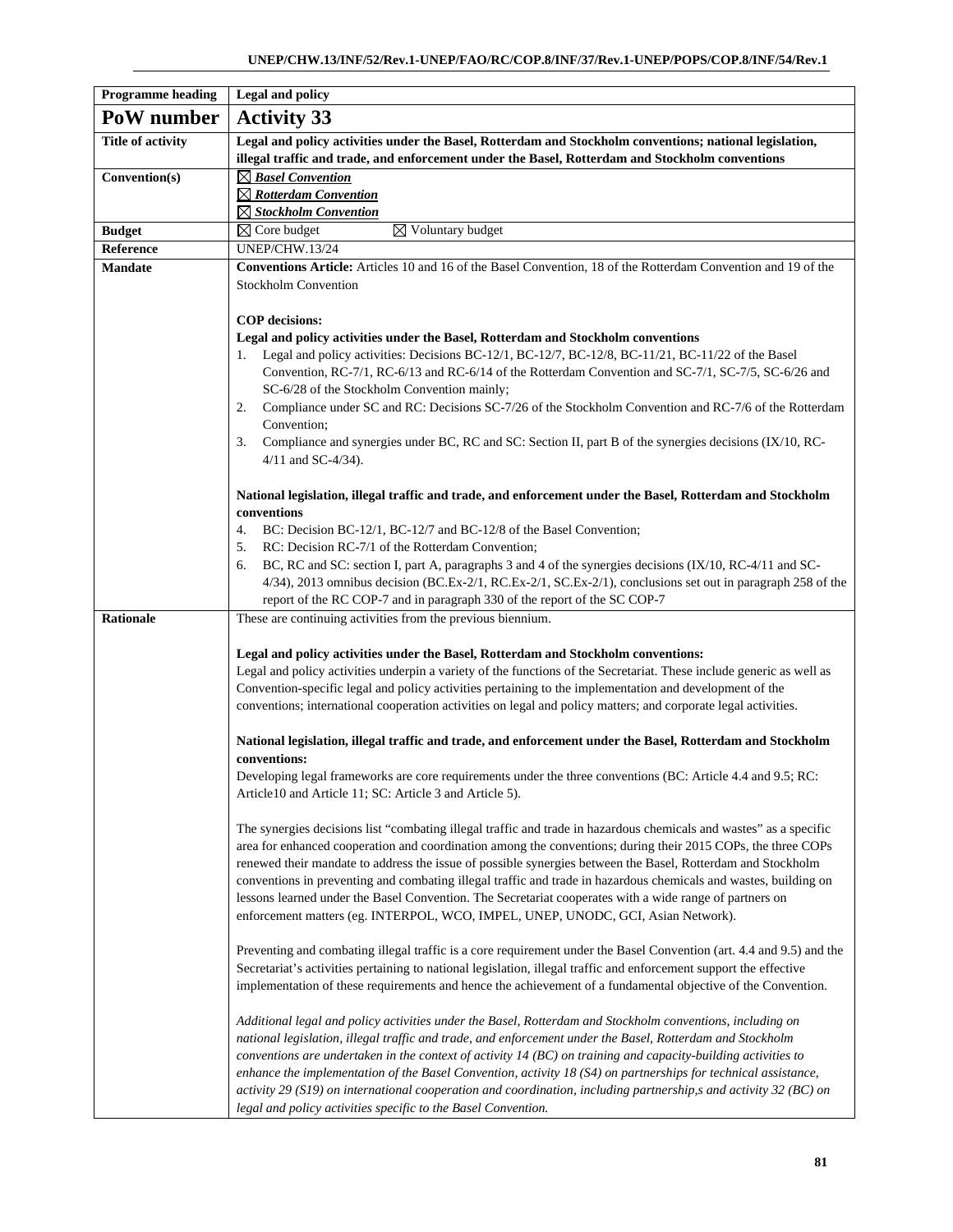| <b>Activities and</b> | (1) Legal and policy activities under the Basel, Rotterdam and Stockholm conventions:                                                                                                                     |                                            |  |  |  |  |  |  |
|-----------------------|-----------------------------------------------------------------------------------------------------------------------------------------------------------------------------------------------------------|--------------------------------------------|--|--|--|--|--|--|
| outcomes              | Activities:                                                                                                                                                                                               |                                            |  |  |  |  |  |  |
|                       | Undertake corporate legal activities (staff costs only)<br>٠                                                                                                                                              |                                            |  |  |  |  |  |  |
|                       | Communicate and cooperate with international partners and institutions on legal matters, including<br>٠<br>participation in meetings (staff costs only)                                                   |                                            |  |  |  |  |  |  |
|                       |                                                                                                                                                                                                           |                                            |  |  |  |  |  |  |
|                       | Provide legal and policy advice and analysis pertaining to the implementation and enforcement of the<br>٠                                                                                                 |                                            |  |  |  |  |  |  |
|                       | conventions (staff costs only)                                                                                                                                                                            |                                            |  |  |  |  |  |  |
|                       | Provide legal advisory services to the conventions' bodies (staff costs only)<br>٠                                                                                                                        |                                            |  |  |  |  |  |  |
|                       | Undertake Party-status related activities (staff costs only)<br>٠                                                                                                                                         |                                            |  |  |  |  |  |  |
|                       | Provide support on compliance matters under the Rotterdam and Stockholm conventions<br>$\bullet$<br>Provide support on synergies and compliance under the Basel, Rotterdam and Stockholm conventions<br>٠ |                                            |  |  |  |  |  |  |
|                       |                                                                                                                                                                                                           |                                            |  |  |  |  |  |  |
|                       | Outcomes:                                                                                                                                                                                                 |                                            |  |  |  |  |  |  |
|                       | The Secretariat's legal operations are undertaken in line with relevant rules and regulations; the bureaux are in a                                                                                       |                                            |  |  |  |  |  |  |
|                       | position to fulfill any mandate assigned to them by the COPs with respect to the development of compliance                                                                                                |                                            |  |  |  |  |  |  |
|                       | procedures and mechanisms under the Rotterdam and Stockholm conventions; the legal and policy aspects of the                                                                                              |                                            |  |  |  |  |  |  |
|                       | implementation and further development of the conventions are addressed.                                                                                                                                  |                                            |  |  |  |  |  |  |
|                       | <b>Indicators of achievement:</b>                                                                                                                                                                         | <b>Means of verification:</b>              |  |  |  |  |  |  |
|                       | Legal and policy activities undertaken in a timely manner<br>1.                                                                                                                                           | Feedback from Parties, stakeholders,<br>1. |  |  |  |  |  |  |
|                       | and to the satisfaction of Parties, stakeholders, partners,                                                                                                                                               | Secretariat staff and management;          |  |  |  |  |  |  |
|                       | Secretariat staff and management;                                                                                                                                                                         | Legal instruments' tracking;<br>2.         |  |  |  |  |  |  |
|                       | Number of legal instruments concluded to the satisfaction of<br>2.                                                                                                                                        | 3.<br>Feedback from Parties and the        |  |  |  |  |  |  |
|                       | their Parties.                                                                                                                                                                                            | bureaux.                                   |  |  |  |  |  |  |
|                       | Support on compliance is provided to the satisfaction of the<br>3.                                                                                                                                        |                                            |  |  |  |  |  |  |
|                       | RC and SC Parties and bureaux.                                                                                                                                                                            |                                            |  |  |  |  |  |  |
|                       | (2) National legislation, illegal traffic and trade, and enforcement under the Basel, Rotterdam and                                                                                                       |                                            |  |  |  |  |  |  |
|                       | <b>Stockholm conventions:</b>                                                                                                                                                                             |                                            |  |  |  |  |  |  |
|                       | Activities:                                                                                                                                                                                               |                                            |  |  |  |  |  |  |
|                       | Provide support to Parties to the Basel Convention, on request, on issues relating to illegal traffic                                                                                                     |                                            |  |  |  |  |  |  |
|                       | Collect, organize and disseminate legislation provided by Parties, as well as other legal information, such as<br>$\bullet$                                                                               |                                            |  |  |  |  |  |  |
|                       | registrations for exemptions, final regulatory actions, import responses etc. (staff costs only)                                                                                                          |                                            |  |  |  |  |  |  |
|                       | Promote possible synergies in preventing and combating illegal traffic and trade in hazardous chemicals and<br>٠<br>wastes                                                                                |                                            |  |  |  |  |  |  |
|                       | Cooperate with other MEAs and partners (e.g. IMPEL, INECE, UNEP, REN WCO, GCI, INTERPOL, Asian<br>$\bullet$                                                                                               |                                            |  |  |  |  |  |  |
|                       | Network) (staff costs only)                                                                                                                                                                               |                                            |  |  |  |  |  |  |
|                       | Outcomes:                                                                                                                                                                                                 |                                            |  |  |  |  |  |  |
|                       | Parties have a better understanding of and are in a better position to develop legal frameworks, prevent and                                                                                              |                                            |  |  |  |  |  |  |
|                       | combating illegal traffic and enforce the Basel, Rotterdam and Stockholm conventions.                                                                                                                     |                                            |  |  |  |  |  |  |
|                       | <b>Indicators of achievement:</b>                                                                                                                                                                         | <b>Means of verification:</b>              |  |  |  |  |  |  |
|                       | National legislation and other legal information transmitted by<br>4.                                                                                                                                     | Information available on the<br>4.         |  |  |  |  |  |  |
|                       | Parties is collected, organized and made available to Parties                                                                                                                                             | websites of the conventions;               |  |  |  |  |  |  |
|                       | and other stakeholders;                                                                                                                                                                                   | Feedback from Parties;<br>5.               |  |  |  |  |  |  |
|                       | Parties' requests for assistance in resolving cases of illegal<br>5.                                                                                                                                      | 6.<br>Feedback from partners;              |  |  |  |  |  |  |
|                       | traffic are dealt with to their satisfaction;                                                                                                                                                             | 7.<br>Meeting documents.                   |  |  |  |  |  |  |
|                       | Cooperation with partners on enforcement matters is fostered;<br>6.                                                                                                                                       |                                            |  |  |  |  |  |  |
|                       | Synergies between BC, RC and SC on illegal traffic/trade<br>7.                                                                                                                                            |                                            |  |  |  |  |  |  |
|                       | issues are identified and fostered.                                                                                                                                                                       |                                            |  |  |  |  |  |  |

|                                                                  | <b>Assessed Contributions</b> |           |           |              | <b>Voluntary Contributions</b> |           |              |           |           | <b>Total</b> |           |           |             |
|------------------------------------------------------------------|-------------------------------|-----------|-----------|--------------|--------------------------------|-----------|--------------|-----------|-----------|--------------|-----------|-----------|-------------|
|                                                                  | 2018                          |           |           | 2019         |                                |           | 2018         |           |           | 2019         |           |           | 2018-19     |
|                                                                  | <b>Basel</b>                  | Rotterdam | Stockholm | <b>Basel</b> | Rotterdam                      | Stockholm | <b>Basel</b> | Rotterdam | Stockholm | <b>Basel</b> | Rotterdam | Stockholm | All         |
| <b>Activity/Output</b>                                           | (BC)                          | (RO)      | (SC)      | (BC)         | (RO)                           | (SC)      | (BD)         | (RV)      | (SV)      | (BD)         | (RV)      | (SV)      | conventions |
| National legislation, illegal traffic and trade, and enforcement |                               |           |           |              |                                |           |              |           |           |              |           |           |             |
| Illegal traffic and trade                                        |                               |           |           |              |                                |           |              |           |           |              |           |           |             |
| report                                                           |                               |           |           |              |                                |           | 10 000       |           |           | 10 000       |           |           | 20 000      |
| <b>Component Total</b>                                           |                               |           |           |              |                                |           | 10 000       |           |           | 10 000       |           |           | 20 000      |
| <b>Grand Total</b>                                               |                               |           |           |              |                                |           | 10 000       |           |           | 10 000       |           |           | 20 000      |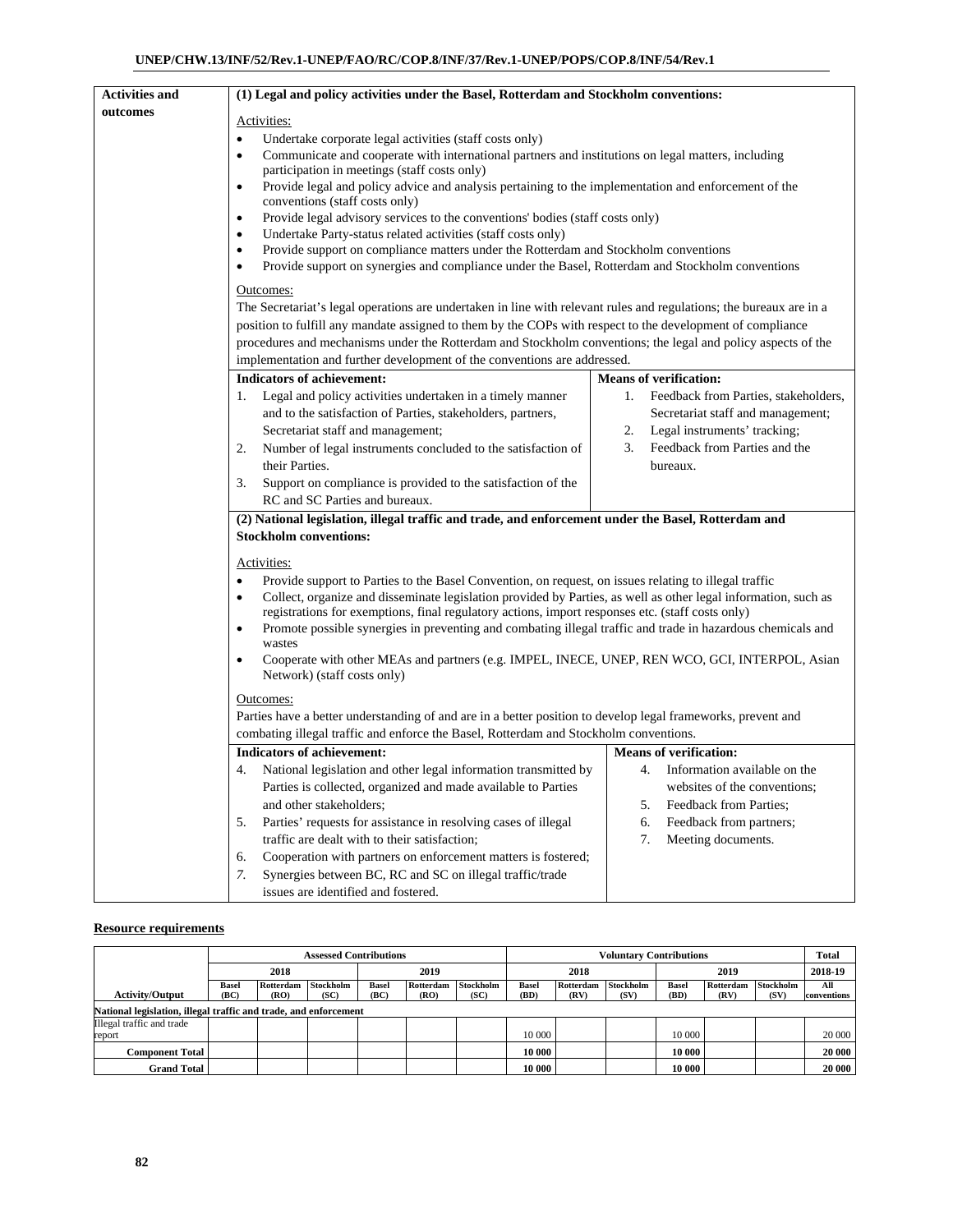## **UNEP/CHW.13/INF/52/Rev.1-UNEP/FAO/RC/COP.8/INF/37/Rev.1-UNEP/POPS/COP.8/INF/54/Rev.1**

| Overview of<br>resources  | <b>Budget</b>                                                                                                                                                                                                                                                                                                                                                                                                                                                                                                                                                                                                                                                        | <b>Assessed Contributions</b>                              | <b>Voluntary</b><br><b>Contributions</b>                                                                                                                                                                                                                                                                                                                                                                                                                                                                                                                                                                                                                                                                                                                                                                                                                                                                                                       | <b>Total Contributions</b> |  |  |  |  |
|---------------------------|----------------------------------------------------------------------------------------------------------------------------------------------------------------------------------------------------------------------------------------------------------------------------------------------------------------------------------------------------------------------------------------------------------------------------------------------------------------------------------------------------------------------------------------------------------------------------------------------------------------------------------------------------------------------|------------------------------------------------------------|------------------------------------------------------------------------------------------------------------------------------------------------------------------------------------------------------------------------------------------------------------------------------------------------------------------------------------------------------------------------------------------------------------------------------------------------------------------------------------------------------------------------------------------------------------------------------------------------------------------------------------------------------------------------------------------------------------------------------------------------------------------------------------------------------------------------------------------------------------------------------------------------------------------------------------------------|----------------------------|--|--|--|--|
|                           | 2016-2017 approved                                                                                                                                                                                                                                                                                                                                                                                                                                                                                                                                                                                                                                                   |                                                            | 20 000                                                                                                                                                                                                                                                                                                                                                                                                                                                                                                                                                                                                                                                                                                                                                                                                                                                                                                                                         | 20 000                     |  |  |  |  |
|                           | 2018-2019 approved                                                                                                                                                                                                                                                                                                                                                                                                                                                                                                                                                                                                                                                   |                                                            | 20 000                                                                                                                                                                                                                                                                                                                                                                                                                                                                                                                                                                                                                                                                                                                                                                                                                                                                                                                                         | 20 000                     |  |  |  |  |
| Partner(s)                | Legal and policy activities under the Basel, Rotterdam and Stockholm conventions: Parties, BCRCs, SCRCs,<br>Depositary and Office of Legal Affairs, UNEP, FAO, WTO, IMO, OHCHR, other IGOs, NGOs, private sector, SC<br>Bureau, RC Bureau, BC Implementation and Compliance Committee (RC and SC compliance committees if<br>established).<br>National legislation, illegal traffic and trade, and enforcement under the Basel, Rotterdam and Stockholm<br>conventions:<br>Parties, BCRCs, SCRCs, UNEP, FAO, GCI, INTERPOL, WCO, INECE, IMPEL, Asian Network, other IGOs and<br>NGOs with a mandate on national legislation as well as illegal traffic/trade issues. |                                                            |                                                                                                                                                                                                                                                                                                                                                                                                                                                                                                                                                                                                                                                                                                                                                                                                                                                                                                                                                |                            |  |  |  |  |
| Socio-economic<br>aspects | <b>Sustainable Development Goals:</b><br>Gender mainstreaming:<br><b>Integrated Approach:</b>                                                                                                                                                                                                                                                                                                                                                                                                                                                                                                                                                                        | gender impacts of the legal and policy matters considered. | These activities have the potential to contribute to various degrees to the implementation of the 2030 Agenda for<br>Sustainable Development and the Sustainable Development Goals (SDGs), in particular, Goal 3 on ensuring<br>healthy lives and promoting well-being for all at all ages; Goal 11 on making cities and human settlements<br>inclusive, safe, resilient and sustainable; and Goal 12 on ensuring sustainable consumption and production patterns.<br>In in line with the BRS Gender Action Plan, the Secretariat will also advise, where appropriate, any potential<br>These legal and policy activities as a whole, in particular preventing and combating illegal traffic and trade, carry<br>an important potential to contribute to catalysing coordination among relevant stakeholders within Parties,<br>including civil society and private sector, as relevant, for an improved implementation and enforcement of the |                            |  |  |  |  |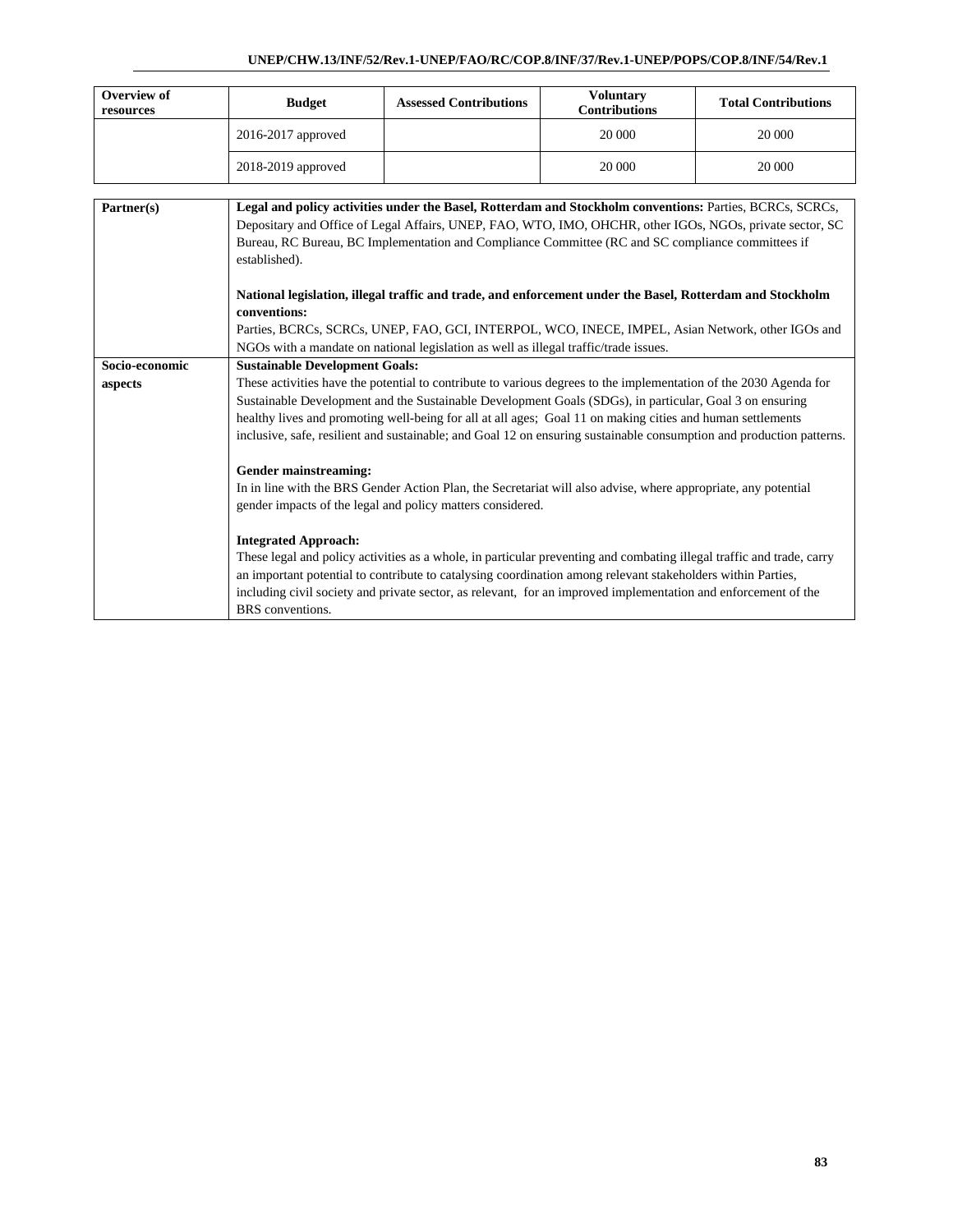| <b>Programme</b> heading | <b>Legal and policy</b>                                                                                                                                                                                                           |                                            |  |  |  |  |  |
|--------------------------|-----------------------------------------------------------------------------------------------------------------------------------------------------------------------------------------------------------------------------------|--------------------------------------------|--|--|--|--|--|
| PoW number               | <b>Activity 34</b>                                                                                                                                                                                                                |                                            |  |  |  |  |  |
| <b>Title of activity</b> | Coordination and provision of support to Parties in follow-up to the country-led initiative on                                                                                                                                    |                                            |  |  |  |  |  |
|                          | environmentally sound management and further legal clarity                                                                                                                                                                        |                                            |  |  |  |  |  |
| Convention(s)            | $\boxtimes$ Basel Convention                                                                                                                                                                                                      |                                            |  |  |  |  |  |
|                          | Rotterdam Convention                                                                                                                                                                                                              |                                            |  |  |  |  |  |
|                          | Stockholm Convention                                                                                                                                                                                                              |                                            |  |  |  |  |  |
| <b>Budget</b>            | $\overline{\boxtimes}$ Voluntary budget<br>$\Box$ Core budget                                                                                                                                                                     |                                            |  |  |  |  |  |
| Reference                | UNEP/CHW.13/4                                                                                                                                                                                                                     |                                            |  |  |  |  |  |
| <b>Mandate</b>           | Convention Article: Articles 1, 2 and 4 of the Basel Convention                                                                                                                                                                   |                                            |  |  |  |  |  |
|                          | <b>COP decision(s):</b> Decision BC-12/1 of the Basel Convention                                                                                                                                                                  |                                            |  |  |  |  |  |
| <b>Rationale</b>         | The decision on the country-led initiative takes a cross-cutting approach to supporting and ensuring effective<br>implementation and enforcement of the Basel Convention. It achieves benefits for Parties on multiple fronts,    |                                            |  |  |  |  |  |
|                          | including, facilitating the entry into force of the Ban Amendment, providing guidance on the environmentally                                                                                                                      |                                            |  |  |  |  |  |
|                          | sound management (ESM) of wastes, and the provision of legal clarity.                                                                                                                                                             |                                            |  |  |  |  |  |
|                          |                                                                                                                                                                                                                                   |                                            |  |  |  |  |  |
|                          | The expert working group on ESM is composed of six members from each of the five UN regions (30 in total).                                                                                                                        |                                            |  |  |  |  |  |
|                          | Additionally, the close working relationship of the group with its observers, who represent regional centres,                                                                                                                     |                                            |  |  |  |  |  |
|                          | industry and civil society, ensures that the activities developed have a sound basis and have commitment from all                                                                                                                 |                                            |  |  |  |  |  |
|                          | stakeholder groups for their implementation. The activities to promote ESM are set out in the work programme of                                                                                                                   |                                            |  |  |  |  |  |
|                          | the expert working group on ESM, as adopted by the Conference of the Parties at its twelfth meeting. The work                                                                                                                     |                                            |  |  |  |  |  |
|                          | programme outlines elements of an "ESM Toolkit" to be developed by the group, including practical manuals, fact                                                                                                                   |                                            |  |  |  |  |  |
|                          | sheets on specific waste streams, guidance documents, training programme models, development of an internet<br>portal, pilot projects and other tools. Thus far the work of the group has focused on the development of practical |                                            |  |  |  |  |  |
|                          | manuals, fact sheets and pilot projects. Further work to develop the ESM toolkit is required, subject to an extended                                                                                                              |                                            |  |  |  |  |  |
|                          | mandate from COP and the availability of funding.                                                                                                                                                                                 |                                            |  |  |  |  |  |
|                          |                                                                                                                                                                                                                                   |                                            |  |  |  |  |  |
|                          | The activities on the provision of legal clarity are part of a continuum of activities initiated at COP-10 that focus on                                                                                                          |                                            |  |  |  |  |  |
|                          | critical issues pertaining to the effective implementation of the Basel Convention mandated by the COP. Past                                                                                                                      |                                            |  |  |  |  |  |
|                          | activities have focused on the development of a glossary of terms by a small intersessional working group on legal                                                                                                                |                                            |  |  |  |  |  |
|                          | clarity and the initiation of a process for the review of Annexes I, III, IV and related aspects of Annex IX to the                                                                                                               |                                            |  |  |  |  |  |
|                          | Convention, led by Canada and undertaken in consultation with that group. Follow up activities on the review of                                                                                                                   |                                            |  |  |  |  |  |
|                          | the annexes that are decided by the COP will be undertaken as per the decision of that body and any outcome will                                                                                                                  |                                            |  |  |  |  |  |
|                          | be submitted for endorsement to the COP, thereby ensuring global support.                                                                                                                                                         |                                            |  |  |  |  |  |
|                          | Additional activities to support the follow-up to the country-led initiative on environmentally sound management                                                                                                                  |                                            |  |  |  |  |  |
|                          | and further legal clarity are undertaken in the context of the technical assistance activites set out in factsheet 14                                                                                                             |                                            |  |  |  |  |  |
|                          | (BC) on training and capacity-building activities to enhance the implementation of the Basel Convention and 19                                                                                                                    |                                            |  |  |  |  |  |
|                          | (S8/S9) on coordination of and support for the Basel and Stockholm convention regional centres and cooperation                                                                                                                    |                                            |  |  |  |  |  |
|                          | and coordination between regional centres.                                                                                                                                                                                        |                                            |  |  |  |  |  |
| <b>Activities and</b>    | (1) Coordination and support provided to Parties for ESM:                                                                                                                                                                         |                                            |  |  |  |  |  |
| outcomes                 | Activities:                                                                                                                                                                                                                       |                                            |  |  |  |  |  |
|                          | Organize meetings of the expert working group on ESM<br>$\bullet$                                                                                                                                                                 |                                            |  |  |  |  |  |
|                          | Organize travel for staff to support meetings of the expert working group on ESM<br>$\bullet$                                                                                                                                     |                                            |  |  |  |  |  |
|                          | Contract consultancy to support work of expert working group<br>٠                                                                                                                                                                 |                                            |  |  |  |  |  |
|                          | Provide secretariat support to the expert working group (staff costs only)                                                                                                                                                        |                                            |  |  |  |  |  |
|                          | Set up subcontracts to support work of expert working group (e.g. pilot projects)<br>٠                                                                                                                                            |                                            |  |  |  |  |  |
|                          | Outcomes:                                                                                                                                                                                                                         |                                            |  |  |  |  |  |
|                          | The expert working group on ESM is assisted in its work by the Secretariat; the ESM Toolkit is further developed                                                                                                                  |                                            |  |  |  |  |  |
|                          | and disseminated to stakeholders.<br><b>Indicators of achievement:</b>                                                                                                                                                            | <b>Means of verification:</b>              |  |  |  |  |  |
|                          | Effective support provided as per the programme of work of<br>1.                                                                                                                                                                  | COP-14 meeting report and associated<br>1. |  |  |  |  |  |
|                          | the Basel Convention <sup>3</sup> ;                                                                                                                                                                                               | decisions;                                 |  |  |  |  |  |
|                          | Work on ESM is completed as per mandate from COP-13<br>2.                                                                                                                                                                         | COP-14 meeting report and associated<br>2. |  |  |  |  |  |
|                          | e.g. expert working group meetings held, work programme                                                                                                                                                                           | decisions;                                 |  |  |  |  |  |
|                          | activities are implemented, etc.;                                                                                                                                                                                                 | COP-14 meeting report and associated<br>3. |  |  |  |  |  |

 <sup>3</sup>  $3$  This is working on the assumption that the COP will provide a mandate for such activities.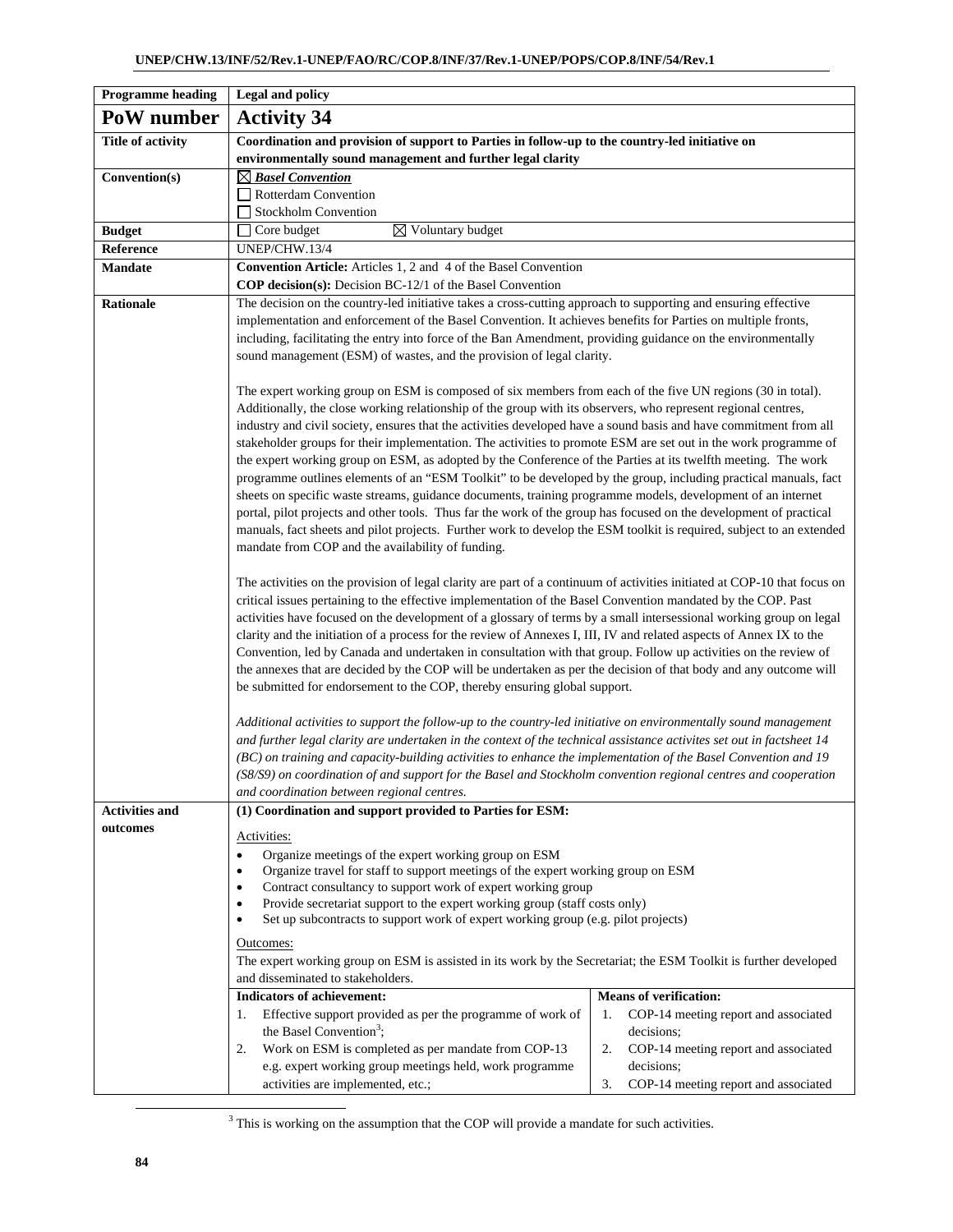| 3.        | Industry involvement in implementation of the work                                                                 | decisions.                            |
|-----------|--------------------------------------------------------------------------------------------------------------------|---------------------------------------|
|           | programme of the expert working group.                                                                             |                                       |
|           |                                                                                                                    |                                       |
|           | (2) Coordination and support provided to Parties for legal clarity:                                                |                                       |
|           | Activities:                                                                                                        |                                       |
| $\bullet$ | Hire consultant to support Parties with the review of annexes I, III, IV and related aspects of Annex IX           |                                       |
| $\bullet$ | Hire consultant to support Parties with the review of annexes II, VIII and IX                                      |                                       |
| ٠         | Organize travel for staff to support meeting of the expert working group (EWG) on the review of the Annexes        |                                       |
| ٠         | Hold two face to face meetings of the EWG on the review of Annexes                                                 |                                       |
| ٠         | Secretariat supports to Parties for the review of the annexes I, III, IV and related aspects of Annex IX as well   |                                       |
|           | as Anenxes II, VIII and IX (staff costs only)                                                                      |                                       |
|           | Outcomes:                                                                                                          |                                       |
|           | Lead Party, Parties and the small intersessional working group on legal clarity are effectively supported in their |                                       |
|           | work as mandated by COP-13.                                                                                        |                                       |
|           | <b>Indicators of achievement:</b>                                                                                  | <b>Means of verification:</b>         |
| 4.        | Effective support is provided to the lead Party, Parties and the                                                   | Meeting document for COP-14 and<br>4. |
|           | expert working group on the review of the annexes I, III, IV                                                       | feedback from Parties and the expert  |
|           | and related aspects of annex IX to the Convention;                                                                 | working group on the review of the    |
| 5.        | Work on legal clarity, including on the review of Annexes II,                                                      | Annexes:                              |
|           | VIII and IX, is completed as per the mandate from COP-13.                                                          | COP-14 meeting report and<br>5.       |
|           |                                                                                                                    | associated decisions.                 |

|                               | <b>Assessed Contributions</b> |                   |                          |                      |                   | <b>Voluntary Contributions</b> |                      |                   |                   | <b>Total</b>         |                   |                          |                    |
|-------------------------------|-------------------------------|-------------------|--------------------------|----------------------|-------------------|--------------------------------|----------------------|-------------------|-------------------|----------------------|-------------------|--------------------------|--------------------|
|                               |                               | 2018              |                          |                      | 2019              |                                |                      | 2018              |                   |                      | 2019              |                          | 2018-19            |
| <b>Activity/Output</b>        | <b>Basel</b><br>(BC)          | Rotterdam<br>(RO) | <b>Stockholm</b><br>(SC) | <b>Basel</b><br>(BC) | Rotterdam<br>(RO) | Stockholm<br>(SC)              | <b>Basel</b><br>(BD) | Rotterdam<br>(RV) | Stockholm<br>(SV) | <b>Basel</b><br>(BD) | Rotterdam<br>(RV) | <b>Stockholm</b><br>(SV) | All<br>conventions |
| Developing guidelines for ESM |                               |                   |                          |                      |                   |                                |                      |                   |                   |                      |                   |                          |                    |
| Experts' support              |                               |                   |                          |                      |                   |                                | 50 000               |                   |                   | 50 000               |                   |                          | 100 000            |
| Meeting and travel costs      |                               |                   |                          |                      |                   |                                | 58 750               |                   |                   | 58 750               |                   |                          | 117 500            |
| Pilot projects                |                               |                   |                          |                      |                   |                                | 50 000               |                   |                   | 50 000               |                   |                          | 100 000            |
| <b>Component Total</b>        |                               |                   |                          |                      |                   |                                | 158 750              |                   |                   | 158 750              |                   |                          | 317 500            |
| <b>Legal clarity</b>          |                               |                   |                          |                      |                   |                                |                      |                   |                   |                      |                   |                          |                    |
| Experts' support              |                               |                   |                          |                      |                   |                                | 75 000               |                   |                   | 50 000               |                   |                          | 125 000            |
| Meeting and travel costs      |                               |                   |                          |                      |                   |                                | 235 000              |                   |                   |                      |                   |                          | 235 000            |
| <b>Component Total</b>        |                               |                   |                          |                      |                   |                                | 310 000              |                   |                   | 50 000               |                   |                          | 360 000            |
| <b>Grand Total</b>            |                               |                   |                          |                      |                   |                                | 468750               |                   |                   | 208 750              |                   |                          | 677 500            |

| Overview of<br>resources | <b>Budget</b>          | <b>Assessed Contributions</b> | Voluntary<br><b>Contributions</b> | <b>Total Contributions</b> |
|--------------------------|------------------------|-------------------------------|-----------------------------------|----------------------------|
|                          | $2016 - 2017$ approved |                               | 424 000                           | 424 000                    |
|                          | 2018-2019 approved     |                               | 677 500                           | 677 500                    |

| Partner(s)     | Activities of the expert working group on environmentally sound management are developed by members of the             |
|----------------|------------------------------------------------------------------------------------------------------------------------|
|                | group (30 Party members and observers from industry and civil society) and implemented in cooperation with             |
|                | Parties, the BCRCs and other stakeholders.                                                                             |
|                |                                                                                                                        |
|                | The work on legal clarity is led by Parties. Observers from industry and civil society participate as observers in the |
|                | work of the expert working group on legal clarity.                                                                     |
| Socio-economic | <b>Sustainable Development Goals:</b> This activity contributes to the implementation of the 2030 Agenda for           |
| aspects        | Sustainable Development and the Sustainable Development Goals (SDGs), in particular, Goal 12 on ensuring               |
|                | sustainable consumption and production patterns.                                                                       |
|                |                                                                                                                        |
|                | Gender mainstreaming: In line with the BRS Gender Action Plan, the Secretariat will, where appropriate,                |
|                | encourage governments and observers to take into account gender-related aspects in nominating representatives to       |
|                | the meetings of the working groups, and in other relevant activities where suitable. The Secretariat will also advise, |
|                | where                                                                                                                  |
|                | appropriate, any potential gender impacts of matters considered, in particular as to vulnerable groups who may         |
|                | suffer greater exposure to and harm from hazardous wastes.                                                             |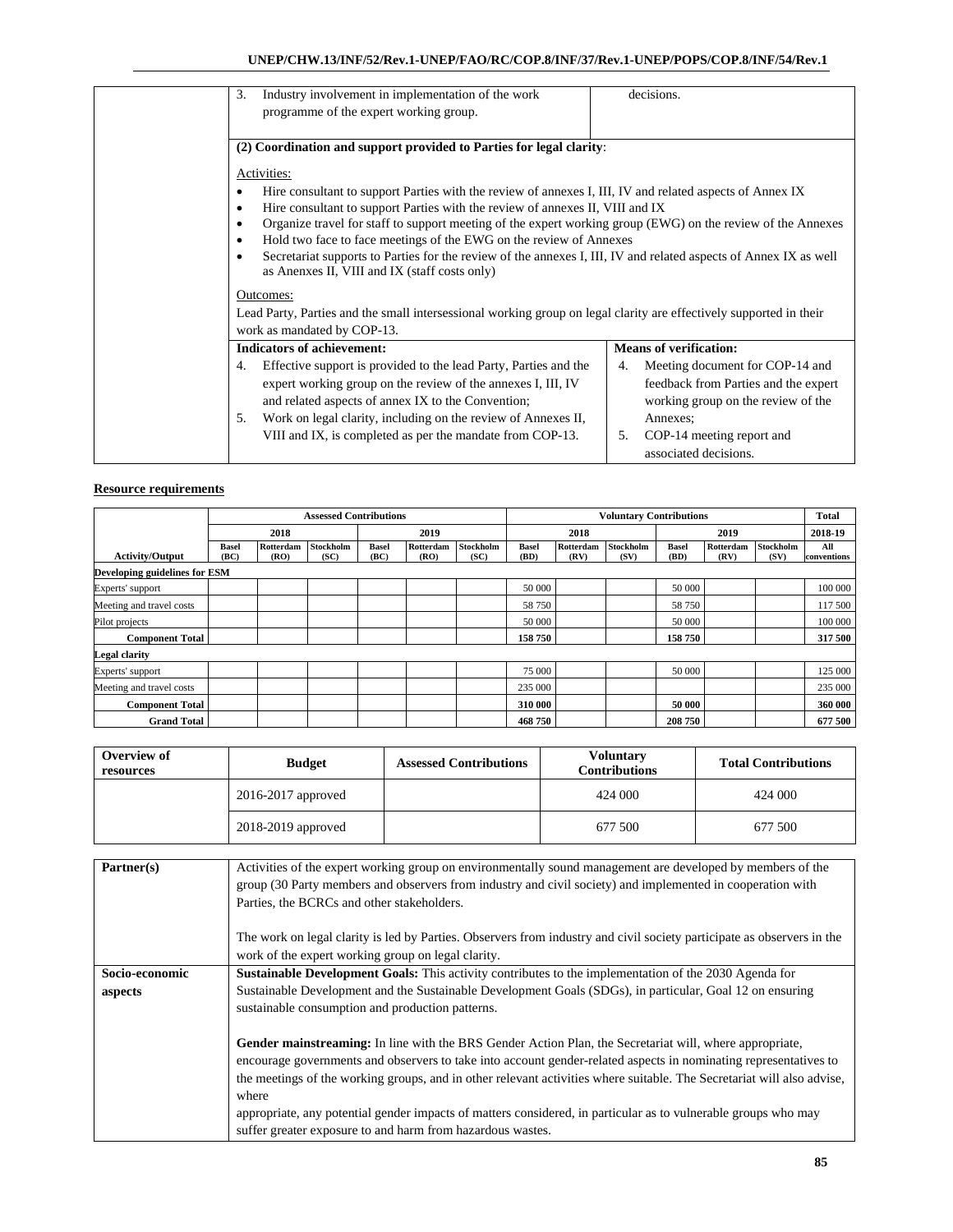| <b>Integrated Approach:</b> The activity catalyses cooperation among Parties and relevant stakeholders, including civil |
|-------------------------------------------------------------------------------------------------------------------------|
| society and private sector, thus promoting the integration of chemicals and wastes into national budgets, sectors       |
| and development plans, and enhancing private-public relationships and partnerships. As such, this activity              |
| contributes to the integrated approach to financing options for chemicals and wastes.                                   |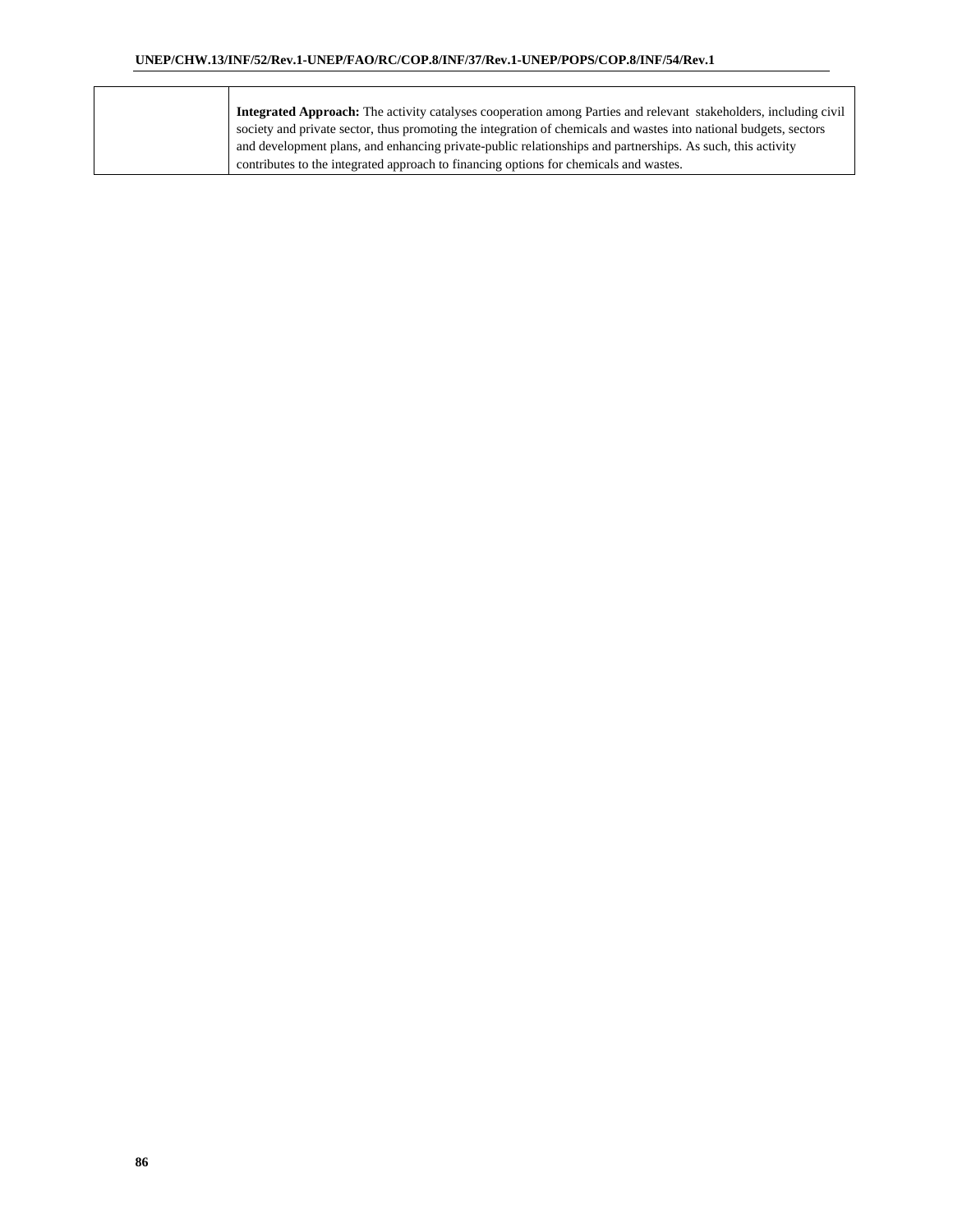# **7. Office maintenance and services**

| <b>Programme</b> heading | <b>Office maintenance and services</b>                                                                                     |                                                 |  |  |  |  |  |  |  |
|--------------------------|----------------------------------------------------------------------------------------------------------------------------|-------------------------------------------------|--|--|--|--|--|--|--|
| PoW number               | <b>Activity 35</b>                                                                                                         |                                                 |  |  |  |  |  |  |  |
| <b>Title of activity</b> | Office maintenance and services                                                                                            |                                                 |  |  |  |  |  |  |  |
| Convention(s)            | $\boxtimes$ Basel Convention                                                                                               |                                                 |  |  |  |  |  |  |  |
|                          | $\boxtimes$ Rotterdam Convention                                                                                           |                                                 |  |  |  |  |  |  |  |
|                          | $\boxtimes$ Stockholm Convention                                                                                           |                                                 |  |  |  |  |  |  |  |
| <b>Budget</b>            | $\boxtimes$ Core budget<br>Voluntary budget                                                                                |                                                 |  |  |  |  |  |  |  |
| <b>Reference</b>         | N/A                                                                                                                        |                                                 |  |  |  |  |  |  |  |
| <b>Mandate</b>           | N/A                                                                                                                        |                                                 |  |  |  |  |  |  |  |
| <b>Rationale</b>         | The provision of office maintenance, services and space are necessary for the operations of the Secretariat.               |                                                 |  |  |  |  |  |  |  |
| <b>Activities and</b>    | (1) Office maintenance and services                                                                                        |                                                 |  |  |  |  |  |  |  |
| outcomes                 |                                                                                                                            |                                                 |  |  |  |  |  |  |  |
|                          | Activities:                                                                                                                |                                                 |  |  |  |  |  |  |  |
|                          | Communications (excluding Internet Service) - Geneva based Secretariat<br>$\bullet$                                        |                                                 |  |  |  |  |  |  |  |
|                          | Communications (excluding Internet Service) - Rome based Secretariat<br>$\bullet$                                          |                                                 |  |  |  |  |  |  |  |
|                          | Maintenance of office equipment - Geneva based Secretariat<br>$\bullet$                                                    |                                                 |  |  |  |  |  |  |  |
|                          | Maintenance of office equipment - Rome based Secretariat<br>$\bullet$                                                      |                                                 |  |  |  |  |  |  |  |
|                          | Office space, maintenance, utilities - Geneva based Secretariat<br>$\bullet$                                               |                                                 |  |  |  |  |  |  |  |
|                          | Non-expendable equipment - Geneva based Secretariat<br>$\bullet$<br>Non-expendable equipment - Rome based Secretariat<br>٠ |                                                 |  |  |  |  |  |  |  |
|                          | Office supplies - Geneva based Secretariat<br>$\bullet$                                                                    |                                                 |  |  |  |  |  |  |  |
|                          | Office supplies - Rome based Secretariat<br>$\bullet$                                                                      |                                                 |  |  |  |  |  |  |  |
|                          |                                                                                                                            |                                                 |  |  |  |  |  |  |  |
|                          | Outcomes:                                                                                                                  |                                                 |  |  |  |  |  |  |  |
|                          | Sufficient office facilities, services and supplies are avialble to enable the Secretariat to operate in an efficient and  |                                                 |  |  |  |  |  |  |  |
|                          | effective manner                                                                                                           |                                                 |  |  |  |  |  |  |  |
|                          | <b>Indicators of achievement:</b>                                                                                          | <b>Means of verification:</b>                   |  |  |  |  |  |  |  |
|                          | Availability of office space, services and equipment to<br>1.                                                              | Office facilities, adequate equipment and<br>1. |  |  |  |  |  |  |  |
|                          | facilitate the delivery of the programme of work.                                                                          | operating services delivered in a timely        |  |  |  |  |  |  |  |
|                          |                                                                                                                            | manner.                                         |  |  |  |  |  |  |  |

|                                         | <b>Assessed Contributions</b> |                   |                   |                      | <b>Voluntary Contributions</b> |                   |                      |                   | <b>Total</b>      |                      |                   |                   |                    |
|-----------------------------------------|-------------------------------|-------------------|-------------------|----------------------|--------------------------------|-------------------|----------------------|-------------------|-------------------|----------------------|-------------------|-------------------|--------------------|
|                                         |                               | 2018              |                   |                      | 2019                           |                   |                      | 2018              |                   |                      | 2019              |                   | 2018-19            |
| <b>Activity/Output</b>                  | <b>Basel</b><br>(BC)          | Rotterdam<br>(RO) | Stockholm<br>(SC) | <b>Basel</b><br>(BC) | Rotterdam<br>(RO)              | Stockholm<br>(SC) | <b>Basel</b><br>(BD) | Rotterdam<br>(RV) | Stockholm<br>(SV) | <b>Basel</b><br>(BD) | Rotterdam<br>(RV) | Stockholm<br>(SV) | All<br>conventions |
| Office maintenance and services         |                               |                   |                   |                      |                                |                   |                      |                   |                   |                      |                   |                   |                    |
| Communications<br>(Geneva)              | 63 040                        | 31 520            | 63 040            | 63 040               | 31 520                         | 63 040            |                      |                   |                   |                      |                   |                   | 315 200            |
| Communications (Rome)                   |                               | 5 0 0 0           |                   |                      | 5 0 0 0                        |                   |                      |                   |                   |                      |                   |                   | 10 000             |
| Non-expendible<br>equipment (Geneva)    | 5 0 0 0                       | 2 500             | 5 000             | 5 0 0 0              | 2 500                          | 5 000             |                      |                   |                   |                      |                   |                   | 25 000             |
| Non-expendible<br>equipment (Rome)      |                               | 2 500             |                   |                      | 2 500                          |                   |                      |                   |                   |                      |                   |                   | 5 0 0 0            |
| Office equipment<br>(Geneva)            | 5 0 0 0                       | 2 500             | 5 0 0 0           | 5 0 0 0              | 2 500                          | 5 0 0 0           |                      |                   |                   |                      |                   |                   | 25 000             |
| Office equipment (Rome)                 |                               | 2 500             |                   |                      | 2 500                          |                   |                      |                   |                   |                      |                   |                   | 5 0 0 0            |
| Office space,<br>maintenance, utilities |                               |                   |                   |                      |                                |                   |                      |                   |                   |                      |                   |                   |                    |
| (Geneva)                                | 102 000                       | 51 000            | 102 000           | 102 000              | 51 000                         | 102 000           |                      |                   |                   |                      |                   |                   | 510 000            |
| Office supplies (Geneva)                | 7 0 0 0                       | 4 2 5 0           | 7 0 0 0           | 7 0 0 0              | 4 2 5 0                        | 7 0 0 0           |                      |                   |                   |                      |                   |                   | 36 500             |
| Office supplies (Rome)                  |                               | 4 2 5 0           |                   |                      | 4 2 5 0                        |                   |                      |                   |                   |                      |                   |                   | 8 5 0 0            |
| <b>Grand Total</b>                      | 182 040                       | 106 020           | 182 040           | 182 040              | 106 020                        | 182 040           |                      |                   |                   |                      |                   |                   | 940 200            |

| Overview of<br>resources | <b>Budget</b>      | <b>Assessed Contributions</b> | <b>Voluntary</b><br><b>Contributions</b> | <b>Total Contributions</b> |
|--------------------------|--------------------|-------------------------------|------------------------------------------|----------------------------|
|                          | 2016-2017 approved | 940 200                       |                                          | 940 200                    |
|                          | 2018-2019 approved | 940 200                       |                                          | 940 200                    |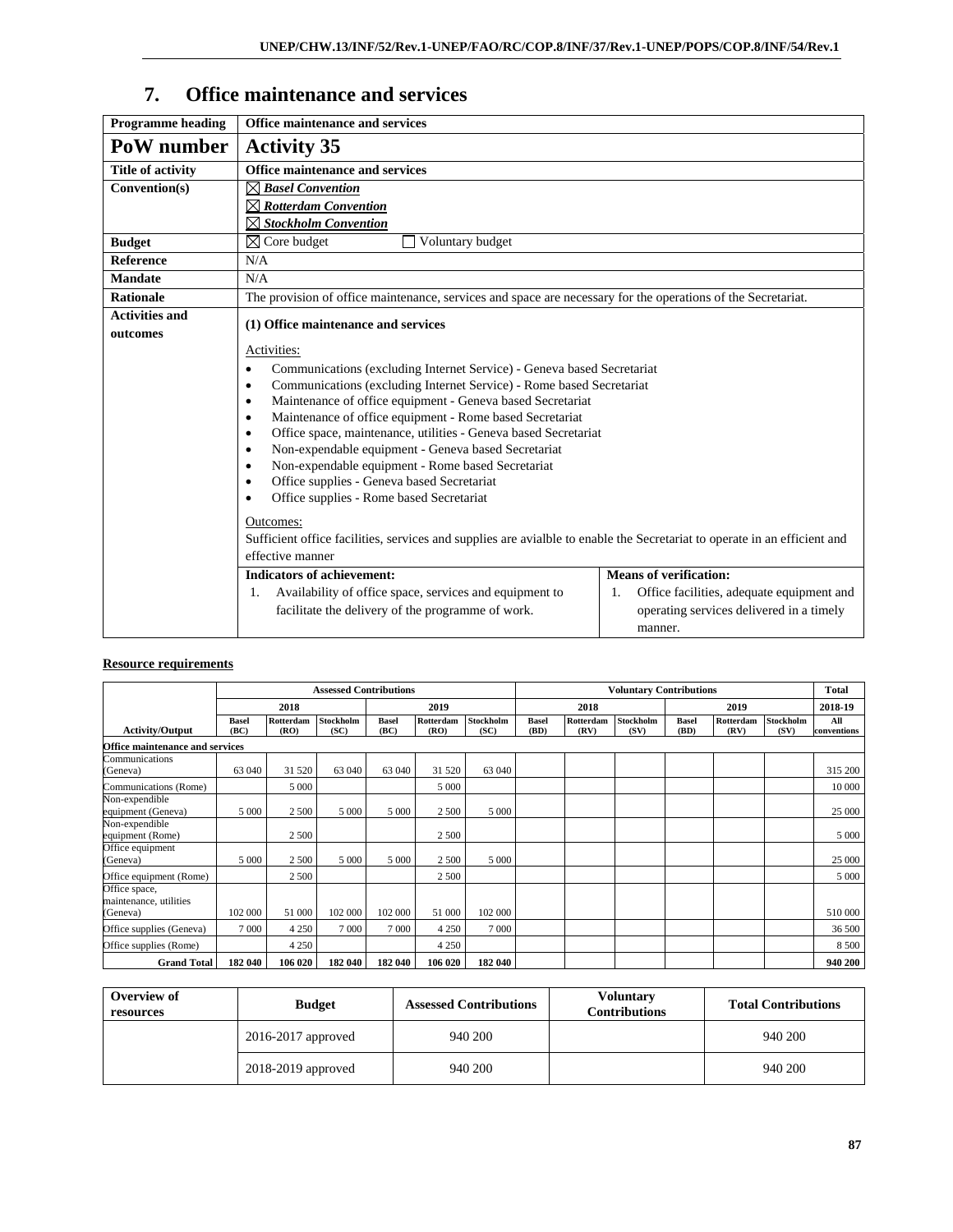#### **UNEP/CHW.13/INF/52/Rev.1-UNEP/FAO/RC/COP.8/INF/37/Rev.1-UNEP/POPS/COP.8/INF/54/Rev.1**

| Partner(s)     | UNON, UNOG and external service providers |
|----------------|-------------------------------------------|
| Socio-economic | <b>Sustainable Development Goals: N/A</b> |
| aspects        |                                           |
|                | Gender mainstreaming: N/A                 |
|                |                                           |
|                | <b>Integrated Approach:</b> N/A           |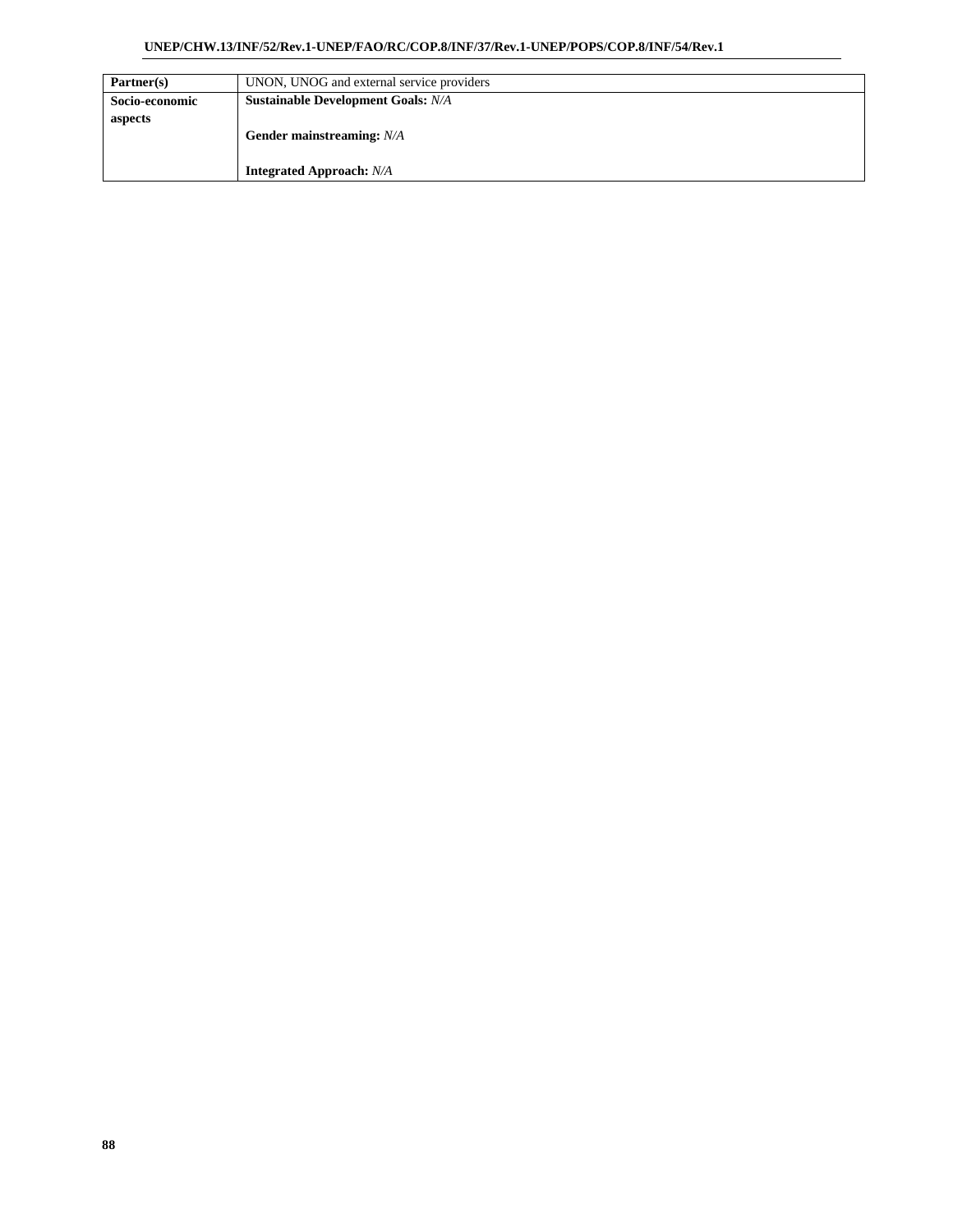| <b>Programme heading</b> | Office maintenance and services                                                                                                                                                                                                                                                                                                                                                                                                                                                                                                                                                                                                                                                                                                                                                                                                                                                                                                                                                                                                              |                                                                                                                                |  |  |  |  |  |
|--------------------------|----------------------------------------------------------------------------------------------------------------------------------------------------------------------------------------------------------------------------------------------------------------------------------------------------------------------------------------------------------------------------------------------------------------------------------------------------------------------------------------------------------------------------------------------------------------------------------------------------------------------------------------------------------------------------------------------------------------------------------------------------------------------------------------------------------------------------------------------------------------------------------------------------------------------------------------------------------------------------------------------------------------------------------------------|--------------------------------------------------------------------------------------------------------------------------------|--|--|--|--|--|
| PoW number               | <b>Activity 36</b>                                                                                                                                                                                                                                                                                                                                                                                                                                                                                                                                                                                                                                                                                                                                                                                                                                                                                                                                                                                                                           |                                                                                                                                |  |  |  |  |  |
| <b>Title of activity</b> | Joint information technology services                                                                                                                                                                                                                                                                                                                                                                                                                                                                                                                                                                                                                                                                                                                                                                                                                                                                                                                                                                                                        |                                                                                                                                |  |  |  |  |  |
| Convention(s)            | $\boxtimes$ Basel Convention                                                                                                                                                                                                                                                                                                                                                                                                                                                                                                                                                                                                                                                                                                                                                                                                                                                                                                                                                                                                                 |                                                                                                                                |  |  |  |  |  |
|                          | $\boxtimes$ Rotterdam Convention                                                                                                                                                                                                                                                                                                                                                                                                                                                                                                                                                                                                                                                                                                                                                                                                                                                                                                                                                                                                             |                                                                                                                                |  |  |  |  |  |
|                          | $\boxtimes$ Stockholm Convention                                                                                                                                                                                                                                                                                                                                                                                                                                                                                                                                                                                                                                                                                                                                                                                                                                                                                                                                                                                                             |                                                                                                                                |  |  |  |  |  |
| <b>Budget</b>            | $\boxtimes$ Core budget<br>Voluntary budget                                                                                                                                                                                                                                                                                                                                                                                                                                                                                                                                                                                                                                                                                                                                                                                                                                                                                                                                                                                                  |                                                                                                                                |  |  |  |  |  |
| <b>Reference</b>         | N/A                                                                                                                                                                                                                                                                                                                                                                                                                                                                                                                                                                                                                                                                                                                                                                                                                                                                                                                                                                                                                                          |                                                                                                                                |  |  |  |  |  |
| <b>Mandate</b>           | N/A                                                                                                                                                                                                                                                                                                                                                                                                                                                                                                                                                                                                                                                                                                                                                                                                                                                                                                                                                                                                                                          |                                                                                                                                |  |  |  |  |  |
| <b>Rationale</b>         | This activity aims at the joint provision of basic information technology and services to ensure, subject to the<br>availability of resources, a smooth running of the Secretariat and the implementation of the programmes of work of<br>the conventions. These include software packages, network administration, e-mail and fax administration, internet<br>access, security and helpdesk services, as well as non-expandable equipment such as personal computers. The<br>activity also facilitates communication, technical assistance and outreach between the Secretariat and Parties and<br>observers to the conventions through the provisional of webcasting services, used for example for online meetings<br>and trainings under various programme of work activities.                                                                                                                                                                                                                                                           |                                                                                                                                |  |  |  |  |  |
| <b>Activities and</b>    | (1) Joint information technology services:                                                                                                                                                                                                                                                                                                                                                                                                                                                                                                                                                                                                                                                                                                                                                                                                                                                                                                                                                                                                   |                                                                                                                                |  |  |  |  |  |
| outcomes                 | Activities:<br>Provide IT services for the Secretariat (staff costs only)<br>$\bullet$<br>Purchase non-expendable equipment and software, including personal computers, network equipment and<br>$\bullet$<br>audio-visual equipment (Geneva)<br>Purchase non-expandable equipment and software, including personal computers, network equipment and<br>$\bullet$<br>audio-visual equipment (Rome)<br>Provide internet access (Geneva)<br>$\bullet$<br>Outcomes:<br>This component ensures, subject to the availability of resources, the storage and processing of the information<br>generated in the process of conventions' implementation as well as provision of service to the Secretariat and<br>Parties during meetings of the conferences of the Parties and other relevant meetings by using new technologies to<br>facilitate negations. It also provides the Secretariat with IT euiqpment and services necessary to implement the<br>programmes of work.<br><b>Indicators of achievement:</b><br><b>Means of verification:</b> |                                                                                                                                |  |  |  |  |  |
|                          | Procedures and resources are in place to ensure, subject to<br>Feedback from the Secretariat and<br>1.<br>1.<br>the availability of resources, the implementations of the<br>Parties:<br>programme of work for 2018-2019;<br>High availability of network and<br>2.<br>Delivery of IT services in a cost efficient and timely<br>application services with minimal<br>2.<br>manner to the Secretariat and Parties.<br>interruption.                                                                                                                                                                                                                                                                                                                                                                                                                                                                                                                                                                                                          |                                                                                                                                |  |  |  |  |  |
|                          | (2) Webcasting:                                                                                                                                                                                                                                                                                                                                                                                                                                                                                                                                                                                                                                                                                                                                                                                                                                                                                                                                                                                                                              |                                                                                                                                |  |  |  |  |  |
|                          | Activities:<br>Provide webcasting services for the Secretariat<br>Outcomes:<br>The outcome of this component is the provision, subject to the availability of resources, of webcasting services to<br>the Secretatiat and Parties and observers of the conventions. It enables the Secretariat to reach out to Parties for                                                                                                                                                                                                                                                                                                                                                                                                                                                                                                                                                                                                                                                                                                                   |                                                                                                                                |  |  |  |  |  |
|                          | online training activities, briefings and meetings under the various programme of work activities, thus providing<br>technical assistance and information exchange services to Parties and observers in a resource efficient manner.                                                                                                                                                                                                                                                                                                                                                                                                                                                                                                                                                                                                                                                                                                                                                                                                         |                                                                                                                                |  |  |  |  |  |
|                          | <b>Indicators of achievement:</b><br>Licences and equipment purchased to organize<br>1.<br>webcastings;<br>Webcasting services available to support programme of<br>2.<br>work activities.                                                                                                                                                                                                                                                                                                                                                                                                                                                                                                                                                                                                                                                                                                                                                                                                                                                   | <b>Means of verification:</b><br>Webinar webpages;<br>1.<br>2.<br>Webinar webpages and feedback from<br>the webinar attendees. |  |  |  |  |  |